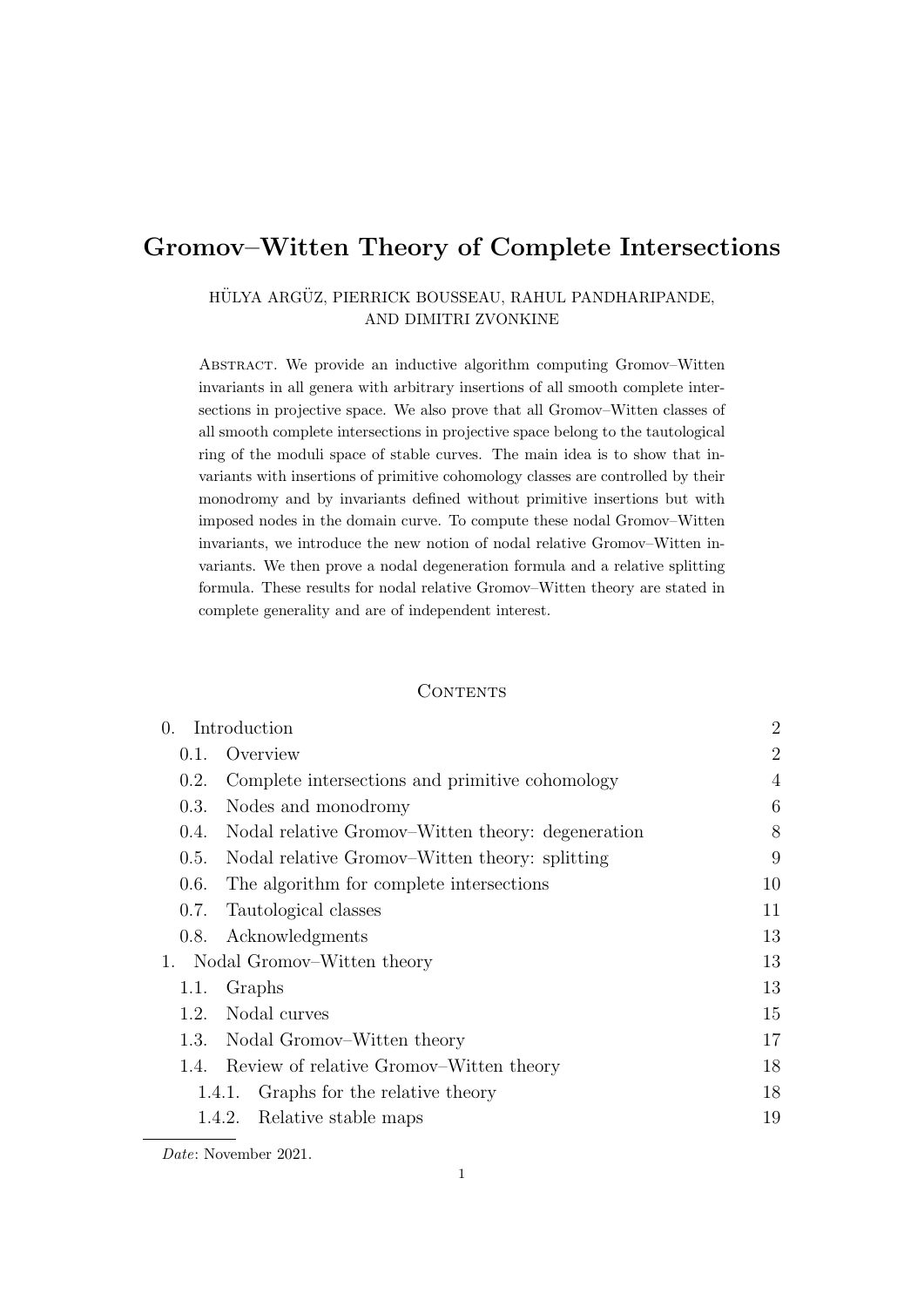| $\overline{2}$ |            | H. ARGÜZ, P. BOUSSEAU, R. PANDHARIPANDE, AND D. ZVONKINE      |    |
|----------------|------------|---------------------------------------------------------------|----|
|                | 1.5.       | Nodal relative Gromov–Witten theory                           | 21 |
|                | 2.         | Degeneration formula for nodal Gromov-Witten theory           | 25 |
|                | 2.1.       | Jun Li's degeneration formula                                 | 25 |
|                | 2.2.       | Statement of the nodal degeneration formula                   | 30 |
|                | 2.3.       | Preliminary results                                           | 33 |
|                | 2.4.       | Proof of the nodal degeneration formula                       | 36 |
|                | 3.         | Splitting formula for nodal relative Gromov–Witten theory     | 37 |
|                | 3.1.       | Relative Gromov–Witten theory                                 | 38 |
|                | 3.2.       | Nodal relative Gromov–Witten theory (revisited)               | 39 |
|                | 3.3.       | Splitting formula for the nodal absolute theory               | 40 |
|                | 3.4.       | Splitting formula for the nodal relative theory               | 41 |
|                | 3.5.       | Explicit form of the splitting formula                        | 45 |
|                |            | The strict transform<br>3.5.1.                                | 45 |
|                |            | Nodal rubber Gromov-Witten theory<br>3.5.2.                   | 47 |
|                |            | Splitting<br>3.5.3.                                           | 49 |
|                | 3.6.       | Nodal rubber calculus                                         | 54 |
|                | 3.7.       | Nodal relative in terms of absolute                           | 56 |
|                | 4.         | Gromov–Witten theory of complete intersections                | 57 |
|                | 4.1.       | Monodromy of complete intersections                           | 58 |
|                | 4.2.       | Pairings and the representation theory of the symmetric group | 60 |
|                | 4.3.       | Invariant theory for the orthogonal group                     | 62 |
|                | 4.4.       | Invariant theory for the symplectic group                     | 64 |
|                | 4.5.       | The loop matrix                                               | 66 |
|                | 4.6.       | The matrix of diagonal insertions                             | 69 |
|                | 4.7.       | Trading primitive insertions against nodes                    | 73 |
|                | 4.8.       | Gromov–Witten invariants of complete intersections            | 75 |
|                | 4.9.       | The algorithm                                                 | 79 |
|                | 4.10.      | Tautological classes                                          | 79 |
|                |            | Appendix A. Nodal cubics: degeneration and splitting          | 81 |
|                | References |                                                               |    |

## 0. INTRODUCTION

<span id="page-1-1"></span><span id="page-1-0"></span>0.1. Overview. Let X be a smooth projective variety over  $\mathbb{C}$ . The *Gromov*-Witten invariants of  $X$  are rational numbers defined by intersection theory on the moduli spaces of stable maps to  $X$ . For all

$$
g, n \in \mathbb{Z}_{\geq 0}
$$
,  $\beta \in H_2(X, \mathbb{Z})$ ,  $\alpha_1, \ldots, \alpha_n \in H^*(X)$ , and  $k_1, \ldots, k_n \in \mathbb{Z}_{\geq 0}$ ,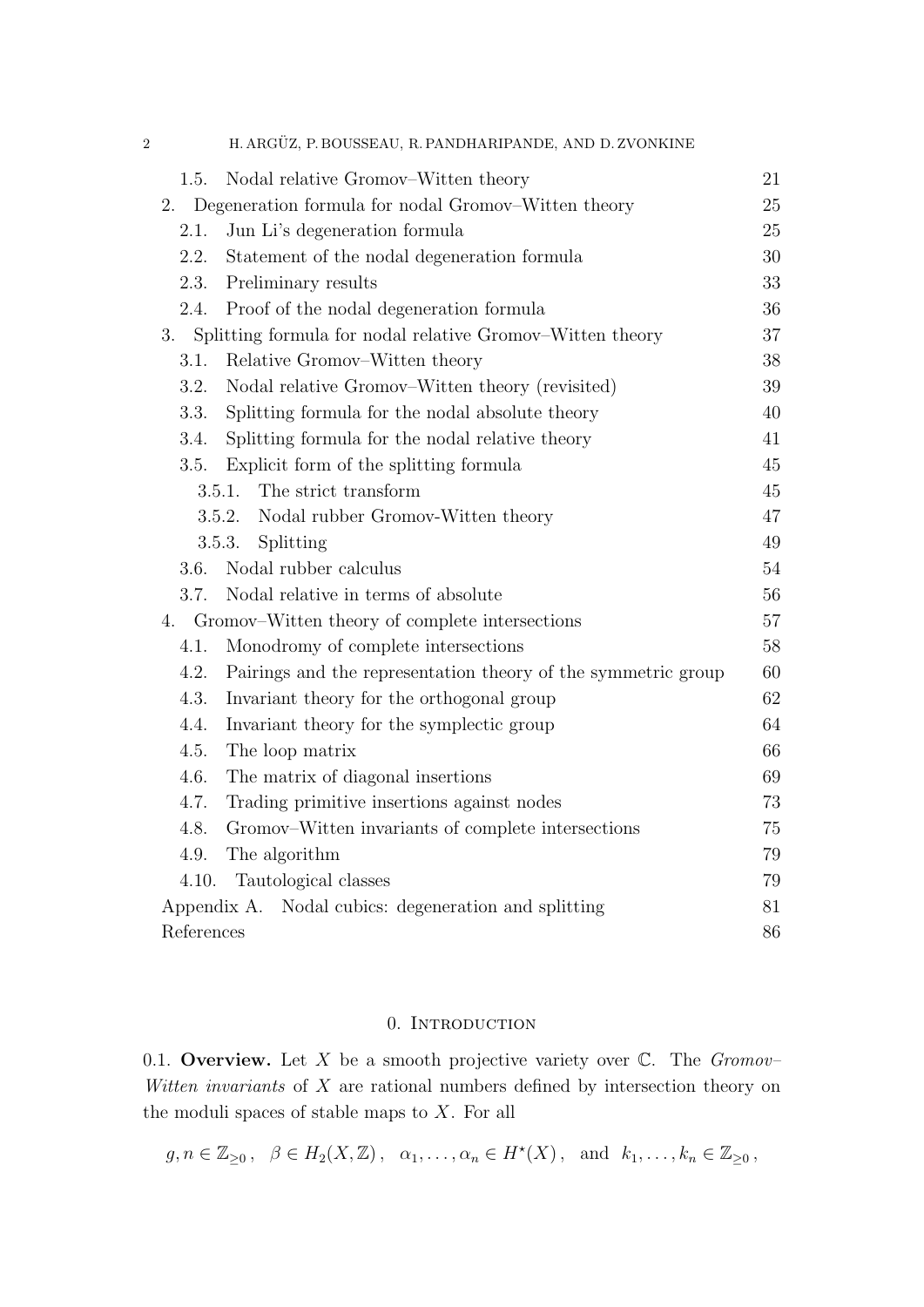there is an associated Gromov–Witten invariant

<span id="page-2-1"></span>
$$
\left\langle \prod_{i=1}^n \tau_{k_i}(\alpha_i) \right\rangle_{g,n,\beta}^X := \int_{\left[\overline{\mathcal{M}}_{g,n,\beta}(X)\right]^{\text{vir}}} \prod_{i=1}^n \psi_i^{k_i} \text{ev}_i^*(\alpha_i) \in \mathbb{Q},\tag{0.1}
$$

where the integration is over the virtual fundamental class of the moduli space of genus g, n-pointed stable maps to X of class  $\beta$ , ev<sub>i</sub> is the evaluation morphism at the marked point *i*, and  $\psi_i$  is the first Chern class of the cotangent line bundle at the marked point i. We refer the reader to  $[18, 28, 42]$  $[18, 28, 42]$  $[18, 28, 42]$  $[18, 28, 42]$  for an introduction to stable maps and Gromov-Witten theory.

If  $2q - 2 + n > 0$ , Gromov–Witten classes of X are defined in the cohomology of the moduli space  $\overline{\mathcal{M}}_{g,n}$  of genus g, n-pointed stable curves:

<span id="page-2-2"></span>
$$
\left[\prod_{i=1}^n \tau_{k_i}(\alpha_i)\right]_{g,n,\beta}^X := \pi_*\left(\prod_{i=1}^n \psi_i^{k_i} \text{ev}_i^*(\alpha_i) \cap [\overline{\mathcal{M}}_{g,n,\beta}(X)]^{\text{vir}}\right) \in H^*(\overline{\mathcal{M}}_{g,n}), \quad (0.2)
$$

where the push-forward is along the forgetful morphism

$$
\pi\colon \overline{\mathcal{M}}_{g,n,\beta}(X) \to \overline{\mathcal{M}}_{g,n} \, .
$$

Taken all together, the Gromov-Witten classes define the Cohomological Field Theory associated to X.

Though the Gromov–Witten invariants of a variety  $X$  are of great interest, providing an effective algorithm to compute them is generally challenging. So far, such algorithms have been obtained only in a handful of cases. For instance, the Gromov–Witten invariants of a point are determined by Witten's conjecture [\[72\]](#page-89-0), proved by Kontsevich [\[40\]](#page-87-2). The Gromov–Witten invariants of projective spaces, or more generally of homogeneous varieties, can be computed using the localization formula [\[30\]](#page-87-3) and the calculation of Hodge integrals on the moduli spaces of curves [\[21\]](#page-86-1). Gromov–Witten invariants of curves have been computed by Okounkov–Pandharipande using degeneration techniques, monodromy con-straints, and Hurwitz theory [\[58,](#page-88-0) [59,](#page-88-1) [60\]](#page-88-2). An algorithm<sup>[1](#page-2-0)</sup> for the Gromov–Witten invariants of the quintic 3-fold hypersurface in  $\mathbb{P}^4$  has been given by Maulik– Pandharipande, based on degeneration techniques and a systematic study of universal relations in relative Gromov–Witten theory [\[54\]](#page-88-3). The degeneration scheme was used to prove the GW/DT correspondence for the quintic 3-fold in [\[63\]](#page-88-4).

The main result of this paper is an algorithm computing all the Gromov–Witten invariants of all smooth complete intersections in projective space. Moreover, this algorithm can be lifted to the level of Gromov–Witten classes, and we prove, as

<span id="page-2-0"></span><sup>&</sup>lt;sup>1</sup>See [\[13,](#page-86-2) [33\]](#page-87-4) for more recent progress related to the holomorphic anomaly equation.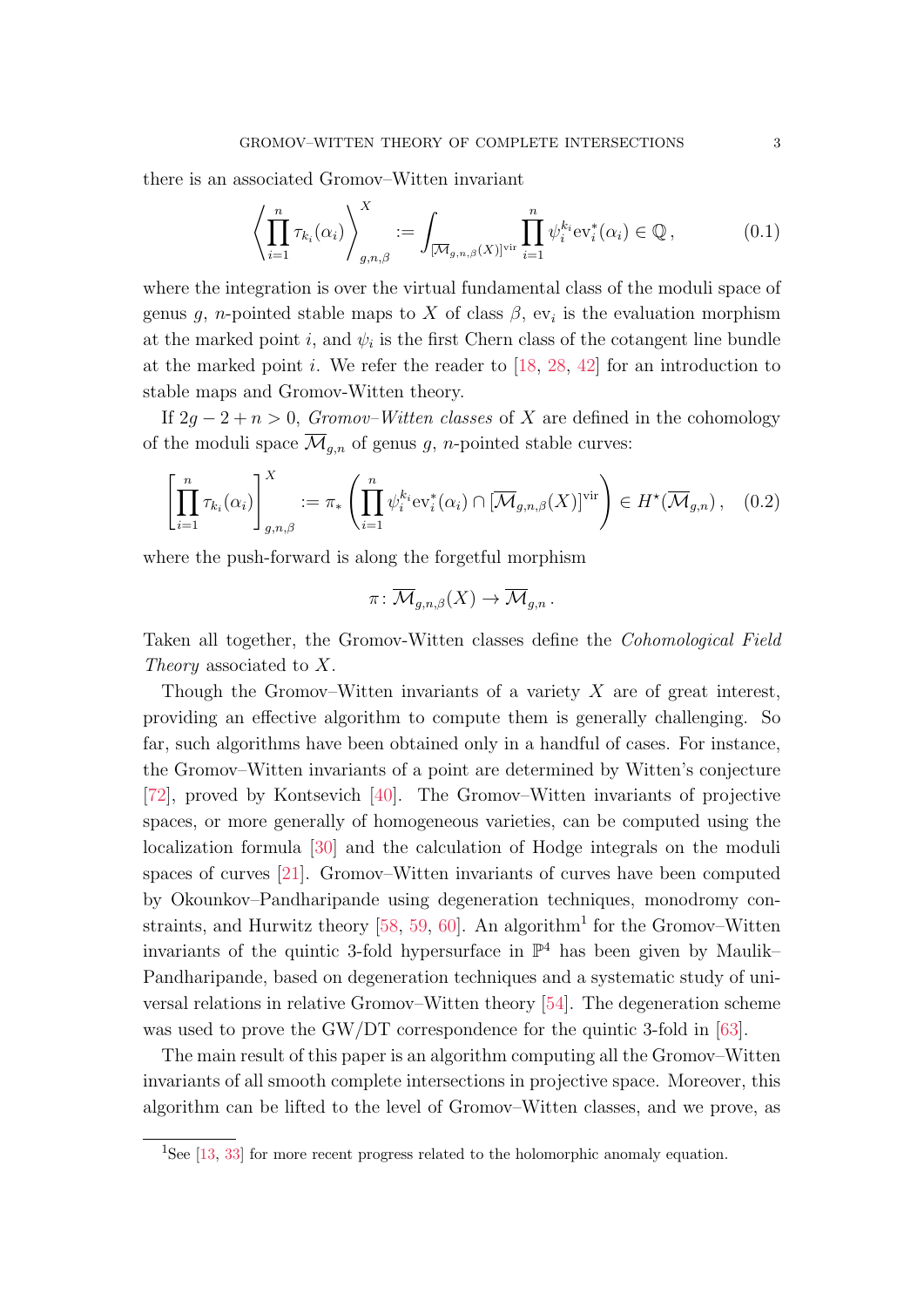a corollary, that all the Gromov–Witten classes of all complete intersections in projective space are elements of the tautological ring of  $\mathcal{M}_{q,n}$ .

The rest of the introduction is organized as follows. In §[0.2,](#page-3-0) we review the main obstruction to extending previously known techniques to the case of general complete intersections: the existence of primitive cohomology classes, which are not obtained by restriction of cohomology classes of the ambient projective space. In §[0.3,](#page-5-0) we describe a new idea to overcome this obstacle: trading primitive cohomology classes for nodes in the domain curves. To combine this idea with existing degeneration techniques, we develop new foundational results in nodal Gromov–Witten theory: we present in §[0.4](#page-7-0) - [0.5](#page-8-0) a definition of nodal relative Gromov–Witten invariants, a degeneration formula, and a splitting formula. We summarize in §[0.6](#page-9-0) how these new tools are used to address the original question of computing Gromov–Witten invariants of complete intersections. Finally, we explain in §[0.7,](#page-10-0) as an the application of the proof, that the Gromov–Witten classes of complete intersections are tautological.

<span id="page-3-0"></span>0.2. Complete intersections and primitive cohomology. Let  $X \subset \mathbb{P}^{m+r}$ be an *m*-dimensional smooth complete intersection of  $r$  hypersurfaces of degrees  $(d_1, \ldots, d_r)$  in the complex projective space  $\mathbb{P}^{m+r}$ . According to the Lefschetz hyperplane theorem, the restriction map in cohomology

$$
H^i(\mathbb{P}^{m+r}) \to H^i(X)
$$

is an isomorphism for  $i \neq m$  and  $0 \leq i \leq 2m$ , and we have a decomposition

$$
H^m(X) = H^m(\mathbb{P}^{m+r}) \oplus H^m(X)_{\text{prim}}
$$

where  $H^m(X)_{\text{prim}}$  is the primitive cohomology of X. A class  $\alpha \in H^*(X)$  is simple if  $\alpha$  lies in the image of  $H^*(\mathbb{P}^{m+r})$  and primitive if  $\alpha \in H^m(X)_{\text{prim}}$ . Following [\[54,](#page-88-3)  $\S 0.5.2$ ] we say that a Gromov–Witten invariant of X

$$
\left\langle \prod_{i=1}^n \tau_{k_i}(\alpha_i) \right\rangle_{g,n,\beta}^X
$$

as in [\(0.1\)](#page-2-1) is *simple* if all the cohomology insertions  $\alpha_i$  are simple.

A variety of methods have so far been used to study simple Gromov–Witten invariants of X. For instance, genus 0 simple Gromov–Witten invariants can be expressed as twisted Gromov–Witten invariants of  $\mathbb{P}^{m+r}$  and then computed by torus localization [\[29,](#page-87-5) [41,](#page-87-6) [49,](#page-88-5) [75\]](#page-89-1). This approach has recently been extended to study also higher genus<sup>[2](#page-3-1)</sup> Gromov–Witten invariants  $[14, 25, 33]$  $[14, 25, 33]$  $[14, 25, 33]$  $[14, 25, 33]$ . Another powerful approach is to consider a degeneration of X to a singular subvariety of  $\mathbb{P}^{m+r}$ . As

<span id="page-3-1"></span><sup>&</sup>lt;sup>2</sup>See also [\[64,](#page-88-6) [74\]](#page-89-2) for genus 1.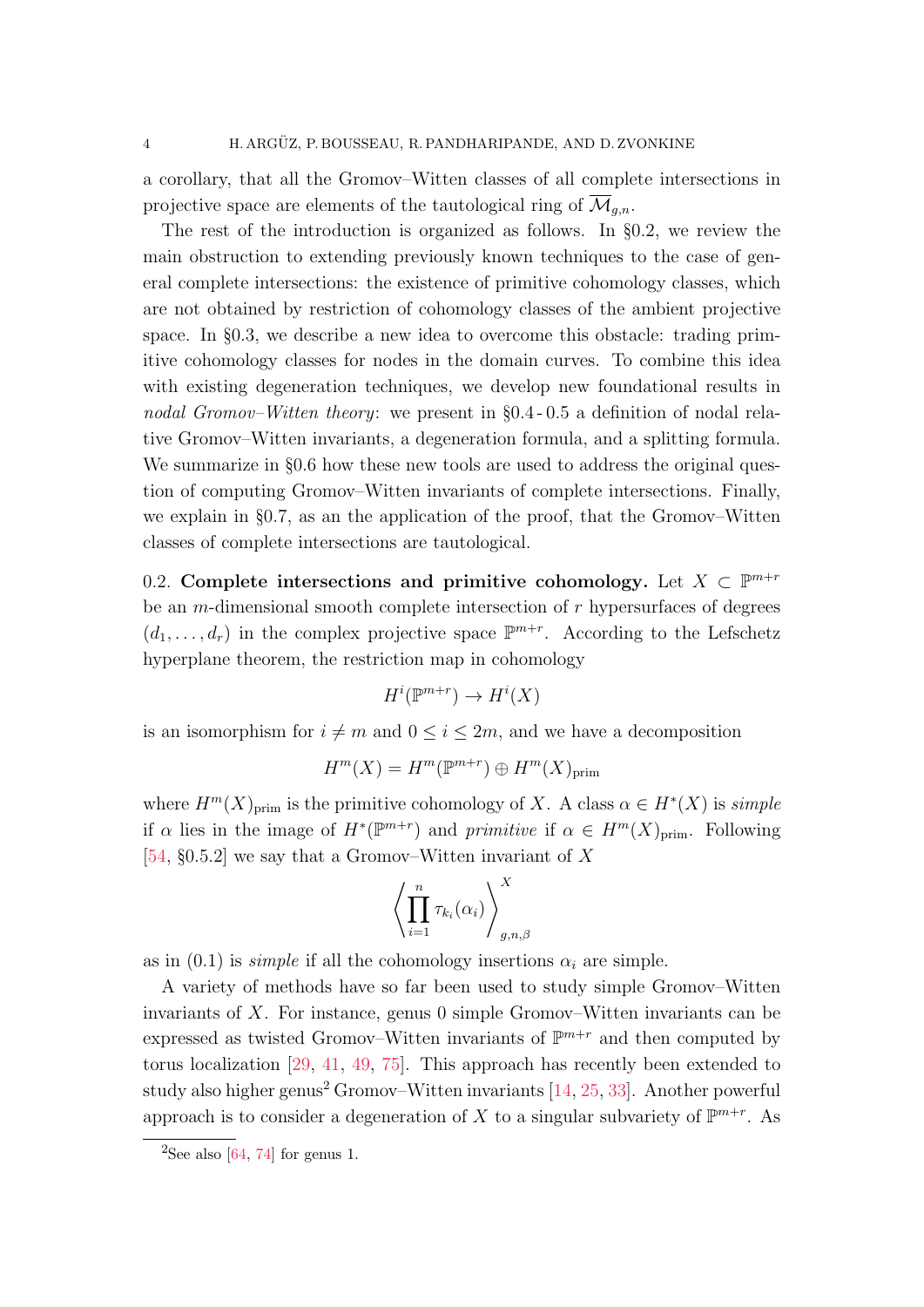simple cohomology classes on  $X$  extend to the total space of the degeneration, we can apply the degeneration formula [\[48\]](#page-88-7).

Unfortunately, these tools cannot be applied to study Gromov–Witten invariants with primitive insertions. Indeed, by definition, primitive classes do not come from the ambient projective space  $\mathbb{P}^{m+r}$ , and so it is unclear how to directly reduce Gromov–Witten invariants of X with primitive insertions to some theory of  $\mathbb{P}^{m+r}$ . We cannot directly use the degeneration formula either: if we degenerate X to a singular subvariety of  $\mathbb{P}^{m+r}$ , then primitive cohomology classes often do not extend to the total space of the degeneration as the monodromy action around the special fiber typically acts non-trivially on them.

Due to the absence of tools, studying Gromov–Witten invariants of complete intersections of dimension strictly larger than 1 with primitive insertions has been challenging: the only results so far are for genus 0 invariants, obtained by studying the monodromy constraints and the WDVV equation. In fact, the genus 0 results are restricted to either 2 or 4 primitive insertions for general complete intersections [\[6,](#page-86-4) [16,](#page-86-5) [36\]](#page-87-8), or to specific examples such as cubic hypersurfaces and complete intersections of two quadrics [\[36,](#page-87-8) [37\]](#page-87-9). Primitive insertions in genus 0 also play a role in the Tevelev degree calculations of complete intersections [\[12,](#page-86-6) [50\]](#page-88-8).

The poor understanding of primitive insertions has also limited our understanding of Gromov–Witten invariants with simple insertions. To apply the degeneration formula, we consider a degeneration of  $X$  into a union of two smooth varieties glued transversally along a smooth divisor  $D$ . Following [\[54\]](#page-88-3), we select one of the hypersurface equations f defining X and a product of polynomials  $q_1q_2$ of positive degrees such that

$$
\deg(f) = \deg(g_1) + \deg(g_2).
$$

The family of varieties obtained by replacing f with  $tf + g_1g_2$  is degeneration of X over  $t \in \mathbb{A}^1$  into a union  $X_1 \cup_D X_2$  of two complete intersections. However, the total space of this family is, in general, not smooth. To desingularize the total space, we blow-up along  $X_2$ . We then obtain a degeneration with smooth total space, and with general fiber X and special fiber  $X_1 \cup_D \tilde{X}_2$ ,

$$
X \rightsquigarrow X_1 \cup_D \widetilde{X}_2,
$$

where  $X_1$  and D are complete intersections and  $\widetilde{X}_2$  is a blow-up of a complete intersection along a complete intersection.

In the degeneration formula, the gluing condition for curves in  $X_1$  and  $X_2$  along D involves the insertion of the cohomology class

<span id="page-4-0"></span>
$$
[\Delta] = \sum_{j} \delta_j \otimes \delta_j^{\vee} \in H^*(D \times D) \tag{0.3}
$$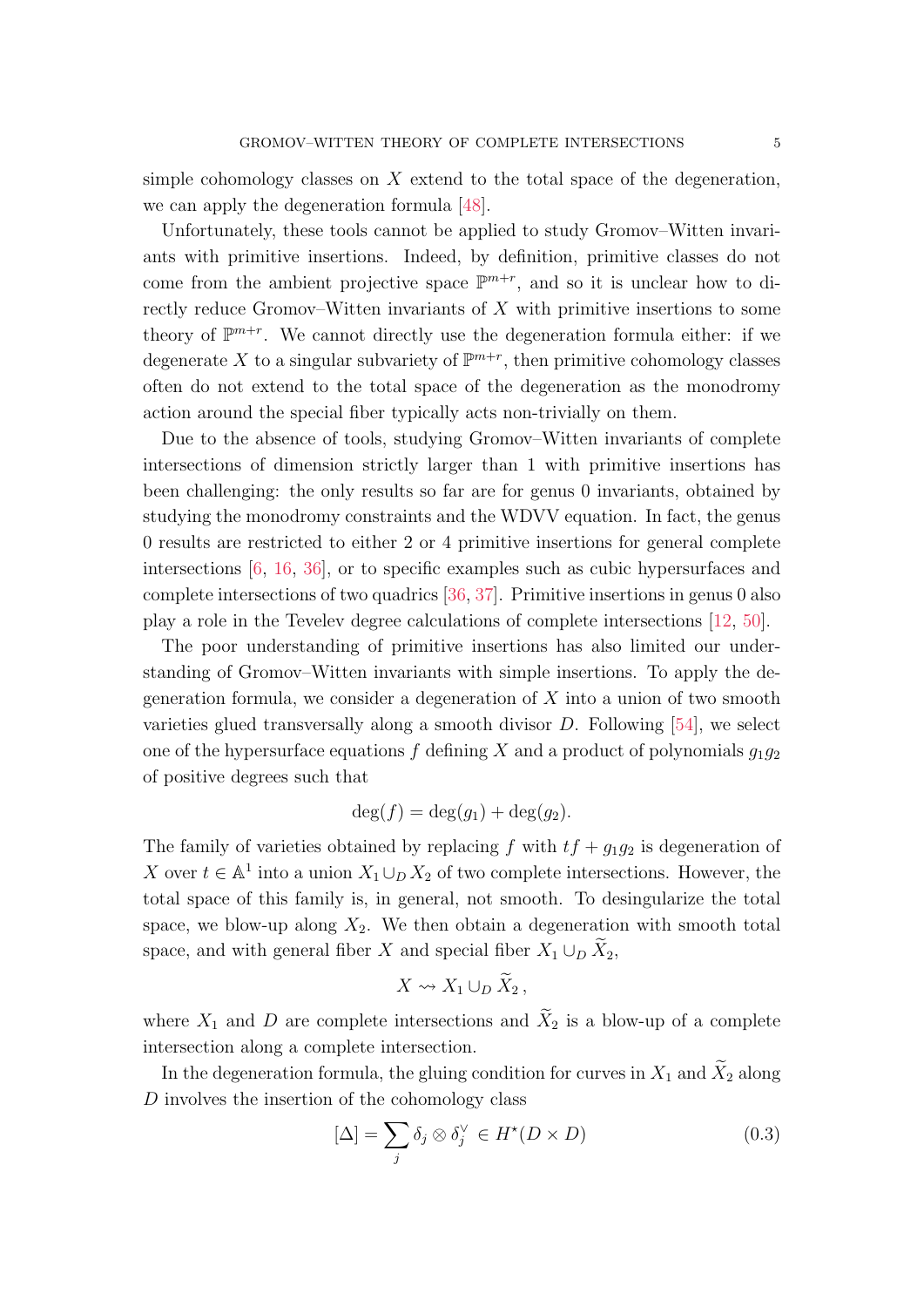Poincaré dual to the diagonal  $\Delta \subset D \times D$ . In the Künneth decomposition [\(0.3\)](#page-4-0),  $(\delta_j)_j$  is a basis of  $H^*(D)$ , and  $(\delta_j)'_j$  is the dual basis with respect to the Poincaré pairing. All of the cohomology of D (including the primitive cohomology) appears in [\(0.3\)](#page-4-0). Therefore, although we can apply the degeneration formula to compute simple Gromov–Witten invariants of  $X$ , the result is in general expressed in terms of relative Gromov–Witten invariants of  $X_1$  and  $\widetilde{X}_2$  with insertions of primitive cohomology classes of  $D \, 47$ . In sufficiently low dimensions, the primitive cohomology can sometimes be avoided, as shown in [\[54\]](#page-88-3) for the quintic 3-fold, but in general, it cannot.

Our first step to compute the Gromov–Witten invariants of complete intersections with primitive insertions is to reduce the problem to computing nodal invariants of complete intersections with only simple insertions.

<span id="page-5-0"></span>0.3. Nodes and monodromy. A key idea of the paper is to trade primitive insertions against nodes in the domain curves by inverting the relations given by the splitting axiom for invariants with imposed nodes.

For every graph  $\Gamma$  decorated by genus and curve class data on its vertices, there is a moduli space  $\overline{\mathcal{M}}_{\Gamma}(X)$  parameterizing stable maps to X together with the data of a contraction of the dual graph of the domain curve to Γ. In other words, edges of  $\Gamma$  correspond to nodes imposed on the domain curve. The *nodal* Gromov–Witten invariants of X are defined by integration over  $\overline{\mathcal{M}}_{\Gamma}(X)$ :

$$
\left\langle \prod_{i=1}^n \tau_{k_i}(\alpha_i) \prod_h \tau_{k_h} \right\rangle_{\Gamma}^X := \int_{\left[\overline{\mathcal{M}}_{\Gamma}(X)\right]^{\text{vir}}} \prod_{i=1}^n \psi_i^{k_i} \text{ev}_i^*(\alpha_i) \prod_h \psi_h^{k_h}, \tag{0.4}
$$

where the second product runs over the marked points  $h$  on the normalization of the domain curve created by the splitting of the imposed nodes.<sup>[3](#page-5-1)</sup>

The nodal Gromov–Witten invariants can be computed in terms of ordinary Gromov–Witten invariants by the splitting axiom. Imposing a node in the domain curve is equivalent to requiring the two marked points obtained by normalizing the node to map to the same point of the target  $X$ . The condition can be easily written as the pull-back of the diagonal class  $[\Delta]$  in  $X \times X$  under the evaluation map at the two marked points to  $X \times X$ . For example, if  $\Gamma$  is the graph with a single vertex decorated by  $q, n, \beta$  and a single loop, then

<span id="page-5-2"></span>
$$
\left\langle \left( \prod_{i=1}^n \tau_{k_i}(\alpha_i) \right) \tau_{k_{h_1}} \tau_{k_{h_2}} \right\rangle_{\Gamma}^X = \sum_j \left\langle \left( \prod_{i=1}^n \tau_{k_i}(\alpha_i) \right) \tau_{k_{h_1}}(\delta_j) \tau_{k_{h_2}}(\delta_j) \right\rangle_{g,n+2,\beta}^X,
$$
\n(0.5)

<span id="page-5-1"></span><sup>&</sup>lt;sup>3</sup>As before,  $\psi_h$  is the first Chern classes of the corresponding cotangent line bundle, and  $k_h \in \mathbb{Z}_{\geq 0}$ .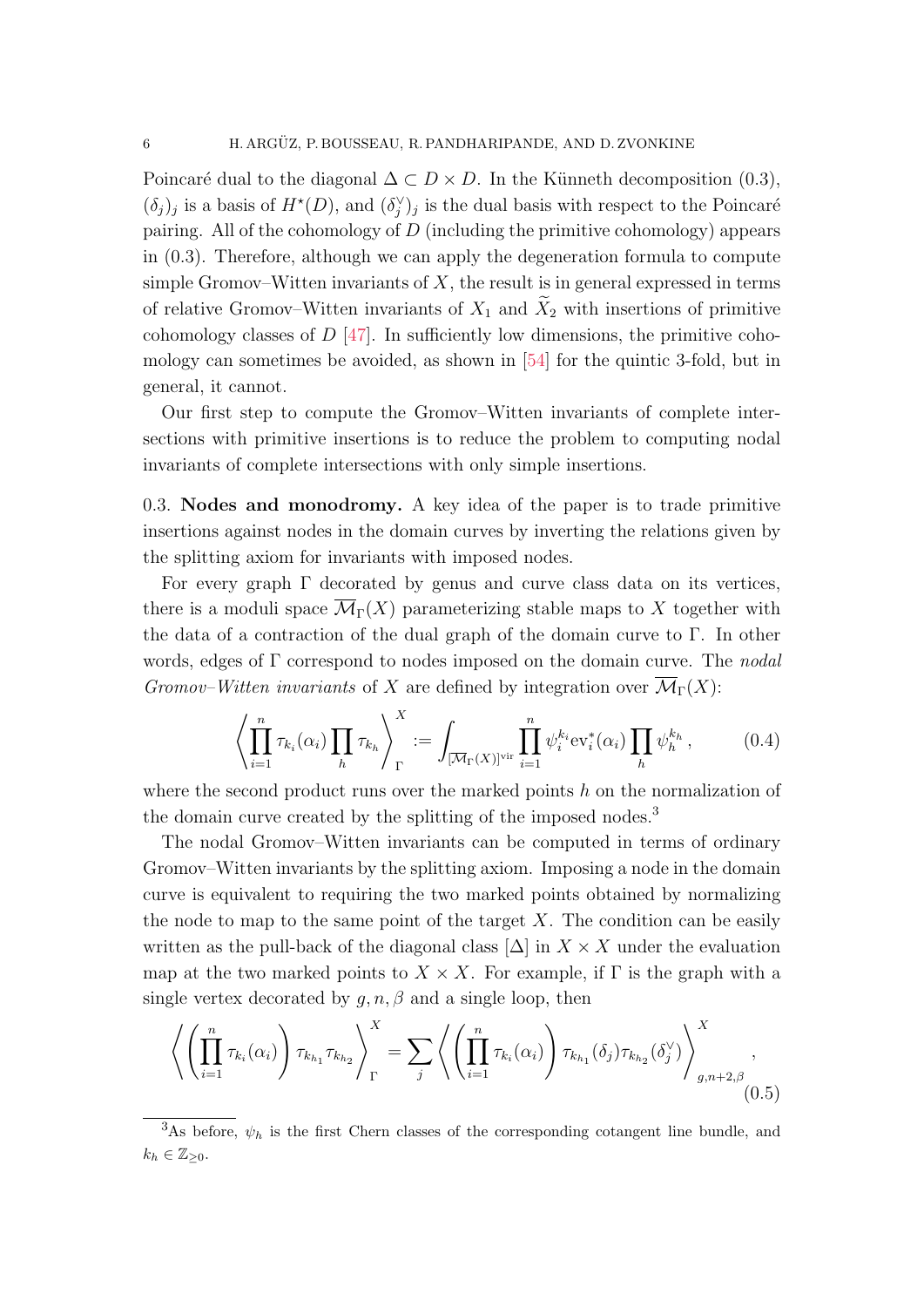where we have used the Künneth decomposition [\(0.3\)](#page-4-0) of  $[\Delta]$ .

The basis  $(\delta_j)_j$  of  $H^*(X)$  may be chosen to contain a basis of the primitive cohomology of X. So even if we start with *simple nodal Gromov–Witten invariants* of X, that is, nodal Gromov–Witten invariants with only simple insertions, the splitting axiom expresses these invariants in terms of Gromov–Witten invariants with possibly primitive insertions. The first non-trivial result of our paper is that these relations given by the splitting axiom can be inverted: Gromov–Witten invariants with possibly primitive insertions can be reconstructed from simple nodal Gromov–Witten invariants.

<span id="page-6-0"></span>**Theorem A.** Let X be a complete intersection in projective space which is not a cubic surface or an even dimensional complete intersection of two quadrics. Then, the Gromov–Witten invariants of  $X$  can be effectively reconstructed from the simple nodal Gromov–Witten invariants of X.

We give a brief sketch of the proof here (for details see  $\S 4$ ):

• The first step is to use the constraints given by the monodromy action on the primitive cohomology. Let

$$
U \subset \prod_{i=1}^r \mathbb{P}(H^0(\mathbb{P}^{m+r}, \mathcal{O}(d_i)))
$$

be the open subset parameterizing m-dimensional smooth complete intersections of degrees  $(d_1, \ldots, d_r)$  in  $\mathbb{P}^{m+r}$ , and let  $u \in U$  be the point corresponding to X. The fundamental group  $\pi_1(U, u)$  of U based at u acts on the primitive cohomology  $H^*(X)_{\text{prim}}$  and the (algebraic) monodromy group is by definition the Zariski closure of the image of  $\pi_1(U, u)$  in the algebraic group  $\text{Aut}(H^*(X_{\text{prim}}))$ of linear automorphisms of  $H^*(X)_{\text{prim}}$ . As the Gromov–Witten invariants are deformation invariant, they are invariant under the action of the monodromy group on the insertions. For all complete intersections (except for the exceptions in the statement of Theorem [A\)](#page-6-0), the monodromy group is as large as possible [\[5,](#page-86-7) [19,](#page-86-8) [20\]](#page-86-9): it is the group of linear automorphisms of  $H^*(X)_{\text{prim}}$  preserving the non-degenerate bilinear form induced by the Poincaré pairing (an orthogonal group if m is even and a symplectic group if m is odd). Using the theory of invariants of orthogonal/symplectic groups, we express Gromov–Witten invariants as linear combinations with coefficients to be determined in a basis of invariant tensors.

• The second step of the proof of Theorem [A](#page-6-0) is to show that these coefficients of invariant tensors are solutions of a system of linear equations obtained by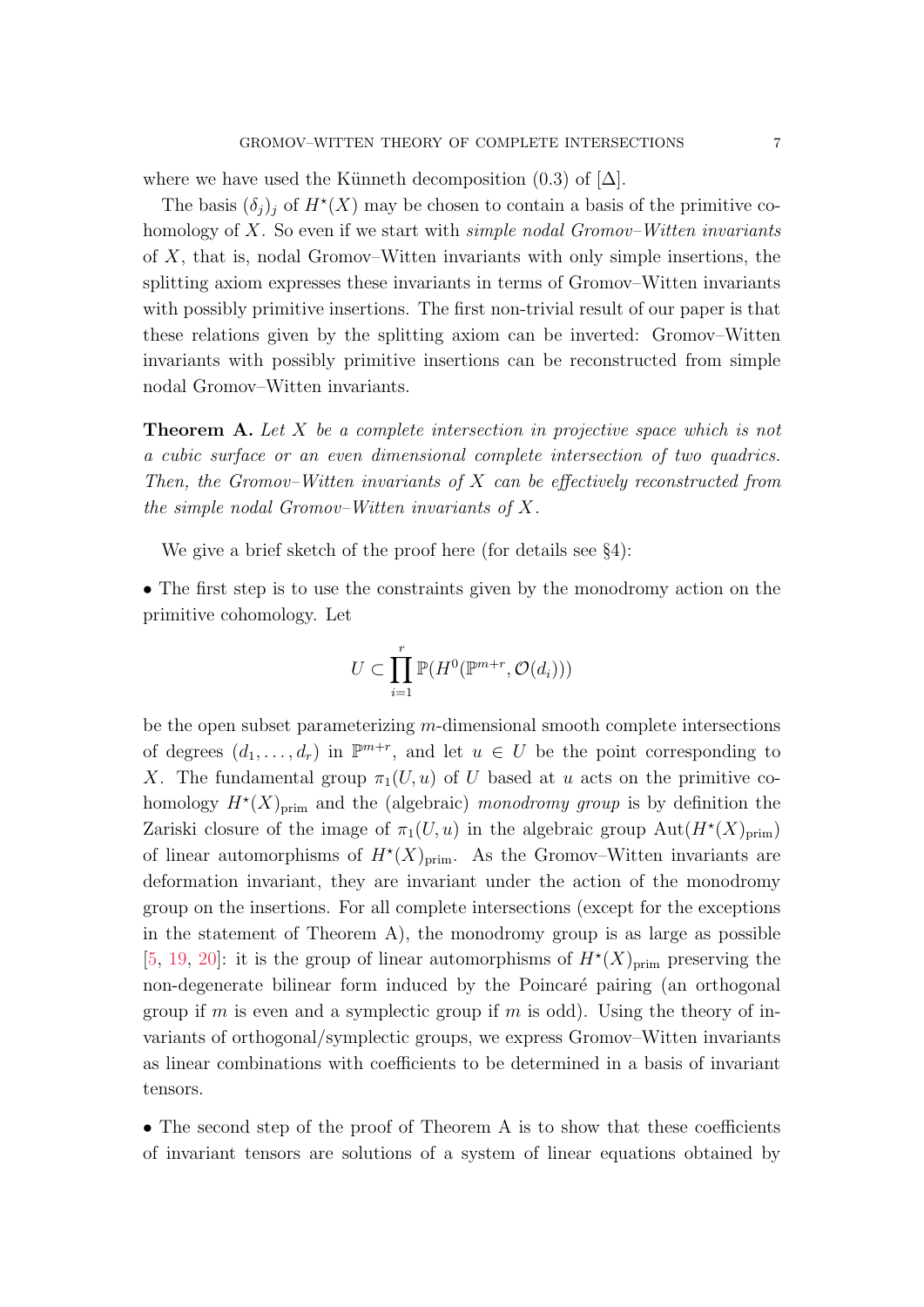applying the splitting axiom to simple nodal Gromov–Witten invariants, as in [\(0.5\)](#page-5-2). We then prove that this system of equations is invertible. Concretely, we have to show that an explicit matrix defined in terms of the combinatorics of ways to form  $n$  pairs out of  $2n$  objects is invertible. This matrix has appeared previously in mathematics<sup>[4](#page-7-1)</sup>, in particular in the theory of zonal symmetric functions [\[52,](#page-88-10) §VII.2], and we apply existing results in representation theory to prove invertibility (other proofs can be found in the literature).

<span id="page-7-0"></span>0.4. Nodal relative Gromov–Witten theory: degeneration. Theorem [A](#page-6-0) is clearly progress: it allows us to trade Gromov–Witten invariants with possibly primitive insertions, which cannot be used in the degeneration formula, against nodal Gromov–Witten invariants with only simple insertions. To compute such nodal Gromov–Witten invariants, we first provide an extension of the degeneration techniques in Gromov–Witten theory to the nodal setting.

In the usual setting, the degeneration formula of Jun Li [\[48\]](#page-88-7) is formulated using relative Gromov–Witten invariants, based on the moduli space of relative stable maps [\[47\]](#page-88-9) (motivated by earlier work in symplectic geometry by [\[46\]](#page-88-11)). Given a smooth projective variety Y over  $\mathbb C$  and a smooth connected divisor  $D \subset Y$ , the moduli space of relative stable maps is a (virtual) compactification of the moduli space of stable maps to Y with fixed tangency conditions along  $D$ . In general, a relative stable map is a map from a curve to an expanded target  $Y[l]$  for some  $l \in \mathbb{Z}_{\geq 0}$ . Here, Y[l] is the l-step expanded degeneration of Y along D obtained by attaching to Y along D a chain of l copies of the  $\mathbb{P}^1$ -bundle  $\mathbb{P}(N_{D|Y} \oplus \mathcal{O}_D)$ , where  $N_{D|Y}$  is the normal line bundle to D in Y.

To extend the degeneration formula to the nodal setting, for every graph Γ decorated by genus, curve classes, and contact orders, we define in §[1.5](#page-20-0) a moduli space  $\mathcal{P}_{\Gamma}(Y, D)$  parameterizing relative stable maps to  $(Y, D)$ , with the data of a contraction of the dual graph of the domain curve to  $\Gamma$ , and with the extra condition that the nodes of the domain curves imposed by the edges of Γ are not mapped to the singular locus of the expanded targets  $Y[l]$ . We prove that  $\mathcal{P}_{\Gamma}(Y, D)$  is a proper Deligne-Mumford stack which admits a virtual class  $[\mathcal{P}_{\Gamma}(Y, D)]^{\text{vir}}$ . We define the nodal relative Gromov–Witten invariants of  $(Y, D)$  by integration against the virtual class  $[\mathcal{P}_{\Gamma}(Y, D)]^{\text{vir}}$ . These are the correct invariants for the degeneration formula for nodal Gromov–Witten invariants.

<span id="page-7-1"></span><sup>&</sup>lt;sup>4</sup>The closest appearance is related to the computation of the tautological ring in cohomology of a fixed smooth curve of genus g. In this context, invertibility implies the Gorenstein property, see [\[68\]](#page-89-3).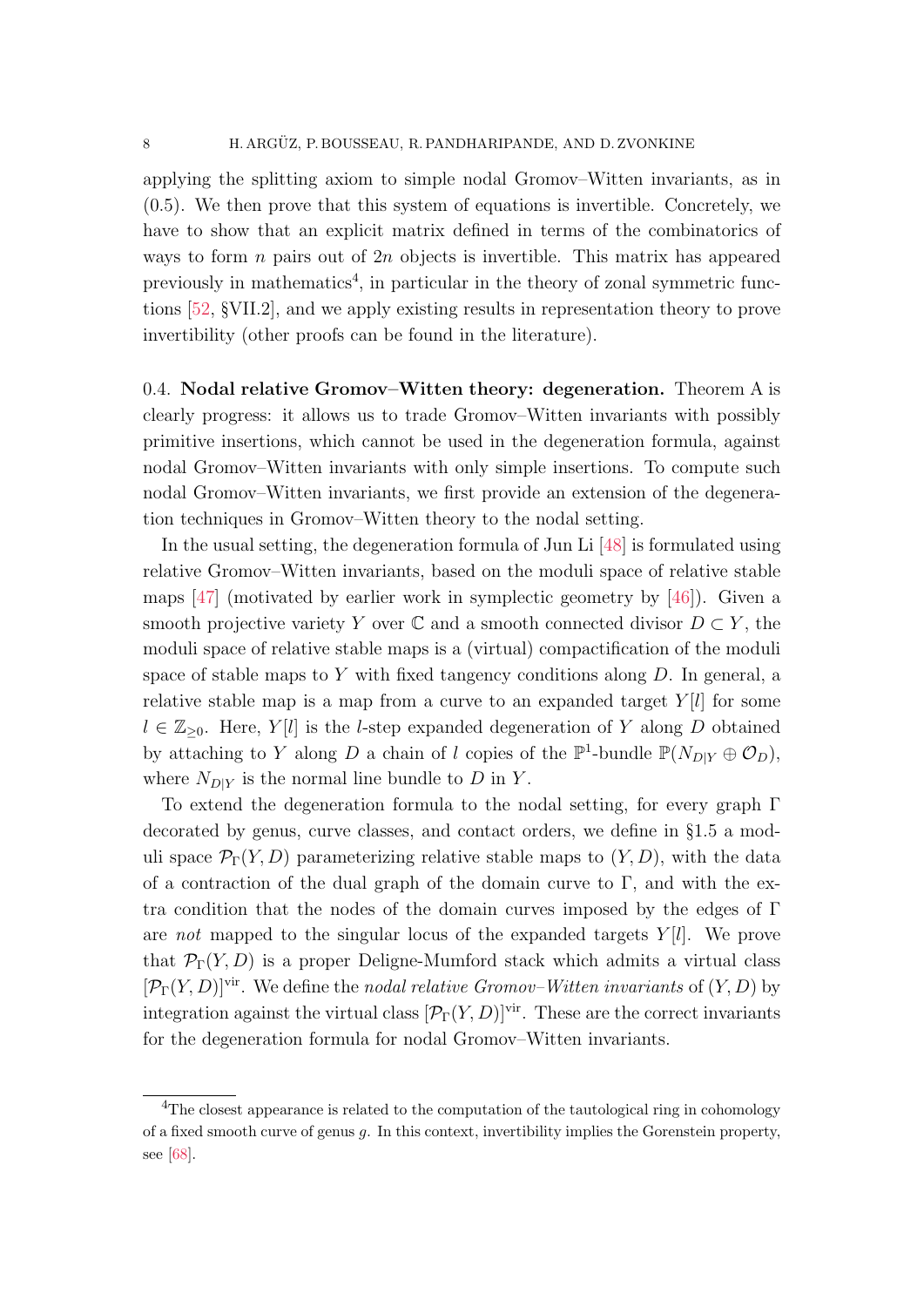<span id="page-8-2"></span>**Theorem B.**<sup>[5](#page-8-1)</sup> Let  $W \rightarrow B$  be a projective family with smooth total space over a smooth connected curve B with a distinguished point  $0 \in B$  such that

- (i) the fibers  $W_t$  over  $t \in B \setminus \{0\}$  are smooth varieties,
- (ii) the fiber  $W_0$  over  $0 \in B$  is the union of two smooth irreducible components  $Y_1$  and  $Y_2$  glued along a smooth connected divisor D.

Then, there is a degeneration formula expressing nodal Gromov–Witten invariants of the general fiber  $W_{t\neq0}$  with insertions in the image of the restriction map

$$
H^*(W) \to H^*(W_{t \neq 0})
$$

in terms of the nodal relative Gromov–Witten invariants of  $(Y_1, D)$  and  $(Y_2, D)$ .

The proof of Theorem [B](#page-8-2) is presented in  $\S2$  $\S2$  and consists in starting from the usual case of Jun Li's degeneration formula, and studying carefully the effect of imposing nodes on both sides of it.

<span id="page-8-0"></span>0.5. Nodal relative Gromov–Witten theory: splitting. Finally, in order to make practical use of the nodal degeneration formula given by Theorem [B,](#page-8-2) an efficient way to compute nodal relative Gromov–Witten invariants is needed. As already reviewed in §[0.3,](#page-5-0) nodal Gromov–Witten invariants can be reduced to ordinary Gromov–Witten invariants using the splitting axiom. We prove a similar result for nodal relative Gromov–Witten invariants.

<span id="page-8-3"></span>**Theorem C.** Let Y be a smooth projective variety over  $\mathbb{C}$  and  $D \subset Y$  a smooth divisor. Then, the nodal relative Gromov–Witten invariants of  $(Y, D)$  can be effectively reconstructed from the Gromov–Witten invariants of  $Y$ , the Gromov– Witten invariants of D, and the restriction map  $H^*(Y) \to H^*(D)$ .

The proof of Theorem [C](#page-8-3) is given in §[3.](#page-36-0) Unlike what happens in the absolute case, splitting a node is not simply equivalent to the insertion of the class of diagonal. Indeed, in the relative case, there is a correction term coming from the possibility for the node to fall into the divisor  $D$  and then forcing the target to expand. The correction term is expressed in terms of rubber Gromov–Witten invariants of the  $\mathbb{P}^1$ -bundle  $\mathbb{P}(N_{D|Y} \oplus \mathcal{O}_D)$ . In other words, we obtain a splitting formula expressing nodal relative Gromov–Witten invariants of  $(Y, D)$  in terms of

<span id="page-8-1"></span><sup>5</sup>As in the usual degeneration formula of Jun Li, the precise statement is in general more complicated when the monodromy around  $0 \in B$  acts non-trivially on  $H_2(W_{t\neq0})$  [\[51\]](#page-88-12): in complete generality, the degeneration formula computes finite sums of Gromov–Witten invariants of the general fiber, and not individual invariants. See Theorem [2.3](#page-31-0) for details.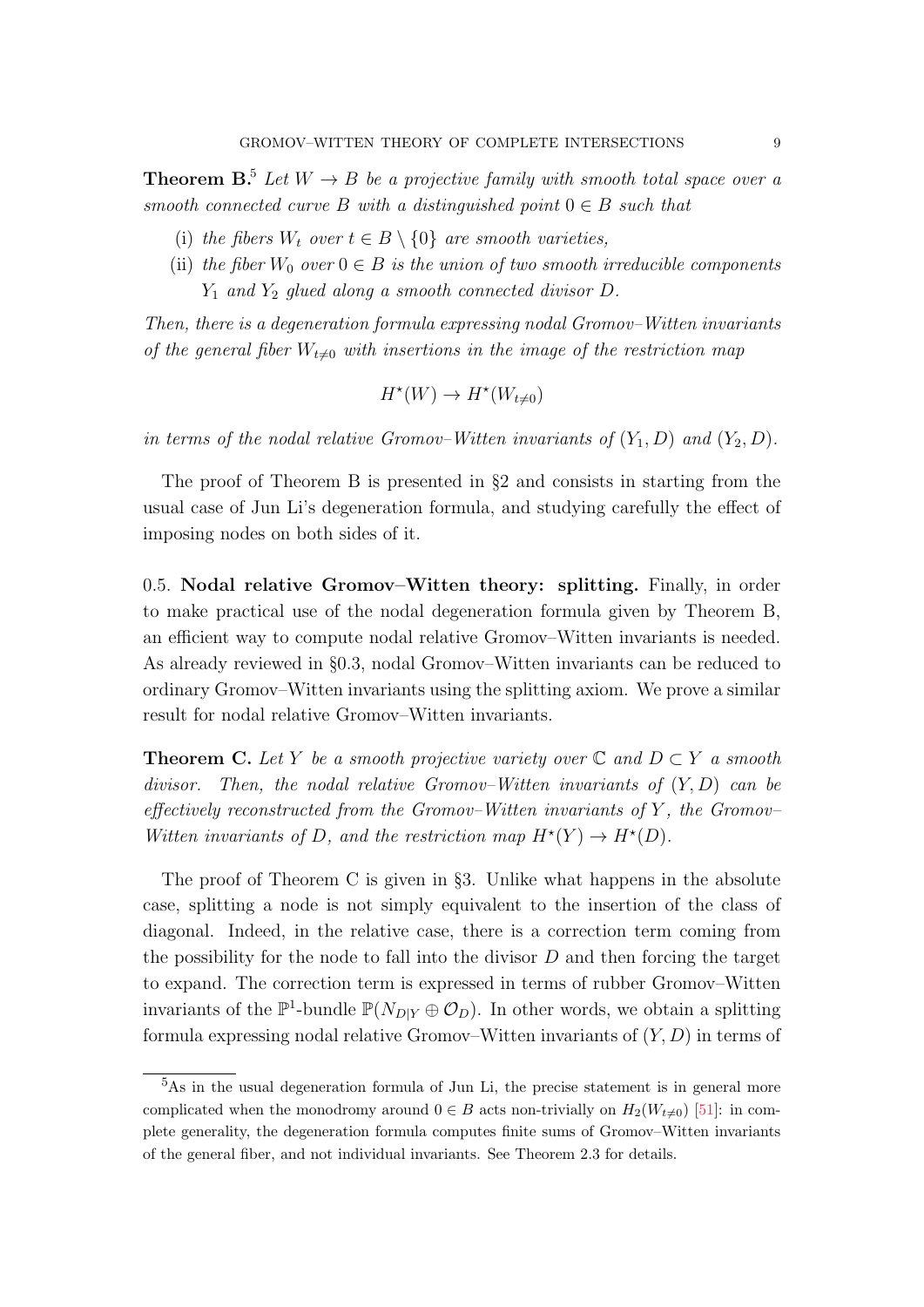relative Gromov–Witten invariants of  $(Y, D)$  and rubber Gromov–Witten invariants of  $\mathbb{P}(N_{D|Y} \oplus \mathcal{O}_D)$ , see Theorem [3.10.](#page-51-0) Finally, by [\[54\]](#page-88-3), the relative Gromov– Witten invariants of  $(Y, D)$  and the rubber invariants of  $\mathbb{P}(N_{D|Y} \oplus \mathcal{O}_D)$  can be effectively reconstructed from the Gromov–Witten theory of  $Y$  and the Gromov– Witten theory of D.

<span id="page-9-0"></span>0.6. The algorithm for complete intersections. Our main result is the following.

<span id="page-9-1"></span>**Theorem D.** Let X be an m-dimensional smooth complete intersection in  $\mathbb{P}^{m+r}$ of degrees  $(d_1, \ldots, d_r)$ . Then, for every decomposition

$$
d_r = d_{r,1} + d_{r,2} \quad \text{with} \quad d_{r,1}, d_{r,2} \in \mathbb{Z}_{\geq 1} \,,
$$

the Gromov–Witten invariants of  $X$  can be effectively reconstructed from:

- (i) the Gromov–Witten invariants of an m-dimensional smooth complete intersection  $X_1 \subset \mathbb{P}^{m+r}$  of degrees  $(d_1, \ldots, d_{r-1}, d_{r,1}),$
- (ii) the Gromov–Witten invariants of an m-dimensional smooth complete intersection  $X_2 \subset \mathbb{P}^{m+r}$  of degrees  $(d_1, \ldots, d_{r-1}, d_{r,2}),$
- (iii) the Gromov–Witten invariants of an  $(m-1)$ -dimensional smooth complete intersection  $D \subset \mathbb{P}^{m+r}$  of degrees  $(d_1, \ldots, d_{r-1}, d_{r,1}, d_{r,2}),$
- (iv) the Gromov–Witten invariants of an  $(m-2)$ -dimensional smooth complete intersection  $Z \subset \mathbb{P}^{m+r}$  of degrees  $(d_1, \ldots, d_{r-1}, d_r, d_{r,1}, d_{r,2})$ .

To prove Theorem [D,](#page-9-1) we consider, following [\[54,](#page-88-3) §0.5.4], a degeneration with general fiber X and special fiber  $X_1 \cup_D \widetilde{X}_2$  obtained by factoring the degree  $d_r$ defining equation of X into factors of degrees  $d_{r,1}$  and  $d_{r,2}$ ,

<span id="page-9-2"></span>
$$
X \rightsquigarrow X_1 \cup_D \widetilde{X}_2. \tag{0.6}
$$

Here,  $\widetilde{X}_2$  is the blow-up of  $X_2$  along Z, and  $X_1 \cup_D \widetilde{X}_2$  denotes the union of  $X_1$ and  $\tilde{X}_2$  transversally glued along a copy of D.

By Theorem [A,](#page-6-0) when  $X$  is not a cubic surface or an even dimensional complete intersection of two quadrics, the Gromov–Witten invariants of  $X$  are determined by the simple nodal Gromov–Witten invariants of  $X$ . By the nodal degeneration formula of Theorem [B](#page-8-2) applied to the degeneration [\(0.6\)](#page-9-2) the simple nodal Gromov– Witten invariants of  $X$  can be computed in terms of the nodal relative Gromov– Witten invariants of  $(X_1, D)$  and  $(\tilde{X}_2, D)$ . By the splitting formula of Theorem [C,](#page-8-3) these nodal relative Gromov–Witten invariants can be reconstructed from the Gromov–Witten invariants of  $X_1, D$ , and  $\widetilde{X}_2$ . Finally, Gromov–Witten invariants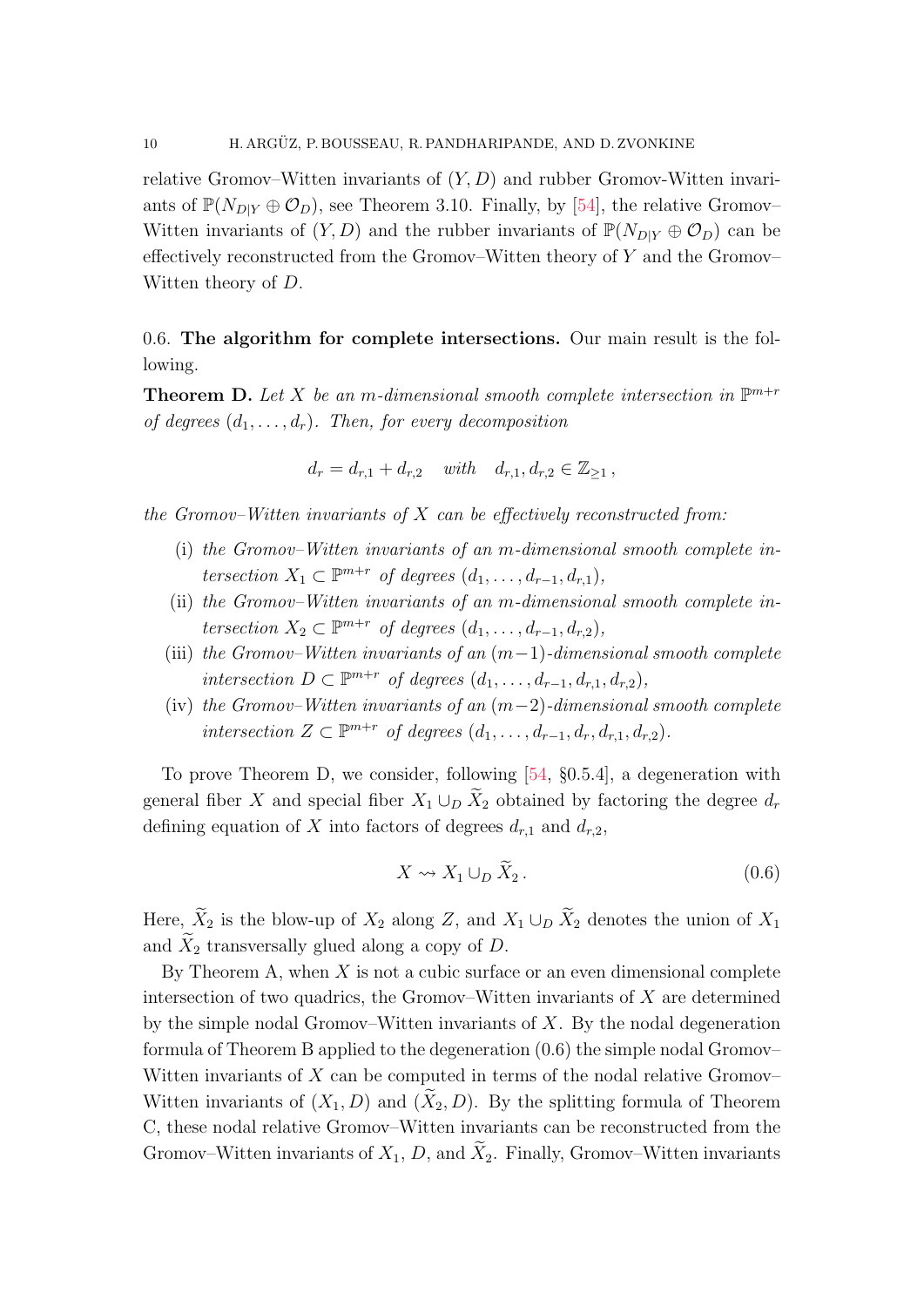of  $\widetilde{X}_2$  are determined by the Gromov–Witten invariants of  $X_2$  and Z by the blow-up result<sup>[6](#page-10-1)</sup> of  $[24,$  Theorem B.

For the special cases when  $X$  is a cubic surface or an even dimensional complete intersection of two quadrics, we show by a direct topological study, that there is actually no monodromy acting on the cohomology in the degeneration [\(0.6\)](#page-9-2) and so the usual degeneration formula can be applied.

As Theorem [D](#page-9-1) computes Gromov–Witten invariants of a complete intersection in terms of Gromov–Witten invariants of complete intersections of either smaller degree or smaller dimension, it can be used recursively to compute Gromov– Witten invariants of all complete intersections in terms of Gromov–Witten invariants of projective spaces, which are known by localization [\[30\]](#page-87-3).

<span id="page-10-0"></span>0.7. **Tautological classes.** For every  $g, n \in \mathbb{Z}_{\geq 0}$  such that  $2g - 2 + n > 0$ , the moduli space  $\mathcal{M}_{q,n}$  of *n*-pointed genus g connected stable curves is a smooth proper Deligne–Mumford stack of dimension  $3g - 3 + n$ . In particular, one can use Poincaré duality to identify  $H_*(\overline{\mathcal{M}}_{g,n})$  with  $H^{2(3g-3+n)-\star}(\overline{\mathcal{M}}_{g,n})$  and define push-forward maps in cohomology.

The (cohomological) tautological rings  $RH^*(\overline{\mathcal{M}}_{g,n})$  are most compactly defined [\[22\]](#page-86-10) as the smallest system of subrings (with unit) of the cohomology rings  $H^{\star}(\overline{\mathcal{M}}_{g,n})$  stable under push-forward and pull-back by the maps

- (i)  $\overline{\mathcal{M}}_{q,n+1} \to \overline{\mathcal{M}}_{q,n}$  forgetting one of the markings,
- (ii)  $\overline{\mathcal{M}}_{g_1,n_1+1} \times \overline{\mathcal{M}}_{g_2,n_2+1} \rightarrow \overline{\mathcal{M}}_{g_1+g_2,n_1+n_2}$  gluing two curves at a point,
- (iii)  $\overline{\mathcal{M}}_{q-1,n+2} \to \overline{\mathcal{M}}_{q,n}$  gluing together two markings of a curve.

Elements of the tautological rings are referred to as tautological classes. For example,  $\psi$ ,  $\kappa$ , and  $\lambda$  classes are tautological [\[21,](#page-86-1) [57\]](#page-88-13). We refer to [\[23,](#page-87-11) [62\]](#page-88-14) for a review of the great amount of recent activity on the structure of the tautological rings.

For every smooth projective variety  $X$ , the Gromov–Witten classes  $(0.2)$  are elements of  $H^{\star}(\overline{\mathcal{M}}_{g,n})$ , and so it is natural to ask whether these classes are tautological [\[22\]](#page-86-10). There are currently no known counterexamples to the bold conjecture that Gromov–Witten classes are always tautological. As the tautological rings are generated by classes of algebraic cycles, the conjecture implies, in particular, that Gromov–Witten classes in odd cohomological degree or, more generally, of Hodge type  $(p, q)$  with  $p \neq q$  should vanish. Prior to the present work, there were only two main families of varieties whose Gromov–Witten classes were known to be tautological (and nontrivial):

<span id="page-10-1"></span><sup>&</sup>lt;sup>6</sup>The more basic blow-up result of  $[54, \text{Lemma 1}]$  could also be used (including the Gromov-Witten invariants also of D).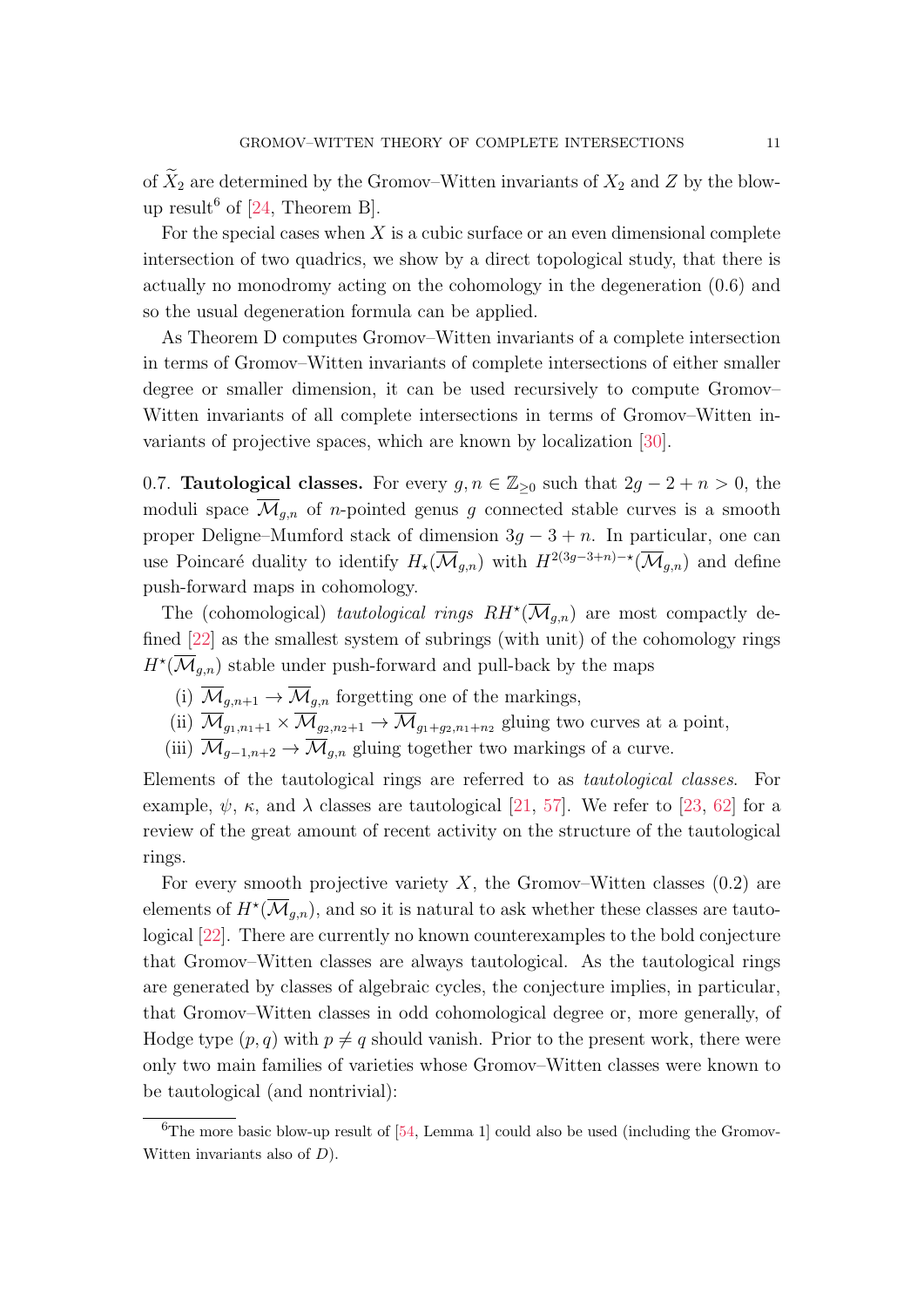### 12 H. ARGÜZ, P. BOUSSEAU, R. PANDHARIPANDE, AND D. ZVONKINE

- (i) Toric and homogeneous varieties  $G/P$ , for which the result follows from the localization formula [\[30\]](#page-87-3) and the fact that  $\lambda$  classes are tautological [\[57\]](#page-88-13).
- (ii) Curves, for which the result has been shown by Janda [\[38\]](#page-87-12) using the Okounkov–Pandharipande study of Gromov–Witten theory of curves [\[58,](#page-88-0) [59,](#page-88-1) [60\]](#page-88-2).

The Gromov-Witten classes of other families of varieties can be seen to be tautological using (i) and (ii):

- (iii) Calabi-Yau varieties of all dimensions (the only nontrivial case is for elliptic curves covered by (ii)).
- (iv) Rational surfaces and birationally ruled surfaces (using deformation invariance and (i) for rational surfaces and localization and (ii) for the ruled case).
- (v) Products  $X = X_1 \times X_2$ , where both  $X_1$  and  $X_2$  have tautological Gromov-Witten classes, also have tautological Gromov-Witten classes by [\[8\]](#page-86-11).

Finally, various sporadic examples of tautological Gromov-Witten theories are known. For example, the Gromov-Witten theory of Enriques surfaces is tautological by the degeneration method of  $[55]$ , the reduced theory of K3 surfaces in primitive curves classes is tautological by [\[56\]](#page-88-16), and the Gromov–Witten theory of even dimensional complete intersections of two quadrics is tautological by the combination of the recent result of Hu [\[37\]](#page-87-9) showing the quantum cohomology is generically semisimple with the Givental-Teleman classification of semisimple cohomological field theories [\[70\]](#page-89-4).[7](#page-11-0)

By lifting the algorithm described in §[0.6](#page-9-0) to the level of Gromov–Witten classes, we are able to add a fundamentally new family to this list.

<span id="page-11-1"></span>**Theorem E.** Let  $X$  be a smooth complete intersection in projective space. Then, the Gromov–Witten classes of X are tautological.

We also obtain a slightly different proof using nodal Gromov–Witten theory of the result of Janda  $[38]$  for curves: by degeneration, the study of a genus g curve can be reduced to the study of a genus 1 curve, which is a cubic curve in  $\mathbb{P}^2$  and for which Theorem [E](#page-11-1) applies (see Remark [4.30\)](#page-79-0).

<span id="page-11-0"></span><sup>7</sup>Work in progress by D. Maulik and D.Ranganathan using logarithmic degenerations shows the push-forward to the moduli of curves of the fundamental class of the moduli space of stable maps is tautological for a large class of surfaces.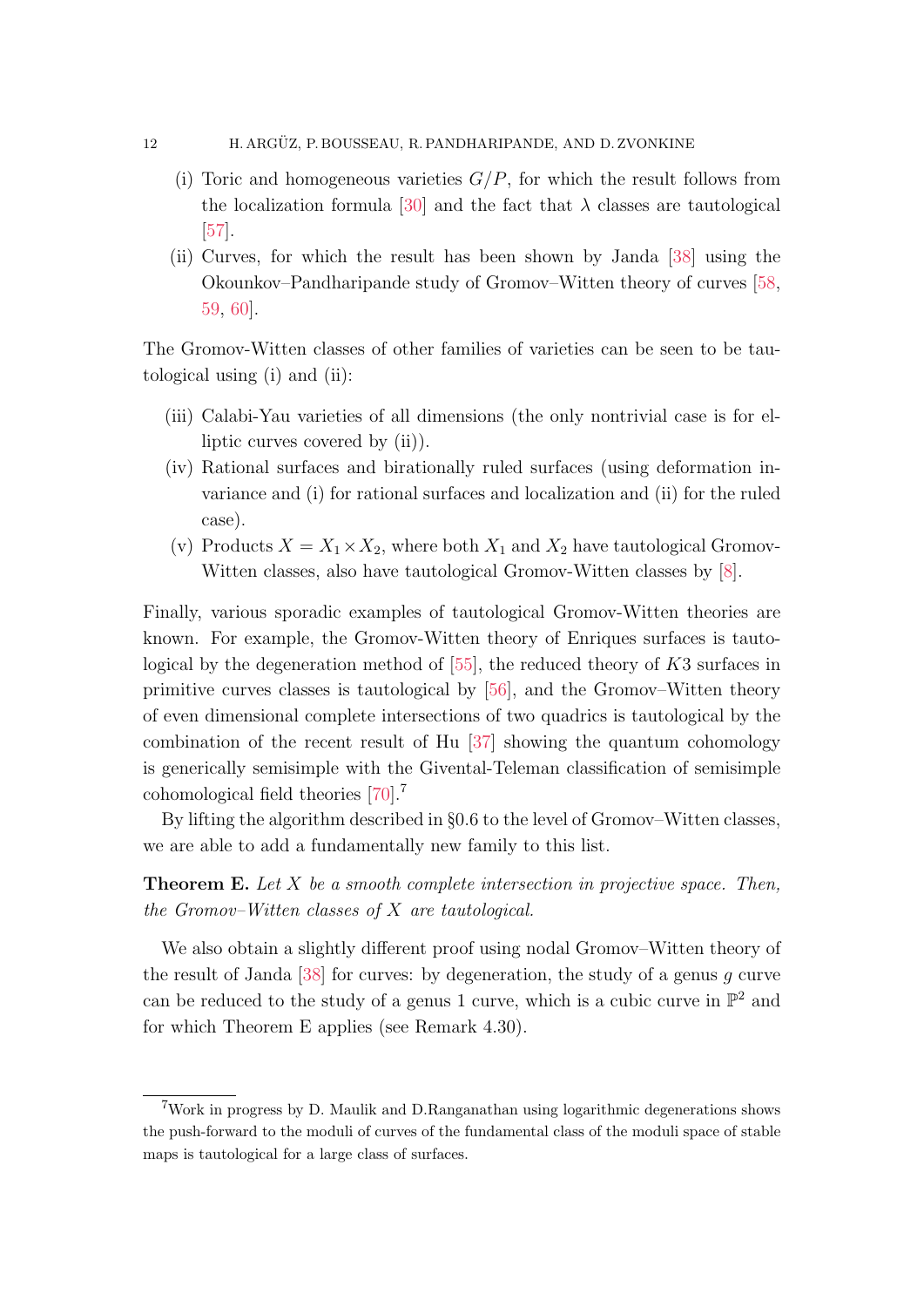More generally, the methods of this paper can be applied to the study of the Gromov–Witten theory of varieties  $X$  which vary in families with good degenerations and large monodromy. A natural question is to consider complete intersections in toric varieties and homogeneous spaces. Further results along these lines will be presented in [\[4\]](#page-86-12).

<span id="page-12-0"></span>0.8. Acknowledgments. We thank D. Abramovich, A. Beauville, M. Bousquet-M´elou, J. Bryan, C. Faber, T. Graber, F. Janda, Y.-P. Lee, D. Maulik, A. Okounkov, A. Pixton, D. Ranganathan, and Y. Ruan for conversations over the years related to monodromy and degeneration in Gromov–Witten theory. The last steps of the argument were completed at the *Helvetic Algebraic Geometry* Seminar hosted by A. Szenes at the University of Geneva in August 2021.

H.A. was supported by Fondation Math´ematique Jacques Hadamard. R.P. was supported by SNF-200020-182181, ERC-2017-AdG-786580-MACI, and SwissMAP. D.Z. was supported by ANR-18-CE40-0009 ENUMGEOM. This project has received funding from the European Research Council (ERC) under the European Union Horizon 2020 research and innovation program (grant agreement No 786580).

#### 1. Nodal Gromov–Witten theory

<span id="page-12-1"></span>Throughout the paper, unless explicitly specified, homology and cohomology groups are taken with Q coefficients. We systematically use intersection theory as developed in [\[26\]](#page-87-13), extended to Deligne–Mumford stacks in [\[71\]](#page-89-5), and to Artin stacks in [\[43\]](#page-87-14).

We start by reviewing the notation for graphs which we will use for studying nodal Gromov–Witten invariants in what follows.

<span id="page-12-2"></span>1.1. Graphs. A graph  $\Gamma$  consists of the following data:

- (i)  $V_{\Gamma}$ : a finite set of vertices.
- (ii)  $H_{\Gamma}$ : a finite set of half-edges equipped with a vertex assignment

$$
v: H_\Gamma \to V_\Gamma
$$

and an involution  $\iota$ . The set E<sub>Γ</sub> of 2-cycles of  $\iota$  is the set of edges of Γ, and the set  $L_{\Gamma}$  of fixed points of  $\iota$  is the set of legs of Γ. We denote by  $n_{\Gamma}$ the cardinality of  $L_{\Gamma}$ .

(iii)  $\ell_{\Gamma}$ : a bijection between the set of legs  $L_{\Gamma}$  and an ordered set of markings.

The graph  $\Gamma$  is not required to be connected.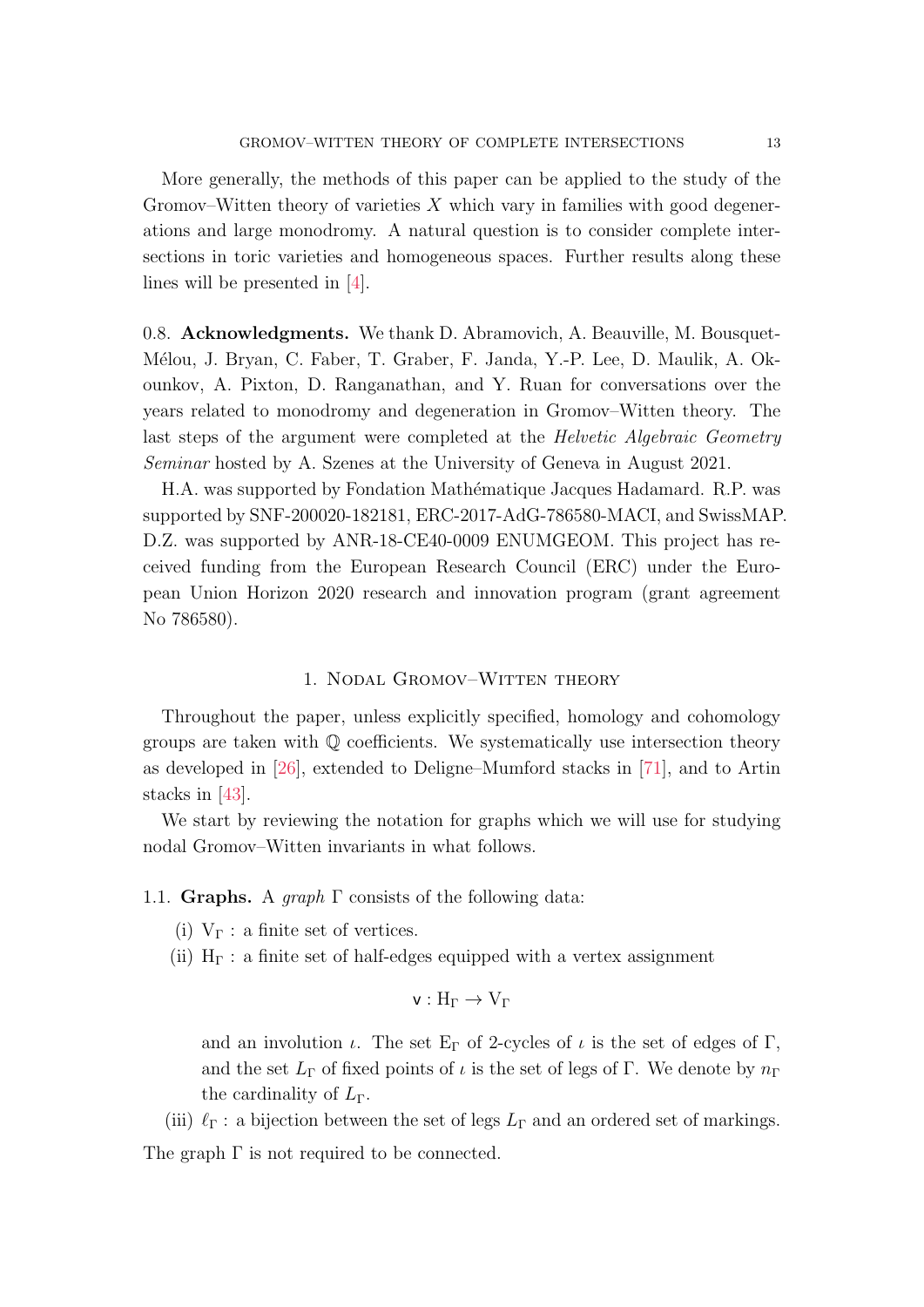

FIGURE 1.1. An X-valued stable graph  $\Gamma$  and the contraction  $\overline{\Gamma}$ 

For every variety X over  $\mathbb{C}$ , we denote by  $H_2^+(X) \subset H_2(X,\mathbb{Z})$  the monoid<sup>[8](#page-13-0)</sup> generated by effective curve classes in  $X$ . We recall the definition of  $X$ -valued stable graphs<sup>[9](#page-13-1)</sup> below, following  $[39, §0.3]$ .

<span id="page-13-3"></span>**Definition 1.1.** An X-valued stable graph is a graph  $\Gamma$  equipped with

- (i) a genus function  $g: V_{\Gamma} \to \mathbb{Z}_{\geq 0}$ ,
- (ii) a map  $\beta: V_{\Gamma} \to H_2^+(X)$  assigning a curve class to each vertex of  $\Gamma$ ,

satisfying the stability condition: if  $\beta(v) = 0$ , then

$$
2g(v) - 2 + n(v) > 0,
$$
\n(1.1)

where  $n(v) = |v^{-1}(v)|$  is the valence of  $\Gamma$  at v, that is, the number of half-edges adjacent to  $v$ , which by definition are formed either as part of an edge or a leg.  $\Diamond$ 

The following definition will be used systematically in the upcoming sections for comparing general graphs with both edges and legs to much simpler graphs without any edges, but just with legs.

<span id="page-13-2"></span>**Definition 1.2.** Given an X-valued stable graph  $\Gamma$ , we denote by  $\overline{\Gamma}$  the X-valued stable graph without edges obtained from  $\Gamma$  by contracting all edges. Explicitly, for every connected component  $\gamma$  of  $\Gamma$ , with set of vertices  $V_{\gamma}$ , we have a vertex  $v_{\gamma}$  in  $\overline{\Gamma}$ , with genus

$$
g(v_{\gamma}) := \sum_{v \in V_{\gamma}} g(v) + h^1(\gamma) ,
$$

where  $h^1(\gamma)$  is the first Betti number of  $\gamma$ , and class

$$
\beta(v_{\gamma}) := \sum_{v \in V_{\gamma}} \beta(v) .
$$

<span id="page-13-1"></span><span id="page-13-0"></span><sup>&</sup>lt;sup>8</sup>In particular, we consider  $0 \in H_2(X, \mathbb{Z})$  to be an effective curve class.

<sup>&</sup>lt;sup>9</sup>Such graphs also appear in [\[10\]](#page-86-13), where for an X-valued stable graph, the terminology stable A-graph is used, where  $A = H_2^+(X)$ .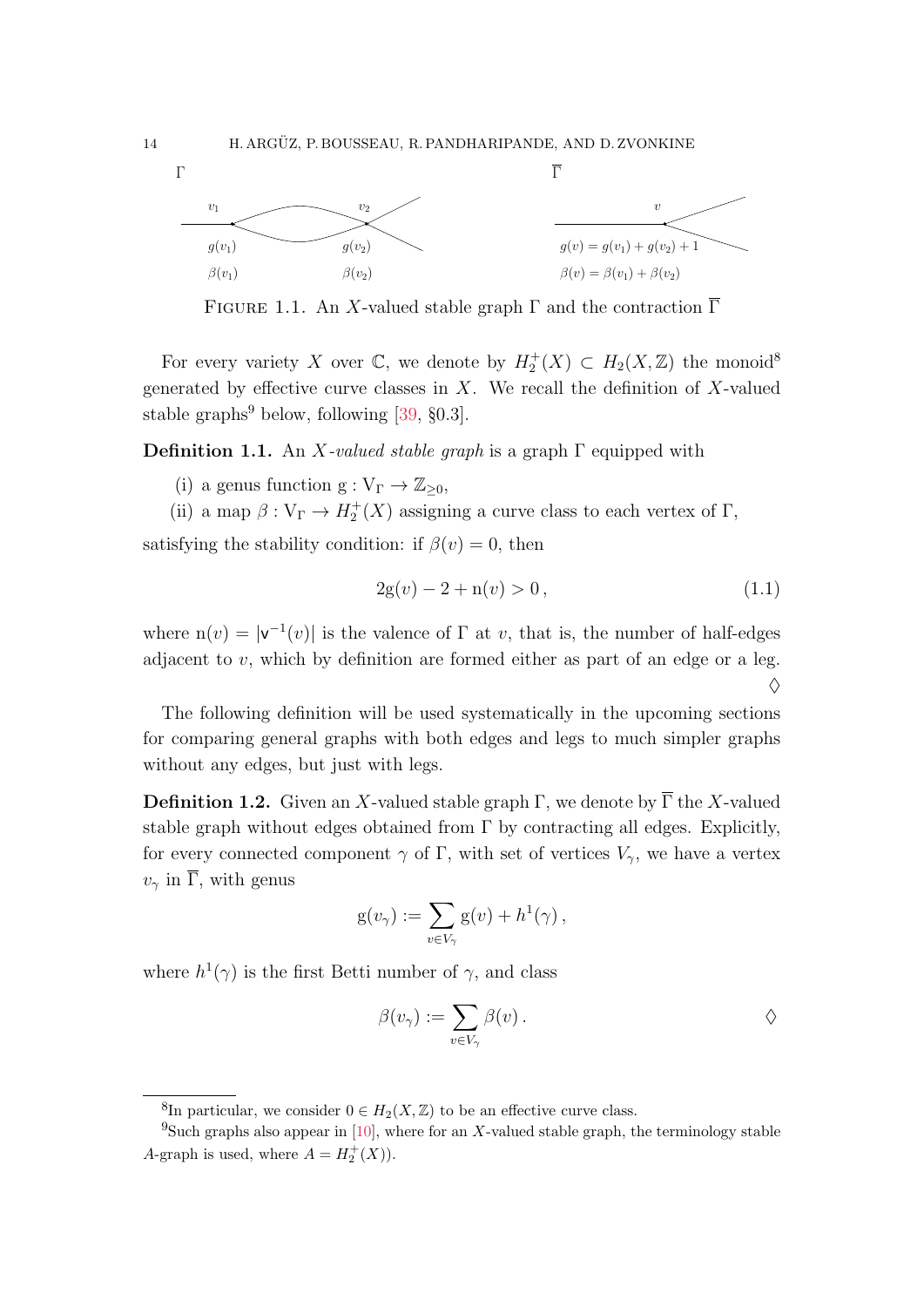<span id="page-14-0"></span>1.2. **Nodal curves.** An  $H_2^+(X)$ -stable curve is a prestable curve C with a decoration  $\beta(C') \in H_2^+(X)$  for each irreducible component C' of C, which further satisfies the  $H_2^+(X)$ -stability condition:

- (i) if a genus 0 component is decorated by the curve class 0, then it contains at least 3 special points, and
- (ii) if a genus 1 component is decorated by the curve class 0, then it contains at least 1 special point,

where a special point is either a node or a marked point. In the situation when we consider a family of  $H_2^+(X)$ -stable curves, if an irreducible component C' degenerates into a union of several irreducible components  $C'_1, \ldots, C'_k$ , the decorations are required to satisfy  $\beta(C') = \sum \beta(C'_i)$ .

For every  $g, n \in \mathbb{Z}_{\geq 0}$  and  $\beta \in H_2^+(X)$ , we denote by  $\mathfrak{M}_{g,n,\beta}$  the moduli stack of genus g, n-pointed connected  $H_2^+(X)$ -stable curves. It is shown in [\[17,](#page-86-14) Proposition 2.0.2] that the stack  $\mathfrak{M}_{q,n,\beta}$  is smooth and the natural morphism forgetting the curve class decorations

<span id="page-14-2"></span>
$$
\mathfrak{M}_{g,n,\beta} \longrightarrow \mathfrak{M}_{g,n} \tag{1.2}
$$

to the moduli stack of *n*-pointed genus q prestable curves is étale.

**Definition 1.3.** Let  $\Gamma$  be an X-valued stable graph. A  $\Gamma$ -curve  $(C_v \rightarrow S)_{v \in V_\Gamma}$ over a scheme S is the data, for each vertex v of Γ, of an S-point  $C_v \to S$  of  $\mathfrak{M}_{g(v),n(v),\beta(v)}$  and a one-to-one correspondence between its  $n(v)$  sections of marked points and the half-edges of  $\Gamma$  adjacent to v.

**Definition 1.4.** Let  $(C_v \to S)_{v \in V_\Gamma}$  be a Γ-curve over a scheme S. The prestable curve  $C \rightarrow S$  formed by  $(C_v \rightarrow S)_{v \in V_\Gamma}$  is the prestable curve obtained from  $\bigcup_{v\in V_{\Gamma}} C_v$  by gluing for each edge e of Γ, the sections of marked points corresponding to the half-edges composing  $e$ .

<span id="page-14-1"></span>**Definition 1.5.** A Γ-marking of a prestable curve  $C \rightarrow S$  is the data of a Γcurve  $(C_v \to S)_{v \in V_\Gamma}$ , such that  $C \to S$  is formed by  $(C_v \to S)_{v \in V_\Gamma}$ . A prestable curve  $C \to S$  endowed with a Γ-marking is called Γ-marked. For every edge e of Γ, the family of nodes Γ-marked by e is the section of  $C \rightarrow S$  obtained by the identification of the two sections corresponding to the half-edges of  $e$ .

Figure [1.2](#page-15-0) represents an X-valued stable graph  $\Gamma$  and a  $\Gamma$ -marked prestable curve. A Γ-marking automatically endows a prestable curve with the structure of an  $H_2^+(X)$ -stable curve.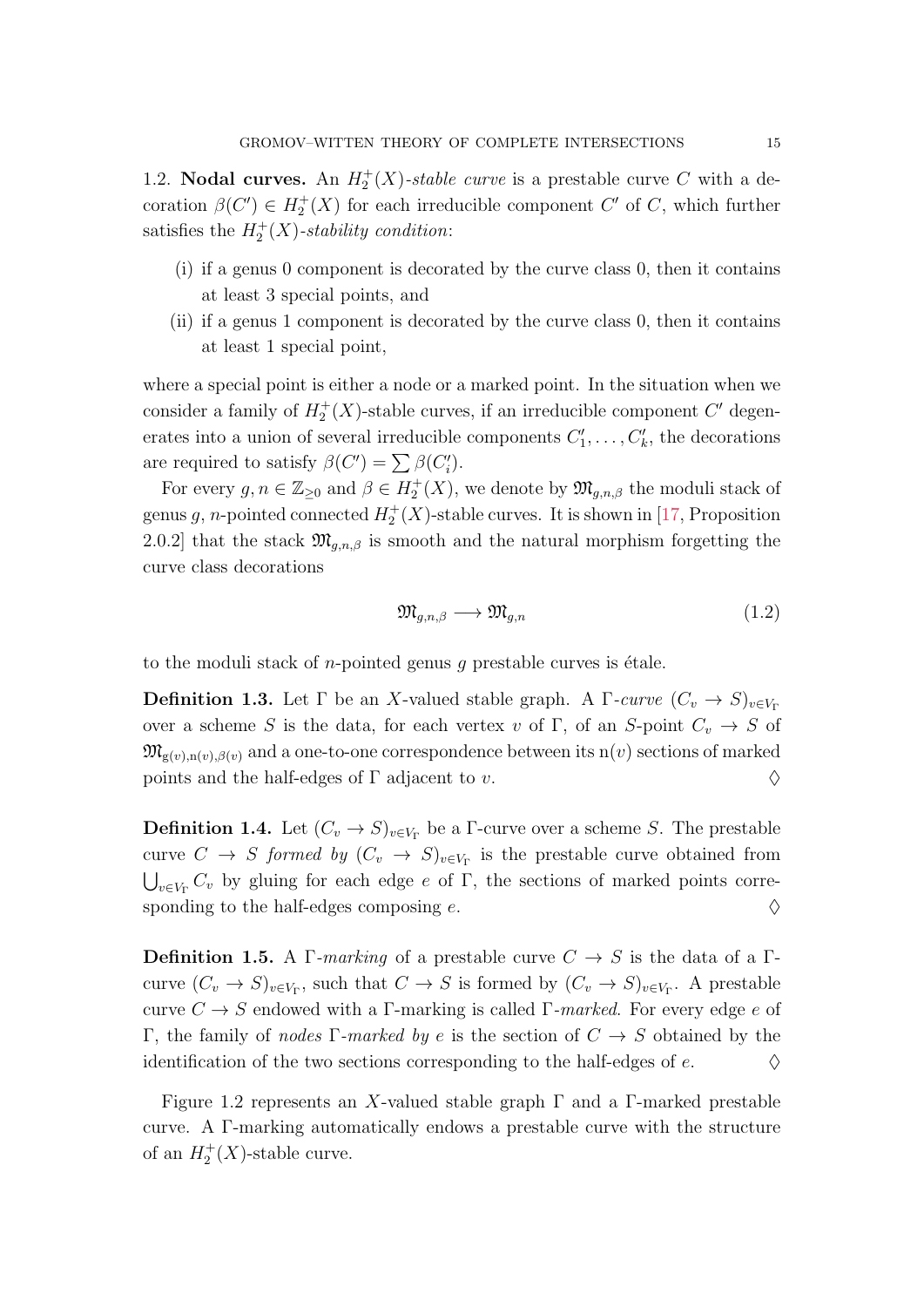

<span id="page-15-0"></span>FIGURE 1.2. An X-valued stable graph  $\Gamma$  and a  $\Gamma$ -marked prestable curve

Let  $\mathfrak{M}_{\Gamma}$  be the moduli stack of Γ-marked prestable curves. By Definition [1.5,](#page-14-1) we have a natural isomorphism

$$
\mathfrak{M}_{\Gamma}\simeq \prod_{v\in V_{\Gamma}}\mathfrak{M}_{\mathrm{g}(v),\mathrm{n}(v),\beta(v)}\,.
$$

As the stacks  $\mathfrak{M}_{g(v),n(v),\beta(v)}$  are smooth, the stack  $\mathfrak{M}_{\Gamma}$  is also smooth.

Note that a Γ-marked prestable curve has nodes imposed by the edges of Γ. Let  $\overline{\Gamma}$  be the X-valued stable graph without edges, obtained from  $\Gamma$  by contraction of all edges, as in Definition [1.2.](#page-13-2) Then, there is a canonical morphism

<span id="page-15-2"></span>
$$
\iota_{\Gamma} : \mathfrak{M}_{\Gamma} \to \mathfrak{M}_{\overline{\Gamma}}, \tag{1.3}
$$

as a Γ-marked prestable curve is naturally  $\overline{\Gamma}$ -marked. The morphism  $\iota_{\Gamma}$  is finite, unramified, local complete intersection (lci) of codimension  $|E_{\Gamma}|$ , with normal bundle

<span id="page-15-1"></span>
$$
N_{\iota_{\Gamma}} := \iota_{\Gamma}^* T_{\mathfrak{M}_{\overline{\Gamma}}}/T_{\mathfrak{M}_{\Gamma}} = \bigoplus_{e=\{h,h'\}\in E_{\Gamma}} \mathbb{L}_h^{\vee} \otimes \mathbb{L}_{h'}^{\vee},\tag{1.4}
$$

where  $T_{\mathfrak{M}_{\overline{\Gamma}}}$  and  $T_{\mathfrak{M}_{\Gamma}}$  denote the tangent bundles to  $\mathfrak{M}_{\overline{\Gamma}}$  and  $\mathfrak{M}_{\Gamma}$  respectively, and for every half-edge h of Γ, we denote by  $\mathbb{L}_h$  the line bundle on  $\mathfrak{M}_{\Gamma}$  given by the cotangent line at the marked point corresponding to h. Indeed, the summand in  $(1.4)$  indexed by the edge e of  $\Gamma$  is the contribution of the smoothing of the node which is Γ-marked by  $e$  to the normal bundle  $N_{t_{\Gamma}}$ .

As  $\iota_{\Gamma}$  is local complete intersection of codimension  $|E_{\Gamma}|$ , for any stacks  $M_{\overline{\Gamma}}$  and  $M_{\Gamma}$  fitting into a fiber diagram

$$
\begin{array}{ccc}\nM_{\Gamma} & \longrightarrow & M_{\overline{\Gamma}} \\
\downarrow & & \downarrow \\
\mathfrak{M}_{\Gamma} & \xrightarrow{\iota_{\Gamma}} & \mathfrak{M}_{\overline{\Gamma}}\n\end{array}
$$

there exists a well-defined Gysin pull-back [\[26,](#page-87-13) Chapter 6]

$$
\iota_{\Gamma}^!: H_*(M_{\overline{\Gamma}}) \longrightarrow H_{*-2|E_{\Gamma}|}(M_{\Gamma}).
$$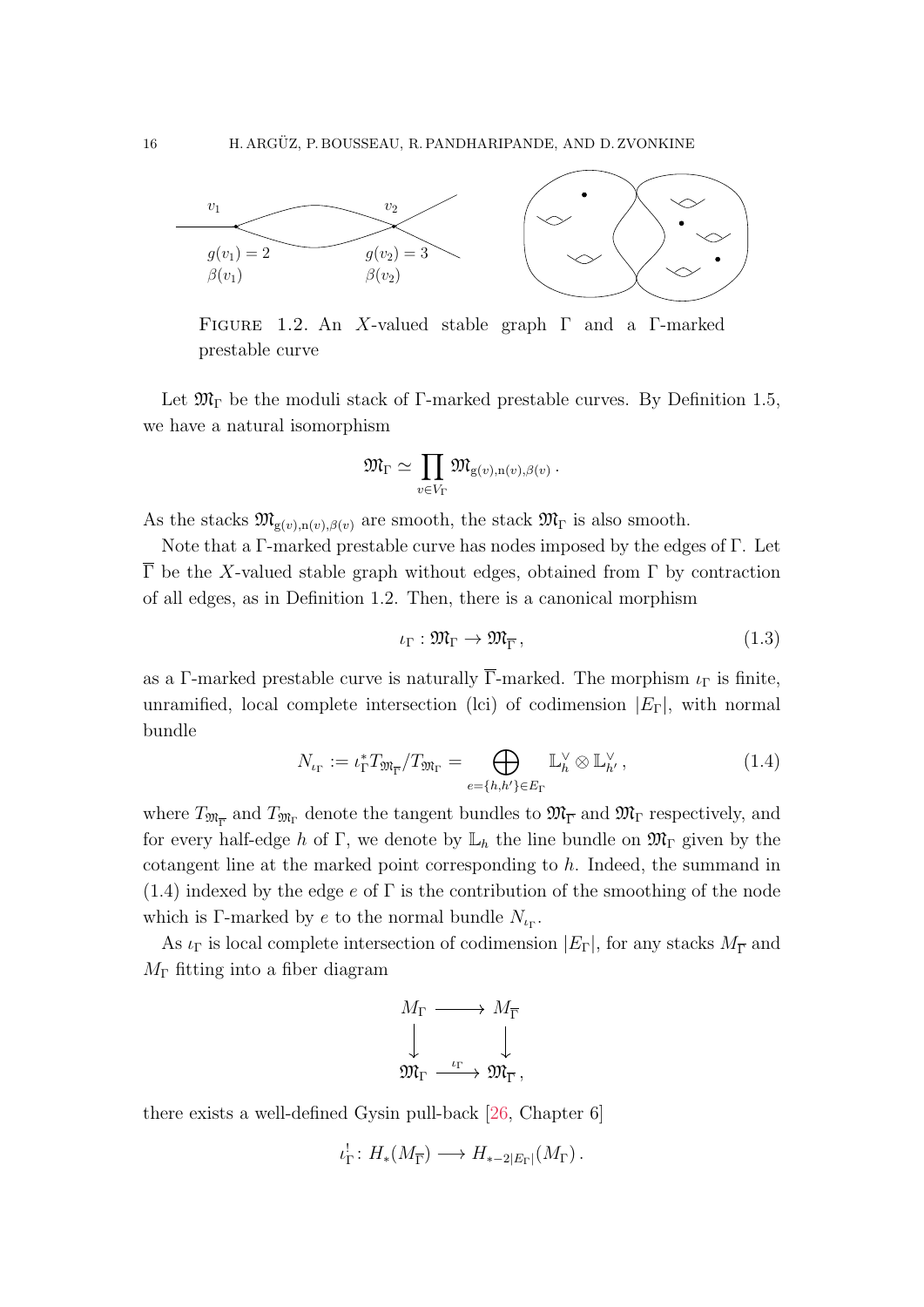<span id="page-16-0"></span>1.3. Nodal Gromov–Witten theory. Let  $X$  be a smooth projective variety over  $\mathbb C$ . For every  $g, n \in \mathbb Z_{\geq 0}$  and  $\beta \in H_2^+(X)$ , let  $\overline{\mathcal M}_{g,n,\beta}(X)$  be the moduli stack of genus g, n-pointed, connected stable maps to X of class  $\beta$  [\[28,](#page-87-0) [41\]](#page-87-6), and let  $[\overline{\mathcal{M}}_{q,n,\beta}(X)]^{\text{vir}}$  be its virtual class given by Gromov–Witten theory [\[7,](#page-86-15) [9\]](#page-86-16). The natural morphism

$$
\overline{\mathcal{M}}_{g,n,\beta}(X) \longrightarrow \mathfrak{M}_{g,n}
$$

remembering the domain curve factors through the morphism in [\(1.2\)](#page-14-2) via a morphism

<span id="page-16-1"></span>
$$
\epsilon \colon \overline{\mathcal{M}}_{g,n,\beta}(X) \longrightarrow \mathfrak{M}_{g,n,\beta} \tag{1.5}
$$

remembering the domain curve and the curve class of each irreducible component.

**Definition 1.6.** For every X-valued stable graph  $G$  without edges, we define a moduli stack of (possibly disconnected) stable maps

<span id="page-16-2"></span>
$$
\overline{\mathcal{M}}_G(X) := \prod_{v \in V_G} \mathfrak{M}_{g(v),n(v),\beta(v)}(X),\tag{1.6}
$$

with a virtual class

<span id="page-16-4"></span>
$$
[\overline{\mathcal{M}}_G(X)]^{\text{vir}} := \prod_{v \in V_G} [\mathfrak{M}_{g(v),n(v),\beta(v)}(X)]^{\text{vir}}.
$$
\n(1.7)

We denote by

<span id="page-16-3"></span>
$$
\epsilon_G \colon \overline{\mathcal{M}}_G(X) \to \mathfrak{M}_G \tag{1.8}
$$

the morphism induced by the morphisms  $(1.5)$ .

**Definition 1.7.** For every X-valued stable graph  $\Gamma$ , we define the moduli stack  $\overline{\mathcal{M}}_{\Gamma}(X)$  of  $\Gamma$ -marked stable maps to X by the fiber diagram



where  $\overline{\Gamma}$  is the X-valued stable graph without edges obtained from  $\Gamma$  by contrac-tion of all edges, as in Definition [1.2,](#page-13-2) and  $\mathcal{M}_{\overline{\Gamma}}(X)$  and  $\epsilon_{\overline{\Gamma}}$  are defined by [\(1.6\)](#page-16-2) and [\(1.8\)](#page-16-3) applied to  $G = \overline{\Gamma}$ . In other words, a Γ-marked stable map is a stable map with the data of a Γ-marking of its domain curve.

We define a virtual class on  $\overline{\mathcal{M}}_{\Gamma}(X)$  by

$$
[\overline{\mathcal{M}}_{\Gamma}(X)]^{\text{vir}} := \iota_{\Gamma}^{!}[\overline{\mathcal{M}}_{\overline{\Gamma}}(X)]^{\text{vir}},\tag{1.9}
$$

where  $[\overline{\mathcal{M}}_{\overline{\Gamma}}(X)]^{\text{vir}}$  is defined by [\(1.7\)](#page-16-4) applied to  $G = \overline{\Gamma}$ .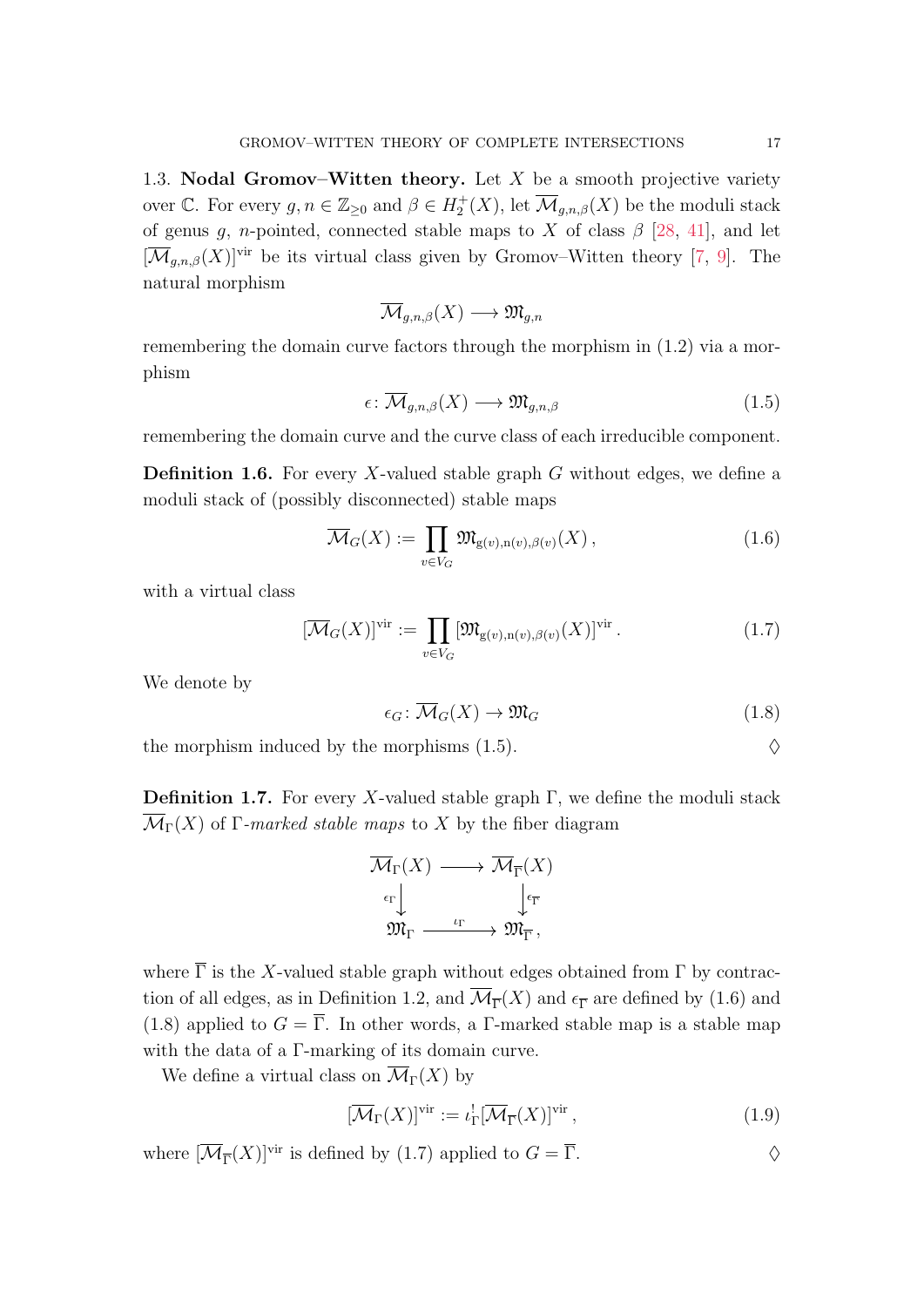<span id="page-17-3"></span>**Definition 1.8.** Let  $\Gamma$  be an X-valued stable graph. Nodal Gromov–Witten invariants of X of type  $\Gamma$  are

<span id="page-17-2"></span>
$$
\left\langle \prod_{i=1}^{n_{\Gamma}} \tau_{k_i}(\alpha_i) \prod_{h \in H_{\Gamma} \setminus L_{\Gamma}} \tau_{k_h} \right\rangle_{\Gamma}^{X} := \int_{\left[ \overline{\mathcal{M}}_{\Gamma}(X) \right]^{\text{vir}}} \prod_{i=1}^{n_{\Gamma}} \psi_i^{k_i} \operatorname{ev}_i^*(\alpha_i) \prod_{h \in H_{\Gamma} \setminus L_{\Gamma}} \psi_h^{k_h}, \quad (1.10)
$$

where:

(i) for every  $1 \leq i \leq n_{\Gamma}$ , ev<sub>i</sub> is the evaluation morphism at the *i*-th leg of  $\Gamma$ ,  $k_i$  is a nonnegative integer,  $\alpha_i \in H^*(X)$ , and

$$
\psi_i := c_1(\mathbb{L}_i)
$$

where  $\mathbb{L}_i$  is the line bundle over  $\overline{\mathcal{M}}_{\Gamma}(X)$  formed by the cotangent lines at the i-th marked point of the domain curves,

(ii) for every half-edge h of Γ which is not a leg, adjacent to a vertex v,  $k_h$  is a nonnegative integer and

$$
\psi_h := c_1(\mathbb{L}_h)
$$

where  $\mathbb{L}_h$  is the line bundle over  $\overline{\mathcal{M}}_{\Gamma}(X)$  formed by the cotangent lines at the marked point of the curve  $C_v$  corresponding to h.

A nodal Gromov–Witten invariant of X is by definition a nodal Gromov– Witten invariant of X of type  $\Gamma$  for some X-valued stable graph  $\Gamma$ . When  $\Gamma$ has a single vertex, nodal Gromov–Witten invariants of type Γ are just ordinary (connected) Gromov–Witten invariants.  $\Diamond$ 

As  $(1.10)$  is a linear function of each  $\alpha_i$ , we may assume without loss of generality that  $\alpha_i$ 's in [\(1.10\)](#page-17-2) are elements of a fixed basis of  $H^*(X)$ . More general nodal invariants can be defined by allowing evaluation classes at the markings  $h \in H_{\Gamma} \setminus L_{\Gamma}$ . However, for our study, only the more restrictive invariants of Definition [1.8](#page-17-3) are needed.

### <span id="page-17-0"></span>1.4. Review of relative Gromov–Witten theory.

<span id="page-17-1"></span>1.4.1. Graphs for the relative theory. Let  $X$  be a smooth projective variety over  $\mathbb{C}$ , and let  $D \subset X$  be a smooth divisor with connected components  $(D_i)_{i \in J}$ .

<span id="page-17-4"></span>**Definition 1.9.** An  $(X, D)$ -valued stable graph  $\Gamma$  is an X-valued stable graph as in Definition [1.1](#page-13-3) with the additional data of:

- (i) a partition  $L_{\Gamma} = L_{\Gamma,I} \sqcup \bigsqcup_{j\in J} L_{\Gamma,D_j}$  of the set of legs into a set  $L_{\Gamma,I}$  of interior legs, and sets  $L_{\Gamma,D_j}$  of relative legs associated to the divisors  $D_j$ .
- (ii) a relative multiplicity function  $\mu_{\Gamma} \colon \bigsqcup_{j \in J} L_{\Gamma,D_j} \to \mathbb{Z}_{>0}$ .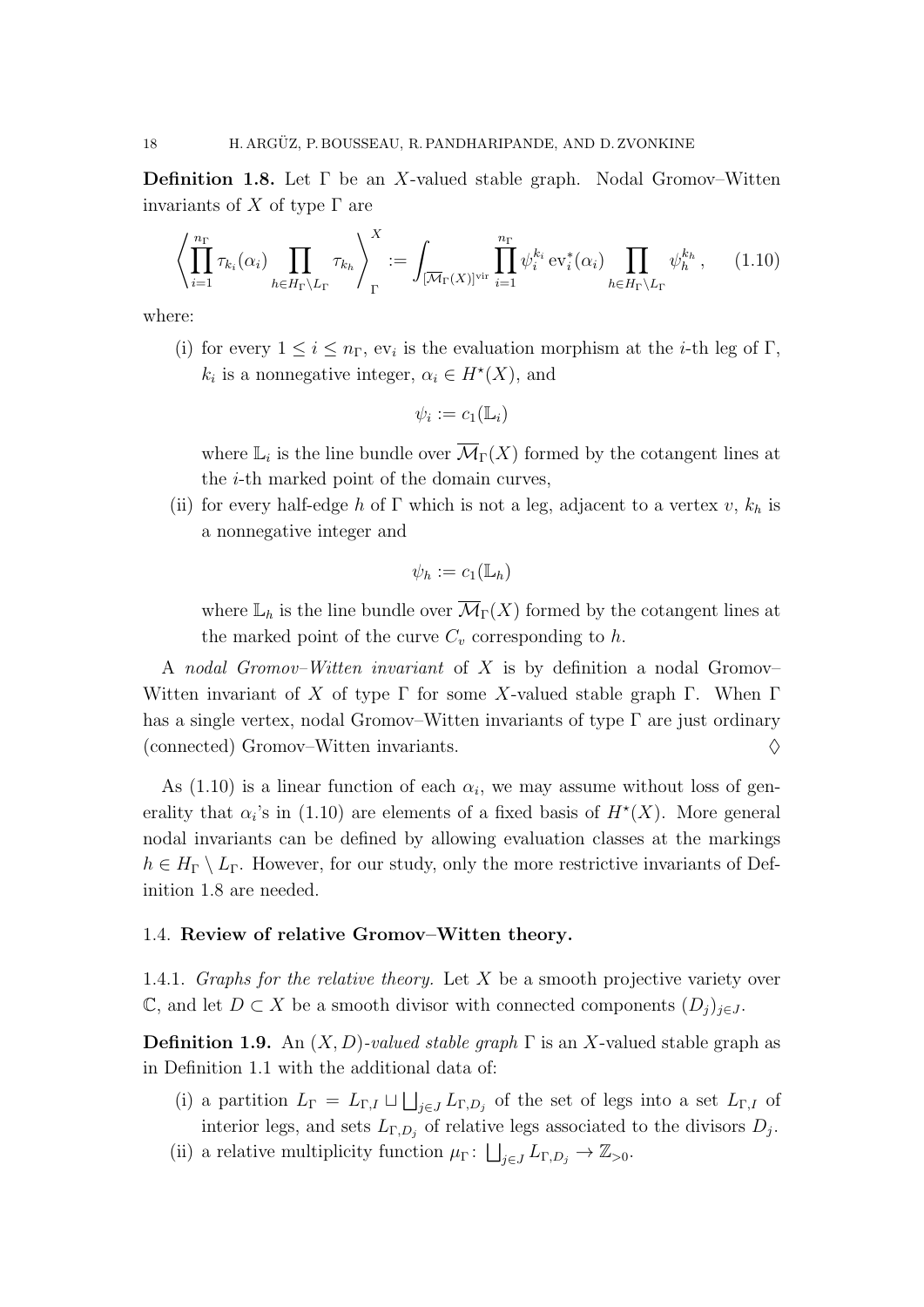Given an  $(X, D)$ -valued stable graph Γ, we denote the number of interior and relative legs by

$$
n_{\Gamma,I}:=|L_{\Gamma,I}| \quad \text{and} \quad n_{\Gamma,D}:=\sum_{j\in J}|L_{\Gamma,D_j}|
$$

respectively. The total number of legs is  $n_{\Gamma} = n_{\Gamma,I} + n_{\Gamma,D}$ .

Given an  $(X, D)$ -valued stable graph Γ, we use the notation  $\overline{\Gamma}$  to denote the  $(X, D)$ -valued stable graph without edges obtained from Γ by contraction of all edges, analogously as in Definition [1.2.](#page-13-2)

For every  $(X, D)$ -valued stable graph G without edges, there is a moduli stack

<span id="page-18-1"></span>
$$
\overline{\mathcal{M}}_G(X, D) \tag{1.11}
$$

defined by Jun Li  $[47, 48]$  $[47, 48]$  of G-marked relative stable maps to  $(X, D)$ . The connected components  $C_v$  of the domain curve of a  $G$ -marked relative stable map are indexed by the vertices  $v \in V_G$ . The relative stable map restricted to  $C_v$  is of genus  $g(v)$  with  $n(v)$  marked points and class  $\beta(v)$ . In addition, the relative multiplicities along D are prescribed by  $\mu_G$ . We denote by  $[\overline{\mathcal{M}}_G(X, D)]^{\text{vir}}$  the virtual class defined by relative Gromov–Witten theory [\[47,](#page-88-9) [48\]](#page-88-7).

<span id="page-18-0"></span>1.4.2. Relative stable maps. We briefly recall here the basics of the theory of relative stable maps [\[47,](#page-88-9) [48\]](#page-88-7), in particular the notion of expanded degeneration and the predeformability condition, which will play a crucial role here. To simplify the exposition, we assume that  $D$  is connected. To treat the general case of a possibly disconnected divisor  $D$ , the only change is that different orders of expansions along each connected component of D are permitted.

Let **P** be the  $\mathbb{P}^1$ -bundle over D given by

$$
\mathbf{P} := \mathbb{P}(N_{D|X} \oplus \mathcal{O}_D),
$$

where  $N_{D|X}$  is the normal line bundle to D in X. The bundle **P** has two natural disjoint sections; one with normal bundle  $N_{D|X}^{\vee}$ , called the zero section, and the other with normal bundle  $N_{D|X}$ , called the infinity section. For every  $l \in \mathbb{Z}_{\geq 0}$ , let  $P_l$  be the variety obtained by gluing together l copies of P, where the infinity section of the *i*th component is glued to the zero section of the  $(i + 1)$ st for all  $1 \leq i \leq l$ . We denote by  $D_0 \subset \mathbf{P}_l$  the zero section of the first copy of **P** and by  $D[l] \subset \mathbf{P}_l$  the infinity section of the last copy of **P**. The *l*-step expanded degeneration of the pair  $(X, D)$  is the pair  $(X[l], D[l])$ , where  $X[l]$  is the variety obtained by gluing X along D to  $P_l$  along  $D_0$ . The subvariety  $P_l \subset X[l]$  is called the expansion, and each component  $\mathbf{P} \subset \mathbb{P}_l$  is called a *bubble*. We illustrate the 2-step expanded degeneration in Figure [1.3.](#page-19-0)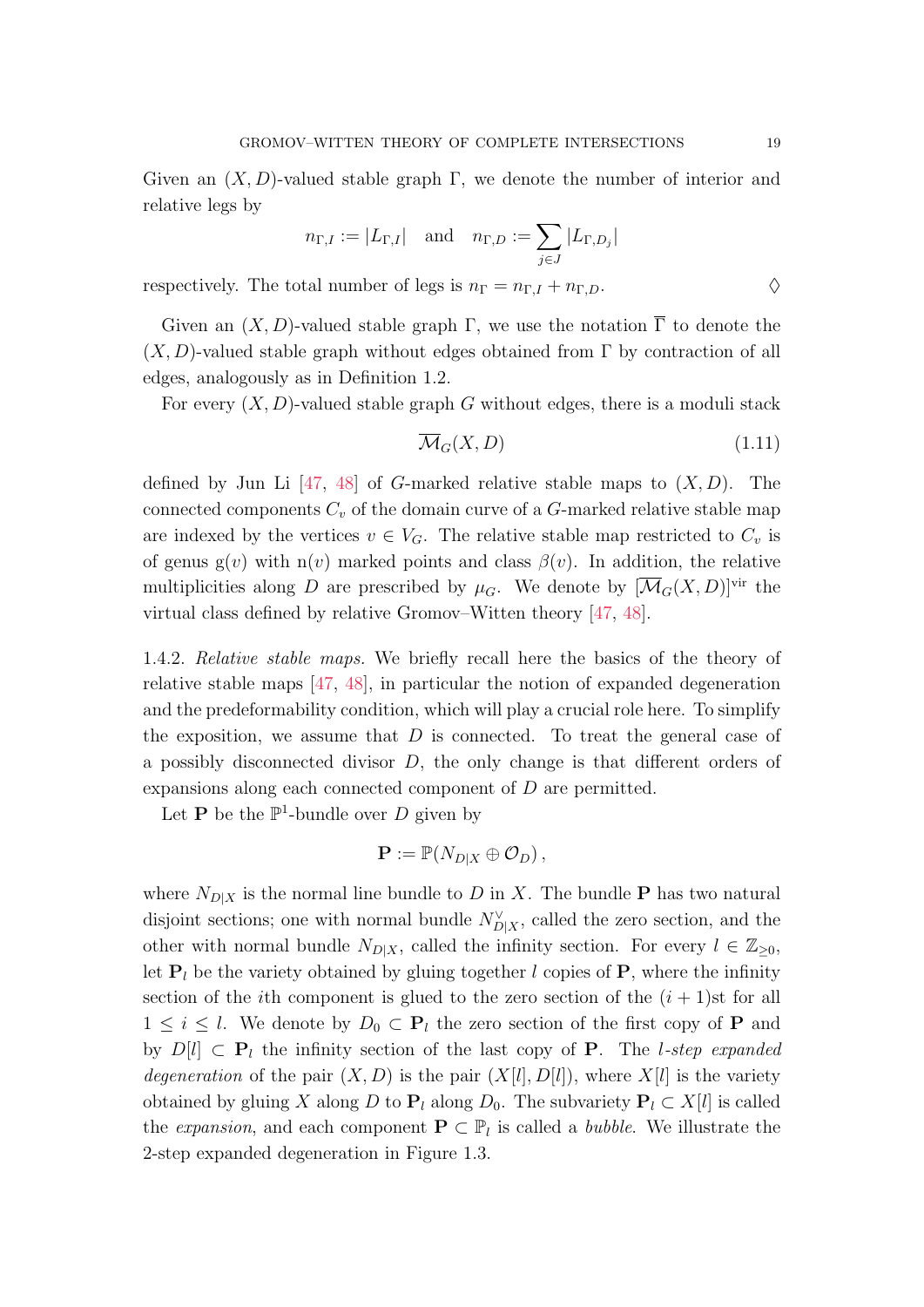

<span id="page-19-0"></span>FIGURE 1.3. The 2-step expanded degeneration  $X[2]$  of  $(X, D)$ 

In [\[47\]](#page-88-9), Jun Li defines through explicit constructions of versal deformations of the spaces  $X[l]$ , a notion of a family of expanded degenerations and constructs a moduli stack T of expanded degenerations, along with a universal family  $\mathcal{X} \to \mathcal{T}$ . This universal family has the property that for every scheme S and morphism  $S \to \mathcal{T}$ , the pull-back family

$$
\mathcal{X}_S := \mathcal{X} \times_{\mathcal{T}} S \to S
$$

is a flat and proper morphism with every geometric fiber isomorphic to  $X[l]$  for some l.

<span id="page-19-1"></span>**Definition 1.10.** A *relative stable map* to  $(X, D)$  with relative multiplicities  $\mu$ over a scheme  $S$  is a commutative diagram



where  $C \to S$  is a prestable curve,  $\mathcal{X} \to \mathcal{T}$  is the universal family of expanded degenerations of  $(X, D)$ , and such that the following conditions are satisfied:

(i) Let  $f: C \to \mathcal{X}_S := \mathcal{X} \times_{\mathcal{T}} S$  be the induced S-morphism. Then, for every geometric fiber,

$$
f_s\colon C_s\to \mathcal{X}_{S,s}\simeq X[l],
$$

over  $s \in S$ , no irreducible component of  $C_s$  is entirely mapped by  $f_s$  into the singular locus of  $X[l]$  or the divisor  $D[l] \subset X[l]$ . In addition, the relative multiplicities along  $D[l]$  are fixed to be given by  $\mu$ .

(ii) Every geometric fiber  $f_s: C_s \to \mathcal{X}_{S,s}$  over  $s \in S$  is stable in the sense that there are finitely many pairs  $(r_1, r_2)$ , where  $r_1$  is an automorphism of  $C_s$ ,  $r_2$  is an automorphism of  $\mathcal{X}_{S,s}$  fixing X, and  $f_s \circ r_1 = r_2 \circ f_s$ .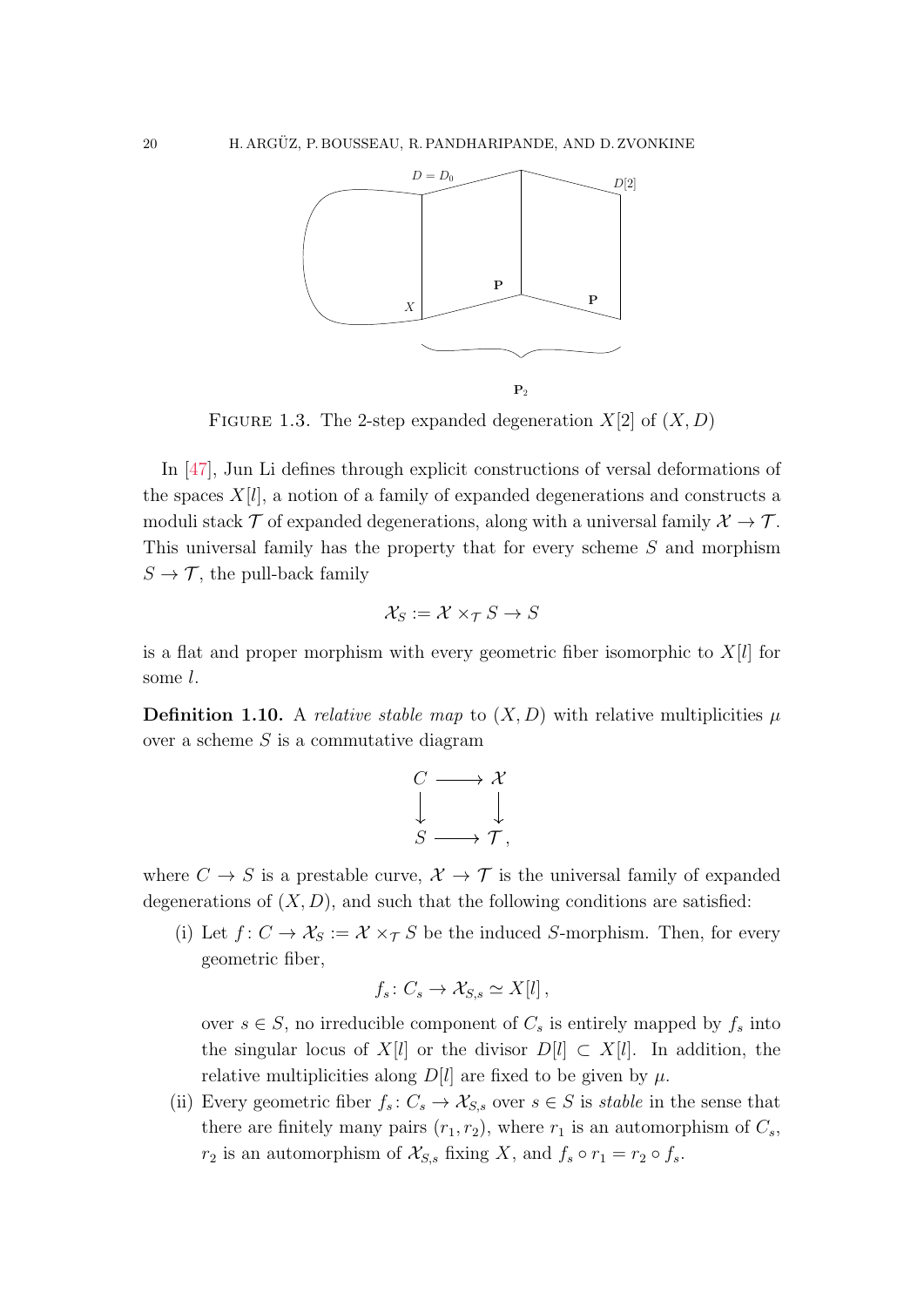(iii) For each point  $s \in S$  and  $p \in C_s$  such that  $f_s(p)$  is contained in the singular locus of  $\mathcal{X}_{S,s} \simeq X[l]$ , f is predeformable at p, that is, p is a node of  $C_s$ , and étale-locally on C, and smooth-locally on  $\mathcal{X}_s$ , the morphism f admits the following form:

$$
Spec A[x, y]/(xy - t) \rightarrow Spec A[u, v]/(uv - w)
$$

over Spec A, for some algebra A and  $t, w \in A$ , where  $w = t^n$ ,  $u \mapsto x^n$ , and  $v \mapsto y^n$  for some  $n \in \mathbb{Z}_{\geq 1}$ .

The nodes of the domain curve of a relative stable map which map to the singular locus of the expanded target (as described in (iii)) are called *distinguished* nodes. An isomorphism between two relative stable maps is an isomorphism between the corresponding diagrams, which is the identity on  $S$  and  $\mathcal T$ , and an automorphism fixing X on X.

Definition [1.10](#page-19-1) in particular implies that two relative stable maps with target  $X[l]$  which only differ by the action of  $\mathbb{G}_m^l$  on  $X[l]$  by scaling of the fibers of the bubbles are isomorphic.

<span id="page-20-0"></span>1.5. Nodal relative Gromov–Witten theory. Throughout this section  $X$  denotes a smooth projective variety over  $\mathbb{C}$ , and  $D \subset X$  a smooth divisor. Forgetting the relative information (the data (i) and (ii) of Definition [1.9\)](#page-17-4), we view every  $(X, D)$ -valued stable graph  $\Gamma$  as an X-valued stable graph. Recall that, we denote by  $\mathfrak{M}_{\Gamma}$  the graph obtained by contracting all edges of  $\Gamma$ , and we have a natural morphism  $\iota_{\Gamma} : \mathfrak{M}_{\Gamma} \to \mathfrak{M}_{\Gamma}$  defined in [\(1.3\)](#page-15-2), where  $\mathfrak{M}_{\Gamma}$  and  $\mathfrak{M}_{\Gamma}$  denote the moduli stacks of Γ-marked and  $\overline{\Gamma}$ -marked prestable curves respectively. We denote by

<span id="page-20-1"></span>
$$
\epsilon_{\overline{\Gamma}} \colon \overline{\mathcal{M}}_{\overline{\Gamma}}(X, D) \to \mathfrak{M}_{\overline{\Gamma}},\tag{1.12}
$$

the morphism defined as in [\(1.8\)](#page-16-3), applied to  $G = \overline{\Gamma}$ .

**Definition 1.11.** For every  $(X, D)$ -valued stable graph Γ, we define the moduli space  $\overline{\mathcal{M}}_{\Gamma}(X, D)$  of Γ-marked relative stable maps by the fiber diagram

$$
\overline{\mathcal{M}}_{\Gamma}(X, D) \longrightarrow \overline{\mathcal{M}}_{\overline{\Gamma}}(X, D) \\
\xrightarrow{\epsilon_{\Gamma}} \downarrow \qquad \qquad \downarrow^{\epsilon_{\overline{\Gamma}}}
$$
\n
$$
\mathfrak{M}_{\Gamma} \longrightarrow \mathfrak{M}_{\overline{\Gamma}},
$$

where  $\overline{\Gamma}$  is the  $(X, D)$ -valued stable graph obtained from  $\Gamma$  by contraction of all edges as in Definition [1.2,](#page-13-2)  $\overline{\mathcal{M}}_{\overline{\Gamma}}(X, D)$  and  $\epsilon_{\overline{\Gamma}}$  are defined by [\(1.11\)](#page-18-1) and [\(1.12\)](#page-20-1). We define a virtual class on the moduli space  $\overline{\mathcal{M}}_{\Gamma}(X, D)$  by

<span id="page-20-2"></span>
$$
[\overline{\mathcal{M}}_{\Gamma}(X,D)]^{\text{vir}} := \iota_{\Gamma}^![\overline{\mathcal{M}}_{\overline{\Gamma}}(X,D)]^{\text{vir}}.
$$
\n(1.13)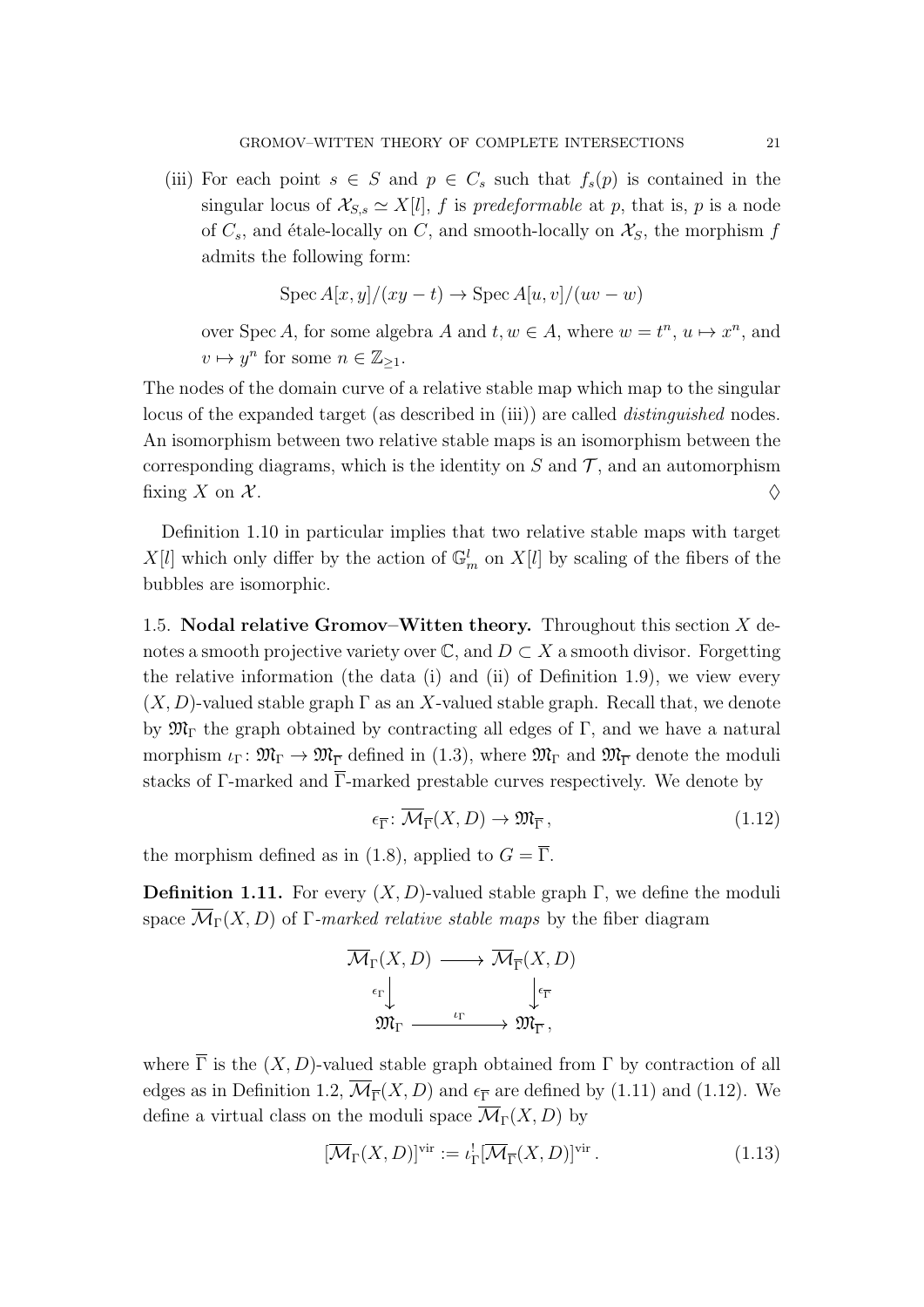A Γ-marked relative stable map is a relative stable map to  $(X, D)$  with the data of a Γ-marking on its domain curve.  $\Diamond$ 

Integration over  $[\overline{\mathcal{M}}_{\Gamma}(X, D)]^{\text{vir}}$ , however, does not give a good notion of nodal relative Gromov–Witten invariants, which for example should appear in a degeneration formula for nodal absolute Gromov–Witten invariants. This will become clear in our discussion of the degeneration formula in §[2.](#page-24-0) To obtain a good notion of nodal relative Gromov–Witten invariants, we add the extra condition that the nodes of the domain curve imposed by  $\Gamma$  remain away from the singular locus of the expanded targets. We show below that the extra condition on nodes defines a moduli stack  $\mathcal{P}_{\Gamma}(X, D)$  which is a union of connected components of  $\overline{\mathcal{M}}_{\Gamma}(X, D)$ . Nodal relative Gromov–Witten invariants are then defined in what follows by integration over the virtual class  $[\mathcal{P}_{\Gamma}(X, D)]^{\text{vir}}$  obtained by restriction of  $[\overline{\mathcal{M}}_{\Gamma}(X,D)]^{\text{vir}}$  to  $\mathcal{P}_{\Gamma}(X,D)$ .

Let  $f: C \to \mathcal{X}_S$  be a Γ-marked relative stable map over a scheme S, where  $\mathcal{X}_S$ is as in Definition [1.10.](#page-19-1) By Definition [1.5](#page-14-1) of the Γ-marking, for every edge e of Γ, we have a section  $\sigma_e$  of  $C \to S$  with image in the singular locus of C. In other words, for every point  $s \in S$ , the point  $(\sigma_e)_s$  is a node of the curve  $C_s$ , and we can then ask if this node is distinguished or not in the sense of Definition [1.10,](#page-19-1) see Figure [1.4](#page-22-0) for an illustration of distinguished and non-distinguished nodes. The following result is essential for our paper.

<span id="page-21-0"></span>**Lemma 1.12.** Let S be a connected scheme, and let  $f: C \rightarrow X_S$  be a  $\Gamma$ -marked relative stable map over S. Let e be an edge of  $\Gamma$  and  $\sigma_e$  the corresponding section of  $C \rightarrow S$  given by the  $\Gamma$ -marking. Then, we have the following alternative:

- (i) either the node  $(\sigma_e)_s$  of  $C_s$  is distinguished for every point  $s \in S$ , or
- (ii) the node  $(\sigma_e)_s$  of  $C_s$  is distinguished for no point  $s \in S$ .

*Proof.* We prove that the subset  $Z \subset S$  of points  $s \in S$  such that  $(\sigma_e)_s$  is a distinguished node of  $C_s$  is closed and open in the complex analytic topology.

First of all, Z is closed. Indeed, its complement  $S \setminus Z$  is open: if  $s \in S \setminus Z$  $f((\sigma_e)_s)$  is a smooth point of  $\mathcal{X}_{S,s}$ , then, as the morphism  $\mathcal{X}_S \to S$  is flat and locally of finite presentation, it is smooth in restriction to an open subset of  $\mathcal{X}_S$ containing  $(\sigma_e)_s$ , see for example [\[66,](#page-89-6) [Tag 01V9\]](https://stacks.math.columbia.edu/tag/01V9). So  $\sigma_e^{-1}(U)$  is an open subset of S (by continuity of  $\sigma_e$ ), containing s and contained in  $S \setminus Z$ .

It remains to show that Z is open. Let  $s \in Z$ , so that  $(\sigma_e)_s$  is a distinguished node of  $C_s$  so  $f((\sigma_e)_s)$  is a singular point of  $\mathcal{X}_{S,s}$ . By the predeformability con-dition in Definition [1.10\(](#page-19-1)iii), locally on C for the complex analytic topology, and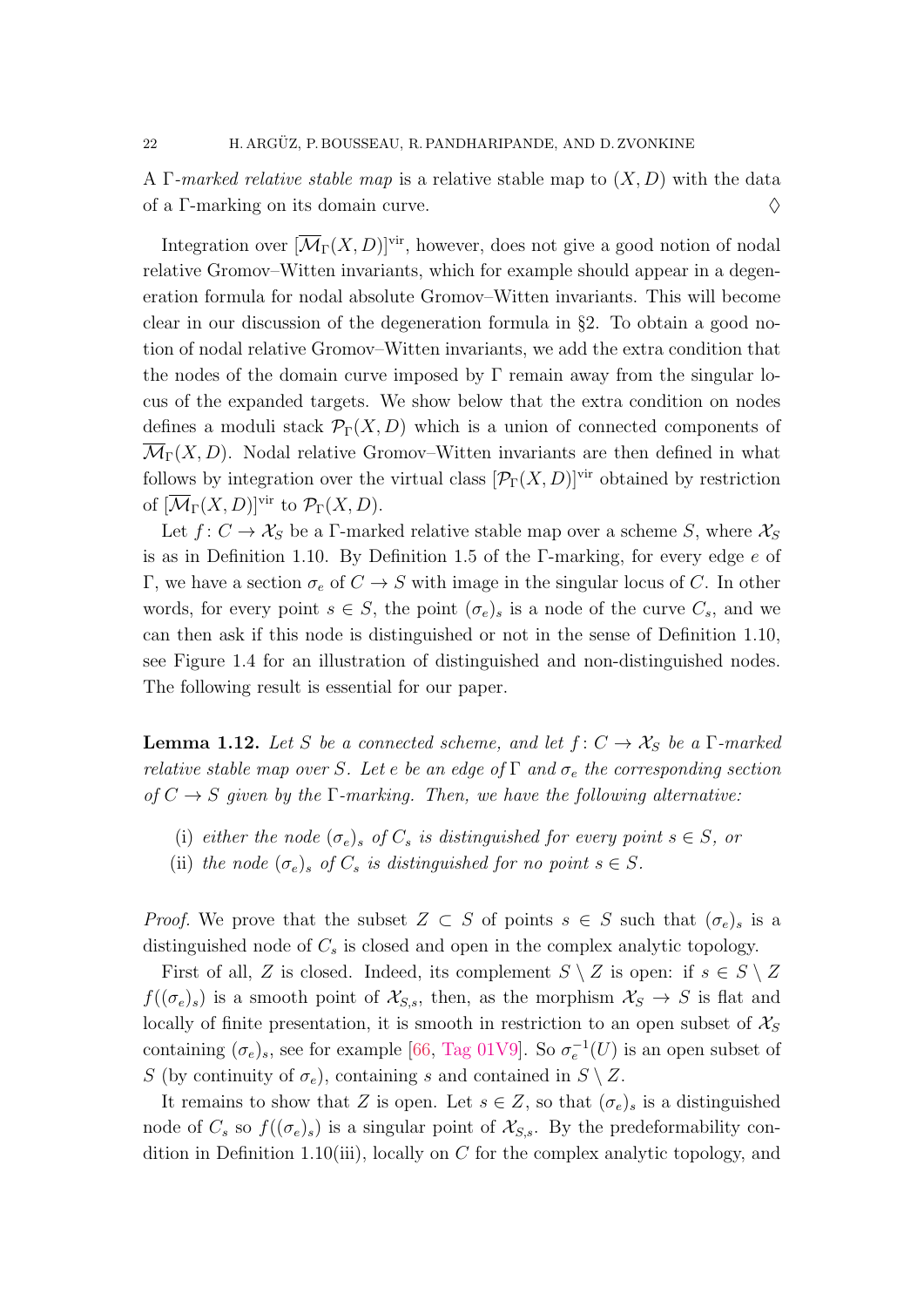

<span id="page-22-0"></span>FIGURE 1.4. The left figure is an  $(X, D)$ -valued stable graph  $\Gamma$ with two relative legs  $\ell_1, \ell_2$  of multiplicities  $\mu_{\Gamma}(\ell_1)$  and  $\mu_{\Gamma}(\ell_2)$  respectively. In the middle and on the right, there are two Γ-marked relative stable maps. While in the middle the two nodes  $\sigma_{e_1}, \sigma_{e_2}$ corresponding to the edges  $e_1$  and  $e_2$  are distinguished, on the right they are not distinguished.

smooth-locally on  $\mathcal{X}_S$ , the morphism f admits the following form:

$$
Spec A[x, y]/(xy - t) \rightarrow Spec A[u, v]/(uv - w)
$$

over Spec A, for some  $t, w \in A$ , in which,  $w = t^n$ ,  $u \mapsto x^n$ , and  $v \mapsto y^n$  for some  $n \in \mathbb{Z}_{\geq 1}$ . As the image of  $\sigma_e$  is contained in the singular locus of C (so  $\sigma_e$  is a section of nodes), we deduce that  $t=0$  and  $x((\sigma_e)_{s'})=y((\sigma_e)_{s'})=0$  for every  $s' \in \text{Spec } A$ . From the form of f, we deduce that  $w = 0$  and  $u(f((\sigma_e)_{s'}) =$  $v(f((\sigma_e)_{s'})=0$  for every  $s' \in \text{Spec } A$ , and so that  $f((\sigma_e)_{s'})$  is contained in the singular locus of  $\mathcal{X}_{S,s'}$  for every  $s' \in \text{Spec } A$ . We conclude that Z is open.

<span id="page-22-2"></span>**Definition 1.13.** For every  $(X, D)$ -valued stable graph Γ, we define  $\mathcal{P}_{\Gamma}(X, D)$ as the substack of  $\overline{\mathcal{M}}_{\Gamma}(X, D)$  whose S-points for every scheme S are Γ-marked relative stable maps  $f: C \to \mathcal{X}_S$  such that for every edge e of  $\Gamma$  and every point  $s \in S$ , the node  $(\sigma_e)_s$  of  $C_s$  marked by e is not distinguished.  $\diamondsuit$ 

By Lemma [1.12,](#page-21-0)  $\mathcal{P}_{\Gamma}(X, D)$  is a union of connected components of  $\mathcal{M}_{\Gamma}(X, D)$ and is therefore well-defined and proper. We denote by  $\mathcal{N}_{\Gamma}(X, D)$  the complement of  $\mathcal{P}_{\Gamma}(X, D)$  in  $\overline{\mathcal{M}}_{\Gamma}(X, D)$ , which is also a union of connected components of  $\overline{\mathcal{M}}_{\Gamma}(X, D)$  and also proper. In other words, we have a disjoint union decomposition

<span id="page-22-1"></span>
$$
\overline{\mathcal{M}}_{\Gamma}(X,D) = \mathcal{P}_{\Gamma}(X,D) \sqcup \mathcal{N}_{\Gamma}(X,D). \qquad (1.14)
$$

An explicit and non-trivial example of the decomposition [\(1.14\)](#page-22-1) is given at the end of Appendix [A.](#page-80-0)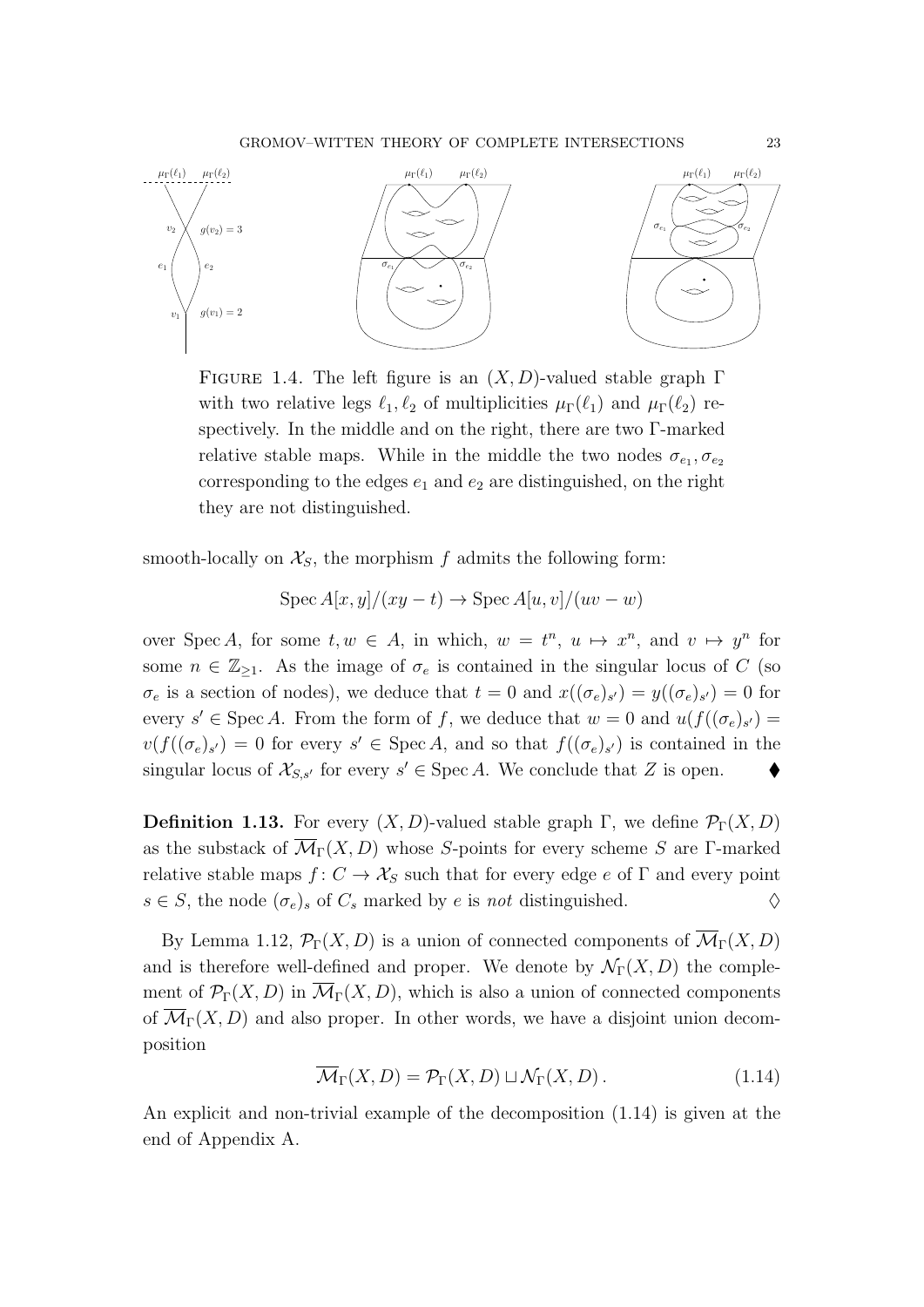<span id="page-23-2"></span>Definition 1.14. We define the virtual classes

<span id="page-23-0"></span>
$$
[\mathcal{P}_{\Gamma}(X,D)]^{\text{vir}} \in H_*(\mathcal{P}_{\Gamma}(X,D))
$$
 and  $[\mathcal{N}_{\Gamma}(X,D)]^{\text{vir}} \in H_*(\mathcal{N}_{\Gamma}(X,D))$ 

as the classes obtained by restriction of the virtual class  $[\overline{\mathcal{M}}_{\Gamma}(X, D)]^{\text{vir}}$  to  $\mathcal{P}_{\Gamma}(X, D)$ and  $\mathcal{N}_{\Gamma}(X, D)$  respectively.

Nodal relative Gromov–Witten invariants are then defined by integration over the virtual class  $[\mathcal{P}_{\Gamma}(X,D)]^{\text{vir}}$ .

<span id="page-23-1"></span>Definition 1.15. Given an  $(X, D)$ -valued stable graph Γ, the nodal relative Gromov–Witten invariants of  $(X, D)$  of type  $\Gamma$  are

$$
\left\langle \prod_{i=1}^{n_{\Gamma,I}} \tau_{k_i}(\alpha_i) \prod_{h \in H_{\Gamma} \setminus L_{\Gamma}} \tau_{k_h} \middle| \prod_{j=1}^{n_{\Gamma,D}} \delta_j \right\rangle_{\Gamma}^{(X,D)} :=
$$
\n
$$
\int_{[\mathcal{P}_{\Gamma}(X,D)]^{\text{vir}}} \prod_{i=1}^{n_{\Gamma,I}} \psi_i^{k_i} \operatorname{ev}_i^*(\alpha_i) \prod_{h \in H_{\Gamma} \setminus L_{\Gamma}} \psi_h^{k_h} \prod_{j=1}^{n_{\Gamma,D}} \operatorname{ev}_j^*(\delta_j), \quad (1.15)
$$

where:

(i) for every  $1 \leq i \leq n_{\Gamma,I}$ , ev<sub>i</sub> is the evaluation morphism at the *i*-th interior leg of Γ,  $k_i$  is a nonnegative integer,  $\alpha_i \in H^*(X)$ , and

$$
\psi_i := c_1(\mathbb{L}_i) \,,
$$

where  $\mathbb{L}_i$  is the cotangent line bundle over  $\overline{\mathcal{M}}_{\Gamma}(X)$  associated to the *i*-th marked point of the domain curve,

(ii) for every half-edge h of Γ which is not a leg, adjacent to a vertex v,  $k_h$  is a nonnegative integer, and

$$
\psi_h := c_1(\mathbb{L}_h) \,,
$$

where  $\mathbb{L}_h$  is the cotangent line bundle over  $\overline{\mathcal{M}}_{\Gamma}(X)$  associated to marked point of the curve  $C_v$  corresponding to  $h$ , and;

(iii) for every  $1 \leq j \leq n_{\Gamma,D}$ , ev<sub>j</sub> is the evaluation morphism at the j-th relative leg of Γ, and  $\delta_j \in H^*(D)$ .  $(D).$ 

As [\(1.15\)](#page-23-0) is a linear function of each  $\alpha_i$  and  $\delta_j$ , we may assume without loss of generality that the  $\alpha_i$ 's are elements of a fixed basis of  $H^*(X)$  and the  $\delta_j$ 's are elements of a fixed basis of  $H^*(D)$ .

When  $\Gamma$  has no edges, nodal relative Gromov–Witten invariants of type  $\Gamma$  are just ordinary (possibly disconnected) relative Gromov–Witten invariants. A nodal relative Gromov–Witten invariant of  $(X, D)$  is a nodal relative Gromov–Witten invariant of  $(X, D)$  of type  $\Gamma$  for some  $(X, D)$ -valued stable graph  $\Gamma$ .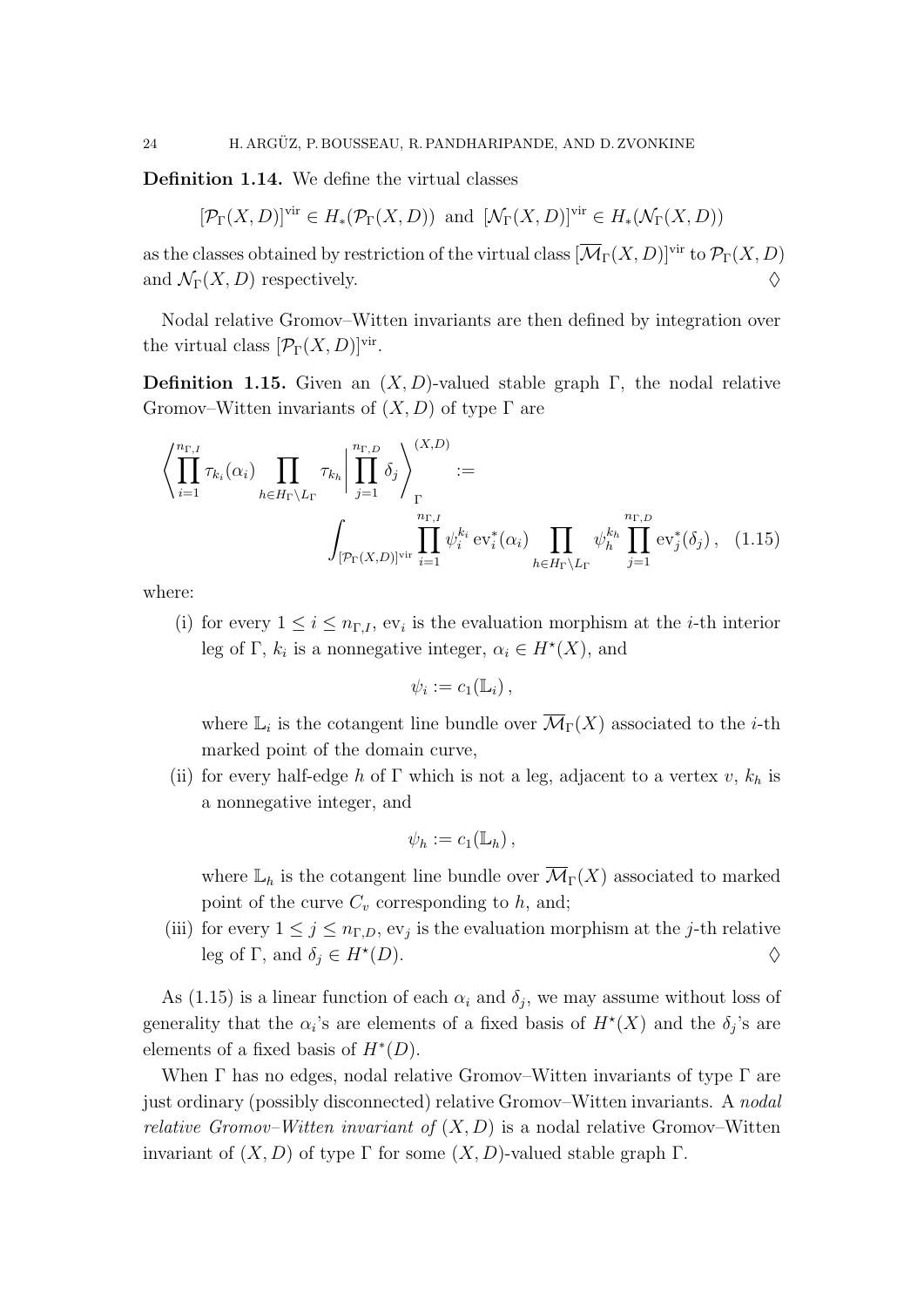In Definition [1.15,](#page-23-1) we do not include insertions of  $\psi$ -classes at the relative markings for nodal relative Gromov–Witten invariants. The reason is that we restrict our study here to the relative invariants which appear in the degeneration formula for absolute invariants.

<span id="page-24-0"></span>2. Degeneration formula for nodal Gromov–Witten theory

After reviewing the standard degeneration formula in relative Gromov-Witten theory in  $\S2.1$ , we state a new nodal degeneration formula in  $\S2.2$ . The proof of the nodal degeneration formula is given in §[2.3](#page-32-0) - [2.4.](#page-35-0) The nodal degeneration formula follows from the standard degeneration formula after intersection with the nodal locus in the Artin stack of curves. The main subtlety in the argument concerns the location of the node (and requires the vanishing of certain contributions to the intersection product).

<span id="page-24-1"></span>2.1. Jun Li's degeneration formula. Let  $W \to B$  be a flat projective morphism from a smooth variety  $W$  to a smooth connected curve  $B$  with a distinguished point  $0 \in B$  such that

- (i) the fibers  $W_t$  over  $t \in B \setminus \{0\}$  are smooth varieties,
- (ii) the fiber  $W_0$  over  $0 \in B$  is the union of two smooth irreducible components  $Y_1$  and  $Y_2$  glued along a smooth connected divisor D.

We write the degeneration as

$$
W_t \leadsto W_0 = Y_1 \cup_D Y_2.
$$

The inclusions  $W_t, Y_1, Y_2 \subset W$  induce maps

 $p_{W_t}: H_2^+(W_t) \to H_2^+(W)$ ,  $p_{Y_1}: H_2^+(Y_1) \to H_2^+(W)$ ,  $p_{Y_2}: H_2^+(Y_2) \to H_2^+(W)$ .

Jun Li's degeneration formula [\[48\]](#page-88-7) relates the Gromov–Witten theory of the general fibers  $W_t$  for  $t \neq 0$  to the relative Gromov–Witten theories of the pairs  $(Y_1, D)$  and  $(Y_2, D)$  given by the components of the special fiber relative to their common intersection. We review below the degeneration formula, first at the level of virtual cycles, and then at the level of numerical invariants.

We first recall the notion of an *expanded degeneration* of the special fiber  $W_0$ , which is parallel to the notion of expanded degeneration of a pair  $(X, D)$  reviewed in §[1.4.](#page-17-0) Let **P** be the  $\mathbb{P}^1$ -bundle over D defined by

$$
\mathbf{P} := \mathbb{P}(N_{D|Y_1} \oplus \mathcal{O}_D)
$$

where  $N_{D|Y_1}$  is the normal line bundle to D in  $Y_1$ . The normal line bundle to D in  $Y_2$  satisfies

$$
N_{D|Y_2} \stackrel{\sim}{=} N_{D|Y_1}^{\vee}.
$$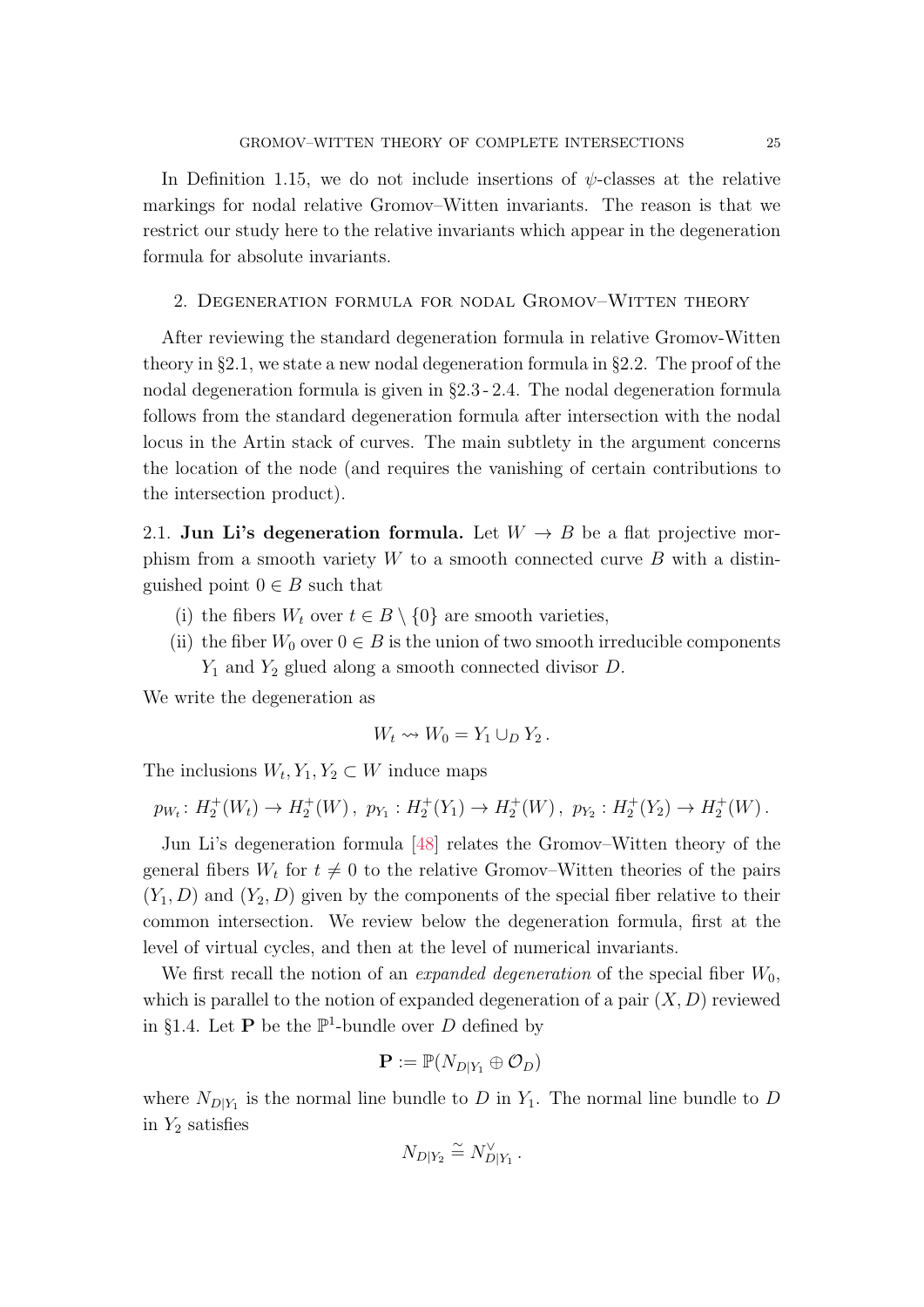The bundle **P** has two natural disjoint sections: one with normal bundle  $N_{D|Y_1}^{\vee}$ , called the zero section, and another with normal bundle  $N_{D|Y_1}$ , called the infinity section. For every  $l \in \mathbb{Z}_{\geq 0}$ , let  $P_l$  be the variety obtained by gluing together l copies of P, where the infinity section of the ith component is glued to the zero section of the  $(i + 1)$ st for all  $1 \leq i \leq l - 1$ . The *l*-step expanded degeneration of the special fiber  $W_0$  along D is the variety  $W_0[l]$  obtained by gluing  $Y_1$  along D to  $P_l$  along the zero section of the first copy of P, and gluing  $Y_2$  along D to  $P_l$ along the infinity section of the last copy of P.

In [\[47\]](#page-88-9), Jun Li constructs a moduli stack  $\mathfrak{T} \to B$  with a universal family  $\mathcal{W} \to \mathfrak{T}$ such that for every section  $\sigma: B \to \mathfrak{T}$ , the pull-back family  $\mathcal{W}_{\sigma} \to B$  is isomorphic to  $W \to B$  away from  $0 \in B$ , and has a special fiber over  $0 \in B$  isomorphic to  $W_0[l]$  for some l.

The definition of a stable map to a degeneration [\[47,](#page-88-9) [48\]](#page-88-7) is parallel to Definition [1.10](#page-19-1) of a relative stable map to a pair  $(X, D)$ .

<span id="page-25-0"></span>**Definition 2.1.** Let  $S \rightarrow B$  be a scheme over B. A *stable map over* S to the degeneration  $W \to B$  is a commutative diagram



where  $C \to S$  is a prestable curve,  $W \to \mathfrak{T}$  is the universal family of expanded degenerations of  $W \to B$ , and such that the following conditions are satisfied:

(i) Let  $f: C \to \mathcal{W}_S := \mathcal{W} \times_{\mathfrak{T}} S$  be the induced S-morphism. Then, for every geometric fiber

$$
f_s\colon C_s\to \mathcal W_{S,s}
$$

over a point  $s \in S$ , no irreducible component of  $C_s$  is entirely mapped by  $f_s$  into the singular locus of  $\mathcal{W}_{S,s}$ .

- (ii) Every geometric fiber  $f_s: C_s \to \mathcal{W}_{S,s}$  over  $s \in S$  is stable in the sense that there are finitely many pairs  $(r_1, r_2)$ , such that  $r_1$  is an automorphism of  $C_s$ ,  $r_2$  is an automorphism of  $\mathcal{W}_{S,s}$  fixing  $W_t$ , where  $t \in B$  is the image of  $s \in S$  by  $S \to B$ , and  $f_s \circ r_1 = r_2 \circ f_s$ .
- (iii) For every  $s \in S$  and  $p \in C_s$  such that  $f_s(p)$  is contained in the singular locus of  $\mathcal{X}_{S,s}$ , f is predeformable at p as in Definition [1.10\(](#page-19-1)iii).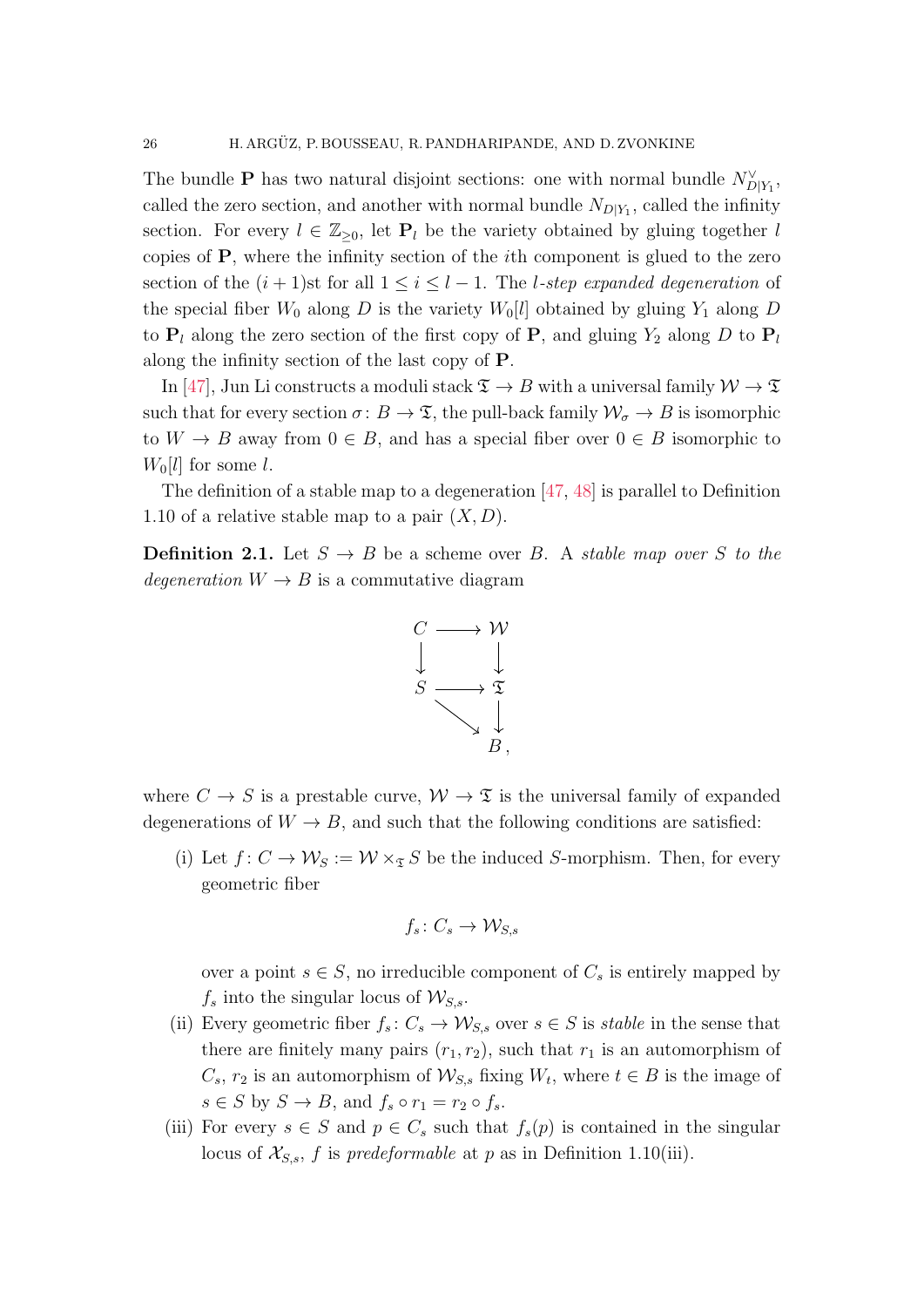For every W-valued stable graph  $G$  without edges, let

$$
\overline{\mathcal{M}}_G(W/B) \to B
$$

be the moduli stack of G-marked stable maps to the degeneration  $W \to B$ . Connected components  $C_v$  of the domain curve of a G-marked stable map are indexed by the vertices v of  $G$ , and a  $G$ -marked stable map restricted to  $C_v$  is n(v)-pointed, of genus g(v) and class  $\beta(v)$ . We assume further that G is vertical, in the sense that for every vertex  $v$  of  $G$ , the push-forward to  $B$  of the curve class  $\beta(v)$  is zero.

For every  $t \in B$ , denote by  $\iota_t$  the inclusion of the point t in the curve B, and by  $\mathcal{M}_G(W_t)$  the fiber of  $\mathcal{M}_G(W)$  over t. Given a  $W_t$ -valued stable graph  $G_t$ , we denote by  $p_{W_t,*}G_t$  the W-valued stable graph obtained from  $G_t$  by replacing all the curve classes  $\beta(v) \in H_2^+(W_t)$  by  $p_{W_t,*}\beta(v) \in H_2^+(W)$  (if  $\beta(v) \neq 0$ , then  $\beta(v)$ has a non-zero degree with respect to a relative polarization of  $W \to B$ , and so  $p_{W_t,*} \beta(v) \neq 0$  and the graph  $p_{W_t,*} G_t$  is indeed stable). For  $t \in B \setminus \{0\}$ , stable maps to the degeneration  $W \to B$  with image contained in  $W_t$  are ordinary stable maps and so

<span id="page-26-0"></span>
$$
\overline{\mathcal{M}}_G(W_t) = \bigsqcup_{\substack{G_t \\ p_{W_t,*}G_t = G}} \overline{\mathcal{M}}_{G_t}(W_t), \qquad (2.1)
$$

where the disjoint union is over the  $W_t$ -valued stable graphs  $G_t$  satisfying the condition  $p_{W_t,*}G_t = G$ , and  $\overline{\mathcal{M}}_{G_t}(W_t)$  is the moduli stack of  $G_t$ -marked stable maps to  $W_t$ . There are finitely many such graphs  $G_t$  as the degrees of the curve classes with respect to a relative polarization of  $W \to B$  are fixed by G.

Jun Li constructs in [\[47,](#page-88-9) [48\]](#page-88-7) a virtual class  $[\overline{\mathcal{M}}_G(W/B)]^{\text{vir}}$  on  $\overline{\mathcal{M}}_G(W/B)$  such that, for every  $t \in B \setminus \{0\},\$ 

<span id="page-26-1"></span>
$$
\iota_t^![\overline{\mathcal{M}}_G(W/B)]^{\text{vir}} = \sum_{\substack{G_t \\ p_{W_t,*}G_t = G}} \iota_{G_t,*}[\overline{\mathcal{M}}_{G_t}(W_t)]^{\text{vir}} ,
$$
\n(2.2)

where  $\iota_{G_t}$  is the inclusion of  $\overline{M}_{G_t}(W_t)$  in  $\overline{M}_G(W_t)$  given by [\(2.1\)](#page-26-0). The degeneration formula expresses the virtual class

$$
\iota _0^![\overline{\mathcal{M}}_G(W/B)]^{\mathrm{vir}}
$$

on  $\overline{\mathcal{M}}_{G}(W_0)$  in terms of the virtual classes in relative Gromov–Witten theory of  $(Y_1, D)$  and  $(Y_2, D)$ . To state the formula, we first introduce some terminology about splittings.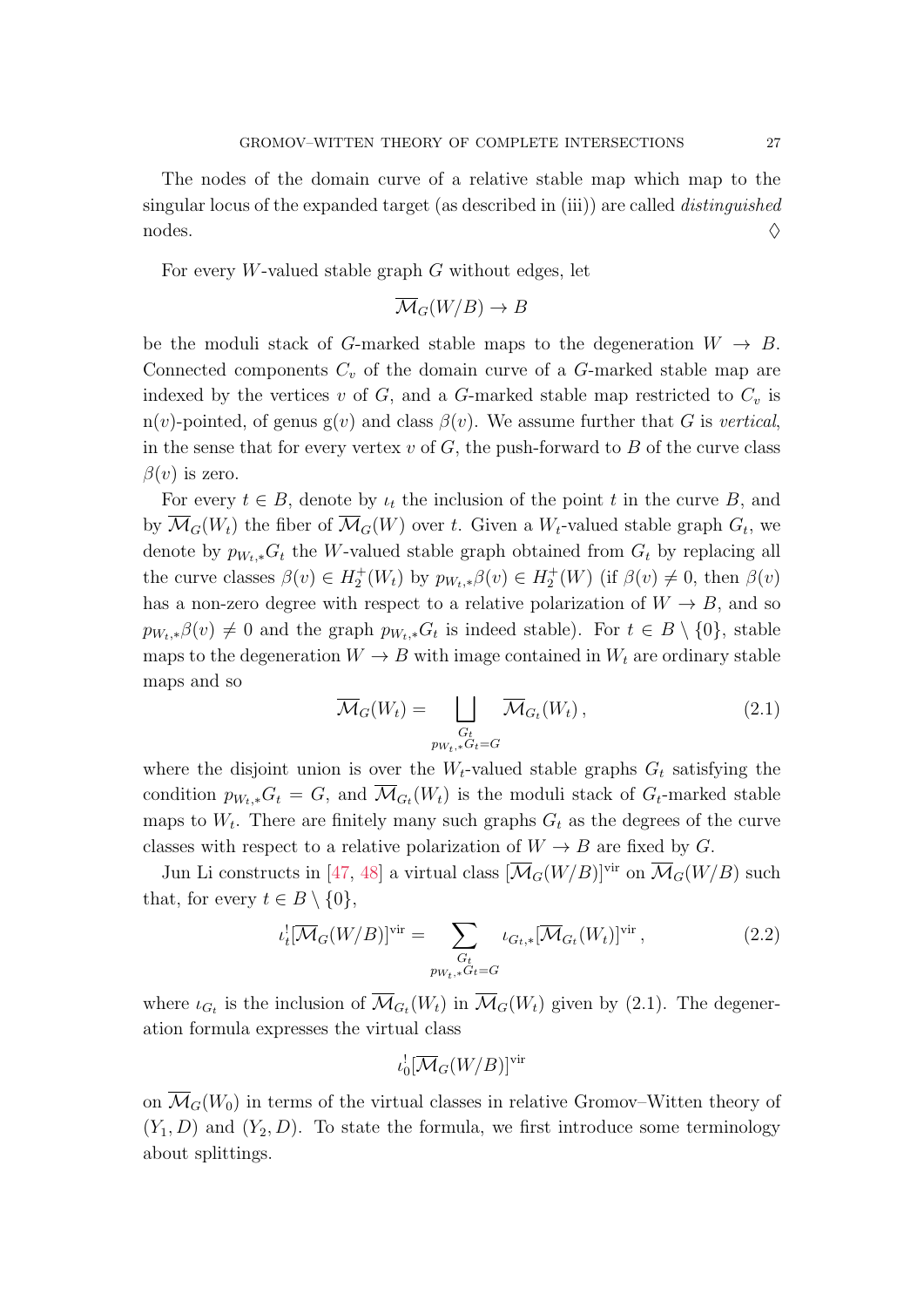<span id="page-27-0"></span>**Definition 2.2.** Let  $\Gamma$  be a W-valued stable graph. A *splitting*  $\sigma$  of  $\Gamma$  is an ordered pair  $(\gamma_1, \gamma_2)$  where  $\gamma_1$  is a  $(Y_1, D)$ -valued stable graph and  $\gamma_2$  is a  $(Y_2, D)$ valued stable graph. Moreover, we require  $(\gamma_1, \gamma_2)$  to satisfy the following conditions:

- (i)  $\gamma_1$  and  $\gamma_2$  have the same number  $\ell(\sigma)$  of relative legs,
- (ii) For each relative leg  $1 \leq i \leq \ell(\sigma)$ , the relative multiplicity  $\mu_{\gamma_1}(i)$  attached to the *i*-th leg of  $\gamma_1$  is equal to the relative multiplicity  $\mu_{\gamma_2}(i)$  attached to the *i*-th leg of  $\gamma_2$ .
- (iii) The labelling of the interior legs of  $\gamma_1$  and  $\gamma_2$  forms a partition of the labelling of the legs of Γ.

Furthermore, a splitting carries the the extra data of an isomorphism between Γ and the graph obtained by first gluing for all  $1 \leq i \leq \ell(\sigma)$  the *i*-th relative leg of  $p_{Y_1,*}\gamma_1$  with the *i*-th relative leg of  $p_{Y_2,*}\gamma_2$ , and then contracting the  $\ell(\sigma)$ newly created edges. Here  $p_{Y_i,*}\gamma_i$  is the graph obtained from  $\gamma_i$  by replacing all the curve classes  $\beta(v) \in H_2^+(Y_i)$  by  $p_{Y_i,*}\beta(v) \in H_2^+(W)$ .

Two splittings  $(\gamma_1, \gamma_2)$  and  $(\gamma'_1, \gamma'_2)$  are isomorphic if there exist isomorphisms  $\gamma_1 \simeq \gamma_1'$  and  $\gamma_2 \simeq \gamma_2'$  compatible with the data of the isomorphisms between  $\Gamma$  and the glued contracted graphs. We denote by  $\Omega_{\Gamma}$  the set of isomorphism classes of splittings of Γ. We say that two splittings  $\sigma_1$  and  $\sigma_2$  are equivalent if they differ by a permutation of the labelling of the relative legs. We denote by  $\overline{\Omega}_{\Gamma}$  the set of equivalence classes of splittings of Γ. For every  $\sigma \in \overline{\Omega}_{\Gamma}$ , we denote by  $|\text{Aut}(\sigma)|$ the order of the group of permutations of the labelling of relative legs fixing a splitting representative of the class  $\sigma$ , and by

<span id="page-27-1"></span>
$$
m(\sigma) := \prod_{i=1}^{\ell(\sigma)} \mu_{\gamma_1}(i) = \prod_{i=1}^{\ell(\sigma)} \mu_{\gamma_2}(i)
$$
\n(2.3)

the product of the  $\ell(\sigma)$  relative multiplicities. We refer to  $m(\sigma)$  as the *multiplicity* factor.

Let  $\eta = (G_1, G_2) \in \overline{\Omega}_G$  be an equivalence class of splittings of G, as in Defi-nition [2.2.](#page-27-0) As G does not have any edges, the same is true for  $G_1$  and  $G_2$ . The  $(Y_1, D)$ -valued and  $(Y_2, D)$ -valued stable graphs  $G_1$  and  $G_2$  define moduli stacks  $\mathcal{M}_{G_1}(Y_1, D)$  and  $\mathcal{M}_{G_2}(Y_2, D)$  of relative stable maps to  $(Y_1, D)$  and  $(Y_2, D)$  respectively, as [\(1.11\)](#page-18-1). The evaluation at the relative marked points corresponding to the relative legs of  $G_1$  and  $G_2$  defines a morphism

$$
\overline{\mathcal{M}}_{G_1}(Y_1, D) \times \overline{\mathcal{M}}_{G_2}(Y_2, D) \to (D \times D)^{\ell(\eta)}.
$$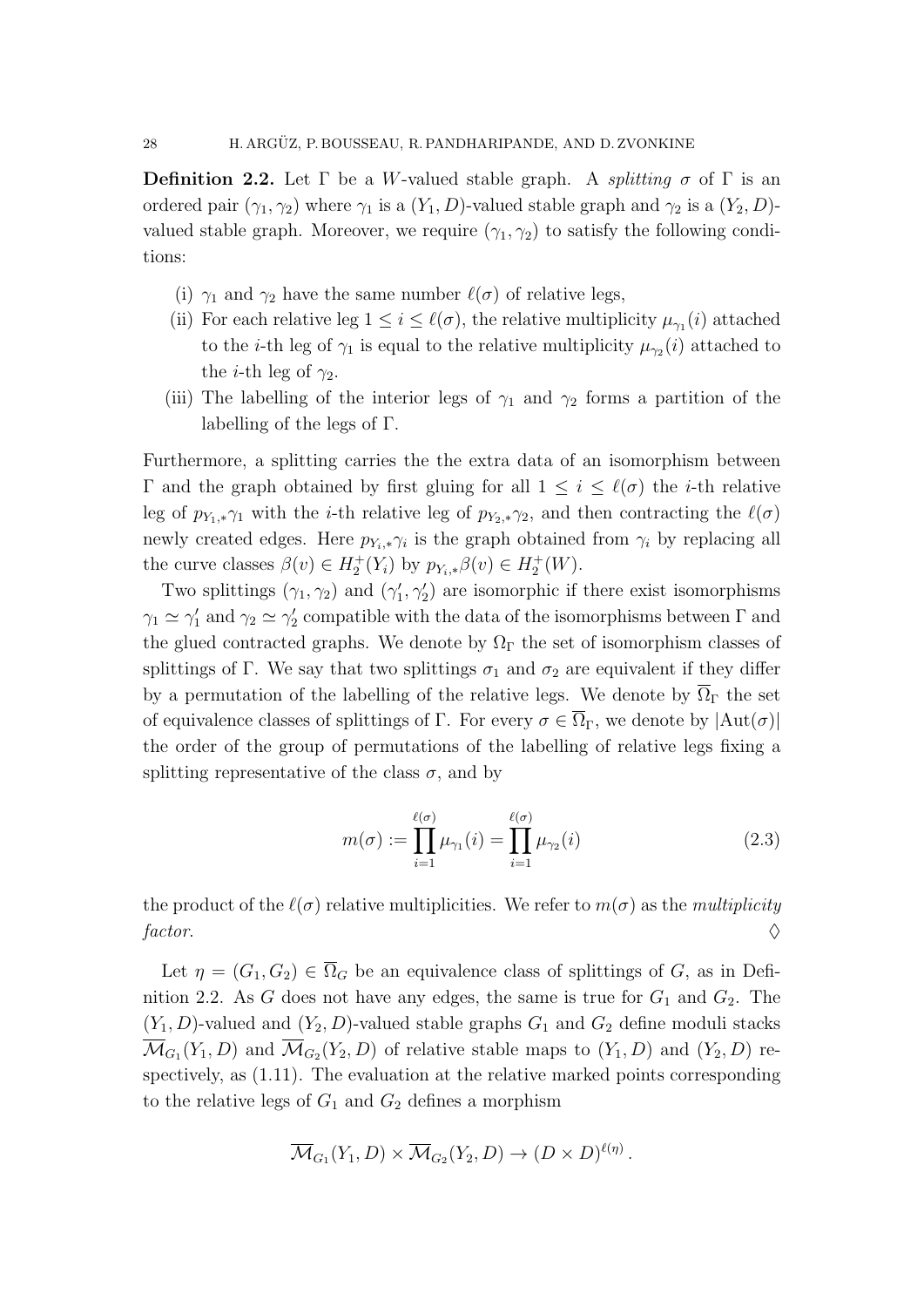We denote by  $\Delta_n$  the diagonal morphism

$$
\Delta_{\eta}: D^{\ell(\eta)} \to (D \times D)^{\ell(\eta)},
$$

and we form the fiber product

$$
\overline{\mathcal{M}}_{G_1}(Y_1, D) \times_{D^{\ell(\eta)}} \overline{\mathcal{M}}_{G_2}(Y_2, D) \longrightarrow \overline{\mathcal{M}}_{G_1}(Y_1, D) \times \overline{\mathcal{M}}_{G_2}(Y_2, D)
$$
\n
$$
\downarrow \qquad \qquad \downarrow
$$
\n
$$
D^{\ell(\eta)} \xrightarrow{\Delta_{\eta}} (D \times D)^{\ell(\eta)}.
$$

For every scheme S, an S-point of the above fiber product is the data of a stable map over S to an expansion  $Y_1[l_1]$  of  $Y_1$  along D and a stable map over S to an expansion  $Y_2[l_2]$  of  $Y_2$  along D, such that the images of the relative marked points on

$$
D[l_1] = D[l_2] \simeq D
$$

match. As the contact orders also match, one can glue these two stable maps together to obtain a stable map over S to the expansion  $W_0[l_1 + l_2]$  of  $W_0$ . In other words, we have a gluing morphism

$$
\Phi_{\eta} \colon \overline{\mathcal{M}}_{G_1}(Y_1, D) \times_{D^{\ell(\eta)}} \overline{\mathcal{M}}_{G_2}(Y_2, D) \to \overline{\mathcal{M}}_G(W_0).
$$
 (2.4)

We can finally state Jun Li's degeneration formula at the cycle-level [\[48\]](#page-88-7):

<span id="page-28-0"></span>
$$
\iota_0^![\overline{\mathcal{M}}_G(W/B)]^{\text{vir}} = \sum_{\eta = (G_1, G_2) \in \overline{\Omega}_G} \frac{m(\eta)}{|\text{Aut}(\eta)|} \Phi_{\eta,*} \Delta_{\eta}^![\overline{\mathcal{M}}_{G_1}(Y_1, D)]^{\text{vir}} \times [\overline{\mathcal{M}}_{G_2}(Y_2, D)]^{\text{vir}}.
$$
\n(2.5)

Combining  $(2.2)$  with  $(2.5)$  and using the Künneth decomposition of the class of the diagonal  $\Delta_n$ , we obtain the numerical version of the degeneration formula: for every  $k_i \in \mathbb{Z}_{\geq 0}$  and cohomology classes  $\alpha_i \in H^*(W)$  indexed by the legs  $i \in L_G$ of *G*, we have for every  $t \in B \setminus \{0\}$ :

$$
\sum_{\substack{G_t \\ \eta = (G_1, G_2) \in \overline{\Omega}_G}} \left\langle \prod_{i \in L_G} \tau_{k_i}(\alpha_i) \right\rangle_{G_t}^{W_t} = \sum_{\eta = (G_1, G_2) \in \overline{\Omega}_G} \frac{m(\eta)}{|\text{Aut}(\eta)|} \sum_{j_1, \dots, j_{\ell(\eta)}} (-1)^{\epsilon} \left\langle \prod_{i \in L_{G_1, I}} \tau_{k_i}(\alpha_i) \Big| \prod_{i=1}^{\ell(\eta)} \delta_{j_i} \right\rangle_{G_1}^{(Y_1, D)} \cdot \left\langle \prod_{i=1}^{\ell(\eta)} \delta_{j_i}^{\vee} \Big| \prod_{i \in L_{G_2, I}} \tau_{k_i}(\alpha_i) \right\rangle_{G_2}^{(Y_2, D)},
$$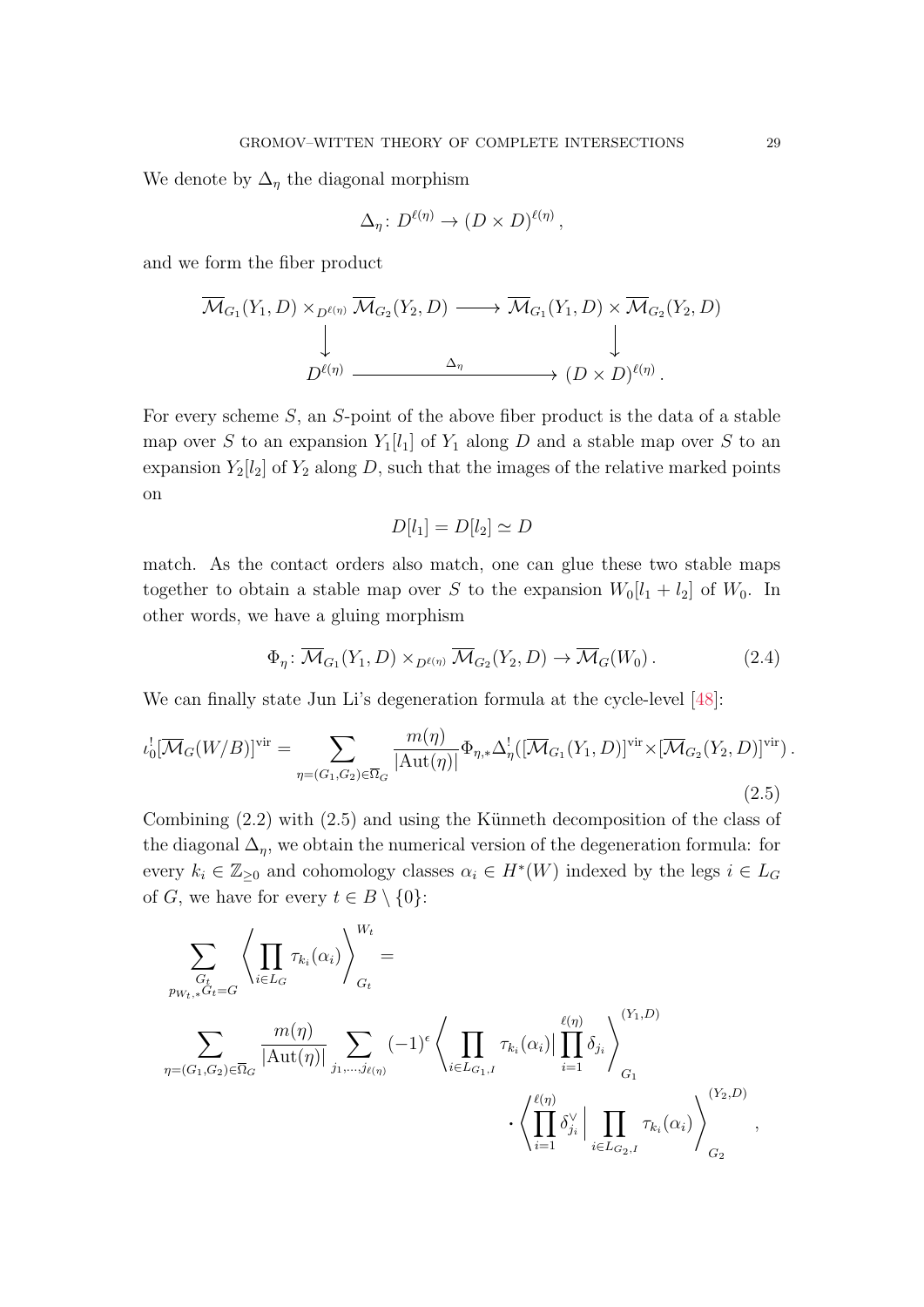where by abuse of notation we still denote by  $\alpha_i$  the restrictions of  $\alpha_i$  to  $W_t$ ,  $Y_1$ , and  $Y_2$  respectively,  $(\delta_j)_j$  is a basis of  $H^*(D)$ ,  $(\delta_j^{\vee})_j$  is the Poincaré-dual basis, and  $(-1)^{\epsilon}$  is the sign determined formally by the equality

$$
\prod_{i \in L_{\mathsf{G}}} \alpha_i = (-1)^{\epsilon} \prod_{i \in L_{G_1,I}} \alpha_i \prod_{i \in L_{G_2,I}} \alpha_i.
$$

<span id="page-29-0"></span>2.2. Statement of the nodal degeneration formula. Let  $\Gamma$  be a W-valued stable graph and  $\overline{\Gamma}$  the W-valued stable graph obtained from  $\Gamma$  by contracting all edges, as in Definition [1.2.](#page-13-2) We assume further that  $\Gamma$  is vertical, in the sense that for every vertex v of Γ, the push-forward to B of the curve class  $\beta(v)$  is zero. We define the moduli space  $\overline{\mathcal{M}}_{\Gamma}(W/B)$  of  $\Gamma$ -marked stable maps to the degeneration  $W \rightarrow B$  by the fiber diagram

$$
\overline{\mathcal{M}}_{\Gamma}(W/B) \longrightarrow \overline{\mathcal{M}}_{\overline{\Gamma}}(W/B)
$$
  

$$
\downarrow \qquad \qquad \downarrow
$$
  

$$
\mathfrak{M}_{\Gamma} \times B \xrightarrow{\iota_{\Gamma}} \mathfrak{M}_{\overline{\Gamma}} \times B.
$$

In other words, a Γ-marked stable curve is a stable map with the data of a Γmarking on its domain curve. Using the predeformability condition (iii) in the Definition [2.1](#page-25-0) of a stable map to the degeneration  $W \to B$ , we obtain a version of Lemma [1.12,](#page-21-0) ensuring that we have a disjoint union decomposition

$$
\overline{\mathcal{M}}_{\Gamma}(W/B) = \mathcal{P}_{\Gamma}(W/B) \sqcup \mathcal{N}_{\Gamma}(W/B),
$$

where  $\mathcal{P}_{\Gamma}(W/B) \to B$  is the substack of  $\overline{\mathcal{M}}_{\Gamma}(W/B) \to B$  whose S-points are Γ-marked stable maps to the degeneration  $f: C \to W_S$  such that for every edge e of Γ and every point  $s \in S$ , the node  $(\sigma_e)_s$  of  $C_s$  marked by e is not distinguished (the image lies away from the singular locus of the target  $\mathcal{W}_{S,s}$ ). The complement substack  $\mathcal{N}_{\Gamma}(W/B) \to B$  parameterizes stable maps having at least one Γ-marked node mapped to the singular locus of the target. As the target remains unexpanded over  $B \setminus \{0\}$ , the stack  $\mathcal{N}_{\Gamma}(W/B)$  is entirely over  $0 \in B$ .

We define a virtual class on  $\overline{\mathcal{M}}_{\Gamma}(W/B)$  by

<span id="page-29-1"></span>
$$
[\overline{\mathcal{M}}_{\Gamma}(W/B)]^{\text{vir}} := \iota_{\Gamma}^![\overline{\mathcal{M}}_{\overline{\Gamma}}(W/B)]^{\text{vir}} ,\qquad(2.6)
$$

and virtual classes  $[\mathcal{P}_{\Gamma}(W/B)]^{\text{vir}}$  and  $[\mathcal{N}_{\Gamma}(W/B)]^{\text{vir}}$  by restriction to  $\mathcal{P}_{\Gamma}(W/B)$ and  $\mathcal{N}_{\Gamma}(W/B)$  respectively.

For every  $t \in B \setminus \{0\}$ , the fiber  $\overline{\mathcal{M}}_{\Gamma}(W_t)$  of  $\overline{\mathcal{M}}_{\Gamma}(W/B) \to B$  over t is given as in  $(2.1)$  by

$$
\overline{\mathcal{M}}_{\Gamma}(W_t) = \bigsqcup_{\substack{\Gamma_t \\ p_{W_t,*} \Gamma_t = \Gamma}} \overline{\mathcal{M}}_{\Gamma_t}(W_t) ,
$$
\n(2.7)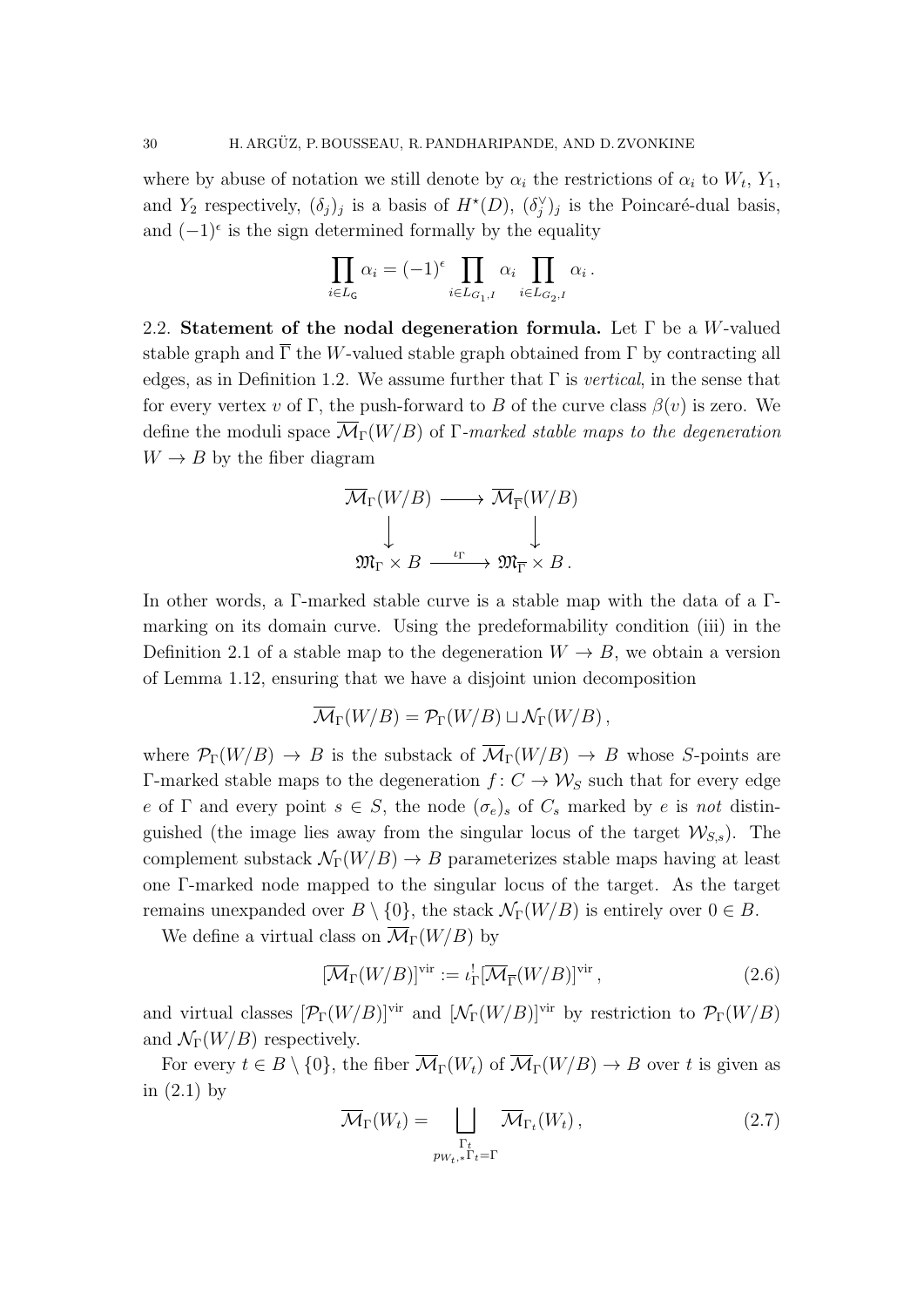where the disjoint union is over the  $W_t$ -valued stable graphs  $\Gamma_t$  satisfying the condition  $p_{W_t,*} \Gamma_t = \Gamma$ , and  $\mathcal{M}_{\Gamma_t}(W_t)$  are moduli stacks of nodal stable maps to  $W_t$ .

By [\[26,](#page-87-13) Theorem 6.4] applied to the fiber diagram

<span id="page-30-2"></span>
$$
\overline{\mathcal{M}}_{\Gamma}(W_t) \to \overline{\mathcal{M}}_{\Gamma}(W/B) \to \mathfrak{M}_{\Gamma}
$$
\n
$$
\downarrow \qquad \qquad \downarrow \qquad \qquad \downarrow \qquad \qquad \downarrow \qquad \downarrow \qquad \downarrow
$$
\n
$$
\overline{\mathcal{M}}_{\overline{\Gamma}}(W_t) \to \overline{\mathcal{M}}_{\overline{\Gamma}}(W/B) \to \mathfrak{M}_{\overline{\Gamma}}
$$
\n
$$
\downarrow \qquad \qquad \downarrow
$$
\n
$$
t \xrightarrow{\iota_t} B,
$$
\n(2.8)

the Gysin pullbacks  $\iota_{\Gamma}^{\perp}$  and  $\iota_{t}^{\perp}$  commute. Then, by using [\(2.2\)](#page-26-1), we have

<span id="page-30-1"></span>
$$
\iota_t^![\overline{\mathcal{M}}_{\Gamma}(W/B)]^{\text{vir}} = \sum_{\substack{\Gamma_t \\ p_{\Gamma_t,*}\Gamma_t = \Gamma}} \iota_{\Gamma_t,*}[\overline{\mathcal{M}}_{\Gamma_t}(W_t)]^{\text{vir}} ,\qquad (2.9)
$$

where  $\iota_{\Gamma_t}$  is the inclusion of  $\overline{\mathcal{M}}_{\Gamma_t}(W_t)$  in  $\overline{\mathcal{M}}_{\Gamma}(W_t)$  given by [\(2.1\)](#page-26-0).

The degeneration formula for nodal Gromov–Witten theory expresses the virtual class

$$
\iota_0^![\overline{\mathcal M}_\Gamma(W/B)]^\mathrm{vir}
$$

in terms of the virtual classes in relative Gromov–Witten theory of  $(Y_1, D)$  and  $(Y_2, D)$ . As the component  $\mathcal{N}_{\Gamma}(W/B)$  is entirely over  $0 \in B$  and the normal bundle to  $0$  in  $B$  is trivial, we have

<span id="page-30-0"></span>
$$
\iota_0^![\mathcal{N}_\Gamma(W/B)]^{\text{vir}} = 0 \tag{2.10}
$$

by the excess intersection formula [\[26,](#page-87-13) Theorem 6.3], and so

$$
\iota_0^![\overline{\mathcal M}_\Gamma(W/B)]^{\mathrm{vir}} = \iota_0^![\mathcal P_\Gamma(W/B)]^{\mathrm{vir}}
$$

is entirely supported on the fiber  $\mathcal{P}_{\Gamma}(W_0)$  of  $\mathcal{P}_{\Gamma}(W/B)$  over  $0 \in B$ . The vanishing [\(2.10\)](#page-30-0) plays an essential role in the proof of the nodal degeneration formula given in §[2.4.](#page-35-0)

We introduced the set  $\overline{\Omega}_{\Gamma}$  of equivalence classes of splittings of  $\Gamma$  in Definition [2.2.](#page-27-0) Let  $\sigma = (\gamma_1, \gamma_2) \in \overline{\Omega}_{\Gamma}$ . The  $(Y_1, D)$ -valued and  $(Y_2, D)$ -valued stable graphs  $\gamma_1$  and  $\gamma_2$  define as in Definition [1.13](#page-22-2) the moduli stacks  $\mathcal{P}_{\gamma_1}(Y_1, D)$  and  $\mathcal{P}_{\gamma_2}(Y_2, D)$ of  $\gamma_1$ -marked and  $\gamma_2$ -marked relative stable maps to  $(Y_1, D)$  and  $(Y_2, D)$  with the condition that no  $\gamma_i$ -marked node is mapped to the singular locus of the expanded target. The evaluation at the relative marked points corresponding to the relative legs of  $\gamma_1$  and  $\gamma_2$  defines a morphism

$$
\mathcal{P}_{\gamma_1}(Y_1, D) \times \mathcal{P}_{\gamma_2}(Y_2, D) \to (D \times D)^{\ell(\sigma)}.
$$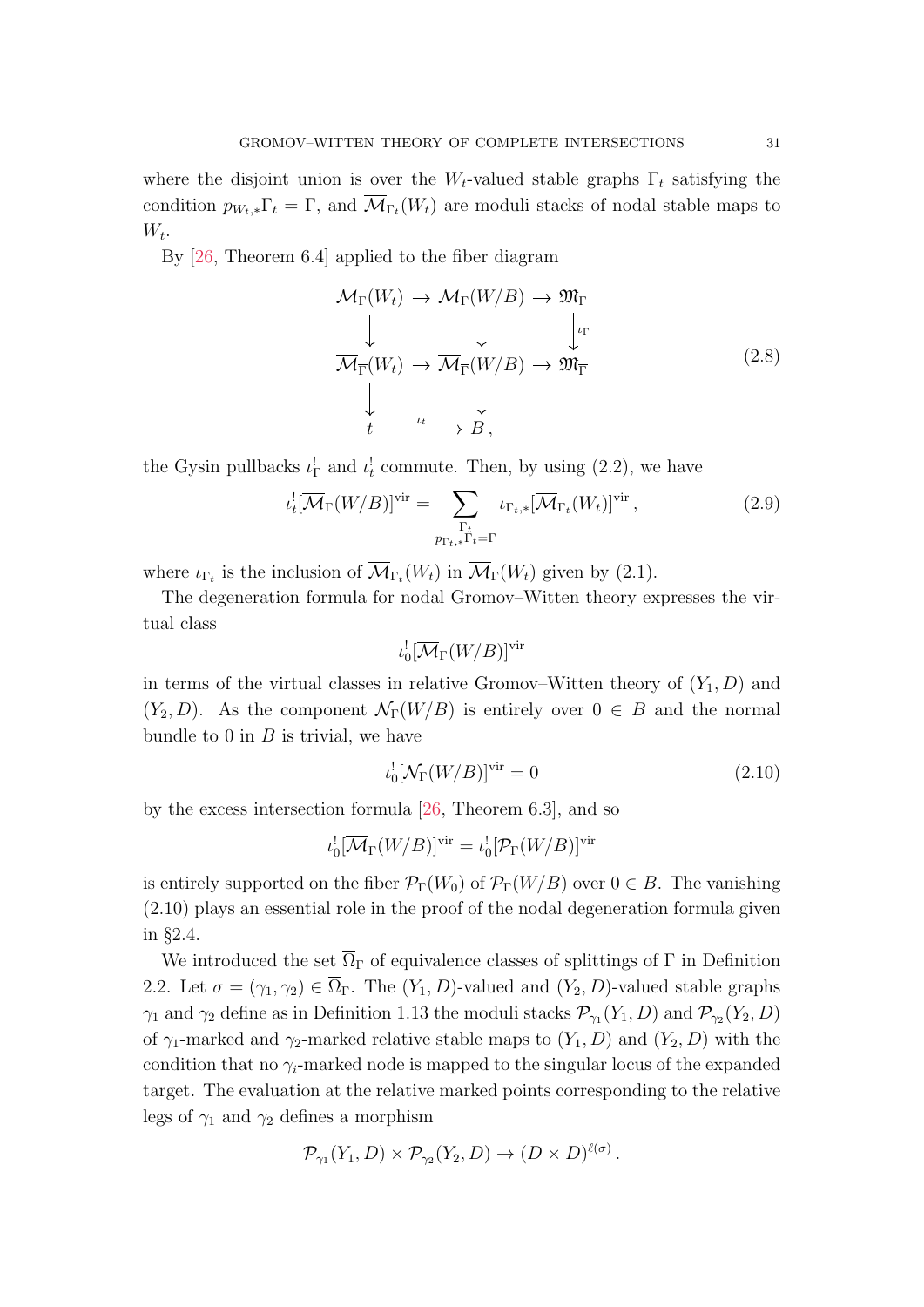We denote by  $\Delta_{\sigma}$  the diagonal morphism

$$
\Delta_{\sigma} \colon D^{\ell(\sigma)} \to (D \times D)^{\ell(\sigma)},
$$

and we form the fiber product

$$
\mathcal{P}_{\gamma_1}(Y_1, D) \times_{D^{\ell(\sigma)}} \mathcal{P}_{\gamma_2}(Y_2, D) \longrightarrow \mathcal{P}_{\gamma_1}(Y_1, D) \times \mathcal{P}_{\gamma_2}(Y_2, D)
$$
\n
$$
\downarrow \qquad \qquad \downarrow
$$
\n
$$
D^{\ell(\sigma)} \xrightarrow{\Delta_{\sigma}} (D \times D)^{\ell(\sigma)}.
$$

For every scheme S, an S-point of this fiber product is the data of a stable map over S to an expansion  $Y_1[l_1]$  of  $Y_1$  along D, and of a stable map over S to an expansion  $Y_2[l_2]$  of  $Y_2$  along D, such that the positions of the relative marked points on

$$
D[l_1] = D[l_2] \simeq D
$$

match. As the contact orders also match, we can glue these two stable maps together to obtain a stable map over S to the expansion  $W_0[l_1 + l_2]$  of  $W_0$ . This stable map is naturally Γ-marked, and no Γ-marked node is mapped to the singular locus of  $W_0[l_1 + l_2]$ . Hence, we obtain a gluing morphism

$$
\Phi_{\sigma} \colon \mathcal{P}_{\gamma_1}(Y_1, D) \times_{D^{\ell(\eta)}} \mathcal{P}_{\gamma_2}(Y_2, D) \to \mathcal{P}_{\Gamma}(W_0). \tag{2.11}
$$

We can finally state the degeneration formula for nodal Gromov–Witten theory:

<span id="page-31-0"></span>**Theorem 2.3 (Theorem [B](#page-8-2)).** Let  $W \to B$  be a flat projective morphism from a smooth variety W to a smooth connected curve B with a distinguished point  $0 \in B$  such that

- (i) the fibers  $W_t$  over  $t \in B \setminus \{0\}$  are smooth varieties,
- (ii) the fiber  $W_0$  over  $0 \in B$  is the union of two smooth irreducible components  $Y_1$  and  $Y_2$  glued along a smooth connected divisor D.

Then, for every vertical W-valued stable graph  $\Gamma$ ,

<span id="page-31-1"></span>
$$
\iota_0^![\overline{\mathcal{M}}_{\Gamma}(W/B)]^{\text{vir}} = \sum_{\sigma = (\gamma_1, \gamma_2) \in \overline{\Omega}_{\Gamma}} \frac{m(\sigma)}{|\text{Aut}(\sigma)|} \Phi_{\sigma,*} \Delta_{\sigma}^! ([\mathcal{P}_{\gamma_1}(Y_1, D)]^{\text{vir}} \times [\mathcal{P}_{\gamma_2}(Y_2, D)]^{\text{vir}}),
$$
\n(2.12)

where  $m(\sigma)$  is the multiplicity factor of the splitting  $\sigma$  as in [\(2.3\)](#page-27-1), and the virtual classes  $[\mathcal{P}_{\gamma_1}(Y_1, D)]^{\text{vir}}, [\mathcal{P}_{\gamma_2}(Y_2, D)]^{\text{vir}}$  are given by Definition [1.14.](#page-23-2)

At the numerical level, for all  $k_i \in \mathbb{Z}_{\geq 0}$  and cohomology classes  $\alpha_i \in H^*(W)$ indexed by the legs  $i \in L_{\Gamma}$  of  $\Gamma$ , and for all  $k_h \in \mathbb{Z}_{\geq 0}$  indexed by the half-edges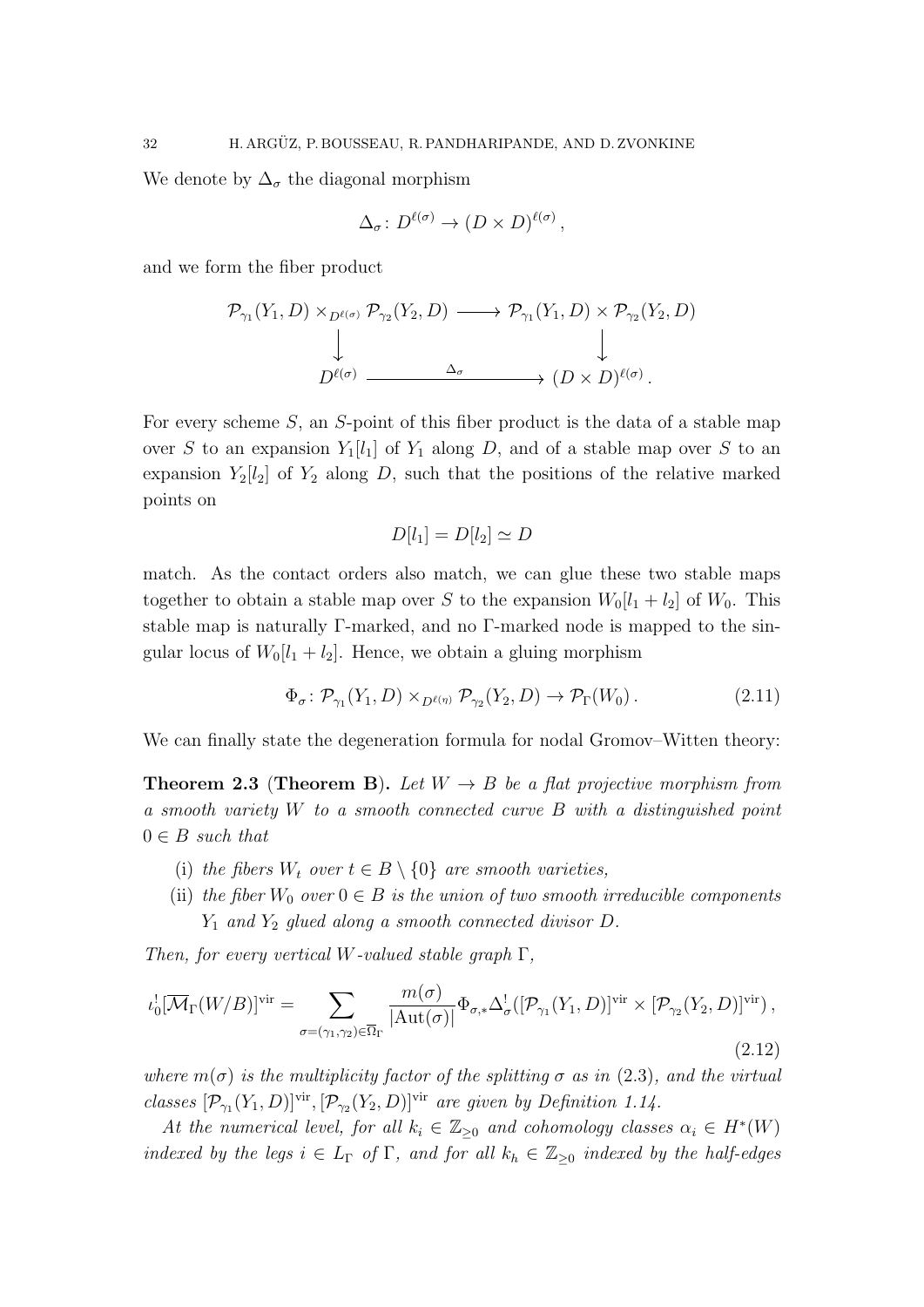$h \in H_{\Gamma} \setminus L_{\Gamma}$  of  $\Gamma$  which are not legs, we have for every  $t \in B \setminus \{0\}$ :

$$
\sum_{\Gamma_{t}}\left\langle\prod_{i\in L_{\Gamma}}\tau_{k_{i}}(\alpha_{i})\prod_{h\in H_{\Gamma}\setminus L_{\Gamma}}\tau_{k_{h}}\right\rangle_{\Gamma_{t}}^{W_{t}} =
$$
\n
$$
\sum_{\sigma=(\gamma_{1},\gamma_{2})\in\overline{\Omega}_{\Gamma}}\frac{m(\sigma)}{|\mathrm{Aut}(\sigma)|}\sum_{j_{1},\dots,j_{\ell(\sigma)}}(-1)^{\epsilon}\left\langle\prod_{i\in L_{\gamma_{1},I}}\tau_{k_{i}}(\alpha_{i})\prod_{h\in H_{\gamma_{1}}\setminus L_{\gamma_{1}}}\tau_{k_{h}}\right|\prod_{i=1}^{\ell(\sigma)}\delta_{j_{i}}\right\rangle_{\gamma_{1}}^{(Y_{1},D)}
$$
\n
$$
\cdot\left\langle\prod_{i=1}^{\ell(\sigma)}\delta_{j_{i}}\right|\prod_{i\in L_{\gamma_{2},I}}\tau_{k_{i}}(\alpha_{i})\prod_{h\in H_{\gamma_{2}}\setminus L_{\gamma_{1}}}\tau_{k_{h}}\right\rangle_{\gamma_{2}}^{(Y_{2},D)},\tag{2.13}
$$

where the nodal relative Gromov–Witten invariants on the right-hand side are as in Definition [1.15,](#page-23-1)  $\alpha_i$  denotes the restriction of  $\alpha_i$  to  $W_t$ ,  $Y_1$ , and  $Y_2$  respectively,  $(\delta_j)_j$  is a basis of  $H^{\star}(D)$ ,  $(\delta_j^{\vee})_j$  is the Poincaré-dual basis, and  $(-1)^{\epsilon}$  is the sign determined formally by the equality

<span id="page-32-1"></span>
$$
\prod_{i \in L_{\Gamma}} \alpha_i = (-1)^{\epsilon} \prod_{i \in L_{\gamma_1, I}} \alpha_i \prod_{i \in L_{\gamma_2, I}} \alpha_i.
$$

The proof of [\(2.12\)](#page-31-1) in Theorem [2.3](#page-31-0) is given in §[2.3](#page-32-0) - [2.4](#page-35-0) below. The numerical version  $(2.13)$  follows immediately from  $(2.9)$ ,  $(2.12)$ , and the Künneth decomposition of the class of the diagonal  $\Delta_{\sigma}$ .

<span id="page-32-0"></span>2.3. Preliminary results. We prove here a number of technical results which will be used in §[2.4](#page-35-0) to prove Theorem [2.3.](#page-31-0)

For every splitting  $\eta = (G_1, G_2) \in \overline{\Omega}_{\overline{\Gamma}}$ , we define

$$
\overline{\mathcal{M}}_{G_1,G_2}^{\Delta}(W_0) := \overline{\mathcal{M}}_{G_1}(Y_1, D) \times_{D^{\ell(\eta)}} \overline{\mathcal{M}}_{G_2}(Y_2, D), \n\overline{\mathcal{M}}_{G_1,G_2}(W_0) := \overline{\mathcal{M}}_{G_1}(Y_1, D) \times \overline{\mathcal{M}}_{G_2}(Y_2, D),
$$

We define the moduli stacks  $\overline{\mathcal{M}}_{G_1,G_2,\Gamma}(W_0)$  and  $\mathfrak{M}_{G_1,G_2,\Gamma}$  by the fiber diagram

<span id="page-32-2"></span>
$$
\overline{\mathcal{M}}_{G_1, G_2, \Gamma}(W_0) \longrightarrow \overline{\mathcal{M}}_{G_1, G_2}(W_0)
$$
\n
$$
\downarrow \qquad \qquad \downarrow
$$
\n
$$
\mathfrak{M}_{G_1, G_2, \Gamma} \xrightarrow{\iota_{G_1, G_2, \Gamma}} \mathfrak{M}_{G_1} \times \mathfrak{M}_{G_2}
$$
\n
$$
\downarrow \qquad \qquad \downarrow
$$
\n
$$
\mathfrak{M}_{\Gamma} \xrightarrow{\iota_{\Gamma}} \mathfrak{M}_{\overline{\Gamma}},
$$
\n
$$
(2.14)
$$

where the morphism  $\mathfrak{M}_{G_1} \times \mathfrak{M}_{G_2} \to \mathfrak{M}_{\overline{\Gamma}}$  is defined by gluing together a  $G_1$ -marked stable curve and a  $G_2$ -marked stable curves along their relative marked points.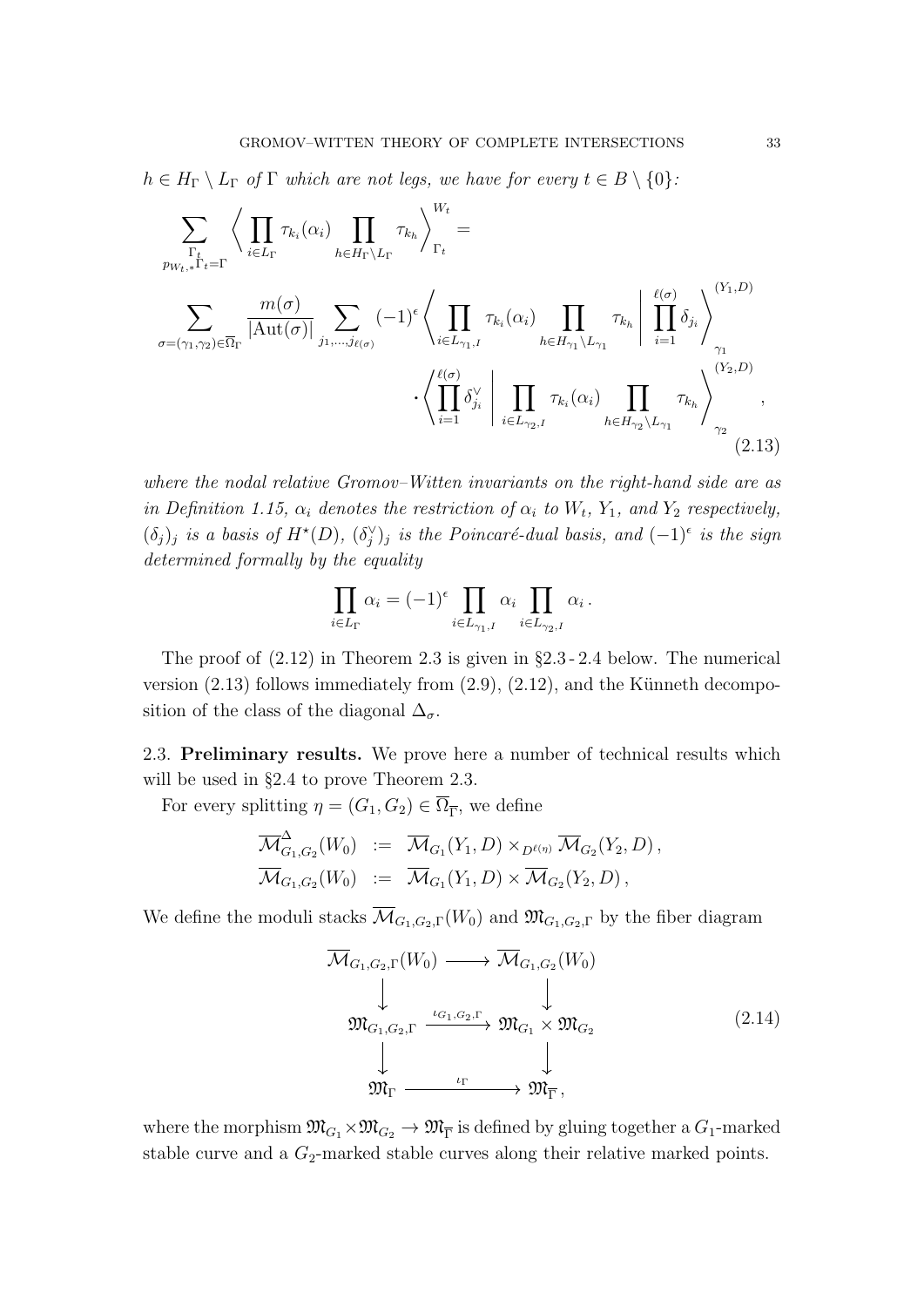We have a disjoint union decomposition

$$
\mathfrak{M}_{G_1,G_2,\Gamma}=\mathfrak{P}_{G_1,G_2,\Gamma}\sqcup\mathfrak{N}_{G_1,G_2,\Gamma}\,,
$$

where  $\mathfrak{P}_{G_1,G_2,\Gamma}$  is defined by the condition that the Γ-marked nodes are not nodes created by the gluing of the  $G_1$ -marked and  $G_2$ -marked stable curves. Using the predeformability condition, we obtain a version of Lemma [1.12,](#page-21-0) ensuring that we have a disjoint union decomposition

$$
\overline{\mathcal{M}}_{G_1, G_2, \Gamma}(W_0) = \mathcal{P}_{G_1, G_2, \Gamma}(W_0) \sqcup \mathcal{N}_{G_1, G_2, \Gamma}(W_0) .
$$

Here,  $\mathcal{P}_{G_1,G_2,\Gamma}(W_0)$  is defined by the condition that the Γ-marked nodes are not distinguished: the Γ-marked nodes are distinct from the nodes mapped to the singular locus of the expansions of  $Y_1$  or  $Y_2$  and distinct from the nodes newly created by the gluing of the relative marked points. In particular, the morphism  $\overline{\mathcal{M}}_{G_1,G_2,\Gamma}(W_0) \to \mathfrak{M}_{G_1,G_2,\Gamma}$  restricts to a morphism  $\mathcal{P}_{G_1,G_2,\Gamma}(W_0) \to \mathfrak{P}_{G_1,G_2,\Gamma}$ .

We define similarly

$$
\overline{\mathcal{M}}_{G_1, G_2, \Gamma}^{\Delta}(W_0) = \mathcal{P}_{G_1, G_2, \Gamma}^{\Delta}(W_0) \sqcup \mathcal{N}_{G_1, G_2, \Gamma}^{\Delta}(W_0)
$$

by replacing  $\overline{\mathcal{M}}_{G_1,G_2}(W_0)$  by  $\overline{\mathcal{M}}_G^{\Delta}$  $G_{1,G_2}(W_0)$  in [\(2.14\)](#page-32-2). The definition of the gluing morphism  $\Phi_\eta \colon \overline{\mathcal M}_G^\Delta$  $G_{G_1,G_2}(W_0) \to \mathcal{M}_{\overline{\Gamma}}(W_0)$  extends to define a gluing morphism

$$
\Phi_{\eta,\Gamma} \colon \overline{\mathcal{M}}_{G_1, G_2, \Gamma}^{\Delta}(W_0) \to \overline{\mathcal{M}}_{\Gamma}(W_0). \tag{2.15}
$$

**Lemma 2.4.** For every cycle  $\alpha$  on  $\overline{\mathcal{M}}_{G}^{\Delta}$  $\mathcal{L}_{G_1,G_2}(W_0)$ , we have

$$
\iota_\Gamma^!\Phi_{\eta,*}\alpha=\Phi_{\eta,\Gamma,*}\iota_\Gamma^!\alpha
$$

on  $\overline{\mathcal{M}}_G^{\Delta}$  $\mathcal{L}_{G_1,G_2,\Gamma}(W_0).$ 

Proof. The result follows from the compatibility of the Gysin pull-back and proper push-forward [\[26,](#page-87-13) Theorem 6.2 (a)] applied to the fiber diagram

$$
\overline{\mathcal{M}}^{\Delta}_{G_1, G_2, \Gamma}(W_0) \longrightarrow \overline{\mathcal{M}}^{\Delta}_{G_1, G_2}(W_0)
$$
\n
$$
\xrightarrow{\Phi_{\eta, \Gamma}} \downarrow^{\Phi_{\eta}} \downarrow^{\Phi_{\eta}}
$$
\n
$$
\overline{\mathcal{M}}_{\Gamma}(W_0) \longrightarrow \overline{\mathcal{M}}_{\overline{\Gamma}}(W_0)
$$
\n
$$
\downarrow^{\Psi_{\eta}}
$$
\n
$$
\mathfrak{M}_{\Gamma} \longrightarrow \mathfrak{M}_{\overline{\Gamma}}.
$$
\n(2.16)

 $\blacklozenge$ 

**Lemma 2.5.** For every cycle  $\beta$  on  $\overline{M}_{G_1,G_2}(W_0)$ , we have  $\iota_{\Gamma}^{\perp} \Delta_{\eta}^{\perp} \beta = \Delta_{\eta}^{\perp} \iota_{\Gamma}^{\perp} \beta$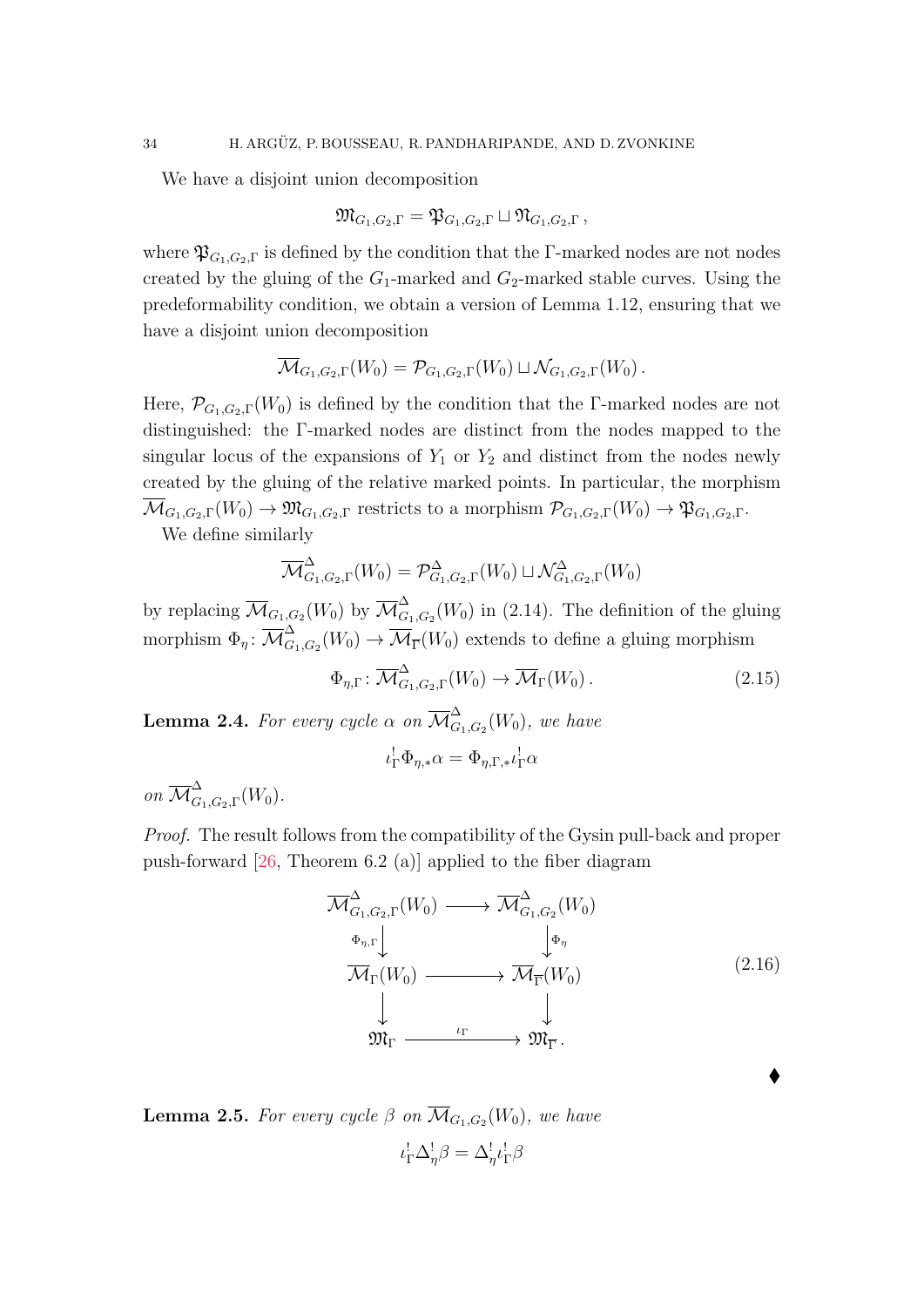on 
$$
\overline{\mathcal{M}}_{G_1, G_2, \Gamma}^{\Delta}(W_0)
$$
.

*Proof.* The Gysin pullbacks  $\iota_{\Gamma}^{\perp}$  and  $\Delta_{\eta}^{\perp}$  commute by [\[26,](#page-87-13) Theorem 6.4] applied to the fiber diagram

$$
\overline{\mathcal{M}}_{G_1, G_2, \Gamma}^{\Delta}(W_0) \to \overline{\mathcal{M}}_{G_1, G_2}^{\Delta}(W_0) \longrightarrow D^{\ell(\eta)} \downarrow
$$
\n
$$
\overline{\mathcal{M}}_{G_1, G_2, \Gamma}(W_0) \to \overline{\mathcal{M}}_{G_1, G_2}(W_0) \to (D \times D)^{\ell(\eta)} \downarrow
$$
\n
$$
\downarrow \qquad \qquad \downarrow
$$
\n
$$
\mathfrak{M}_{\Gamma} \xrightarrow{\iota_{\Gamma}} \mathfrak{M}_{\overline{\Gamma}}.
$$
\n(2.17)

Lemma 2.6. There are disjoint union decompositions

<span id="page-34-1"></span>
$$
\mathfrak{P}_{G_1, G_2, \Gamma} = \bigsqcup_{\substack{\sigma = (\gamma_1, \gamma_2) \in \overline{\Omega}_{\Gamma} \\ \overline{\gamma}_1 = G_1, \overline{\gamma}_2 = G_2}} \mathfrak{M}_{\gamma_1} \times \mathfrak{M}_{\gamma_2},
$$
\n(2.18)

<span id="page-34-0"></span>
$$
\mathcal{P}_{G_1, G_2, \Gamma}(W_0) = \bigsqcup_{\substack{\sigma = (\gamma_1, \gamma_2) \in \overline{\Omega}_{\Gamma} \\ \overline{\gamma}_1 = G_1, \overline{\gamma}_2 = G_2}} \mathcal{P}_{\gamma_1}(Y_1, D) \times \mathcal{P}_{\gamma_2}(Y_2, D), \tag{2.19}
$$

where we denote by  $\overline{\gamma}_1$  (resp.  $\overline{\gamma}_2$ ) the graph without edges obtained from  $\gamma_1$  (resp.  $\gamma_2$ ) by contraction of all edges, as in Definition [1.2.](#page-13-2)

Proof. We explain how to prove [\(2.19\)](#page-34-0). The proof of [\(2.18\)](#page-34-1) is similar and in fact simpler. For every splitting  $\sigma = (\gamma_1, \gamma_2) \in \overline{\Omega}_{\Gamma}$  such that  $\overline{\gamma}_1 = G_1$  and  $\overline{\gamma}_2 = G_2$ , there is a natural morphism

$$
\mathcal{P}_{\gamma_1}(Y_1, D) \times \mathcal{P}_{\gamma_2}(Y_2, D) \to \mathcal{P}_{G_1, G_2, \Gamma}(W_0).
$$

Indeed, a curve with  $\gamma_i$ -marking has in particular a  $\Gamma_i$ -marking, and a curve obtained by gluing two curves with  $\gamma_1$  and  $\gamma_2$ -markings along their relative marked points has a natural Γ-marking by Definition [2.2](#page-27-0) of a splitting of Γ.

Conversely, a point of  $\mathcal{P}_{G_1,G_2}(W_0)$  consists of the data of relative stable maps

$$
C_1 \to Y_1[l_1], \quad C_2 \to Y_2[l_2]
$$

together with a Γ-structure on the curve C obtained by gluing  $C_1$  and  $C_2$  along their relative marked points. The data must satisfy the following condition: every Γ-marked node of C is distinct from the nodes of  $C_1$  or  $C_2$  mapping to the singular locus of  $Y_1[l_1]$  or  $Y_2[l_2]$  and distinct from the nodes in  $C_1 \cap C_2$  created by the gluing. In particular, no  $\Gamma$ -marked node of C is a node created by the gluing. Hence, splitting C into  $C_1$  and  $C_2$  induces a splitting  $\sigma = (\gamma_1, \gamma_2)$  of  $\Gamma$  and  $\gamma_i$ -structures on  $C_i$ . . The contract of the contract of the contract of the contract of the contract of  $\blacklozenge$ 

 $\blacklozenge$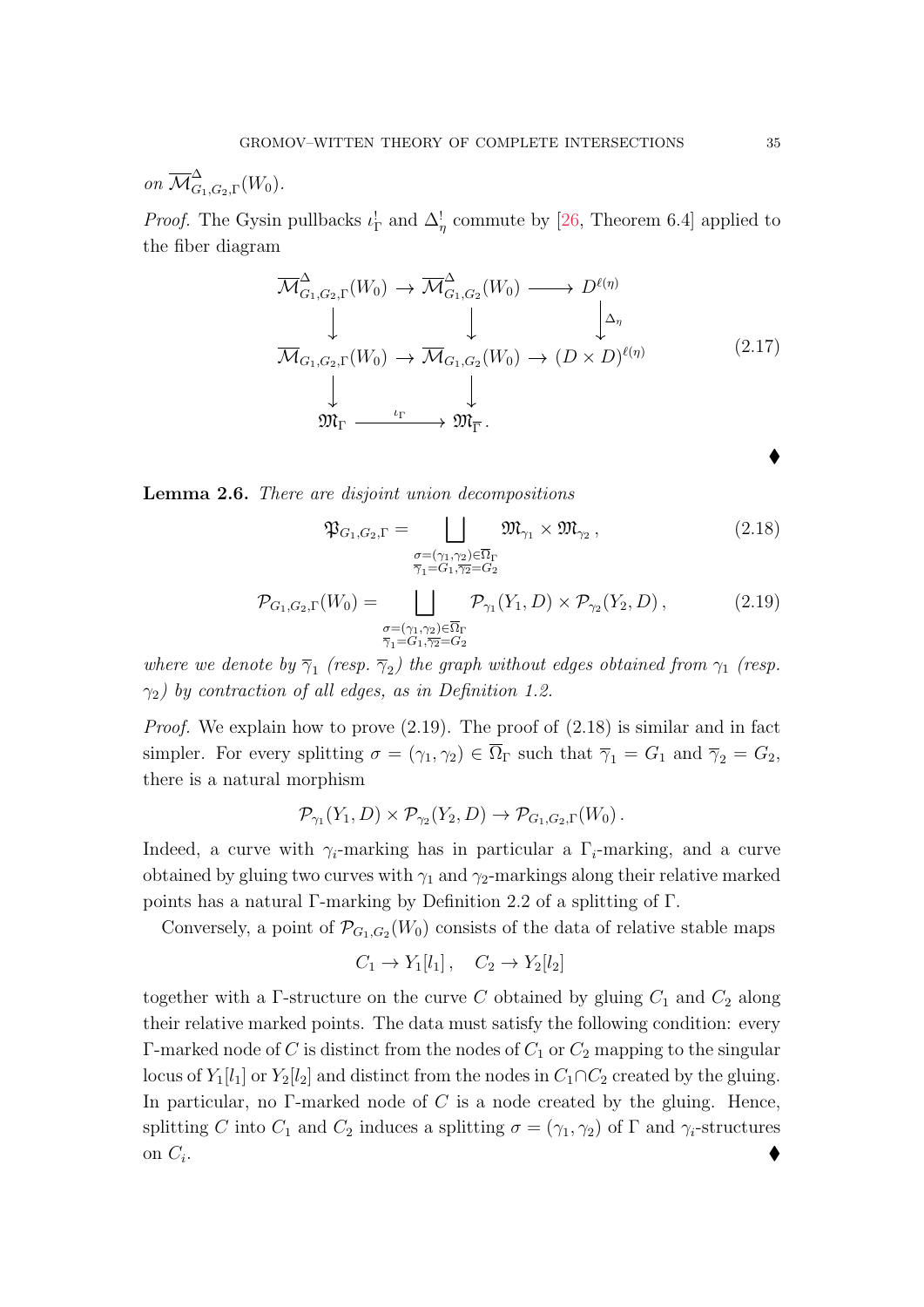Lemma 2.7. Under the identification [\(2.19\)](#page-34-0), the following equality of cycles holds on  $\mathcal{P}_{G_1,G_2,\Gamma}(W_0)$ :

$$
\iota_{\Gamma}^{\iota}([\overline{\mathcal{M}}_{G_1}(Y_1, D)]^{\text{vir}} \times [\overline{\mathcal{M}}_{G_2}(Y_2, D)]^{\text{vir}})|_{\mathcal{P}_{G_1, G_2, \Gamma}(W_0)} = \sum_{\substack{\sigma = (\gamma_1, \gamma_2) \in \overline{\Omega}_{\Gamma} \\ \overline{\gamma_1} = G_1, \overline{\gamma_2} = G_2}} [\mathcal{P}_{\gamma_1}(Y_1, D)]^{\text{vir}} \times [\mathcal{P}_{\gamma_2}(Y_2, D)]^{\text{vir}}.
$$

*Proof.* As [\(2.14\)](#page-32-2) is a fiber diagram, we have  $\iota_{\Gamma}^1 = \iota_{G_1, G_2, \Gamma}^1$  by [\[26,](#page-87-13) Theorem 6.2 c)]. Under the identification [\(2.18\)](#page-34-1), the restriction of  $\iota_{G_1,G_2,\Gamma}$  to  $\mathfrak{M}_{\gamma_1} \times \mathfrak{M}_{\gamma_2}$  is  $(\iota_{\gamma_1}, \iota_{\gamma_2})$ . Then, using the identification [\(2.19\)](#page-34-0), the restriction of

$$
\iota_{\Gamma}^! \left( [\overline{\mathcal{M}}_{G_1}(Y_1, D)]^{\text{vir}} \times [\overline{\mathcal{M}}_{G_2}(Y_2, D)]^{\text{vir}} \right)
$$

to  $\mathcal{P}_{\gamma_1}(Y_1, D) \times \mathcal{P}_{\gamma_2}(Y_2, D)$  is equal to the restriction of

$$
\iota_{\gamma_1}^![\overline{\mathcal{M}}_{G_1}(Y_1, D)]^{\text{vir}} \times \iota_{\gamma_2}^![\overline{\mathcal{M}}_{G_2}(Y_2, D)]^{\text{vir}}
$$

to  $\mathcal{P}_{\gamma_1}(Y_1, D) \times \mathcal{P}_{\gamma_2}(Y_2, D)$ , and so is equal to  $[\mathcal{P}_{\gamma_1}(Y_1, D)]^{\text{vir}} \times [\mathcal{P}_{\gamma_2}(Y_2, D)]^{\text{vir}}$  by Definition [1.14](#page-23-2) and [\(1.13\)](#page-20-2).

<span id="page-35-0"></span>2.4. Proof of the nodal degeneration formula. We will prove [\(2.12\)](#page-31-1) in The-orem [2.3](#page-31-0) by applying  $\iota_{\Gamma}^!$  to both sides of Jun Li's degeneration formula given by

<span id="page-35-1"></span>
$$
\iota_0^![\overline{\mathcal{M}}_{\overline{\Gamma}}(W/B)]^{\text{vir}} = \sum_{\eta = (G_1, G_2) \in \overline{\Omega}_{\overline{\Gamma}}} \frac{m(\eta)}{|\text{Aut}(\eta)|} \Phi_{\eta,*} \Delta_{\eta}^! ([\overline{\mathcal{M}}_{G_1}(Y_1, D)]^{\text{vir}} \times [\overline{\mathcal{M}}_{G_2}(Y_2, D)]^{\text{vir}}),
$$
\n(2.20)

as reviewed in §[2.1.](#page-24-1) By [\[26,](#page-87-13) Theorem 6.4] applied to the fiber diagram [\(2.8\)](#page-30-2) for  $t = 0$ , the Gysin pullbacks  $\iota_{\Gamma}^{\perp}$  and  $\iota_{0}^{\perp}$  commute. Then, via using [\(2.6\)](#page-29-1), we obtain

<span id="page-35-2"></span>
$$
\iota_{\Gamma}^! \iota_0^! [\overline{\mathcal{M}}_{\overline{\Gamma}}(W/B)]^{\text{vir}} = \iota_0^! [\overline{\mathcal{M}}_{\Gamma}(W/B)]^{\text{vir}}.
$$
 (2.21)

In other words,  $\iota_{\Gamma}^!$  applied to the left side of [\(2.20\)](#page-35-1) is the left side of [\(2.12\)](#page-31-1). It remains to match the right sides of the formulas.

We observed in [\(2.10\)](#page-30-0) that  $\iota_0^![\overline{\mathcal{M}}_\Gamma(W/B)]^{\text{vir}}$  is supported on the component  $\mathcal{P}_{\Gamma}(W_0)$  of  $\overline{\mathcal{M}}_{\Gamma}(W_0)$ . Hence, by [\(2.21\)](#page-35-2), the result of  $\iota_{\Gamma}^!$  applied to the right side of [\(2.20\)](#page-35-1) is also supported on  $\mathcal{P}_{\Gamma}(W_0)$ . To prove [\(2.12\)](#page-31-1), it is therefore enough to compute the restriction

$$
\left(\iota_{\Gamma}^! \Phi_{\eta,*} \Delta_{\eta}^! ( [\overline{\mathcal{M}}_{G_1}(Y_1, D) ]^{\mathrm{vir}} \times [\overline{\mathcal{M}}_{G_2}(Y_2, D) ]^{\mathrm{vir}} \right) \mid_{\mathcal{P}_{\Gamma}(W_0)}
$$

to  $\mathcal{P}_{\Gamma}(W_0)$  for every  $\eta = (G_1, G_2) \in \Omega_{\overline{\Gamma}}$ .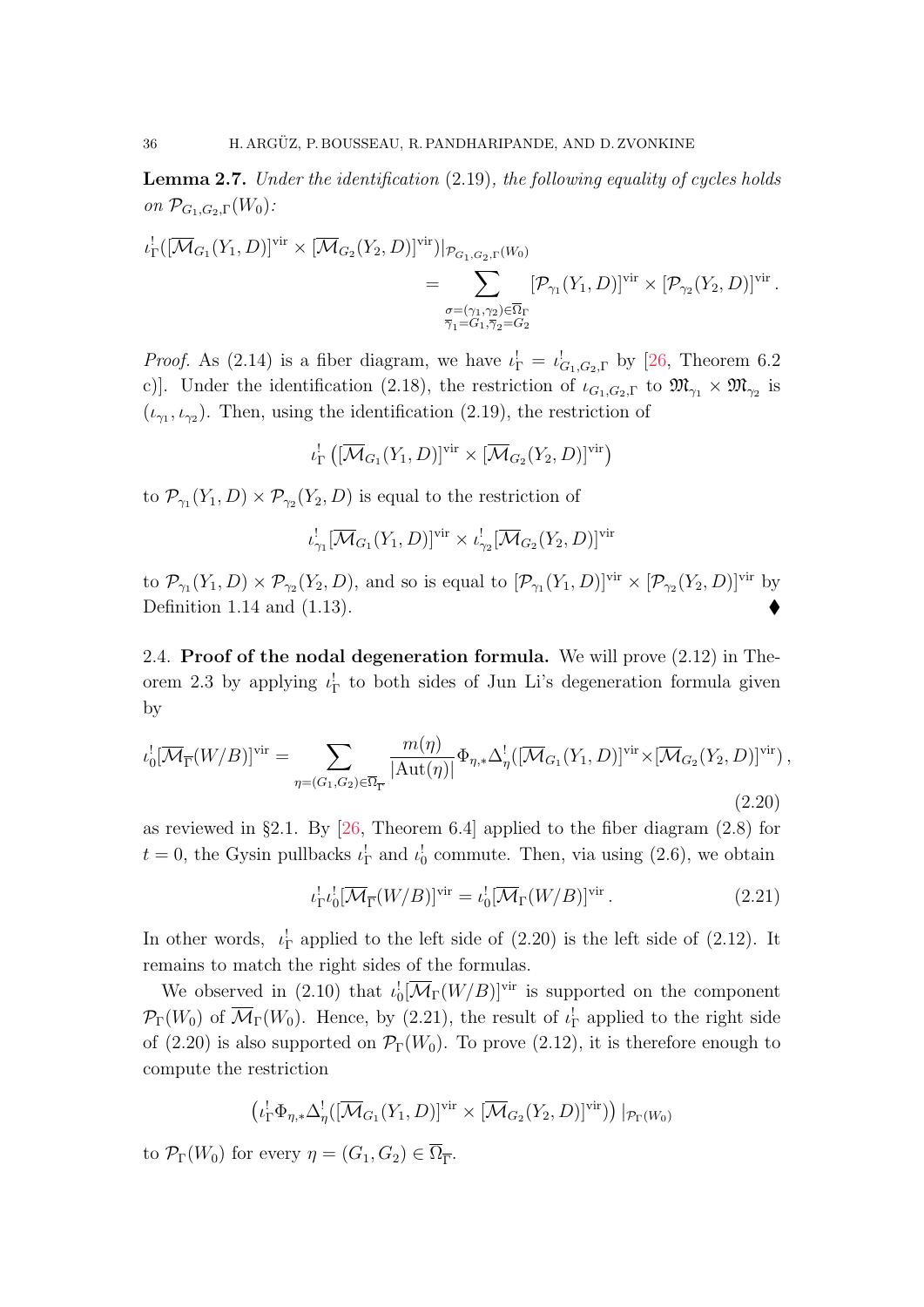Using Lemmas [2.4](#page-33-0) and [2.5,](#page-33-1) we have

$$
\iota_{\Gamma}^{\perp} \Phi_{\eta_*} \Delta_{\eta}^{\perp}([\overline{\mathcal{M}}_{G_1}(Y_1, D)]^{\text{vir}} \times [\overline{\mathcal{M}}_{G_2}(Y_2, D)]^{\text{vir}})
$$
  
=  $\Phi_{\eta, \Gamma, *} \Delta_{\eta}^{\perp} \iota_{\Gamma}^{\perp}([\overline{\mathcal{M}}_{G_1}(Y_1, D)]^{\text{vir}} \times [\overline{\mathcal{M}}_{G_2}(Y_2, D)]^{\text{vir}}).$ 

A simple observation is the following: for every cycle  $\alpha$  on  $\overline{\mathcal{M}}_{G_1,G_2,\Gamma}(W_0)$  supported on  $\mathcal{N}_{G_1,G_2,\Gamma}(W_0)$ , the cycle  $\Delta_{\eta}^{\dagger}\alpha$  is supported on  $\mathcal{N}_{G_1,G_2,\Gamma}^{\Delta}(W_0)$ . By applying the observation to the part of

$$
\iota_{\Gamma}^!([\overline{\mathcal{M}}_{G_1}(Y_1, D)]^{\text{vir}} \times [\overline{\mathcal{M}}_{G_2}(Y_2, D)]^{\text{vir}})
$$

supported on  $\mathcal{N}_{G_1,G_2,\Gamma}(W_0)$ , we obtain

$$
\begin{split} \left(\Phi_{\eta,\Gamma,*}\Delta_{\eta}^! \iota_{\Gamma}^!([\overline{\mathcal{M}}_{G_1}(Y_1,D)]^{\text{vir}} \times [\overline{\mathcal{M}}_{G_2}(Y_2,D)]^{\text{vir}}\right) &|_{\mathcal{P}_{\Gamma}(W_0)} \\ & = \Phi_{\eta,\Gamma,*}\Delta_{\eta}^! \left( \iota_{\Gamma}^!([\overline{\mathcal{M}}_{G_1}(Y_1,D)]^{\text{vir}} \times [\overline{\mathcal{M}}_{G_2}(Y_2,D)]^{\text{vir}}\right) &|_{\mathcal{P}_{G_1,G_2,\Gamma}(W_0)} \right). \end{split}
$$

Finally, by Lemma [2.7,](#page-35-0) we have

$$
\iota_{\Gamma}^{\iota}([\overline{\mathcal{M}}_{G_1}(Y_1, D)]^{\text{vir}} \times [\overline{\mathcal{M}}_{G_2}(Y_2, D)]^{\text{vir}})|_{\mathcal{P}_{G_1, G_2, \Gamma}(W_0)}
$$
\n
$$
= \sum_{\substack{\sigma = (\gamma_1, \gamma_2) \in \overline{\Omega}_{\Gamma} \\ \overline{\gamma}_1 = G_1, \overline{\gamma}_2 = G_2}} [\mathcal{P}_{\gamma_1}(Y_1, D)]^{\text{vir}} \times [\mathcal{P}_{\gamma_2}(Y_2, D)]^{\text{vir}},
$$

which completes the proof that  $\iota_{\Gamma}^{\perp}$  applied to the right side of [\(2.20\)](#page-35-1) is equal to the right side of [\(2.12\)](#page-31-0).

## <span id="page-36-0"></span>3. Splitting formula for nodal relative Gromov–Witten theory

We prove here a new splitting formula for nodal relative Gromov–Witten theory which differs from the standard splitting formula for nodal absolute Gromov-Witten theory by certain rubber terms.

We review the construction of the virtual class in relative Gromov–Witten theory in §[3.1](#page-37-0) and we describe the virtual class in nodal relative Gromov–Witten theory in §[3.2.](#page-38-0) After a review of the statement of the splitting formula for nodal absolute Gromov–Witten invariants in §[3.3,](#page-39-0) the splitting formula in the nodal relative case is proven in §[3.4](#page-40-0) and recast in a more explicit form in §[3.5.](#page-44-0) In §[3.7,](#page-55-0) we combine the splitting formula with the nodal rubber calculus of §[3.6](#page-53-0) to prove that nodal relative Gromov–Witten invariants can be effectively reconstructed from absolute Gromov–Witten invariants.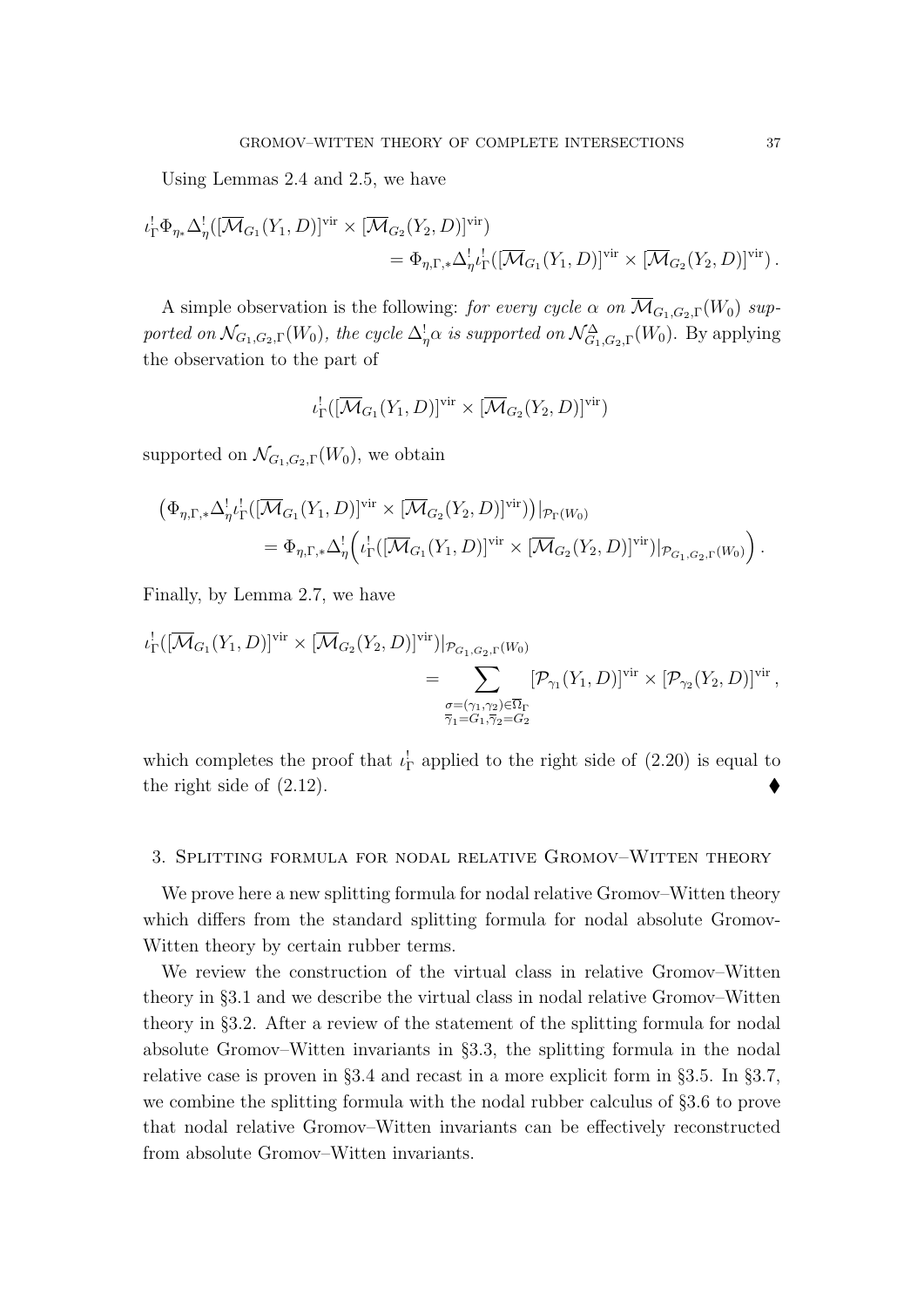<span id="page-37-0"></span>3.1. Relative Gromov–Witten theory. We review here the construction<sup>[10](#page-37-1)</sup> of the virtual class in relative Gromov–Witten theory based on working relatively to the moduli space of maps to a universal target. For details we refer to [\[2,](#page-85-0) §5] and [\[3,](#page-86-0) §3.2].

In absolute Gromov–Witten theory, we use the perfect obstruction theory relative to the forgetful morphism

$$
\epsilon\colon \overline{\mathcal{M}}_{g,n,\beta}(X) \to \mathfrak{M}_{g,n,\beta}
$$

defined in [\(1.5\)](#page-16-0), given by

<span id="page-37-2"></span>
$$
(R\pi_*f^*T_X)^\vee,
$$

where  $\pi: C \to \overline{\mathcal{M}}_{q,n,\beta}(X)$  is the universal curve,  $f: C \to X$  is the universal stable map, and  $T_X$  is the tangent bundle of X, see [\[9,](#page-86-1) Proposition 6.2] and [\[7,](#page-86-2) Proposition 5]. The virtual class is defined by the corresponding virtual pull-back [\[53\]](#page-88-0) of the ordinary fundamental class on the equidimensional stack  $\mathfrak{M}_{g,n,\beta}$ :

$$
[\overline{\mathcal{M}}_{g,n,\beta}(X)]^{\text{vir}} := \epsilon^{!}[\mathfrak{M}_{g,n,\beta}].
$$

Let X be a smooth projective variety over  $\mathbb{C}$ ,

$$
D\subset X
$$

a smooth divisor, and  $G$  an  $(X, D)$ -valued stable graph without edges. In relative Gromov–Witten theory, Jun Li [\[48\]](#page-88-1) defined the virtual class  $[\overline{\mathcal{M}}_G(X, D)]^{\text{vir}}$  using a perfect obstruction theory which can be viewed as being relative to the morphism

$$
\epsilon_G\colon \overline{\mathcal M}_G(X,D)\to \mathfrak M_G\, ,
$$

defined in [\(1.8\)](#page-16-1). The definition of this perfect obstruction theory is quite complicated due to the subtle nature of the predeformability condition (see Definition [1.10](#page-19-0) (iii)). Generally, perfect obstruction theories become easier to describe when taken relative to the largest available smooth geometry. For example, Graber– Vakil gave a more compact description of the virtual class by defining a perfect obstruction theory relative to  $\mathfrak{M}_G \times \mathcal{T}$ , where  $\mathcal{T}$  is the stack of expanded degenerations [\[31,](#page-87-0) §2.8]. More recently, Abramovich-Cadman-Wise have provided an alternative description obtained by working relatively to the space of maps to a universal target [\[2,](#page-85-0) §5], see also [\[3,](#page-86-0) §3.2]. We follow here the Abramovich-Cadman-Wise approach which is technically simpler.

<span id="page-37-1"></span> $10$ There are by now many approaches to the foundations of relative Gromov-Witten theory. A unified presentation with all of the comparison results (which show equivalences of the virtual fundamental classes) can be found in the upcoming paper [\[35\]](#page-87-1).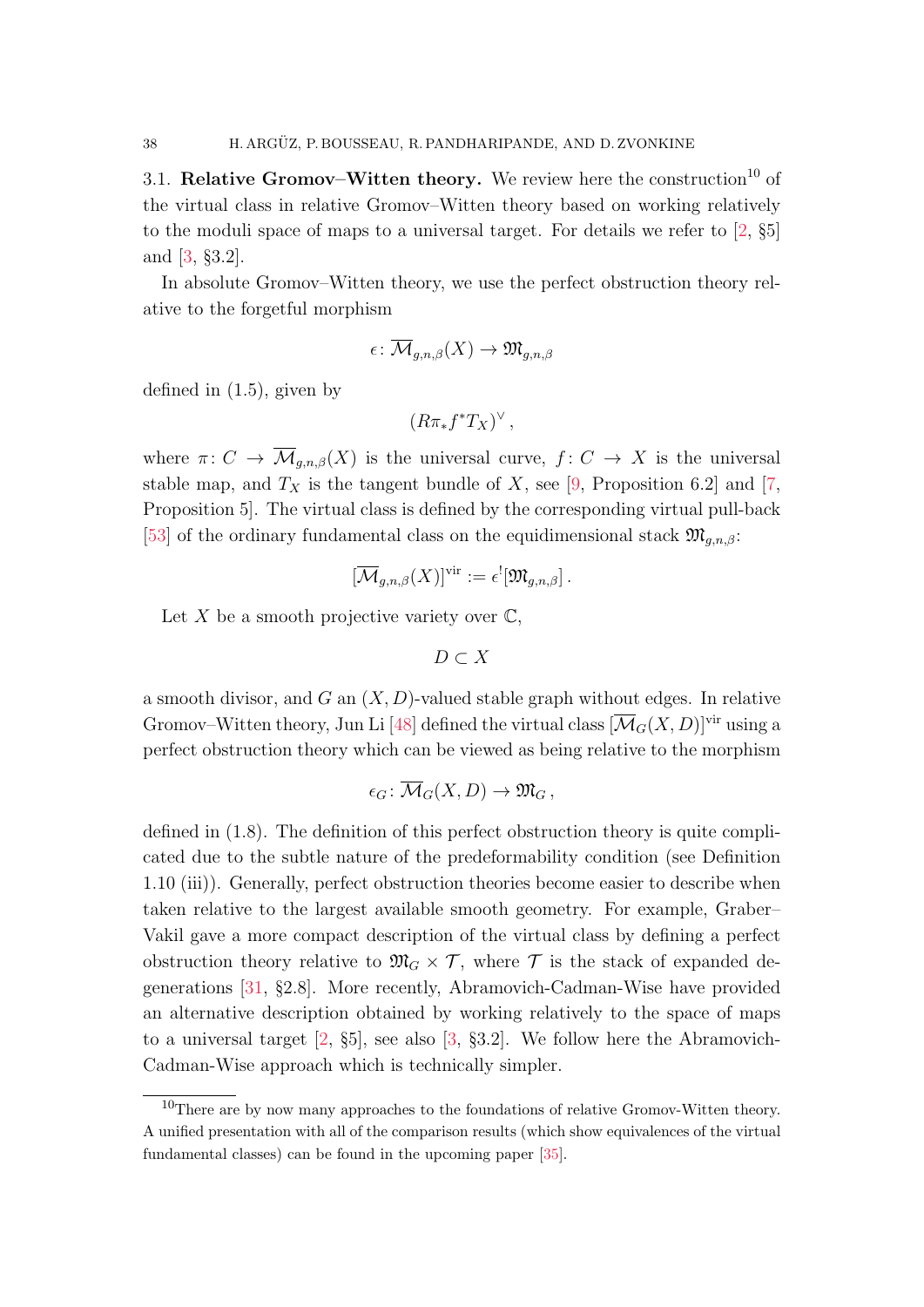When working with pairs  $(X, D)$ , where D is a smooth divisor, the *universal* target is the pair of stacks  $(\mathscr{A}, \mathscr{D})$ , where

$$
\mathscr{A}:=[\mathbb{A}^1/\mathbb{G}_m]
$$

is the classifying stack of line bundles with sections and  $\mathscr{D} := [0/\mathbb{G}_m]$ . For every pair  $(X, D)$ , we have a canonical morphism of pairs

$$
(X,D)\to(\mathscr{A},\mathscr{D})\,,\tag{3.1}
$$

induced by the line bundle  $\mathcal{O}_X(D)$  with its section vanishing on D.

Let  $\mathfrak{M}_G(\mathscr{A}, \mathscr{D})$  be the moduli stack of relative prestable maps to  $(\mathscr{A}, \mathscr{D})$ , defined as in Definition [1.10](#page-19-0) using expanded degenerations and the predeformability condition, but without the stability condition (Definition [1.10\(](#page-19-0)ii)). The crucial point is that  $\mathfrak{M}_{G}(\mathscr{A},\mathscr{D})$  is equidimensional by [\[2,](#page-85-0) Lemma 4.1.2] and thus admits an ordinary fundamental class  $[\mathfrak{M}_G(\mathscr{A}, \mathscr{D})]$ . The natural morphism [\(3.1\)](#page-37-2) induces a morphism

<span id="page-38-1"></span>
$$
\eta_G\colon \overline{\mathcal{M}}_G(X,D) \to \mathfrak{M}_G(\mathscr{A},\mathscr{D}).
$$

By [\[2,](#page-85-0) §5], the virtual class in relative Gromov–Witten theory can be defined using the perfect obstruction theory relative to  $\eta_G$  given by

$$
(R\pi_*f^*T_{(X,D)})^\vee\,,\tag{3.2}
$$

where  $\pi: C \to \overline{\mathcal{M}}_G(X, D)$  is the universal curve,  $f: C \to \mathcal{X} \to X$  is the composition of the universal relative stable map with the contraction of the expanded target on X, and  $T_{(X,D)}$  is the log tangent bundle of the pair  $(X, D)$ . The virtual class is then defined by

<span id="page-38-2"></span>
$$
[\overline{\mathcal{M}}_G(X, D)]^{\text{vir}} := \eta_G^![\mathfrak{M}_G(\mathscr{A}, \mathscr{D})],\tag{3.3}
$$

where  $\eta_G^!$  is the corresponding virtual pull-back [\[53\]](#page-88-0).

<span id="page-38-0"></span>3.2. Nodal relative Gromov–Witten theory (revisited). The virtual class in nodal relative Gromov–Witten theory was defined in Definition [1.14.](#page-23-0) A second approach to the nodal relative theory is provided by the geometric perspective of Abramovich-Cadman-Wise. We show here that the two definitions agree.

In Definition [1.13,](#page-22-0) for every  $(X, D)$ -valued stable graph Γ, we introduced the stack  $\mathcal{P}_{\Gamma}(X, D)$  of Γ-marked relative stable maps whose Γ-marked nodes are not distinguished (the Γ-marked nodes are not mapped to the singular locus of the expanded target). Let  $\mathfrak{M}_{\Gamma}(\mathscr{A},\mathscr{D})$  denote the moduli stack of  $\Gamma$ -marked prestable maps to  $(\mathscr{A}, \mathscr{D})$ . Let  $\mathfrak{P}_{\Gamma}(\mathscr{A}, \mathscr{D})$  be the substack of Γ-marked prestable maps to  $(\mathscr{A}, \mathscr{D})$  whose Γ-marked nodes are not distinguished. The latter requirement on nodes ensures that the proof of [\[2,](#page-85-0) Lemma 4.1.2] applies to  $\mathfrak{P}_{\Gamma}(\mathscr{A}, \mathscr{D})$ . Hence,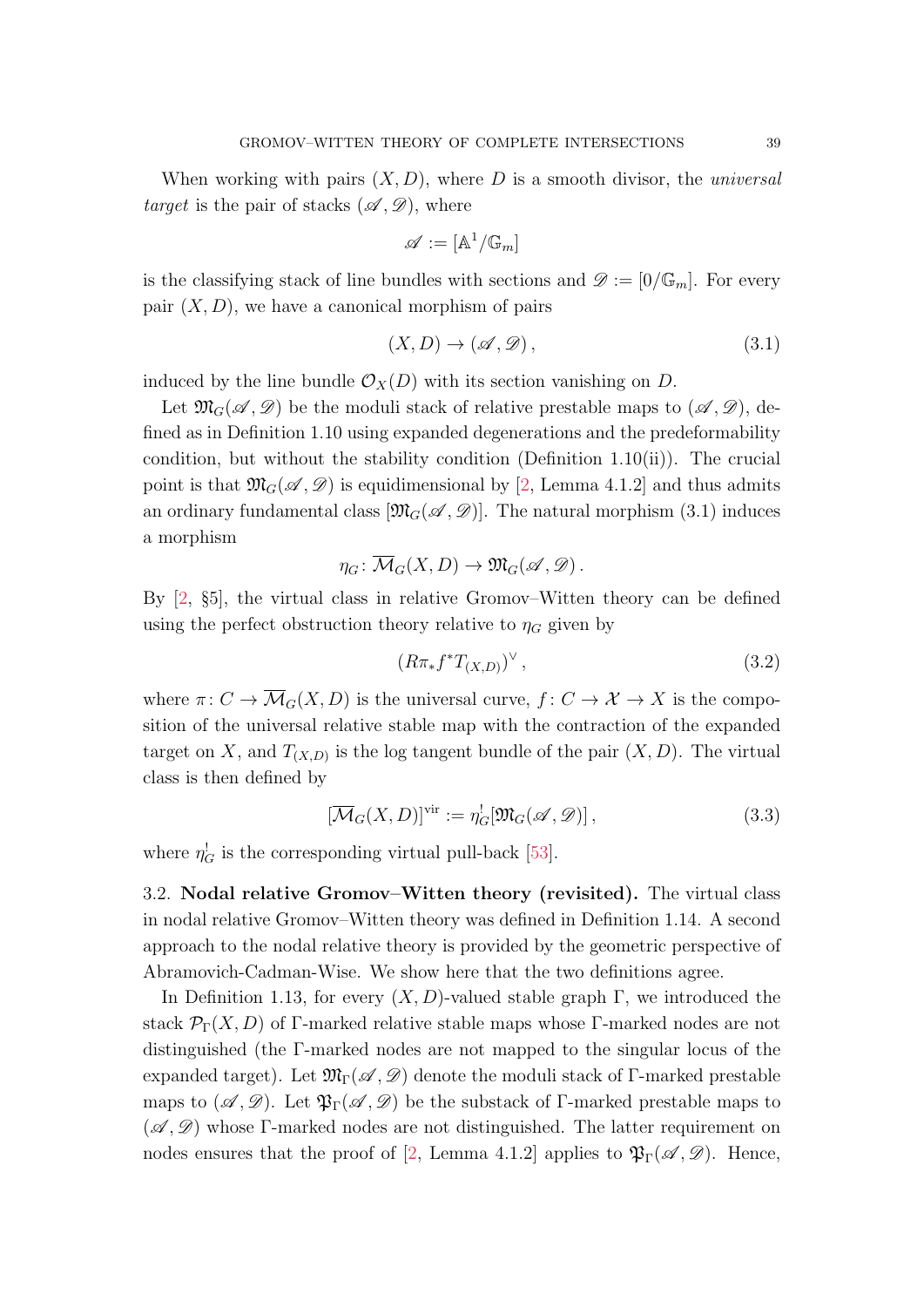$\mathfrak{P}_{\Gamma}(\mathscr{A},\mathscr{D})$  is equidimensional and has an ordinary fundamental class  $[\mathfrak{P}_{\Gamma}(\mathscr{A},\mathscr{D})]$ . Moreover, the forgetful morphism

$$
\mathfrak{P}_\Gamma(\mathscr{A},\mathscr{D}) \to \mathfrak{M}_{\overline{\Gamma}}(\mathscr{A},\mathscr{D})
$$

is a local complete intersection of codimension  $|E_{\Gamma}|$ , so

<span id="page-39-1"></span>
$$
(\iota_{\Gamma}^![\mathfrak{M}_{\overline{\Gamma}}(\mathscr{A},\mathscr{D})])|_{\mathfrak{P}_{\Gamma}(\mathscr{A},\mathscr{D})}=[\mathfrak{P}_{\Gamma}(\mathscr{A},\mathscr{D})].
$$
\n(3.4)

The natural morphism [\(3.1\)](#page-37-2) induces a morphism

<span id="page-39-2"></span>
$$
\eta_{\Gamma} \colon \mathcal{P}_{\Gamma}(X, D) \to \mathfrak{P}_{\Gamma}(\mathscr{A}, \mathscr{D}).
$$

By pulling-back [\(3.2\)](#page-38-1), we obtain a perfect obstruction theory relative to  $\eta_{\Gamma}$ . We have a fiber diagram



where  $\mathcal{P}_{\Gamma}(X, D)$  and  $\mathfrak{P}_{\Gamma}(\mathscr{A}, \mathscr{D})$  are unions of connected components of  $\overline{\mathcal{M}}_{\Gamma}(X, D)$ and  $\mathfrak{M}_{\Gamma}(\mathscr{A},\mathscr{D})$  respectively. By [\(3.3\)](#page-38-2), property [\(1.13\)](#page-20-0), and the pull-back relation [\(3.4\)](#page-39-1), we conclude the following result.

<span id="page-39-3"></span>**Lemma 3.1.** We have  $[\mathcal{P}_{\Gamma}(X,D)]^{\text{vir}} = \eta_{\Gamma}^{\text{!}}[\mathfrak{P}_{\Gamma}(\mathscr{A}, \mathscr{D})]$ .

<span id="page-39-0"></span>3.3. Splitting formula for the nodal absolute theory. Let  $X$  be a smooth projective variety over C, and let  $\Gamma$  be an X-valued stable graph. Let  $e = \{h, h'\}$ be an edge of  $\Gamma$  connecting the half-edges h and h'. Cutting  $\Gamma$  along e defines a new X-valued stable graph  $\Gamma \setminus e$  in which the half-edges h and h' become legs. Cutting a Γ-marked stable map along the node marked by e defines a splitting morphism

$$
s_e \colon \overline{\mathcal{M}}_{\Gamma}(X) \to \overline{\mathcal{M}}_{\Gamma \backslash e}(X) .
$$

The evaluations at the two legs of  $\Gamma \setminus e$  defined by h and h' define a morphism

$$
\mathrm{ev}_e \colon \overline{\mathcal{M}}_{\Gamma \backslash e}(X) \to X \times X.
$$

Denote the diagonal morphism by

$$
\Delta\colon X\to X\times X\,.
$$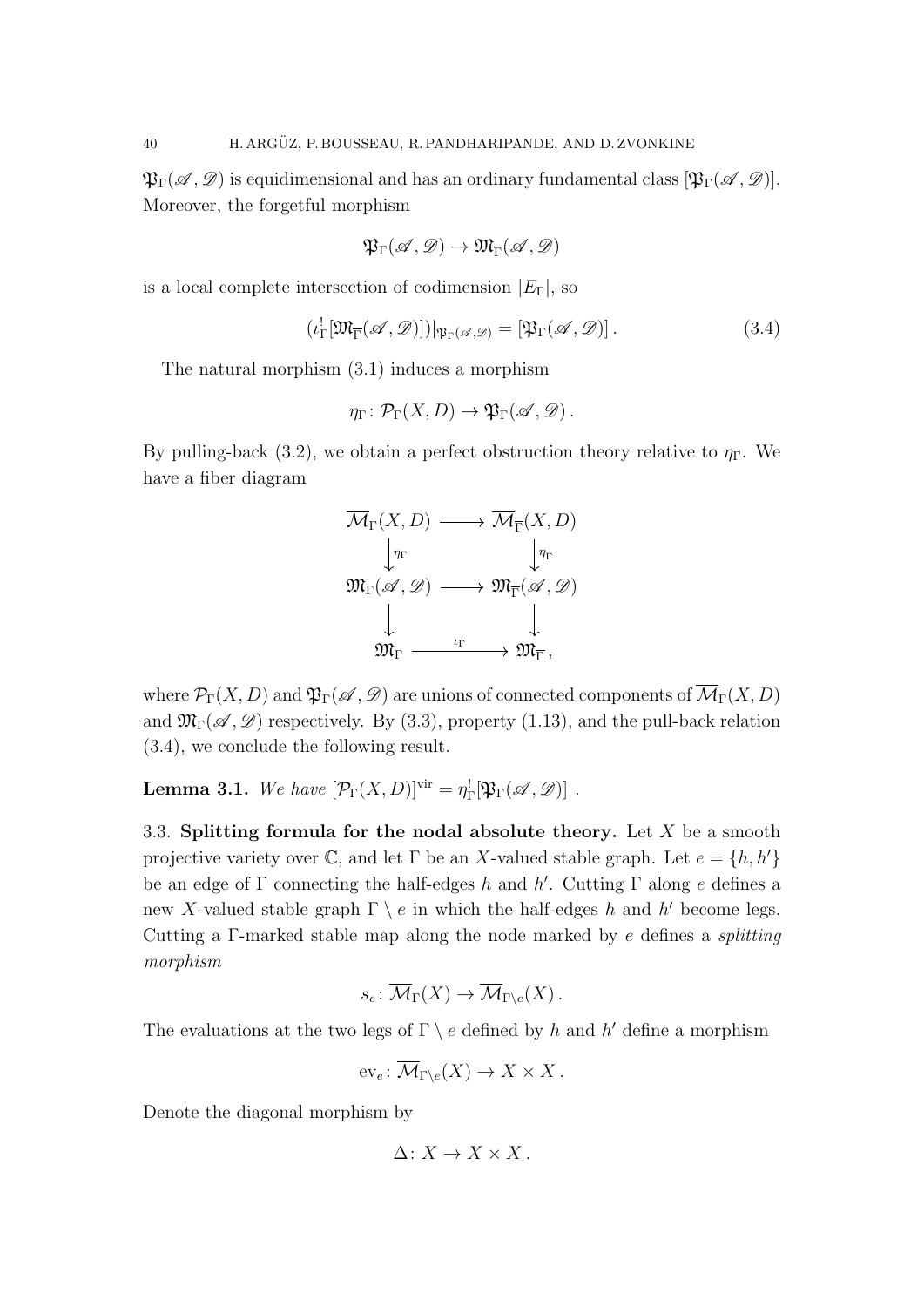As a node in the domain curve of a stable map can be created by gluing two marked points mapped to the same point, we have a fiber diagram

$$
\overline{\mathcal{M}}_{\Gamma}(X) \xrightarrow{s_e} \overline{\mathcal{M}}_{\Gamma \backslash e}(X)
$$
  

$$
\downarrow \qquad \qquad \downarrow_{ev_e}
$$
  

$$
X \xrightarrow{\Delta} X \times X,
$$

The splitting formula of Gromov-Witten theory is

$$
[\overline{\mathcal{M}}_{\Gamma}(X)]^{\text{vir}} = \Delta^{!} [\overline{\mathcal{M}}_{\Gamma \backslash e}(X)]^{\text{vir}}.
$$
\n(3.5)

Splitting is a basic property of the virtual class of the moduli space of stable maps, see [\[7,](#page-86-2) Axiom III] for the proof.

<span id="page-40-0"></span>3.4. Splitting formula for the nodal relative theory. Let  $X$  be a smooth projective variety over  $\mathbb C$  with a smooth divisor  $D \subset X$ . Let  $\Gamma$  be an  $(X, D)$ valued stable graph, and let  $e = \{h, h'\}$  be an edge of Γ, connecting the half-edges h and h'. Cutting  $\Gamma$  along e defines a new  $(X, D)$ -valued stable graph  $\Gamma \setminus e$  in which the half-edges  $h$  and  $h'$  become legs. Cutting a  $\Gamma$ -marked relative stable map along the node marked by e defines a splitting morphism

$$
s_e \colon \mathcal{P}_{\Gamma}(X,D) \to \mathcal{P}_{\Gamma \backslash e}(X,D).
$$

Let  $(X, D)^2$  be the moduli space parameterizing ordered pairs of points in the pair  $(X, D)$ : X expands along D when the points approach D. The configurations of points in the bubbles are considered up to the scaling action of  $\mathbb{G}_m$  on the  $\mathbb{P}^1$ fibers of the bubble. As a variety,  $(X, D)^2$  is the blow-up of  $X \times X$  along  $D \times D$ . The space  $(\mathbb{P}^1, 0)^2$  is illustrated as an example in Figure [3.1.](#page-41-0)

The space  $(X, D)^2$  and the natural *n*-pointed generalization  $(X, D)^n$  have previously appeared in relative Gromov–Witten theory in the formulation of the Gromov–Witten/Pairs correspondence for relative theories [\[63,](#page-88-2) §1.2].

Let  $\Delta_{rel}: X \to (X, D)^2$  be the strict transform in  $(X, D)^2$  of the diagonal

$$
\Delta\colon X\to X\times X\,.
$$

Geometrically,  $\Delta_{rel}$  is the locus in  $(X, D)^2$  parameterizing pairs of coincident points in  $(X, D)$ . The evaluations at the two legs of  $\Gamma \setminus e$  defined by h and h' define a natural morphism

$$
\mathrm{ev}_e \colon \mathcal{P}_{\Gamma \backslash e}(X, D) \to (X, D)^2 \,,
$$

where bubbles of the expanded target are contracted if they do not contain any of the images of the marked points corresponding to  $h$  and  $h'$ .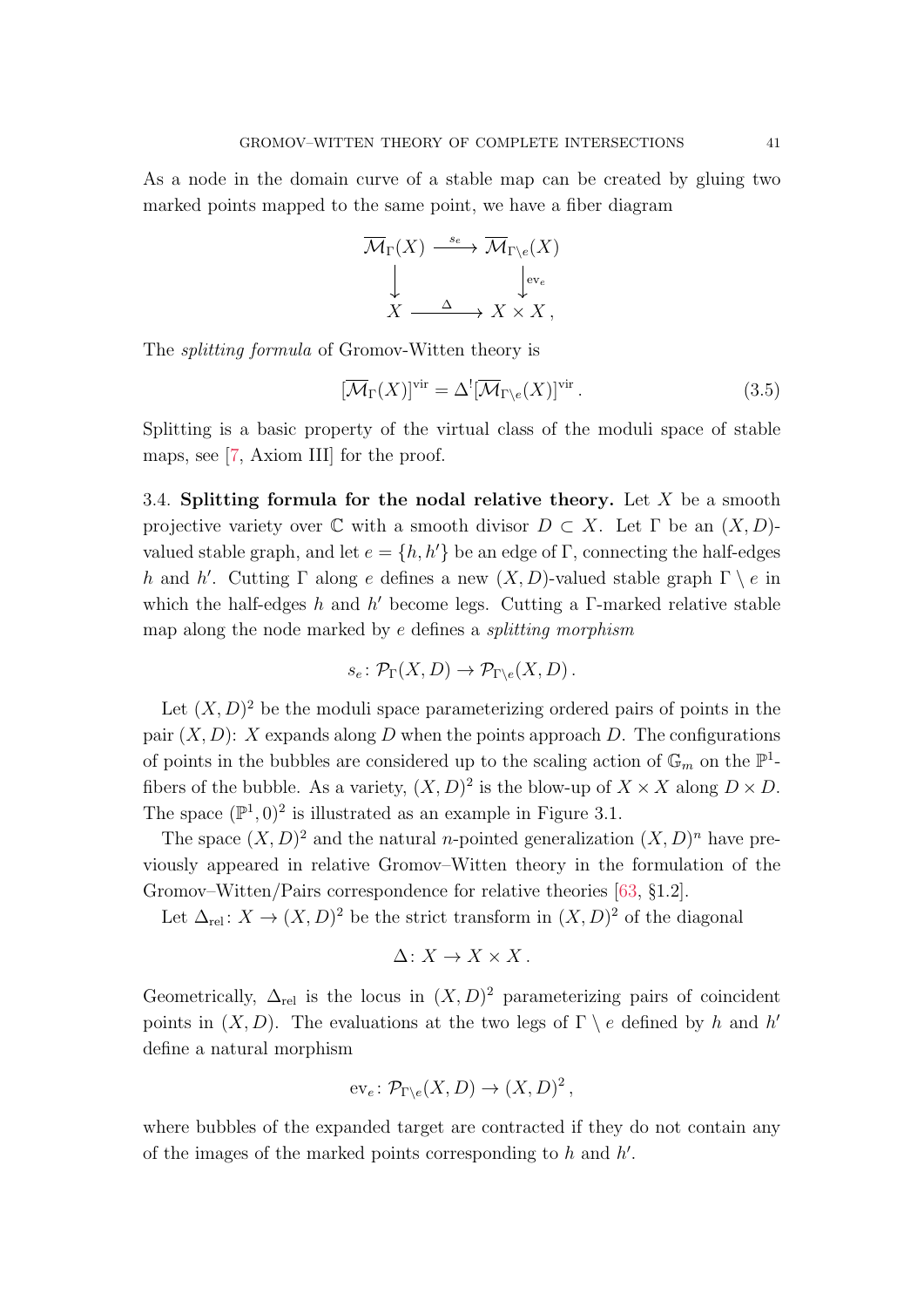

<span id="page-41-0"></span>FIGURE 3.1. The moduli space  $(\mathbb{P}^1, 0)^2 = \text{Bl}_{(0,0)}(\mathbb{P}^1 \times \mathbb{P}^1)$  of ordered pairs of points in  $(\mathbb{P}^1, 0)$ 

As  $\Gamma \backslash e$ -marked points of nodal relative stable maps parameterized by  $\mathcal{P}_{\Gamma \backslash e}(X, D)$ and Γ-marked nodes of nodal relative stable maps parameterized by  $\mathcal{P}_{\Gamma}(X, D)$  are not mapped in the singular locus of the expanded targets, we have a fiber diagram

$$
\mathcal{P}_{\Gamma}(X, D) \xrightarrow{s_e} \mathcal{P}_{\Gamma \backslash e}(X, D)
$$
  
\n
$$
\downarrow \qquad \qquad \downarrow_{ev_e}
$$
  
\n
$$
X \xrightarrow{\Delta_{\text{rel}}} (X, D)^2.
$$

Our first version of the splitting formula in nodal relative Gromov–Witten theory is formally similar to the splitting formula [\(3.5\)](#page-39-2) in absolute Gromov– Witten theory.

<span id="page-41-2"></span>**Theorem 3.2.** For every  $(X, D)$ -valued stable graph  $\Gamma$  and every edge e of  $\Gamma$ ,

$$
[\mathcal{P}_{\Gamma}(X,D)]^{\text{vir}} = \Delta^!_{\text{rel}}[\mathcal{P}_{\Gamma \backslash e}(X,D)]^{\text{vir}}.
$$

Proof. We will work relatively to the universal target

$$
(\mathscr{A},\mathscr{D})=([\mathbb{A}^1/\mathbb{G}_m],[0/\mathbb{G}_m])
$$

as reviewed in §[3.1.](#page-37-0) The first step is to prove that the splitting morphism induces an isomorphism

<span id="page-41-1"></span>
$$
\mathfrak{P}_{\Gamma}(\mathscr{A}, \mathscr{D}) \simeq \mathfrak{P}_{\Gamma \backslash e}(\mathscr{A}, \mathscr{D}). \tag{3.6}
$$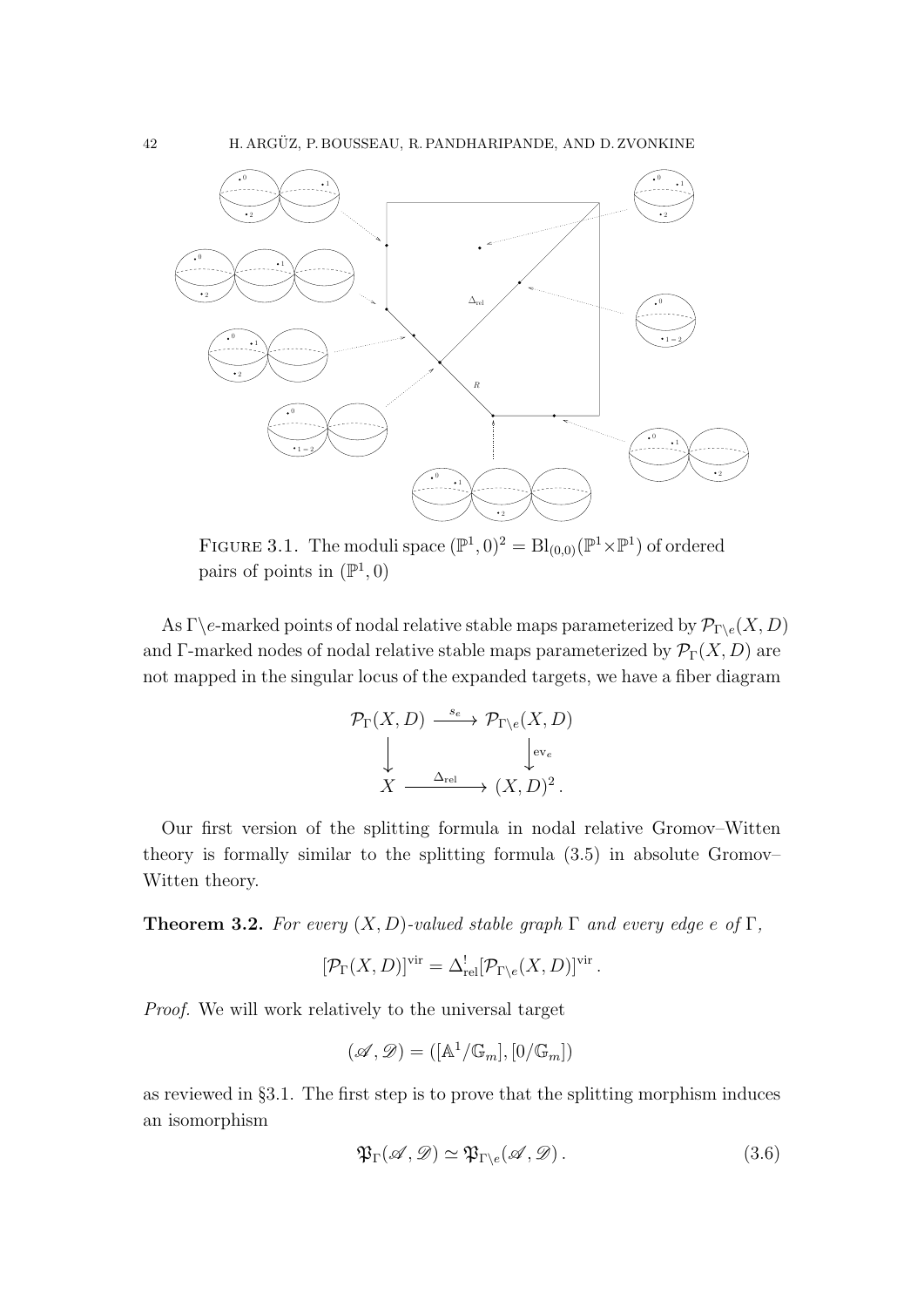When the target does not expand, a  $\Gamma$ \e-marked relative prestable map to  $(\mathscr{A}, \mathscr{D})$ consists of a  $\Gamma \setminus e$ -marked prestable curve C and a morphism,

$$
C \to \mathscr{A} = [\mathbb{A}^1/\mathbb{G}_m],
$$

given by a line bundle L on C with a section  $\sigma$ . The marked points of C are away from the divisor  $\mathscr D$  and hence are not zeros of  $\sigma$ . In particular,  $\sigma$  does not vanish at the two marked points  $x_h$  and  $x_{h'}$  defined by the legs h and h' of  $\Gamma \setminus e$ . By gluing  $x_h$  and  $x_{h'}$  together, we obtain a prestable curve  $\overline{C}$ . We construct a line bundle L on C by gluing the fibers  $L|_{x_h}$  and  $L|_{x_{h'}}$  by the unique element of  $\mathbb{G}_m$  sending  $\sigma(x_h)$  to  $\sigma(x_{h'})$ . By construction,  $\sigma$  extends to a section  $\overline{\sigma}$  of  $\overline{L}$ . The data of  $\overline{C}$ ,  $\overline{L}$ ,  $\overline{s}$ , defines a Γ-marked relative prestable map to  $(\mathscr{A}, \mathscr{D})$  for which the splitting of the node marked by  $e$  recovers  $C, L$ , and  $s$ .

When the target does expand, the proof is similar using the description of maps to expansions of  $(\mathscr{A}, \mathscr{D})$  as collections of line bundle with sections, as sketched in  $[3, \text{Proof of Lemma A(ii)}]$  using  $[1, \text{§}8.2]$  and reviewed in more detail below.

We recall the explicit description of the universal deformation

$$
(\widetilde{{\mathbb A}^1[l]},\widetilde{D[l]}) \to {\mathbb A}^l
$$

of the *l*-step expanded degeneration  $\mathbb{A}^1[l]$  of  $(\mathbb{A}^1, 0)$ . For  $l = 0$ , we have

$$
(\widetilde{\mathbb{A}^1[l]}, \widetilde{D[l]}) = (\mathbb{A}^1, 0).
$$

For  $l > 0$ ,  $\widetilde{\mathbb{A}^1[l]}$  is the blow-up of  $\widetilde{\mathbb{A}^1[l-1]} \times \mathbb{A}^1$  along  $\widetilde{D[l-1]} \times \{0\}$ , and  $\widetilde{D[l]}$  is the strict transform of  $\widetilde{D[l - 1]} \times \mathbb{A}^1$ . In other words,  $\widetilde{\mathbb{A}^1[l]}$  is the subscheme of  $\mathbb{A}^1 \times (\mathbb{P}^1)^l \times \mathbb{A}^l$  given by the equations

$$
w_0z_1 = t_1w_1, w_1z_2 = t_2z_1w_2, \ldots, w_{l-1}z_l = t_lz_{l-1}w_l,
$$

where  $w_0$  is the coordinate on  $\mathbb{A}^1$ ,  $w_i$  and  $z_i$  are homogeneous coordinates on the *i*-th copy of  $\mathbb{P}^1$ , and  $t_1, \ldots, t_l$  are coordinates on  $\mathbb{A}^l$ . The divisor  $\widetilde{D[l]}$  is defined by the equation  $w_l = 0$ . We deduce that the universal deformation of the *l*-step expanded degeneration of  $(\mathscr{A}, \mathscr{D})$  is a substack of

$$
[\mathbb{A}^1/\mathbb{G}_m] \times [\mathbb{P}^1/\mathbb{G}_m]^l \times [\mathbb{A}^1/\mathbb{G}_m]^l.
$$

The stack of relative prestable maps  $\pi: C \to S$  to the universal deformation of the l-step expanded degeneration of  $(\mathscr{A}, \mathscr{D})$  is an open substack of the stack of prestable curves  $\pi: C \to S$  endowed with the data

- (i) *l* line bundles with sections  $(T_1, s_{T_1}), \ldots, (T_l, s_{T_l})$  on *S*, which are pullbacks of the tautological line bundles with sections on  $[\mathbb{A}^1/\mathbb{G}_m]^l$ ,
- (ii) one line bundle with section  $(L_0, s_{L_0})$  on C, which is the pull-back of the tautological line bundle with section on  $[\mathbb{A}^1/\mathbb{G}_m]$ ,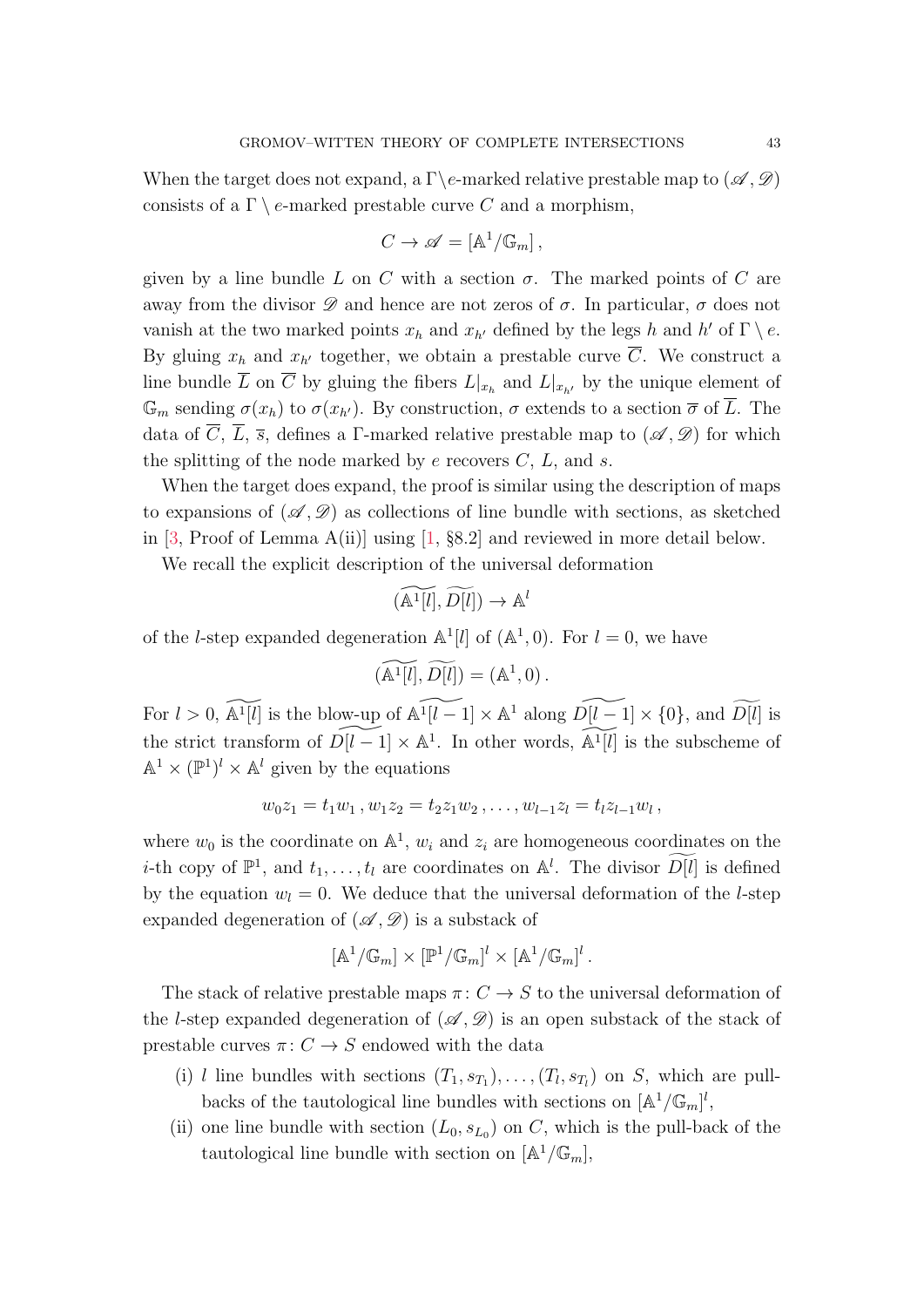(iii) 2l line bundles with sections  $(L_{i,0}, s_{L_{i,0}}), (L_{i,\infty}, s_{L_{i,\infty}})$  for  $1 \leq i \leq l$  on C, which are pull-backs of the tautological line bundles with sections on the *i*-th copy of  $[\mathbb{P}^1/\mathbb{G}_m]$  induced by the equivariant line bundles with sections  $(\mathcal{O}(0), z_i)$  and  $(\mathcal{O}(\infty), w_i)$  on  $\mathbb{P}^1$ ,

satisfying the conditions

<span id="page-43-0"></span>
$$
(L_0, s_{L_0}) \otimes (L_{1,0}, s_{L_{1,0}}) \simeq \pi^*(T_1, s_{T_1})
$$
\n
$$
(L_{1,\infty}, s_{L_{1,\infty}}) \otimes (L_{2,0}, s_{L_{2,0}}) \simeq \pi^*(T_2, s_{T_2})
$$
\n
$$
\vdots
$$
\n
$$
(L_{l-1,\infty}, s_{L_{l-1,\infty}}) \otimes (L_{l,0}, s_{L_{l,0}}) \simeq \pi^*(T_l, s_{T_l}).
$$
\n
$$
(3.7)
$$

By generalizing the gluing argument given in the case without expansion to all these line bundles with sections, we obtain a proof of [\(3.6\)](#page-41-1). We write

$$
\mathfrak{P}:=\mathfrak{P}_\Gamma(\mathscr{A},\mathscr{D})=\mathfrak{P}_{\Gamma\setminus e}(\mathscr{A},\mathscr{D})\,.
$$

The second step is to study the obstruction theories. Consider the fiber diagram

$$
\mathcal{P}_{\Gamma}(X, D) \xrightarrow{\ s_e} \mathcal{P}_{\Gamma \backslash e}(X, D)
$$

$$
\downarrow g \qquad \qquad \downarrow_{ev_e}
$$

$$
\mathfrak{P} \times X \xrightarrow{\Delta_{\text{rel}}} \mathfrak{P} \times (X, D)^2
$$

of stacks over  $\mathfrak{P}$ . By [\(3.1\)](#page-39-3) and [\(3.2\)](#page-38-1), it is enough to show that the perfect obstruction theories  $(R\pi_{\Gamma,*}f_{\Gamma}^*T_{(X,D)})^{\vee}$  and  $(R\pi_{\Gamma\setminus e,*}f_{\Gamma\setminus e}^*T_{(X,D)})^{\vee}$  are compatible over  $\Delta_{\rm rel}$ . Here,  $\pi_{\Gamma}, \pi_{\Gamma \backslash e}$  are the universal domain curves, and  $f_{\Gamma}, f_{\Gamma \backslash e}$  are the universal relative stable maps composed with the contraction onto  $X$  of the expanded targets.

Following the proof of the splitting formula in absolute Gromov–Witten theory [\[7,](#page-86-2) Axiom III, Eq. (1)], we obtain a distinguished triangle

$$
(R\pi_{\Gamma\backslash e,*}f_{\Gamma\backslash e}^*T_{(X,D)})^{\vee} \to (R\pi_{\Gamma,*}f_{\Gamma}^*T_{(X,D)})^{\vee} \to \sigma_e^*f^*T_{(X,D)}^{\vee}[1] \xrightarrow{[1]} ,
$$

where  $\sigma_e$  is the section of  $\pi_{\Gamma}$  defined by the node marked by e. The result is then obtained from the compatibility of the above triangle with the cotangent complex of  $\Delta_{\rm rel}$ ,

$$
L_{\Delta_{\rm rel}} = T_{(X,D)}^\vee[1]\,,\quad g^*L_{\Delta_{\rm rel}} = \sigma_e^*f^*T_{(X,D)}^\vee[1]\,,
$$

as argued in [\[7\]](#page-86-2).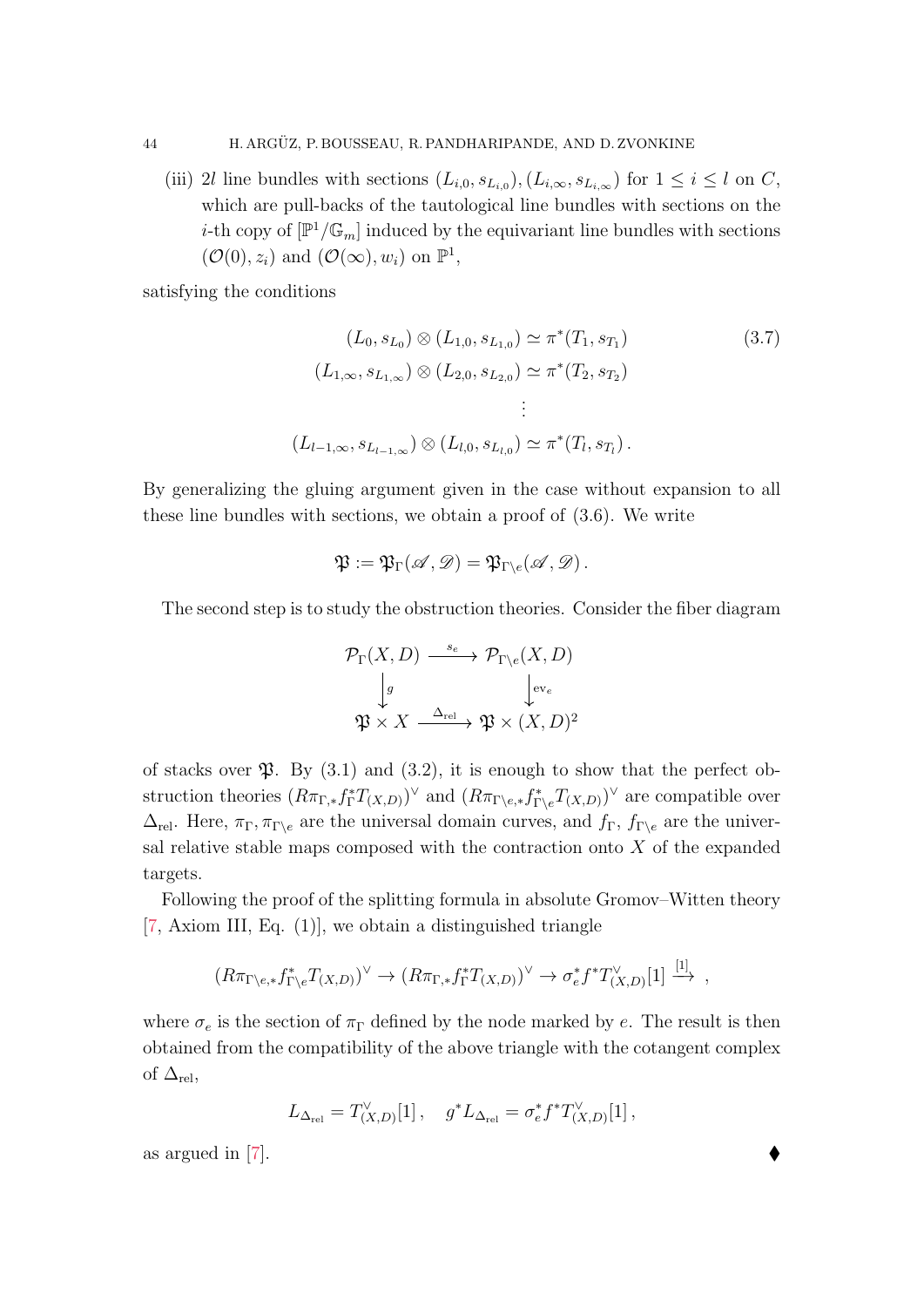Example 3.3. We illustrate the line bundles with sections appearing in the proof of Theorem [3.2](#page-41-2) in a straightforward example. Let

$$
\begin{array}{ccc}\nC & \xrightarrow{f} & Z \\
\pi & & \downarrow{\nu} \\
\mathbb{A}^1 & \xrightarrow{\simeq} & \mathbb{A}^1,\n\end{array}
$$

be a relative prestable map to a 1-parameter family  $\nu: Z \to \mathbb{A}^1$  of expansions of  $(X, D)$ . Assume that the general fiber  $Z_{t\neq0}$  is not expanded and that the special fiber  $Z_0$  is the *l*-step expansion of  $(X, D)$ ,

$$
Z_0 = X_0 \cup \mathbf{P}_1 \cup \cdots \cup \mathbf{P}_l \,,
$$

where we denote by  $X_0$  the copy of X in  $Z_0$ . Then, the (pull-backs from the universal case  $(X, D) = (\mathscr{A}, \mathscr{D})$  of the) line bundles with sections appearing in the proof of Theorem [3.2](#page-41-2) are:

- (i) for all  $1 \leq i \leq l$ ,  $(T_i, s_{T_i}) = (\mathcal{O}_{\mathbb{A}^1}, s_0)$  where  $s_0$  is the section of  $\mathcal{O}_{\mathbb{A}^1}$ vanishing at  $0 \in \mathbb{A}^1$ ,
- (ii)  $(L_0, s_{L_0}) = f^*(\mathcal{O}_Z(\mathbf{P}_1 + \cdots + \mathbf{P}_l), s_{\mathbf{P}_1 + \cdots + \mathbf{P}_l})$ , where  $s_{\mathbf{P}_1 + \cdots + \mathbf{P}_l}$  is the section vanishing on  $\mathbf{P}_1 \cup \cdots \cup \mathbf{P}_l$ , and
- (iii) for all  $1 \leq i \leq l$ ,  $(L_{i,0}, s_{L_{i,0}}) = f^{*}(\mathcal{O}_{Z}(X_{0} + \mathbf{P}_{1} + \cdots + \mathbf{P}_{i-1}), s_{X_{0} + \mathbf{P}_{1} + \cdots + \mathbf{P}_{i-1}})$ , where  $s_{X_0+\mathbf{P}_1+\cdots+\mathbf{P}_{i-1}}$  is the section vanishing on  $X_0\cup\mathbf{P}_1\cup\cdots\cup\mathbf{P}_{i-1}$ , and  $(L_{i,\infty}, s_{L_{i,\infty}}) = f^*(\mathcal{O}_Z(\mathbf{P}_{i+1} + \cdots + \mathbf{P}_l), s_{\mathbf{P}_{i+1}+\cdots+\mathbf{P}_l})$ , where  $s_{\mathbf{P}_{i+1}+\cdots+\mathbf{P}_l}$  is the section vanishing on  $\mathbf{P}_{i+1} \cup \cdots \cup \mathbf{P}_{l}$ .

For every  $1 \leq i \leq l$ , we have

$$
(\mathcal{O}_Z(\mathbf{P}_i+\cdots+\mathbf{P}_l), s_{\mathbf{P}_i+\cdots+\mathbf{P}_l}) \otimes (\mathcal{O}_Z(X_0+\mathbf{P}_1+\cdots+\mathbf{P}_{i-1}), s_{X_0+\mathbf{P}_1+\cdots+\mathbf{P}_{i-1}})
$$

$$
=(\mathcal{O}_Z(Z_0),s_{Z_0}),
$$

where  $s_{Z_0}$  is the section vanishing on  $Z_0$ . As  $(\mathcal{O}_Z(Z_0), s_{Z_0}) = \nu^*(\mathcal{O}_{\mathbb{A}^1}, s_0)$ , the relations [\(3.7\)](#page-43-0) hold.

## <span id="page-44-0"></span>3.5. Explicit form of the splitting formula.

3.5.1. The strict transform. To make practical use of the splitting formula given by Theorem [3.2,](#page-41-2) we have to calculate  $\Delta_{rel}^!$ . The crucial point is the following: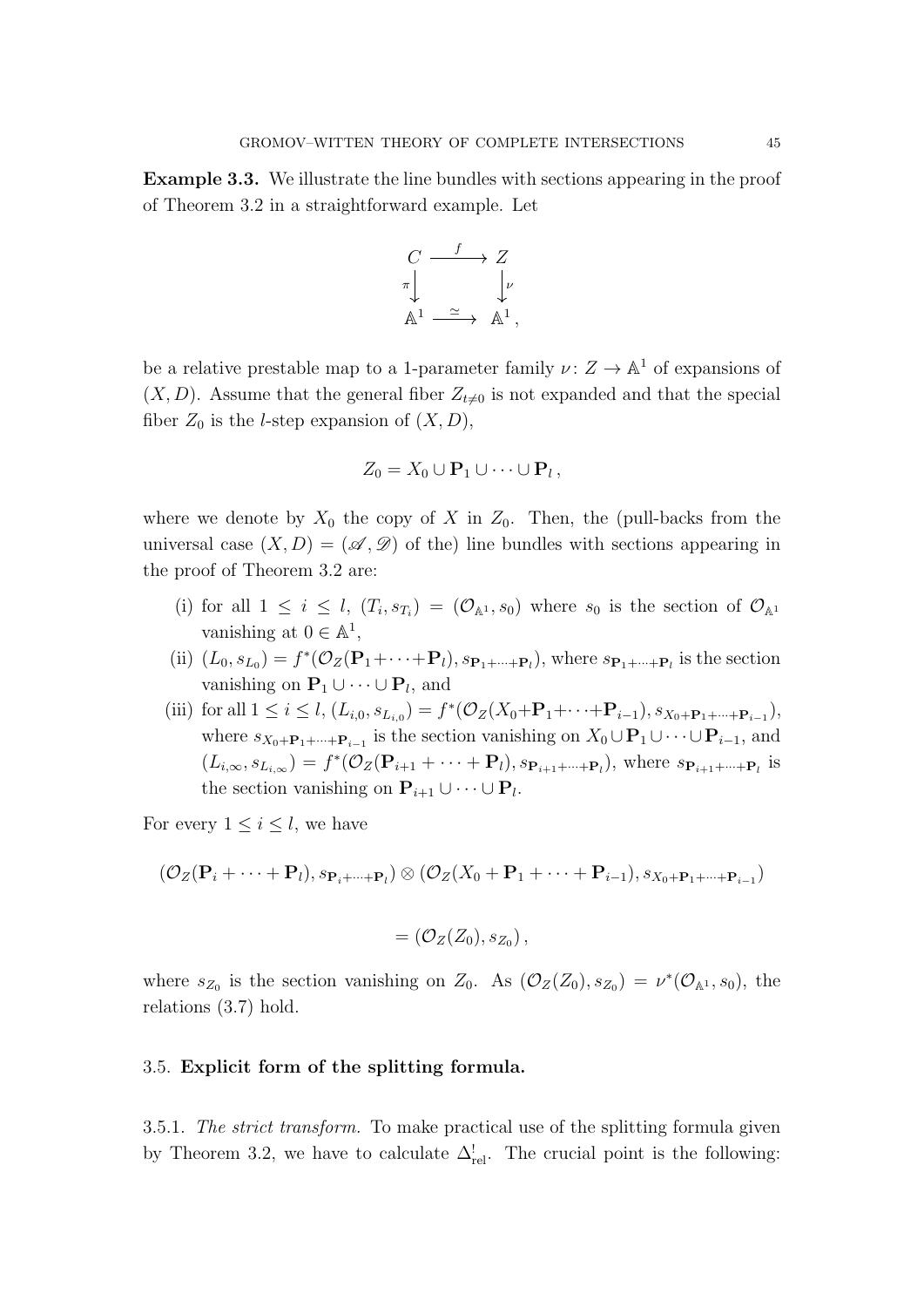$\Delta^! \neq \Delta^!_{\text{rel}}$  in the geometry



Indeed,  $\Delta_{rel}(X) \subset (X, D)^2$  is the strict transform of the diagonal  $\Delta(X) \subset X \times X$ under the blow-up map

$$
p\colon (X,D)^2\to X\times X\,,
$$

and not the total transform. Whereas we can use the Künneth decomposition of the class of the diagonal  $\Delta(X)$  to concretely compute  $\Delta^!,$  we do not immediately have such a decomposition for  $\Delta_{rel}(X)$ . To calculate  $\Delta_{rel}^!$ , we will study how it differs from  $\Delta^!$ .

Let  $R \subset (X, D)^2$  be the locus in  $(X, D)^2$  of pairs of points in  $(X, D)$  such that  $X$  expands along  $D$ , both points are contained in the expansion, and both are in the same fiber of the projection of the expansion on D. By the definition of  $(X, D)<sup>2</sup>$ , we have

<span id="page-45-1"></span>
$$
p^{-1}(\Delta(X)) = \Delta_{\text{rel}}(X) \cup R. \tag{3.8}
$$

In other words,  $R$  is exactly the excess component responsible for the difference between  $\Delta^!$  and  $\Delta^!_{\text{rel}}$ .

<span id="page-45-0"></span>**Lemma 3.4.** The natural projection  $R \to D$  is a trivial  $\mathbb{P}^1$ -bundle. Moreover, the intersection  $\Delta_{rel}(X) \cap R = D$  is a section of this  $\mathbb{P}^1$ -bundle.

*Proof.* There is an open subset U of R which parameterizes ordered pairs of points  $(p_1, p_2)$  contained in a bubble

$$
\mathbf{P} = \mathbb{P}(N_{D|X} \oplus \mathcal{O}_D),
$$

away from the sections  $D_0$ ,  $D_{\infty}$  of **P**, belonging to the same  $\mathbb{P}^1$ -fiber of the projection  $P \rightarrow D$ , and considered up to the  $\mathbb{G}_m$ -action scaling the fibers of  $\mathbf{P} \to D$ . For every such pair  $(p_1, p_2)$ , there is a unique element g in  $\mathbb{G}_m$  such that  $p_2 = g \cdot p_1$ . It follows that  $U \to D$  is a trivial  $\mathbb{G}_m$ -torsor, with section  $s_{\Delta}$ determined by the locus of pairs  $(p_1, p_2)$  with  $p_1 = p_2$ . The complement  $R \setminus U$ is the union of the two sections of  $R \to D$  given by having two bubbles, a point in each bubble, and either  $p_1$  or  $p_2$  in the bubble attached to X. After adding these two sections to the trivial  $\mathbb{G}_m$ -torsor  $U \to D$ , we obtain a trivial  $\mathbb{P}^1$ -bundle. Finally, the intersection  $\Delta_{rel}(X) \cap R$  is the section  $s_{\Delta}$  of  $R \to D$ .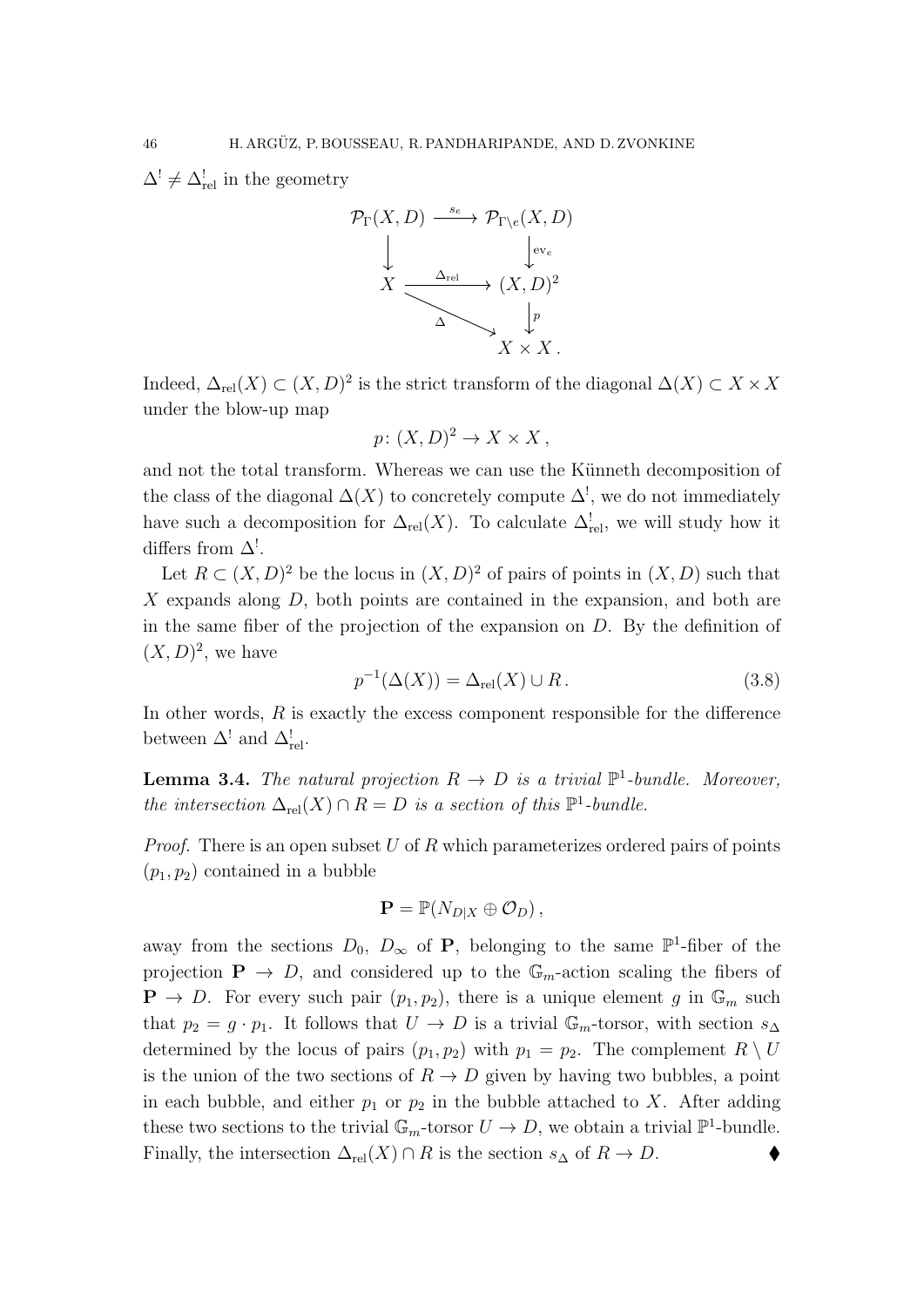By Lemma [3.4,](#page-45-0) the inclusion  $\Delta_R: R \to (X, D)^2$  is a regular embedding of codimension dim  $X$ . Hence,

<span id="page-46-0"></span>
$$
\Delta_{\rm rel}^! = \Delta^! - \Delta_R^!,\tag{3.9}
$$

Next, we will compute  $\Delta_R^![\mathcal{P}_{\Gamma\setminus e}(X,D)]^{\text{vir}}$ . The answer, given in Theorem [3.9](#page-49-0) below, is phrased in terms of nodal rubber Gromov–Witten invariants.

3.5.2. Nodal rubber Gromov-Witten theory. The definition of a rubber stable map [\[47,](#page-88-3) [48,](#page-88-1) [54\]](#page-88-4) is similar to Definition [1.10](#page-19-0) of a relative stable map. Over a geometric point, a *rubber stable map with target*  $(D, N_{D|X})$  is a map

$$
f\colon C\to \mathbf{P}_l
$$

from a prestable curve to a chain  $P_l$  of *l*-copies of the  $\mathbb{P}^1$ -bundle

$$
\mathbf{P} = \mathbb{P}(N_{D|X} \oplus \mathcal{O}_D) \to D
$$

satisfying the following properties:

(i) No irreducible component of C is entirely mapped by  $f$  into the singular locus of  $P_l$  or the divisors

$$
D_0, D_{\infty} \subset \mathbf{P}_l \,,
$$

where  $D_0$  is the zero section of the first copy of **P** and  $D_{\infty}$  is the infinity section of the last copy of P. In addition, the relative multiplicities along  $D_0$  and  $D_{\infty}$  are fixed.

- (ii) The map f is *stable* in the sense that there are finitely many pairs  $(r_1, r_2)$ , where  $r_1$  is an automorphism of  $C, r_2 \in \mathbb{G}_m^l$  is an automorphism of  $P_l$ scaling the fibers of the bubbles, and  $f \circ r_1 = r_2 \circ f$ .
- (iii) For each point  $p \in C_s$  such that  $f(p)$  is contained in the singular locus of  $\mathbf{P}_l$ , f is predeformable at p.

To such maps which only differ by the action of  $\mathbb{G}_m^l$  on  $P_l$  are considered to be isomorphic.

**Definition 3.5.** A  $(D, N_{D|X})$ -valued stable rubber graph is a  $(\mathbf{P}, D_0 \cup D_\infty)$ -valued stable graph as in Definition [1.9](#page-17-0) in all ways except two:

- (i) the curve classes  $\beta(v)$  attached to the vertices v of  $\Gamma$  are elements of  $H_2^+(D)$ , not of  $H_2^+(\mathbf{P})$ .
- (ii) vertices v with  $g(v) = 0$ ,  $n(v) = 2$ , and  $\beta(v) = 0$  are stable if there exists at least one vertex  $v'$  satisfying  $H_2^+(D)$ -stability.

The second condition will permit multiple covers of the fibers over  $P \to D$  ramified over  $D_0$  and  $D_{\infty}$  in the presence of other components.  $\diamond$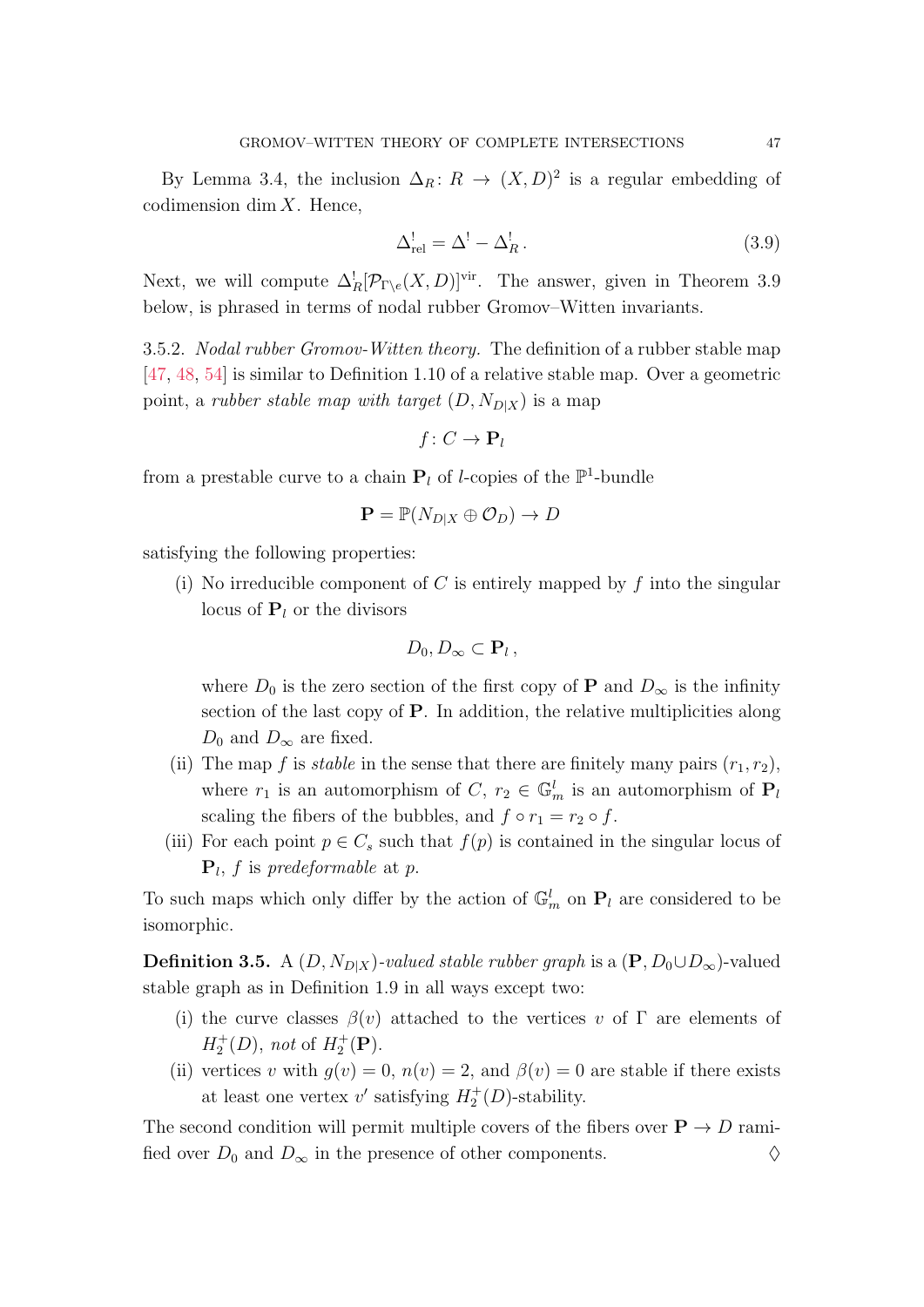For every  $(D, N_{D|X})$ -valued stable rubber graph G without edges, we denote by

<span id="page-47-0"></span>
$$
\overline{\mathcal{M}}_{G}^{\sim}(D, N_{D|X}) \tag{3.10}
$$

the moduli stack of G-marked rubber stable maps to  $(D, N_{D|X})$ . Connected components  $C_v$  of the domain curve of a  $G$ -marked rubber stable map are indexed by the vertices v of G. A G-marked rubber stable map restricted to  $C_v$  is of genus  $g(v)$  with n(v) marked point and of class  $\beta(v)$ . The relative multiplicities along  $D_0$  and  $D_{\infty}$  are prescribed by  $\mu_G$ .

Let  $\overline{[M]}_{G}^{\sim}(D, N_{D|X})$ <sup>vir</sup> be the virtual class given by rubber Gromov–Witten theory  $[47, 48]$  $[47, 48]$ . As in  $(1.12)$ , we have a forgetful morphism

<span id="page-47-1"></span>
$$
\epsilon_G \colon \overline{\mathcal{M}}_G^{\sim}(D, N_{D|X}) \to \mathfrak{M}_G \tag{3.11}
$$

remembering the domain curve.

<span id="page-47-2"></span>**Definition 3.6.** For every  $(D, N_{D|X})$ -valued stable rubber graph  $\gamma$ , we define the moduli stack  $\overline{\mathcal{M}}_{\gamma}(D, N_{D|X})$  of  $\gamma$ -marked rubber stable maps by the fiber diagram

$$
\begin{array}{ccc}\n\overline{\mathcal{M}}_{\gamma}^{\sim}(D,N_{D|X}) & \longrightarrow & \overline{\mathcal{M}}_{\overline{\gamma}}^{\sim}(D,N_{D|X}) \\
\downarrow & & \downarrow_{\epsilon_{\overline{\gamma}}} \\
\overline{\mathfrak{M}}_{\gamma} & \xrightarrow{\iota_{\gamma}} & \overline{\mathfrak{M}}_{\overline{\gamma}},\n\end{array}
$$

where  $\overline{\gamma}$  is the  $(D, N_{D|X})$ -valued stable rubber graph without edges obtained from  $\gamma$  by contraction of all edges, and  $\overline{\mathcal{M}}_{\overline{\gamma}}^{\sim}$  $\frac{\gamma}{\gamma}(D, N_{D|X})$  and  $\epsilon_{\overline{\gamma}}$  are defined by [\(3.10\)](#page-47-0) and [\(3.11\)](#page-47-1) applied to  $G = \overline{\Gamma}$ . In other words, a  $\gamma$ -marked relative stable curve is a stable map with the data of a  $\gamma$ -marking on its domain curve.

We define a virtual class on  $\overline{\mathcal{M}}_{\overline{\gamma}}^{\sim}$  $\frac{\infty}{\gamma}(D, N_{D|X})$  by

$$
[\overline{\mathcal{M}}_{\gamma}^{\sim}(D, N_{D|X})]^{\text{vir}} := \iota_{\gamma}^{!}[\overline{\mathcal{M}}_{\overline{\gamma}}^{\sim}(D, N_{D|X})]^{\text{vir}}.
$$
\n(3.12)

By the predeformability condition, we have a version of Lemma [1.12](#page-21-0) for rubber stable maps and hence a corresponding moduli stack

$$
\mathcal{R}_{\gamma}(D, N_{D|X}) \subset \overline{\mathcal{M}}_{\gamma}(D, N_{D|X})
$$

of  $\gamma$ -marked rubber maps (with no  $\gamma$ -marked node mapped in the singular locus of the expanded target) which is a union of connected components of  $\overline{\mathcal{M}}_{\gamma}(D, N_{D|X})$ . We define a virtual class  $[\mathcal{R}_{\gamma}(D, N_{D|X})]^{\text{vir}}$  by restriction of  $[\overline{\mathcal{M}}_{\gamma}^{\sim}]$  $\int_{\gamma}^{\infty} (D, N_{D|X})$ <sup>vir</sup> to  $\mathcal{R}_{\gamma}(D, N_{D|X}).$ 

**Definition 3.7.** Nodal rubber Gromov–Witten invariants of  $(D, N_{D|X})$  of type  $\gamma$  are defined by integration over  $[\mathcal{R}_{\gamma}(D, N_{D|X})]^{\text{vir}}$ , as in [\(1.15\)](#page-23-1), with arbitrarily psi-classes insertions at interior marked points but no psi-classes insertions at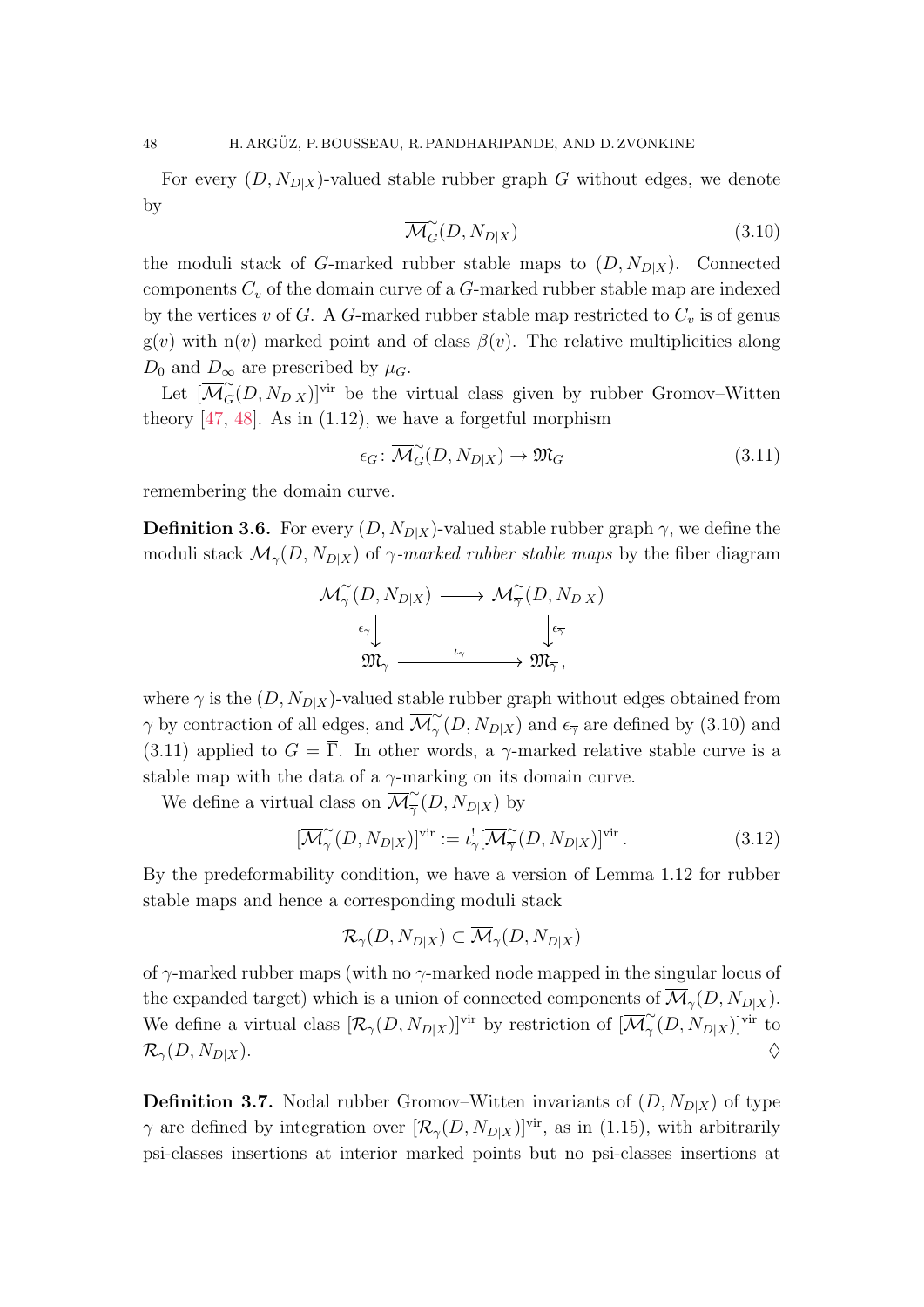the relative marked points along  $D_0$  and  $D_{\infty}$ . A nodal rubber Gromov–Witten *invariant of*  $(D, N_{D|X})$  is a nodal rubber Gromov–Witten invariant of  $(D, N_{D|X})$ of type  $\gamma$  for some  $(D, N_{D|X})$ -valued stable rubber graph  $\gamma$ .

3.5.3. Splitting. Additional notation is necessary to state the result of the computation of  $\Delta_R^! [\mathcal{P}_{\Gamma \backslash e}(X, D)]^{\text{vir}}$  given in Theorem [3.9](#page-49-0) below.

<span id="page-48-0"></span>**Definition 3.8.** A *boundary splitting*  $\sigma$  of  $\Gamma \backslash e$  is an ordered pair  $(\gamma_1, \gamma_2)$ , where  $\gamma_1$  is an  $(X, D)$ -stable graph and  $\gamma_2$  is a  $(D, N_{D|X})$ -valued stable rubber graph, satisfying

- (i)  $\gamma_1$  and  $\gamma_2$  have the same number  $\ell(\sigma)$  of relative legs and relative legs to  $D_0$  respectively,
- (ii) for all  $1 \leq i \leq \ell(\sigma)$ , the relative multiplicity  $\mu_{\gamma_1}(i)$  attached to the *i*-th leg of  $\gamma_1$  is equal to the relative multiplicity  $\mu_{\gamma_2}(i)$  attached to the *i*-th leg of  $\gamma_2$  relative to  $D_0$ ,
- (iii) the labelling of legs of  $\gamma_1$  and  $\gamma_2$  form a partition of the labelling of legs of  $\Gamma \setminus e$ , and the legs h and h' of  $\Gamma \setminus e$  are legs of  $\gamma_2$ ,

together with the extra data of an isomorphism between  $\Gamma \setminus e$  and the graph obtained by first gluing for all  $1 \leq i \leq \ell(\sigma)$  the *i*-th relative leg of  $\gamma_1$  with the *i*-th leg of  $\gamma_2$  relative to  $D_0$ , then contracting the  $\ell(\sigma)$  newly created edges, and finally viewing the curve classes  $\beta(v) \in H_2^+(D)$  attached to vertices of  $\gamma_2$  as elements of  $H_2^+(X)$  using the natural map  $H_2^+(D) \to H_2^+(X)$  induced by the inclusion  $D \subset X$ . In particular, we have a bijection preserving the relative multiplicities between the set of relative legs of  $\Gamma$  and the set of legs of  $\gamma_2$  relative to  $D_{\infty}$ .

Two boundary splittings  $(\gamma_1, \gamma_2)$  and  $(\gamma'_1, \gamma'_2)$  are isomorphic if there exist isomorphisms  $\gamma_1 \simeq \gamma_1'$  and  $\gamma_2 \simeq \gamma_2'$  compatible with the data of the isomorphisms between  $\Gamma$  and the glued contracted graphs.

We denote by  $\partial\Omega_{\Gamma\backslash e}$  the set of isomorphism classes of splittings of  $\Gamma \backslash e$ . Two boundary splittings  $\sigma_1$  and  $\sigma_2$  are equivalent if they differ by a permutation of the labelling of relative legs. We denote by  $\partial \Omega_{\Gamma\setminus e}$  the set of equivalence classes of splittings of  $\Gamma \setminus e$ . For every  $\sigma \in \partial \overline{\Omega}_{\Gamma \setminus e}$ , we denote by  $|\text{Aut}(\sigma)|$  the order of the group of permutations of the labelling of relative legs fixing one splitting representative of the class  $\sigma$ , and by

$$
m(\sigma) = \prod_{i=1}^{\ell(\sigma)} \mu_{\gamma_1}(i) = \prod_{i=1}^{\ell(\sigma)} \mu_{\gamma_2}(i)
$$

the product of the  $\ell(\sigma)$  relative multiplicities.  $\diamond$ 

Fix a boundary splitting  $\sigma = (\gamma_1, \gamma_2) \in \partial \overline{\Omega}_{\Gamma \backslash e}$  of  $\Gamma \backslash e$  as in Definition [3.8.](#page-48-0) As in Definitions [1.13](#page-22-0) and [3.6,](#page-47-2) let  $\mathcal{P}_{\gamma_1}(X, D)$  and  $\mathcal{R}_{\gamma_2}(D, N_{D|X})$  be the corresponding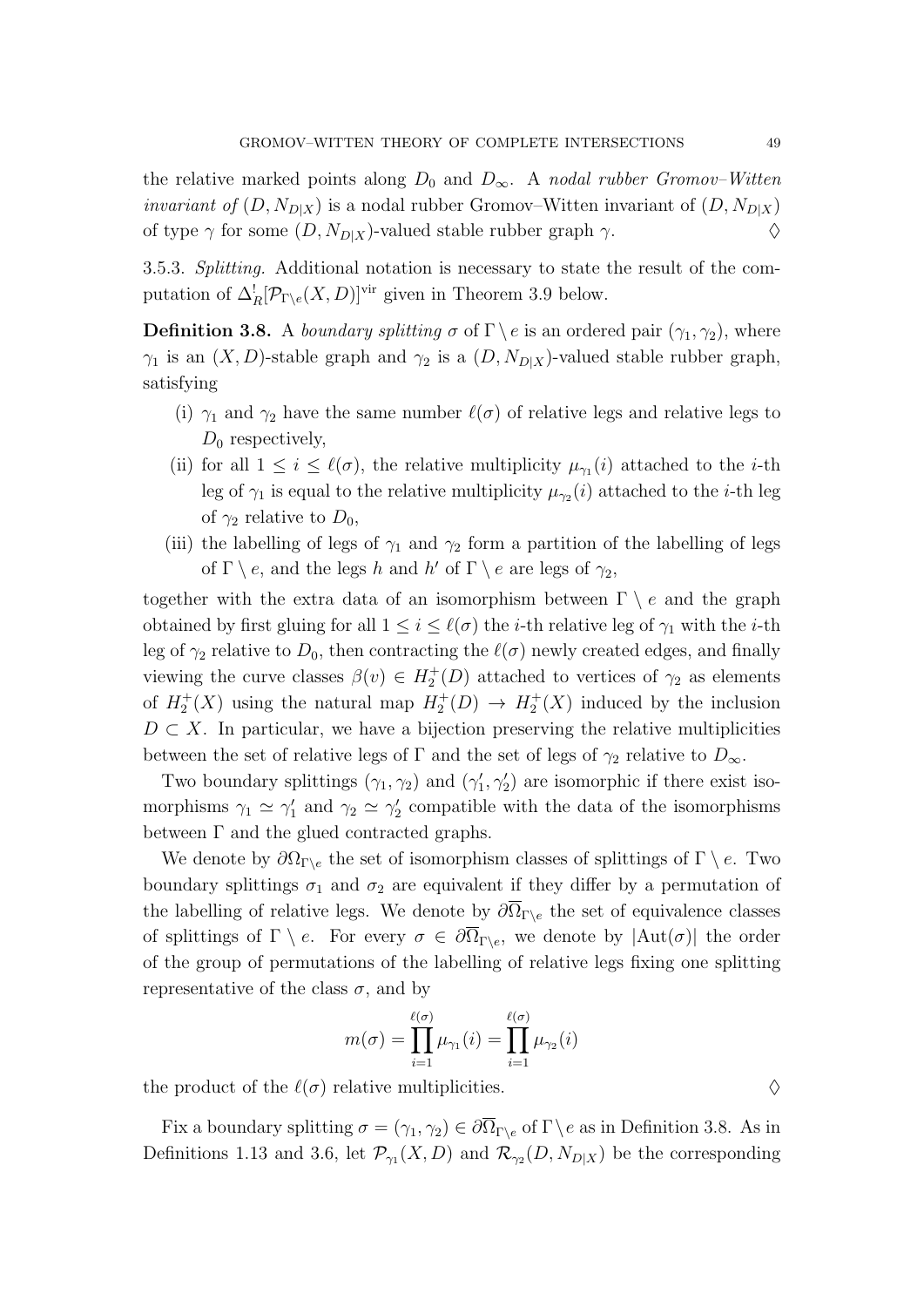moduli stacks of  $\gamma_1$ -marked relative stable maps to  $(X, D)$  and  $\gamma_2$ -marked rubber stable maps to  $(D, N_{D|X})$  respectively, with the condition that no  $\gamma_i$ -marked node is mapped to the singular locus of the expanded target. Evaluation at the relative marked points corresponding to the relative legs of  $\gamma_1$  and the legs of  $\gamma_2$  relative to  $D_0$  defines a morphism

$$
\mathcal{P}_{\gamma_1}(X,D) \times \mathcal{R}_{\gamma_2}(D,N_{D|X}) \to (D \times D)^{\ell(\sigma)}.
$$

We denote by  $\Delta_{\sigma}$  the diagonal morphism

$$
\Delta_{\sigma} \colon D^{\ell(\sigma)} \to (D \times D)^{\ell(\sigma)},
$$

and we form the fiber product

$$
\mathcal{P}_{\gamma_1}(X,D) \times_{D^{\ell(\sigma)}} \mathcal{R}_{\gamma_2}(D,N_{D|X}) \longrightarrow \mathcal{P}_{\gamma_1}(X,D) \times \mathcal{R}_{\gamma_2}(D,N_{D|X})
$$
  
\n
$$
\downarrow \qquad \qquad \downarrow
$$
  
\n
$$
D^{\ell(\sigma)} \xrightarrow{\Delta_{\sigma}} (D \times D)^{\ell(\sigma)}.
$$

As in  $(2.4)$ ,  $(2.11)$ , and  $(2.15)$ , we have a natural gluing morphism

$$
\Psi_{\sigma} \colon \mathcal{P}_{\gamma_1}(X, D) \times_{D^{\ell(\sigma)}} \mathcal{R}_{\gamma_2}(D, N_{D|X}) \to \mathcal{P}_{\Gamma \backslash e}(X, D).
$$

Evaluation at the two marked points associated to the legs h and h' of  $\gamma_2$ induces a morphism

$$
\mathrm{ev}_e \colon \mathcal{R}_{\gamma_2}(D, N_{D|X}) \to D \times D.
$$

For rubber stable maps, we do not have an evaluation morphism valued in P because of the quotient by the scaling  $\mathbb{G}_m$ -action, but the composition with the contraction of  $P$  on  $D$  is well-defined. Finally, we form the fiber diagram

$$
\mathcal{R}_{\gamma_2}^{\Delta_D}(D, N_{D|X}) \longrightarrow \mathcal{R}_{\gamma_2}(D, N_{D|X})
$$
  
\n
$$
\downarrow \qquad \qquad \downarrow
$$
  
\n
$$
D \xrightarrow{\Delta_D} D \times D,
$$

where  $\Delta_D: D \to D \times D$  is the diagonal morphism.

<span id="page-49-0"></span>**Theorem 3.9.** For every  $(X, D)$ -valued stable graph  $\Gamma$  and every edge e of  $\Gamma$ ,

$$
\Delta_R^![\mathcal{P}_{\Gamma\backslash e}(X,D)]^{\text{vir}} =
$$
  

$$
\sum_{\sigma=(\gamma_1,\gamma_2)\in\partial\overline{\Omega}_{\Gamma\backslash e}}\frac{m(\sigma)}{|\mathrm{Aut}(\sigma)|}\Psi_{\sigma,*}\Delta_\sigma^![\left([\mathcal{P}_{\gamma_1}(X,D)]^{\text{vir}}\times\Delta_D^![\mathcal{R}_{\gamma_2}(D,N_{D|X})]^{\text{vir}}\right).
$$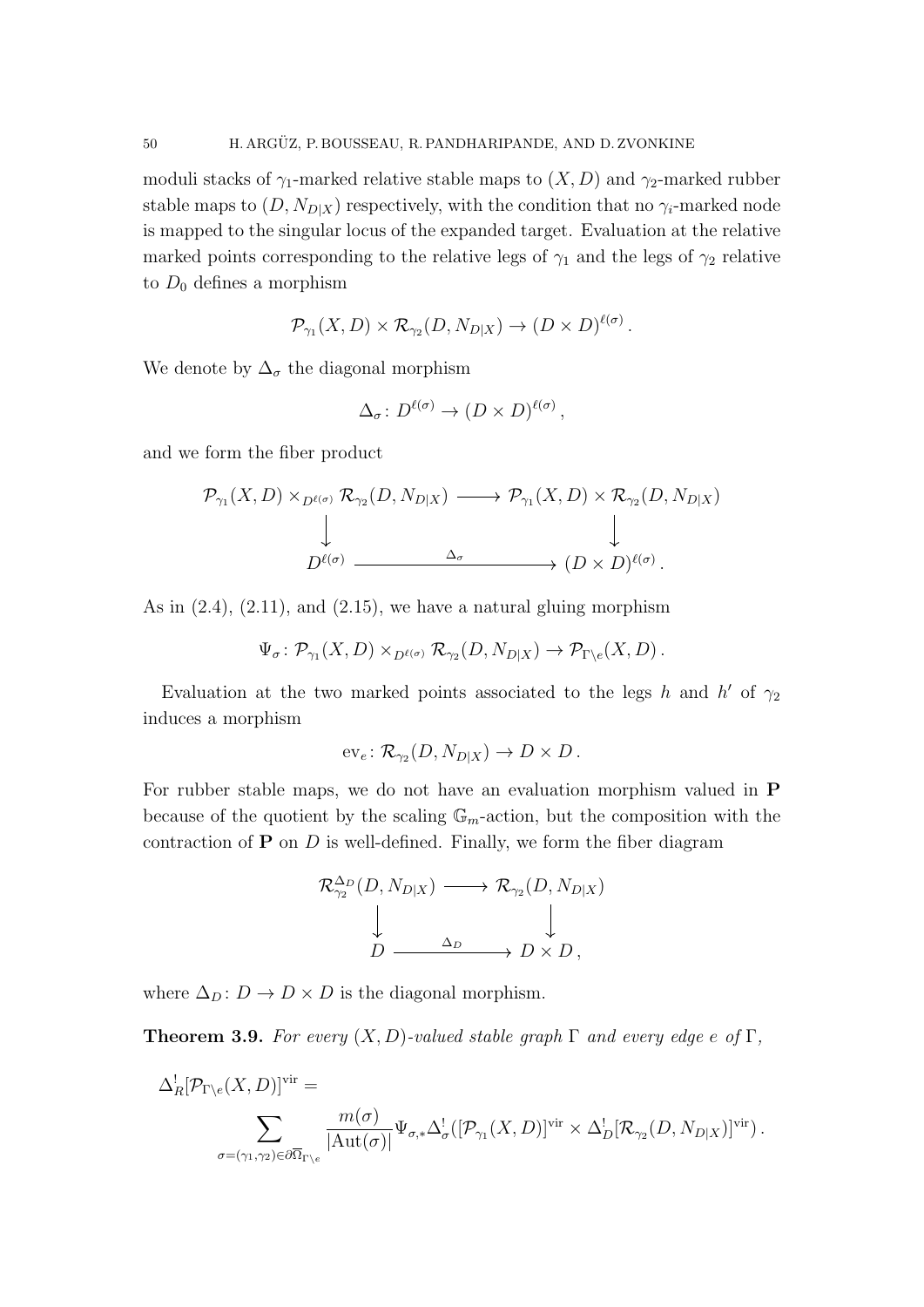*Proof.* Let E be the exceptional divisor of the blow-up  $(X, D)^2 \to X \times X$ , the locus in  $(X, D)^2$  where X expands along D and both points are in the expansion. The regular embedding

$$
\Delta_R\colon R\to (X,D)^2
$$

of codimension dim  $X$  is the composition of the regular embeddings

$$
\iota_{R,E}: R \to E
$$
 and  $\iota_E: E \to (X,D)^2$ 

of codimensions dim  $X - 1$  and 1 respectively. Remembering the projections to D of the two points contained in the expansion defines a morphism  $E \to D \times D$ , and we have a fiber diagram

<span id="page-50-1"></span>
$$
R \xrightarrow{\iota_{R,E}} E
$$
  
\n
$$
\downarrow \qquad \qquad \downarrow
$$
  
\n
$$
D \xrightarrow{\Delta_D} D \times D.
$$
  
\n(3.13)

We introduce the notation

$$
\partial \mathcal{P}_{\Gamma \backslash e}^{\Delta_D}(X, D) := \bigsqcup_{\sigma = (\gamma_1, \gamma_2) \in \partial \overline{\Omega}_{\Gamma \backslash e}} \mathcal{P}_{\gamma_1}(X, D) \times_{D^{\ell(\sigma)}} \mathcal{R}_{\gamma_2}^{\Delta_D}(D, N_{D \mid X})
$$

and

$$
\partial \mathcal{P}_{\Gamma \backslash e}(X,D) := \bigsqcup_{\sigma = (\gamma_1,\gamma_2) \in \partial \overline{\Omega}_{\Gamma \backslash e}} \mathcal{P}_{\gamma_1}(X,D) \times_{D^{\ell(\sigma)}} \mathcal{R}_{\gamma_2}(D,N_{D|X}).
$$

We claim that we have a fiber diagram

$$
\partial \mathcal{P}_{\Gamma \backslash e}^{\Delta_D}(X, D) \longrightarrow \partial \mathcal{P}_{\Gamma \backslash e}(X, D) \xrightarrow{\Psi_{\sigma}} \mathcal{P}_{\Gamma \backslash e}(X, D)
$$
  
\n
$$
\downarrow \qquad \qquad \downarrow \qquad \qquad \downarrow \qquad \qquad \downarrow \qquad \qquad \downarrow \qquad \qquad \downarrow \qquad \qquad \downarrow \qquad \qquad \downarrow \qquad \qquad \downarrow \qquad \qquad \downarrow \qquad \qquad \downarrow \qquad \qquad \downarrow
$$
  
\n
$$
R \xrightarrow{\iota_{R,E}} E \longrightarrow E \longrightarrow (\chi, D)^2.
$$

Indeed, R imposes:

- (i) an expansion of the target, with the marked points associated to  $h$  and  $h'$ mapping to the expansion.
- (ii) coincident images in  $D$  of the marked points associated to  $h$  and  $h'$ .

The set  $\partial \overline{\Omega}_{\Gamma\setminus e}$  parameterizes exactly the possible combinatorial types of such expansions (i). Condition (ii) is imposed by the diagonal  $\Delta_D : D \to D \times D$ .

To prove Theorem [3.9,](#page-49-0) we first show

<span id="page-50-0"></span>
$$
\iota_E^![\mathcal{P}_{\Gamma\backslash e}(X,D)]^{\text{vir}} = \sum_{\sigma=(\gamma_1,\gamma_2)\in\partial\overline{\Omega}_{\Gamma\backslash e}} \frac{m(\sigma)}{|\text{Aut}(\sigma)|} \Psi_{\sigma,*}\Delta^!_{\sigma}([\mathcal{P}_{\gamma_1}(X,D)]^{\text{vir}} \times [\mathcal{R}_{\gamma_2}(D,N_{D|X})]^{\text{vir}}). \tag{3.14}
$$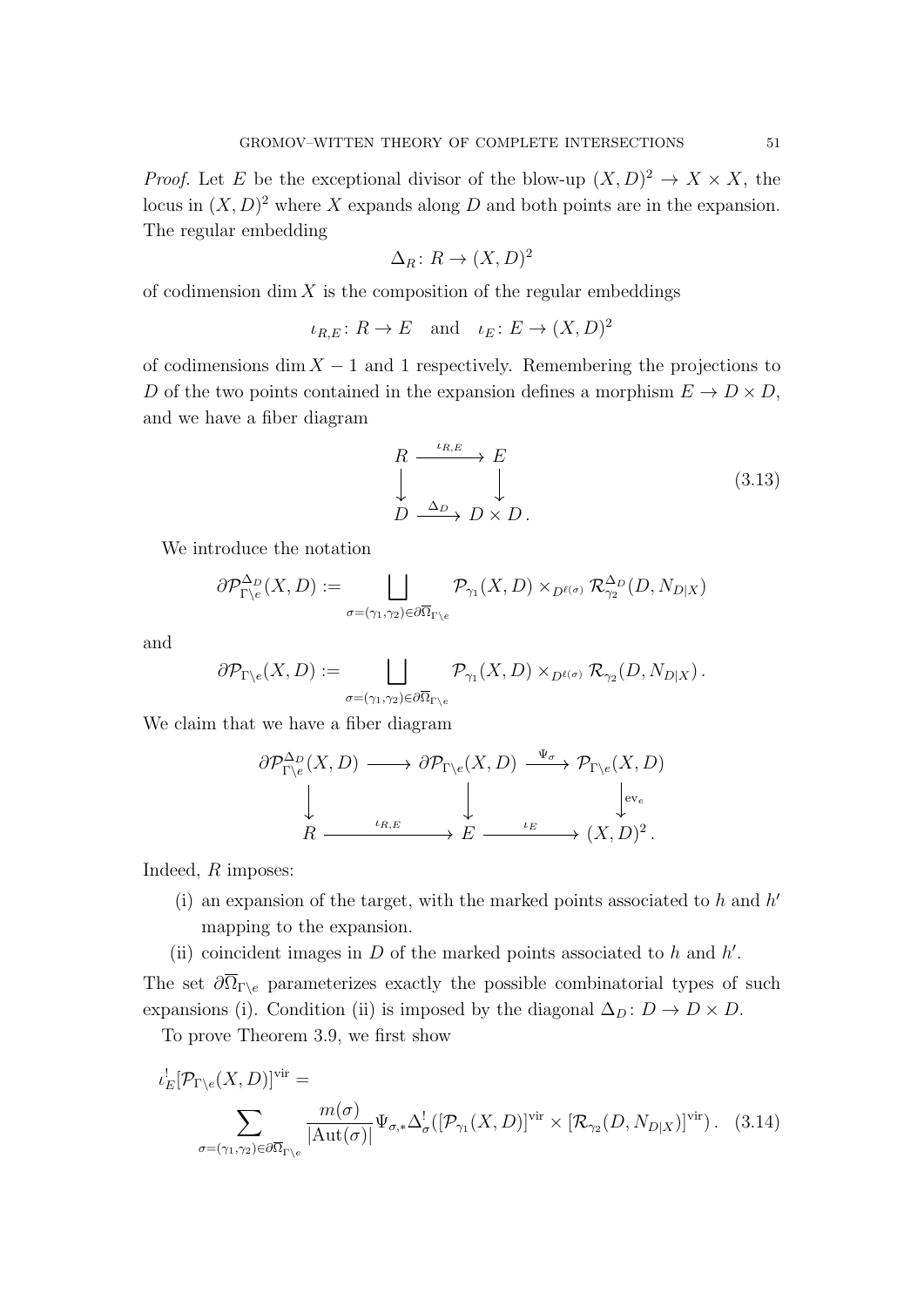The proof of [\(3.14\)](#page-50-0) is parallel to the proof of the nodal degeneration formula given in detail in §[2.3](#page-32-0) - [2.4.](#page-35-2) Let  $\overline{\Gamma \setminus e}$  be the graph without edges obtained by contracting all edges of  $\Gamma \setminus e$ , as in Definition [1.2.](#page-13-0) The analogue of [\(3.14\)](#page-50-0) with  $\Gamma \setminus e$  replaced by  $\overline{\Gamma \setminus e}$  holds by the usual gluing formula in relative Gromov– Witten theory describing the virtual divisor of the moduli stack of relative stable maps where the target expands in terms of moduli stacks of rubber stable maps [\[48\]](#page-88-1). To obtain [\(3.14\)](#page-50-0), we apply  $\iota_{\Gamma\setminus e}^!$  to the latter formula and restrict to the locus where the  $\Gamma \backslash e$ -marked nodes are not mapped to the singular locus of the expanded targets.

Theorem [3.9](#page-49-0) follows by applying  $\iota_{R,E}^!$  to both sides of [\(3.14\)](#page-50-0). On the left side, we use

$$
\iota_{R,E}^! \iota_E^! = \Delta_R^!
$$

by functoriality of the Gysin pull-back [\[26,](#page-87-2) Theorem 6.5]. On the right side, we use  $\iota_{R,E}^! = \Delta_D^!$  by [\(3.13\)](#page-50-1) and the fact that  $\Delta_D^!$  commutes with  $\Psi_{\sigma,*}$  and  $\Delta_\sigma^!$ by general properties of the Gysin pullback ([\[26,](#page-87-2) Theorem 6.2 a)], [\[26,](#page-87-2) Theorem 6.4]), similar to Lemmas [2.4](#page-33-0) and [2.5.](#page-33-1)

We state below the splitting formula in the final and most explicit form.

<span id="page-51-0"></span>**Theorem 3.10.** For every  $(X, D)$ -valued stable graph  $\Gamma$  and every edge e of  $\Gamma$ ,

$$
[\mathcal{P}_{\Gamma}(X,D)]^{\text{vir}} = \Delta^{!} [\mathcal{P}_{\Gamma \backslash e}(X,D)]^{\text{vir}} - \sum_{\sigma = (\gamma_1, \gamma_2) \in \partial \overline{\Omega}_{\Gamma \backslash e}} \frac{m(\sigma)}{|\text{Aut}(\sigma)|} \Psi_{\sigma,*} \Delta_{\sigma}^{!}([\mathcal{P}_{\gamma_1}(X,D)]^{\text{vir}} \times \Delta_{D}^{!}[\mathcal{R}_{\gamma_2}(D, N_{D|X})]^{\text{vir}}).
$$

*Proof.* By Theorem [3.2,](#page-41-2) we have  $[\mathcal{P}_{\Gamma}(X,D)]^{\text{vir}} = \Delta_{\text{rel}}^{\text{!}}[\mathcal{P}_{\Gamma\setminus e}(X,D)]^{\text{vir}}$ . By [\(3.9\)](#page-46-0), we have

$$
\Delta_{\rm rel}^! = \Delta^! - \Delta_R^!,
$$

Finally,  $\Delta_R^![\mathcal{P}_{\Gamma\setminus e}(X,D)]^{\text{vir}}$  is given by Theorem [3.9.](#page-49-0)

**Example 3.11.** We illustrate Theorem [3.10](#page-51-0) with a basic example. Let  $X = \mathbb{P}^1$ and  $D = \{0\} \subset \mathbb{P}^1$ . Let  $\Gamma$  be the graph with two vertices  $v_1$  and  $v_2$  (of genus  $g(v_1) = g(v_2) = 0$ , class  $\beta(v_1) = \beta(v_2) = 1 \in \mathbb{Z}_{\geq 0} = H_2^+(\mathbb{P}^1)$ , and each with a relative leg of relative multiplicity 1) connected by an edge e as illustrated in Figure [3.2.](#page-52-0)

A general element of  $\mathcal{P}_{\Gamma}(\mathbb{P}^1, D)$  has a domain curve consisting of two  $\mathbb{P}^1$  components connected by a node  $\sigma_e$ , and each of these  $\mathbb{P}^1$ -components is mapped isomorphically to the target  $X = \mathbb{P}^1$ . Such relative stable map is uniquely determined by the position of the image of  $\sigma_e$  in  $\mathbb{P}^1$ . When the image of  $\sigma_e$  tends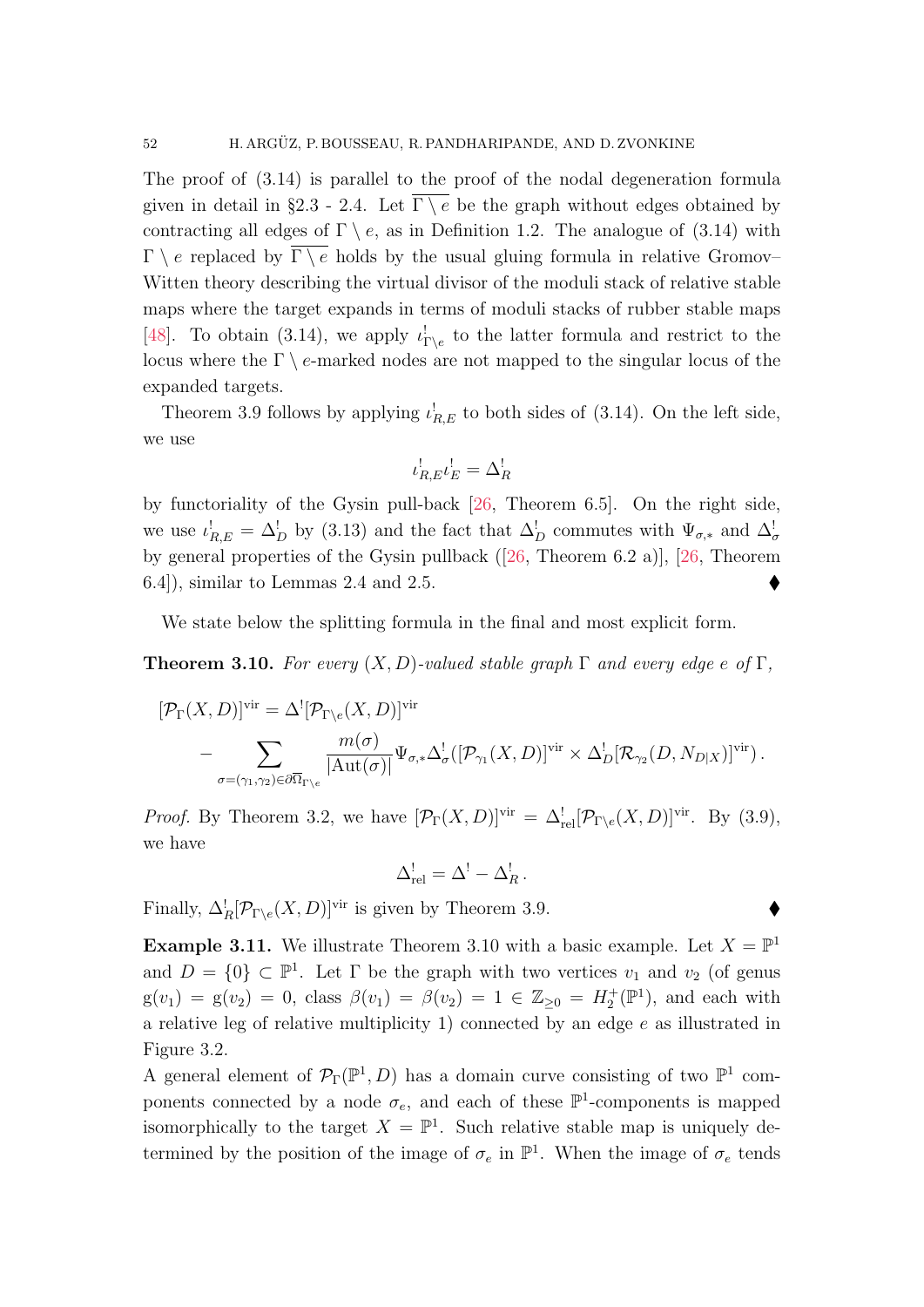

<span id="page-52-0"></span>FIGURE 3.2. The  $(\mathbb{P}^1, 0)$ -valued stable graph  $\Gamma$  and a  $\Gamma$ -marked relative stable map bubbling as the image of the node  $\sigma_e$  tends to  $D = \{0\}.$ 

to  $D = \{0\}$ , the target expands, and the limit stable map is unique. Hence, we have an isomorphism

$$
\mathcal{P}_\Gamma(\mathbb{P}^1,0)\simeq \mathbb{P}^1
$$

given by the image of  $\sigma_e$ .

On the other hand,  $\mathcal{P}_{\Gamma \backslash e}(\mathbb{P}^1, 0)$  is a moduli space of disconnected relative stable maps. A general element of  $\mathcal{P}_{\Gamma \backslash e}(\mathbb{P}^1,0)$  has a domain curve consisting of two disjoint  $\mathbb{P}^1$ -components, each mapping isomorphically to  $\mathbb{P}^1$  and each with an extra marked point. These two extra marked points  $p_1$  and  $p_2$  correspond to the interior legs of Γ \ e created by splitting the edge e of Γ. When the image of  $p_1$ or  $p_2$  tends to 0, the target expands. In other words, taking the image of  $(p_1, p_2)$ defines an isomorphism  $\mathcal{P}_{\Gamma\backslash e}(\mathbb{P}^1,0) \simeq (\mathbb{P}^1,0)^2$  with the moduli space  $(\mathbb{P}^1,0)^2$  of pairs of ordered points in  $(\mathbb{P}^1, 0)$ . Via the isomorphisms

$$
\mathcal{P}_{\Gamma}(\mathbb{P}^1,0) = \mathbb{P}^1 \text{ and } \mathcal{P}_{\Gamma \backslash e}(\mathbb{P}^1,0) = (\mathbb{P}^1,0)^2,
$$

we can view  $\mathcal{P}_{\Gamma}(\mathbb{P}^1,0)$  as the strict transform  $\Delta_{\text{rel}}$  of the diagonal

$$
\Delta=\mathbb{P}^1\subset\mathbb{P}^1\times\mathbb{P}^1\,.
$$

The splitting formula of Theorem [3.10](#page-51-0) reduces to the expression [\(3.8\)](#page-45-1) of  $\Delta_{rel}$  as the difference between the total transform of  $\Delta$  and the correction term R, which here is the exceptional divisor of the blow-up  $(\mathbb{P}^1, 0)^2 \to \mathbb{P}^1 \times \mathbb{P}^1$  at the point  $(0, 0)$ , as in Figure [3.1.](#page-41-0) Concretely, R is a moduli space of rubber maps from the disjoint union of two 1-marked degree 1 copies of  $\mathbb{P}^1$  to a bubble. The relative position of these two marked points up to the scaling action of  $\mathbb{G}_m$  on the bubble induces an isomorphism  $R \simeq \mathbb{P}^1$ .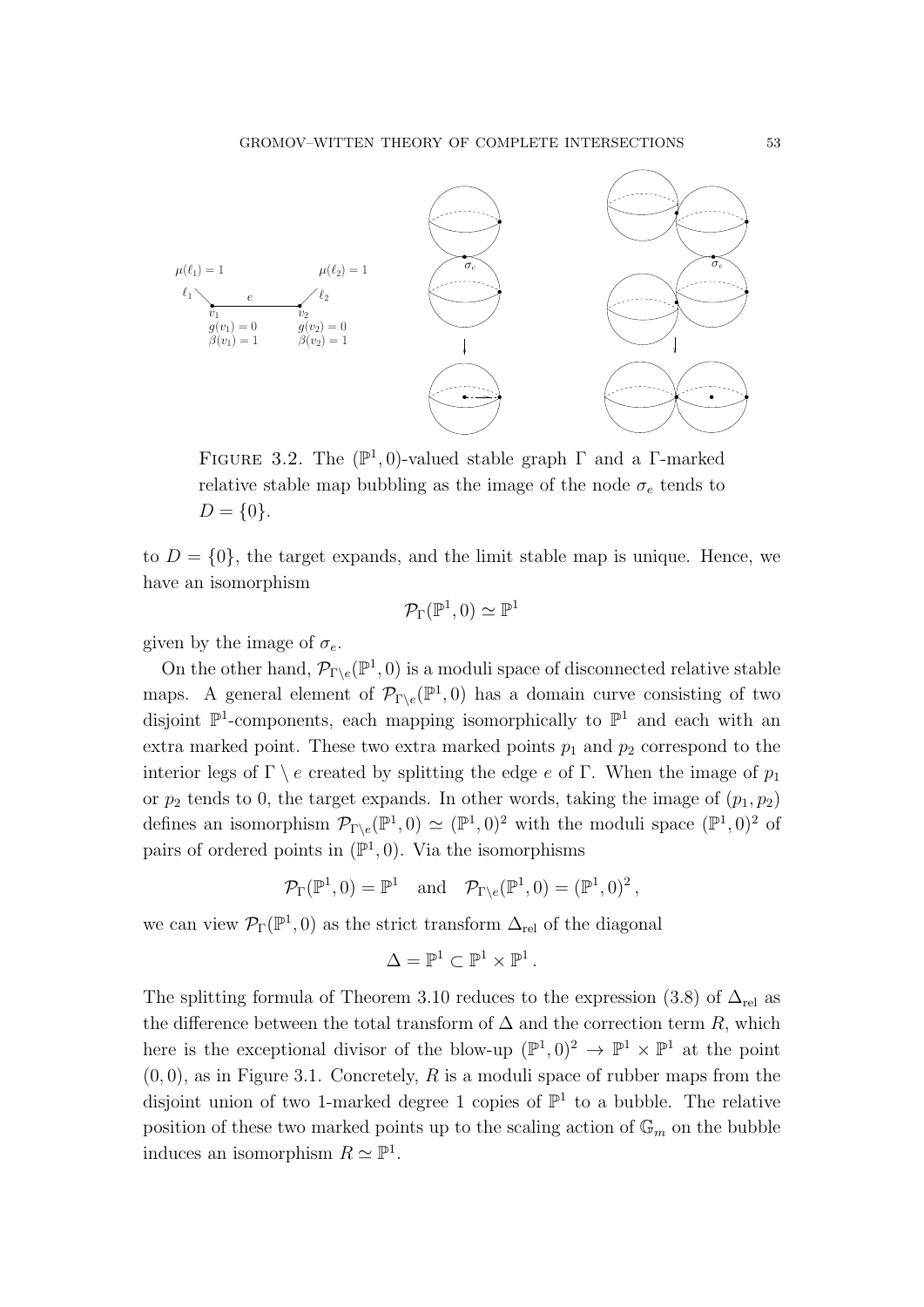<span id="page-53-0"></span>3.6. Nodal rubber calculus. A  $(P, D_0 \cup D_{\infty})$ -valued stable graph  $\gamma'$  is of multiple fiber type if  $\gamma'$  consists of disconnected vertices v satisfying

$$
g(v) = 0, \ \ n(v) = 2, \ \ \rho_*\beta(v) = 0,
$$

where  $\rho: \mathbf{P} \to D$  is the projection.

**Definition 3.12.** For every  $(P, D_0 \cup D_\infty)$ -valued stable graph  $\gamma'$  not of multiple *fiber type*, we define a  $(D, N_{D|X})$ -valued stable rubber graph  $\rho_* \gamma'$  by the following procedure. For every vertex v of  $\gamma'$ , we replace the class  $\beta(v) \in H_2^+(\mathbf{P})$  by the class  $\rho_*\beta(v) \in H_2^+(D)$ .

Furthermore, for every  $(D, N_{D|X})$ -valued stable rubber graph  $\gamma$ , let  $\Xi_{\gamma}$  be the set of  $(\mathbf{P}, D_0 \cup D_{\infty})$ -valued stable graphs  $\gamma'$  such that  $\rho_*\gamma' = \gamma$ .

Let  $\gamma$  be a  $(D, N_{D|X})$ -valued stable rubber graph. For every  $\gamma' \in \Xi_{\gamma}$ , we have a natural forgetful morphism

$$
\tau_{\gamma'}\colon \mathcal{P}_{\gamma'}(\mathbf{P}, D_0 \cup D_{\infty}) \to \mathcal{R}_{\gamma}(D, N_{D|X}),
$$

obtained by viewing a relative map as a rubber map and stabilizing if necessary. The morphism  $\tau_{\gamma'}$  is well-defined because components of the domain curves contracted by the stabilization are  $\mathbb{P}^1$ -covers of  $\mathbb{P}^1$ -fibers of  $\rho$  fully ramified over  $D_0$ and  $D_{\infty}$ , and in particular do not contain and are not adjacent to a  $\gamma'$ -marked node.

<span id="page-53-1"></span>**Lemma 3.13.** Let  $\gamma$  be a  $(D, N_{D|X})$ -valued stable rubber graph and  $\ell$  an interior leg of  $\gamma$ . For every  $\gamma' \in \Xi_{\gamma}$ , let

$$
\mathrm{ev}_{\ell} \colon \mathcal{P}_{\gamma'}(\mathbf{P}, D_0 \cup D_{\infty}) \to \mathbf{P}
$$

be the evaluation morphism at the marked point marked by  $\ell$ . Then,

$$
[\mathcal{R}_{\gamma}(D, N_{D|X})]^{\text{vir}} = \sum_{\gamma' \in \Xi_{\gamma}} \tau_{\gamma',*}(\text{ev}_{\ell}^*([D_0]) \cap [\mathcal{P}_{\gamma'}(\mathbf{P}, D_0 \cup D_{\infty})]^{\text{vir}})
$$
  

$$
= \sum_{\gamma' \in \Xi_{\gamma}} \tau_{\gamma',*}(\text{ev}_{\ell}^*([D_{\infty}]) \cap [\mathcal{P}_{\gamma'}(\mathbf{P}, D_0 \cup D_{\infty})]^{\text{vir}}).
$$

*Proof.* We prove the result for  $ev_{\ell}^*([D_0])$ . The result for  $ev_{\ell}^*([D_{\infty}])$  will follow by symmetry. To simplify the notation, we write  $\mathcal{R}_{\gamma}$  for  $\mathcal{R}_{\gamma}(D, N_{D|X})$  and  $\mathcal{P}_{\gamma'}$  for  $\mathcal{P}_{\gamma'}(\mathbf{P},D_0\cup D_{\infty}).$ 

Let  $\overline{\gamma}$  be the  $(D, N_{D|X})$ -valued stable rubber graph without edges obtained from  $\gamma$  by contracting all edges, as in Definition [1.2.](#page-13-0) There exists a unique  $\overline{\gamma}' \in \Xi_{\overline{\gamma}}$ such that the moduli stack  $\mathcal{P}_{\bar{\gamma}'}$  is not empty. Indeed, for every vertex v of  $\bar{\gamma}$  with class  $\beta(v) \in H_2^+(D)$ , there exists a unique class  $\beta'(v) \in H_2^+(\mathbb{P})$  satisfying

$$
\rho_*\beta'(v) = \beta(v) \,,
$$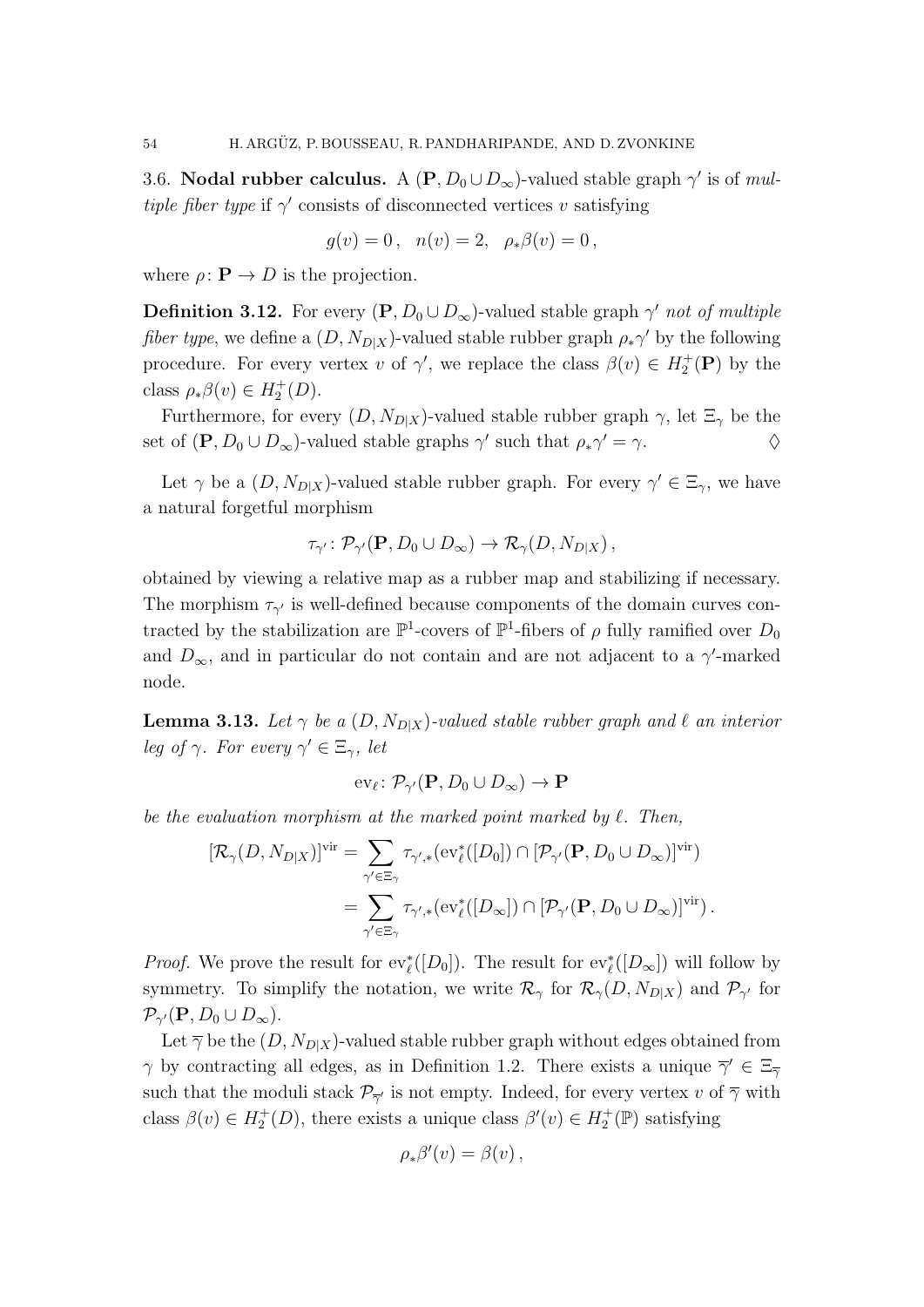and such that the intersections numbers  $\beta(v) \cdot D_0$  and  $\beta(v) \cdot D_\infty$  are equal to the sums of relative multiplicities of legs of  $\overline{\gamma}$  relative to  $D_0$  and  $D_{\infty}$  adjacent to v.

According to the rigidification result [\[54,](#page-88-4) Lemma 2], we have

$$
[\mathcal{R}_{\overline{\gamma}}]^{\text{vir}} = \tau_{\overline{\gamma}',*}(\text{ev}_{\ell}^*([D_0]) \cap [\mathcal{P}_{\overline{\gamma}'}]^{\text{vir}}). \tag{3.15}
$$

We apply  $\iota^!_\gamma$  to both sides of [\(3.15\)](#page-54-0), where  $\iota_\gamma: \mathfrak{M}_\gamma \to \mathfrak{M}_{\overline{\gamma}}$  defines the  $\gamma$ -marking. By definition, the restriction of  $\iota_{\gamma}^{!}[\mathcal{R}_{\overline{\gamma}}]^{vir}$  to  $\mathcal{R}_{\gamma}$  is  $[\mathcal{R}_{\gamma}]^{vir}$ . It remains to compute the restriction to  $\mathcal{R}_{\gamma}$  of

<span id="page-54-0"></span>
$$
\iota_{\gamma}^! \tau_{\overline{\gamma}',*}(\mathrm{ev}_{\ell}^*([D_0]) \cap [\mathcal{P}_{\overline{\gamma}'}]^{\mathrm{vir}}).
$$

The diagram



is the restriction of a fiber diagram to the locus where the  $\gamma$ -marked nodes are not mapped to the singular locus of the expanded target. Indeed, a  $\gamma$ -marking of a rubber stable map obtained by the forgetful morphism from a relative stable map naturally defines a  $\gamma'$ -marking of this relative stable map: for every vertex v, define  $\beta(v) \in H_2^+(\mathbf{P})$  as the class of the component of the relative stable map marked by the vertex  $v$ .

By compatibility of the Gysin pull-back with proper push-forward [\[26,](#page-87-2) Theorem 6.2 a)], we deduce that, after restriction to  $\mathcal{R}_{\gamma}$ ,

$$
\iota_{\gamma}'\tau_{\overline{\gamma}',*}(\mathrm{ev}_{\ell}^*([D_0])\cap [\mathcal{P}_{\overline{\gamma}'}]^{\mathrm{vir}})=\sum_{\gamma'\in \Xi_{\gamma}}\tau_{\gamma',*}(\iota_{\gamma}^![\mathrm{ev}_{\ell}^*([D_0])\cap [\mathcal{P}_{\overline{\gamma}'}]^{\mathrm{vir}}))|_{\mathcal{P}_{\gamma'}}.
$$

On the other hand, for every  $\gamma' \in \Xi_{\gamma}$ , we have in restriction to  $\mathcal{P}_{\gamma'}$ 

$$
\tau_{\gamma',*}(\mathrm{ev}_{\ell}^*([D_0]) \cap [\mathcal{P}_{\gamma'}]^{\mathrm{vir}}) = \tau_{\gamma',*} \iota_{\gamma'}^! (\mathrm{ev}_{\ell}^*([D_0]) \cap [\mathcal{P}_{\overline{\gamma}'}]^{\mathrm{vir}}),
$$

where  $\iota_{\gamma'}^!$  is defined using the diagram

$$
\begin{array}{ccc} \mathcal{P}_{\gamma'} & \longrightarrow & \mathcal{P}_{\overline{\gamma}'} \\ \epsilon_{\gamma'} & & \downarrow & \\ \mathfrak{M}_{\gamma} & \stackrel{\iota_{\gamma'}}{\rightarrow} & \mathfrak{M}_{\overline{\gamma}'} \end{array}.
$$

Therefore, it is enough to show for every  $\gamma' \in \Xi_{\gamma}$  that, after restriction to  $\mathcal{P}_{\gamma'}$ ,

$$
(\iota_{\gamma}^!(\text{ev}_{\ell}^*([D_0]) \cap [\mathcal{P}_{\overline{\gamma'}}]^{\text{vir}}))|_{\mathcal{P}_{\gamma'}} = \iota_{\gamma'}^!(\text{ev}_{\ell}^*([D_0]) \cap [\mathcal{P}_{\overline{\gamma'}}]^{\text{vir}}).
$$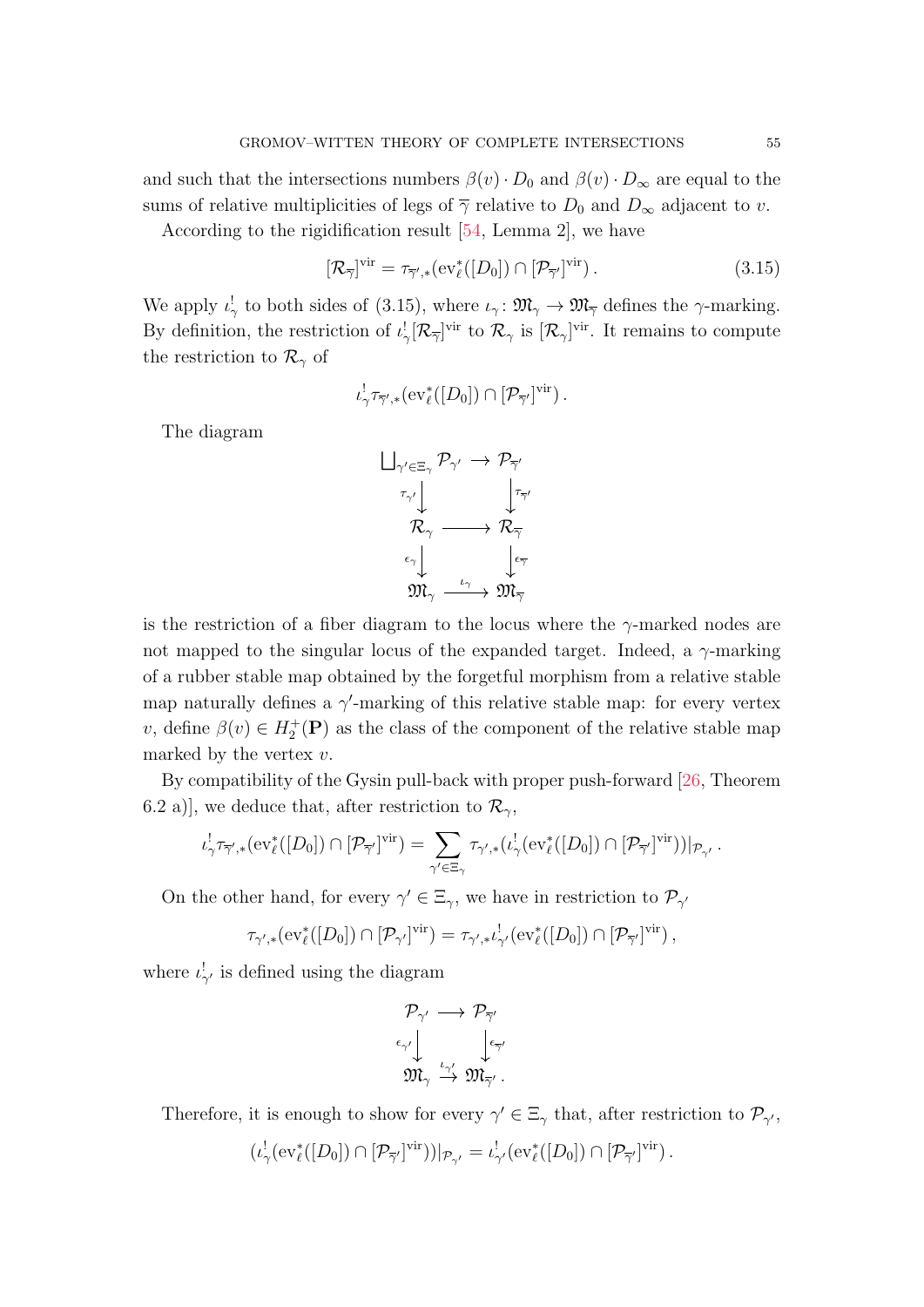The claim follows from the existence, implied by [\(1.4\)](#page-15-0) and the fact that the components of the domains curves contracted by the stabilization do not contain and are not adjacent to a  $\gamma'$ -marked node, of a canonical isomorphism between the pullbacks of normal bundles

$$
(\tau_{\gamma'}\circ\epsilon_\gamma)^*N_{\iota_\gamma}\simeq \epsilon_{\gamma'}^*N_{\iota_{\gamma'}}
$$

on  $\mathcal{P}_{\gamma'}$ .  $\mathcal{O}(10^{-10})$  . The contract of the contract of the contract of the contract of the contract of  $\blacklozenge$ 

<span id="page-55-0"></span>3.7. Nodal relative in terms of absolute. We are now in position to prove the main reconstruction result for nodal relative Gromov-Witten theory.

**Theorem 3.14 (Theorem [C](#page-8-0)).** Let X be a smooth projective variety over  $\mathbb C$  and  $D \subset X$  a smooth divisor. Then, the nodal relative Gromov–Witten invariants of  $(X, D)$  can be effectively reconstructed from the Gromov–Witten invariants of X, the Gromov–Witten invariants of D, and the restriction map  $H^*(X) \to H^*(D)$ .

*Proof.* We prove by induction on  $k$  the following claim:

For every  $k \in \mathbb{Z}_{\geq 0}$ , for every pair  $(X, D)$ , and for every  $(X, D)$ -valued stable graph  $\Gamma$  with  $|E_{\Gamma}| = k$  edges, the nodal relative Gromov–Witten invariants of  $(X, D)$  of type  $\Gamma$  can be reconstructed from the Gromov–Witten invariants of X, the Gromov–Witten invariants of D, and the restriction map  $H^*(X) \to H^*(D)$ .

In the base case  $k = 0$ , the claim holds by [\[54,](#page-88-4) Theorem 2].

If  $k > 0$ , let e be an edge of Γ, obtained by gluing half-edges h and h'. By the splitting formula of Theorem [3.10](#page-51-0) and the Künneth decompositions of the classes of the diagonals

$$
\Delta: X \to X \times X, \quad \Delta_{\sigma}: D^{\ell(\sigma)} \to (D \times D)^{\ell(\sigma)}, \quad \Delta_D: D \to D \times D,
$$

the nodal relative Gromov–Witten invariants of  $(X, D)$  of type  $\Gamma$  can be computed in terms of nodal relative Gromov–Witten invariants of  $(X, D)$  of type  $\Gamma \setminus e$  and  $\gamma_1$ , and the nodal rubber Gromov–Witten invariants of  $(D, N_{D|X})$  of type  $\gamma_2$ , where  $\gamma_1$  and  $\gamma_2$  run over all boundary splittings  $(\gamma_1, \gamma_2) \in \partial \overline{\Omega}_{\Gamma \backslash e}$ .

A  $(D, N_{D|X})$ -valued stable rubber graph of the form  $\gamma_2$  contains the interior legs h and h' coming from splitting the edge  $e$  of  $\Gamma$ . Hence, we can apply Lemma [3.13](#page-53-1) to  $\gamma_2$  to deduce that the nodal rubber Gromov–Witten invariants of  $(D, N_{D|X})$  of type  $\gamma_2$  can be computed in terms of the nodal relative Gromov–Witten invariants of  $(\mathbf{P}, D_0 \cup D_\infty)$  of types  $\gamma_2' \in \Xi_{\gamma_2}$ . Here, we are using the fact that the forgetful morphism  $\tau_{\gamma_2}$  in Lemma [3.13](#page-53-1) is compatible with cotangent lines (no marked point lies on a component contracted by stabilization from relative to rubber).

Hence, the nodal Gromov–Witten invariants of  $(X, D)$  of type  $\Gamma$  can be computed in terms of the nodal relative Gromov–Witten invariants of  $(X, D)$  of type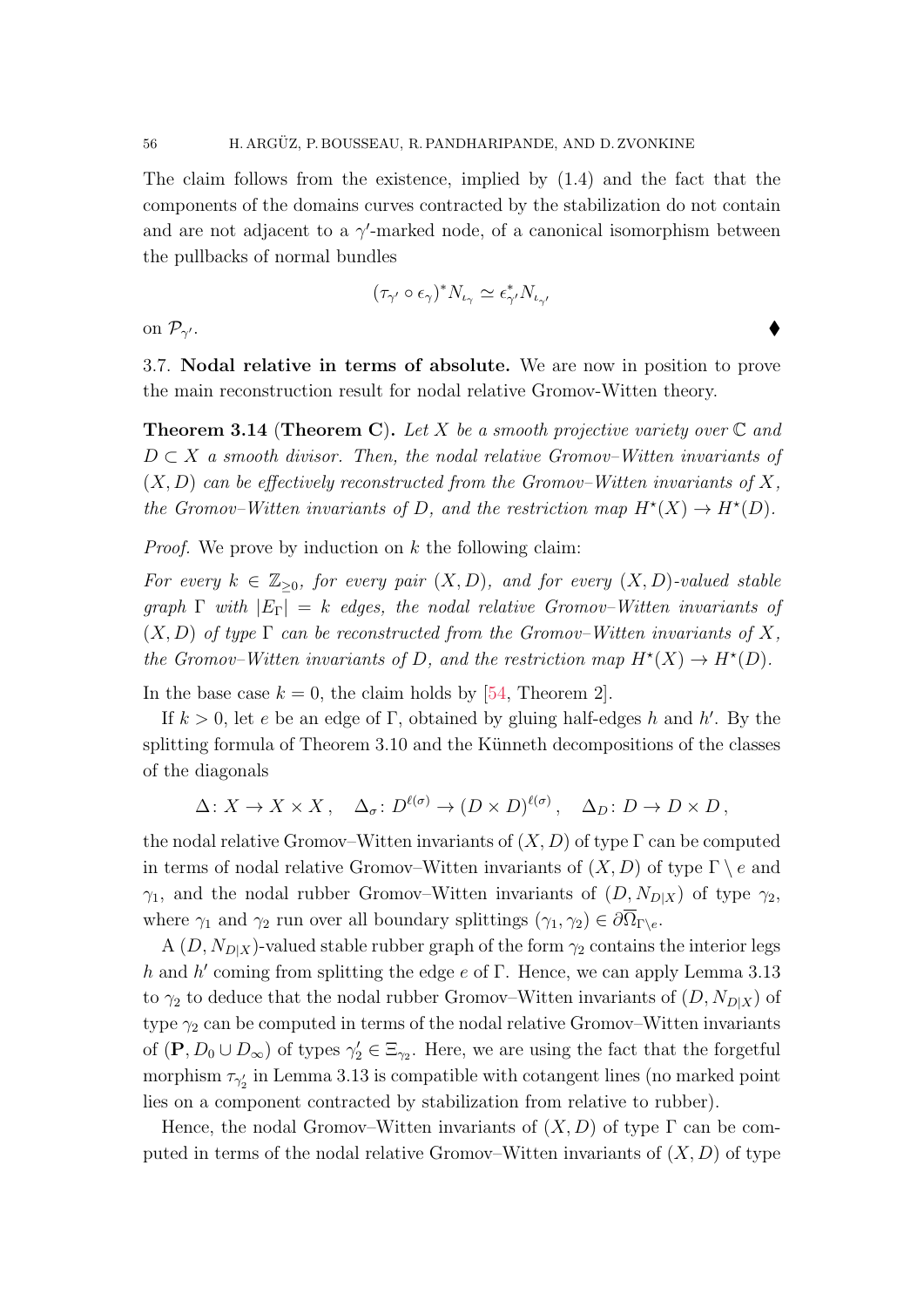$\Gamma \setminus e$  and  $\gamma_1$ , and the nodal relative Gromov–Witten invariants of  $(\mathbf{P}, D_0 \cup D_{\infty})$ of type  $\gamma'_2$ . As  $|E_{\Gamma \backslash e}|, |E_{\gamma_1}| < k$ , by the induction hypothesis, the nodal relative Gromov–Witten invariants of  $(X, D)$  of type  $\Gamma \backslash e$  and  $\gamma_1$  can be effectively reconstructed from the Gromov–Witten invariants of  $X$ , the Gromov–Witten invariants of D, and the restriction map  $H^*(X) \to H^*(D)$ . As  $|E_{\gamma_2'}| < k$ , by the induction hypothesis, the nodal relative Gromov–Witten invariants of  $(\mathbf{P}, D_0 \cup D_{\infty})$ of types  $\gamma'_2$  can be reconstructed from the Gromov–Witten invariants of **P**, the Gromov–Witten invariants of D and the class  $c_1(N_{D|X}) \in H^2(D)$ . Finally, the Gromov–Witten invariants of P can be reconstructed from the Gromov–Witten invariants of D and  $c_1(N_{D|X}) \in H^2(D)$  by [\[54,](#page-88-4) Theorem 1].

## 4. Gromov–Witten theory of complete intersections

We present here the main result of the paper: an algorithm computing Gromov–Witten invariants with arbitrary insertions of all smooth complete intersections in projective space. The main idea is to trade primitive insertions against nodes. After reviewing Deligne's results on the monodromy of complete intersections in §[4.1](#page-57-0) and presenting basic aspects of the invariant theory of the orthogonal and symplectic groups in §[4.2](#page-59-0) - [4.6,](#page-68-0) the precise formulation of the trading idea is presented in §[4.7.](#page-72-0) Once Gromov–Witten invariants with primitive insertions are turned into nodal Gromov–Witten invariants without primitive insertions, we use the general nodal Gromov–Witten theory developed in Sections [1](#page-12-0) - [3](#page-36-0) to determine an algorithm in §[4.8.](#page-74-0) As a consequence of the method, we prove the Gromov–Witten classes of complete intersections are tautological in §[4.10.](#page-78-0)

To illustrate this idea of trading primitive insertions against nodes, consider the example of an elliptic curve<sup>[11](#page-56-0)</sup> E with cycles  $a, b \in H^1(E)$ . Suppose we want to compute Gromov–Witten invariants in genus  $g$ , degree  $d$ , with simple insertions and two primitive insertions  $u_1a + v_1b$  and  $u_2a + v_2b$ . Such an invariant is equal to

<span id="page-56-1"></span>
$$
u_1 u_2 \langle a, a \rangle^E + u_1 v_2 \langle a, b \rangle^E + v_1 u_2 \langle b, a \rangle^E + v_1 v_2 \langle b, b \rangle^E, \qquad (4.1)
$$

where we have suppressed all the simple insertions (and almost everything else) in the notation. A priori, we have four constants in  $(4.1)$  to determine. However, using the deformation invariance of Gromov–Witten, we can reduce four constants to just one. Indeed, by a deformation of  $E$  we can transform the cycles

$$
(a, b) \mapsto (a, a + b).
$$

<span id="page-56-0"></span> $^{11}E$  may be viewed here as a cubic in  $\mathbb{P}^2$ .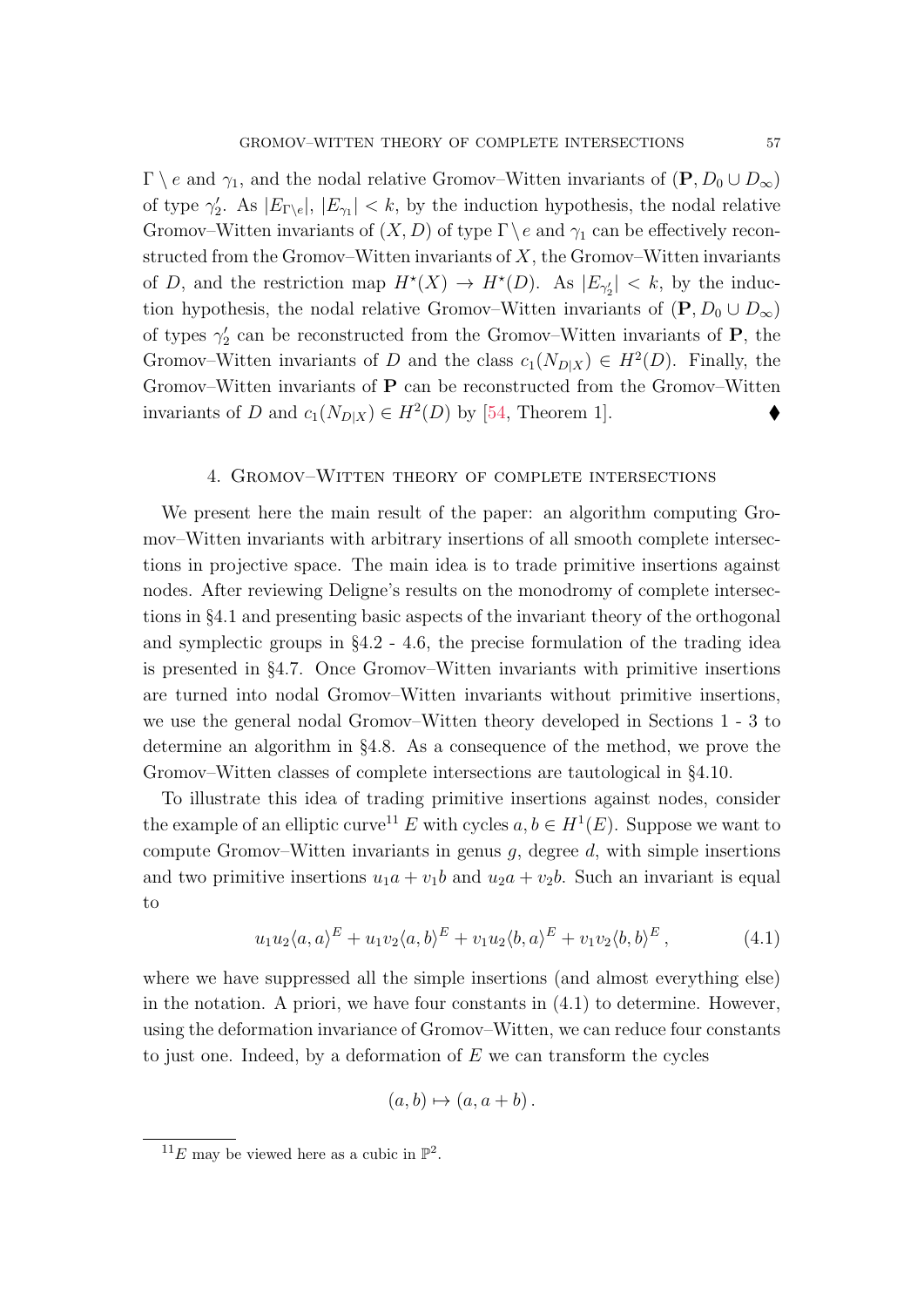It follows that  $\langle a, a \rangle^E = 0$  and similarly  $\langle b, b \rangle^E = 0$  and  $\langle a, b \rangle^E = -\langle b, a \rangle^E$ . Hence, the Gromov–Witten invariant [\(4.1\)](#page-56-1) is equal to

$$
(u_1v_2 - u_2v_1)\langle a,b\rangle^E.
$$

To determine  $\langle a, b \rangle^E$ , we use nodal Gromov–Witten invariants of genus  $g + 1$ . By the splitting formula, the node can be replaced by two marked points with insertions

$$
1\otimes p + a\otimes b - b\otimes a + p\otimes 1,
$$

where  $p \in H^2(E)$  is the class of a point. Thus, the nodal Gromov–Witten invariant is equal to a sum of Gromov–Witten invariants with simple insertions (1 and p) and  $2 \langle a, b \rangle^E$ . We have expressed  $\langle a, b \rangle^E$  in terms of a nodal Gromov–Witten invariant and Gromov–Witten invariants with simple insertions.

We will generalize the above discussion of  $E$  to an arbitrary number of primitive insertions and to all complete intersections. While the monodromy on  $H^1(E)$ played a central role in [\[38,](#page-87-3) [60\]](#page-88-5), the addition input there was a set of elliptic vanishing relations. While the method of elliptic vanishing does not easily extend to higher dimensions, trading against nodes does.

<span id="page-57-0"></span>4.1. Monodromy of complete intersections. Let  $m$  be a positive integer and  $(d_1, \ldots, d_r)$  a tuple of  $r > 1$  positive integers. Let

$$
U \subset \prod_{i=1}^r \mathbb{P}(H^0(\mathbb{P}^{m+r}, \mathcal{O}(d_i)))
$$

be the open subset parameterizing smooth m-dimensional complete intersections of degrees  $(d_1, \ldots, d_r)$  in  $\mathbb{P}^{m+r}$ . We fix a point  $u \in U$ , and we denote by X the corresponding smooth complete intersection in  $\mathbb{P}^{m+r}$ .

By the Lefschetz hyperplane theorem, the restriction map in cohomology

$$
H^i(\mathbb{P}^{m+r}) \to H^i(X)
$$

is an isomorphism for  $i \neq m$  and  $0 \leq i \leq 2m$ . We have a decomposition

$$
H^m(X) = H^m(\mathbb{P}^{m+r}) \oplus H^m(X)_{\text{prim}}
$$

where  $H^m(X)_{\text{prim}}$  is the primitive cohomology, the subspace of  $H^m(X)$  annihilated by the hyperplane class. A class  $\gamma \in H^*(X)$  is *simple* if  $\gamma$  lies in the image of  $H^*(\mathbb{P}^{m+r})$  and primitive if  $\gamma \in H^m(X)_{\text{prim}}$ .

The fundamental group  $\pi_1(U, u)$  of U based at u acts on the primitive cohomology  $H^*(X)_{\text{prim}}$ . The (algebraic) monodromy group G is, by definition, the Zariski closure of the image of  $\pi_1(U, u)$  in the algebraic group  $\text{Aut}(H^*(X)_{\text{prim}} \otimes \mathbb{C})$  of linear automorphisms of  $H^*(X)_{\text{prim}} \otimes \mathbb{C}$ .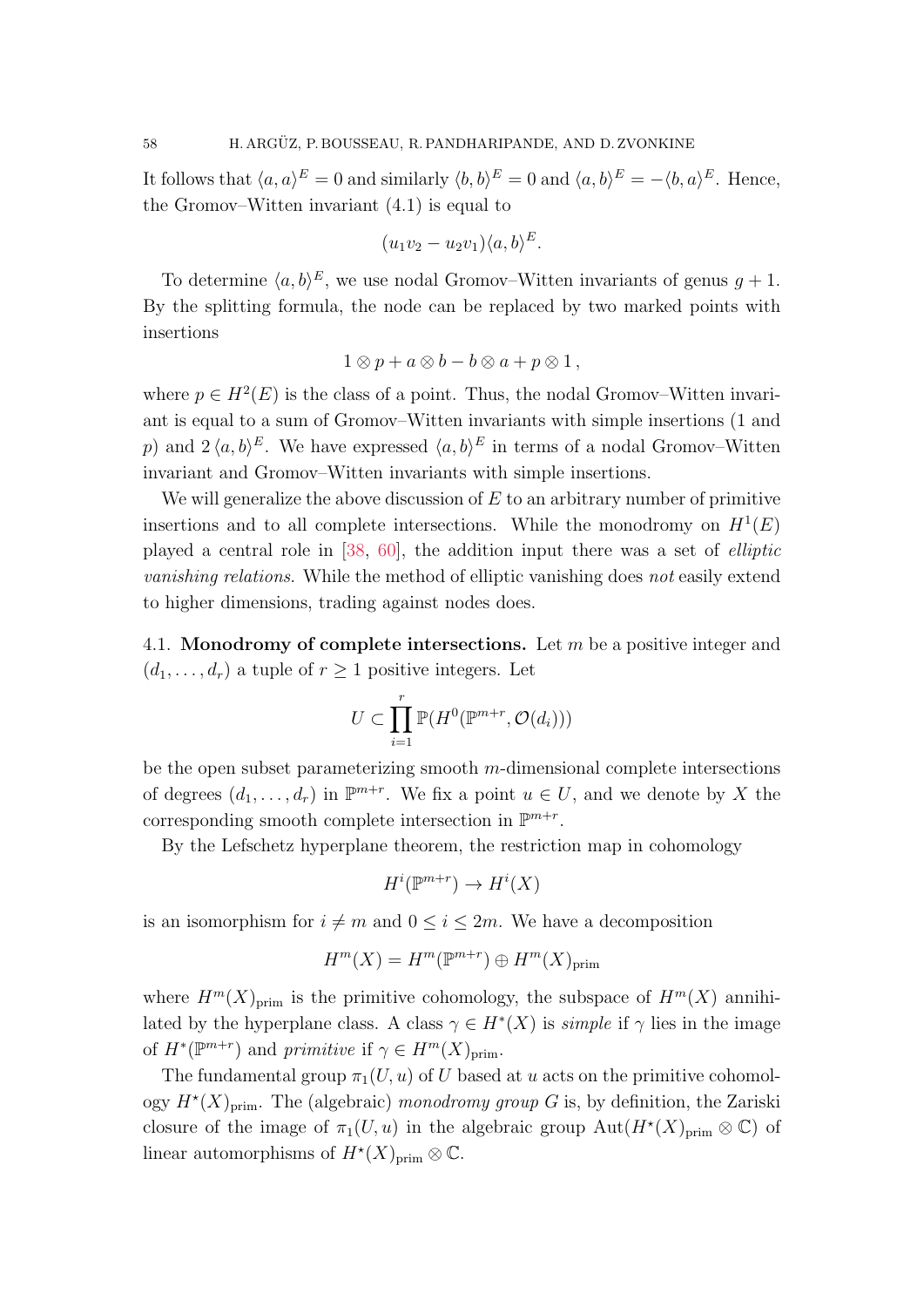We review below the known explicit description of the monodromy group G depending on the parity of the dimension m of X. If the dimension m of X is odd, then the intersection pairing defines a skew-symmetric non-degenerate bilinear form  $\omega$  on  $H^m(X)$ . Moreover, as the odd cohomology of  $\mathbb{P}^{m+r}$  is zero, the entire cohomology  $H^m(X)$  is primitive. Let  $Sp(V)$  be the complex symplectic group of automorphisms of

$$
V := H^m(X)_{\text{prim}} \otimes \mathbb{C} = H^m(X) \otimes \mathbb{C}
$$

endowed with  $\omega$ . As the monodromy preserves  $\omega$ , we necessarily have  $G \subset Sp(V)$ .

<span id="page-58-0"></span>**Proposition 4.1.** If  $dim(X) = m$  is odd, then the monodromy group G acting on the primitive cohomology V is as large as possible:  $G = Sp(V)$ .

*Proof.* The result follows from [\[19,](#page-86-3) Theorem 4.4.1] applied to a Lefschetz pencil of sections of a complete intersection of dimension  $m + 1$  and multidegree  $(d_1, \ldots, d_{r-1})$  by degree  $d_r$  hypersurfaces (such Lefschetz pencils exists by [\[20,](#page-86-4) XVII, Theorem 2.5.2]).

On the other hand, if the dimension  $m$  of  $X$  is even, then the intersection pairing defines a symmetric non-degenerate bilinear form  $\alpha$  on  $H^m(X)$ . The primitive cohomology  $H^m(X)_{\text{prim}}$  is the orthogonal with respect to  $\alpha$  of the image of the restriction map  $H^m(\mathbb{P}^{m+r}) \to H^m(X)$ . We also denote by  $\alpha$  the symmetric non-degenerate bilinear form obtained by restricting  $\alpha$  to  $H^m(X)_{\text{prim}}$ . Let  $O(V)$ be the orthogonal group of automorphisms of

$$
V := H^m(X)_{\text{prim}} \otimes \mathbb{C}
$$

endowed with  $\alpha$ . As the monodromy group preserves  $\alpha$ , we necessarily have  $G \subset O(V)$ .

<span id="page-58-1"></span>**Proposition 4.2.** If  $dim(X) = m$  is even, then the monodromy group G acting on the primitive cohomology V is as large as possible,  $G = O(V)$ , except if X is a cubic surface or a complete intersection of two quadrics. Furthermore,

- (i) if X is a cubic surface, then  $G = W(E_6)$ ,
- (ii) if X is a complete intersection of two quadrics, then  $G = W(D_{m+3})$ ,

where  $W(R)$  denotes the Weyl group of the root system R.

Proof. We consider a Lefschetz pencil of sections of a complete intersection of dimension  $m + 1$  and multidegree  $(d_1, \ldots, d_{r-1})$  by degree  $d_r$  hypersurfaces (such Lefschetz pencil exists by [\[20,](#page-86-4) XVII, Theorem 2.5.2]). We denote by  $G' \subset O(V)$ the Zariski closure of the image of the corresponding monodromy representation. By [\[19,](#page-86-3) Theorem 4.41], we have either  $G' = O(V)$  or  $G'$  is finite. By [\[20,](#page-86-4) XIX,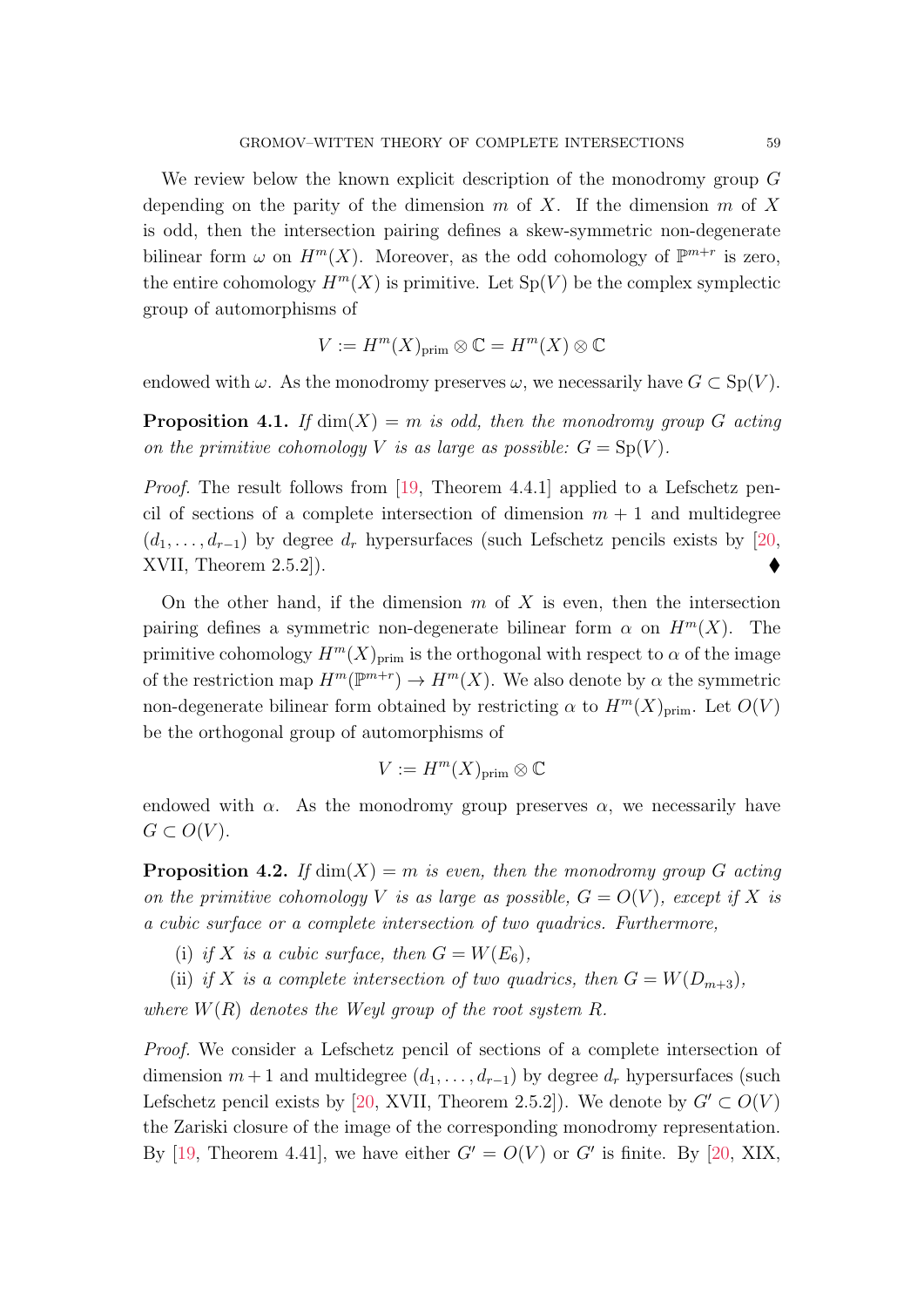

<span id="page-59-2"></span>FIGURE 4.1. Partitions of 4 and the corresponding Young diagrams

Proposition 3.4,  $G'$  is finite if and only if the primitive cohomology  $V$  is entirely of Hodge type  $(m, m)$ , and so, using [\[20,](#page-86-4) XI, §2.9], if and only if X is a quadric, a complete intersection of two quadrics, or a cubic surface. If  $X$  is not of these cases, we therefore have  $G = O(V)$ .

If X is a quadric, then by [\[20,](#page-86-4) XIX, §5.2], the primitive cohomology V is of dimension 1, and  $G = W(A_1) = {\pm Id}$ , which is also equal to  $O(V)$ .

If X is a a cubic surface or a complete intersection of two quadrics, the result is contained in [\[20,](#page-86-4) XIX, §5.2-5.3].

<span id="page-59-0"></span>4.2. Pairings and the representation theory of the symmetric group. As will be described in more detail in §[4.7,](#page-72-0) the Gromov–Witten invariants of a complete intersection  $X$  can naturally be viewed as multilinear forms on the primitive cohomology  $V$  of  $X$ . Deformation invariance implies that these multilinear forms are invariant under the action of the monodromy group  $G$  on  $V$ . By Propositions [4.1](#page-58-0) - [4.2,](#page-58-1) G is in most cases a symplectic or orthogonal group. After a discussion of the representation of the symmetric group, we will review the invariant theory of orthogonal and sympletic groups in §[4.3](#page-61-0) and §[4.4](#page-63-0) as preparation for §[4.7.](#page-72-0) For a more comprehensive review, see [\[27,](#page-87-4) [61,](#page-88-6) [73\]](#page-89-0).

**Definition 4.3.** A *partition* of a positive integer n is a sequence of positive integers

$$
\lambda = (\lambda_1, \dots, \lambda_\ell) \tag{4.2}
$$

satisfying  $\lambda_1 \geq \cdots \geq \lambda_{\ell}$  and  $n = \lambda_1 + \cdots + \lambda_{\ell}$ . We write  $\lambda \vdash n$  to indicate that  $\lambda$  is a partition of *n*. Let  $\ell(\lambda) = \ell$  be the *length* of  $\lambda$ .

Definition 4.4. A *Young diagram* is a finite collection of boxes arranged in left-justified rows, with the row sizes weakly decreasing<sup>[12](#page-59-1)</sup>. The Young diagram associated to the partition  $\lambda = (\lambda_1, \lambda_2, \ldots, \lambda_\ell)$  has  $\ell$  rows and  $\lambda_i$  boxes on the *i*-th row, see Figure [4.1.](#page-59-2)  $\diamondsuit$ 

<span id="page-59-1"></span> $12$ Apart from the *English convention* which we use here, in recent references one can also find the French convention, which is the upside-down form of the English convention.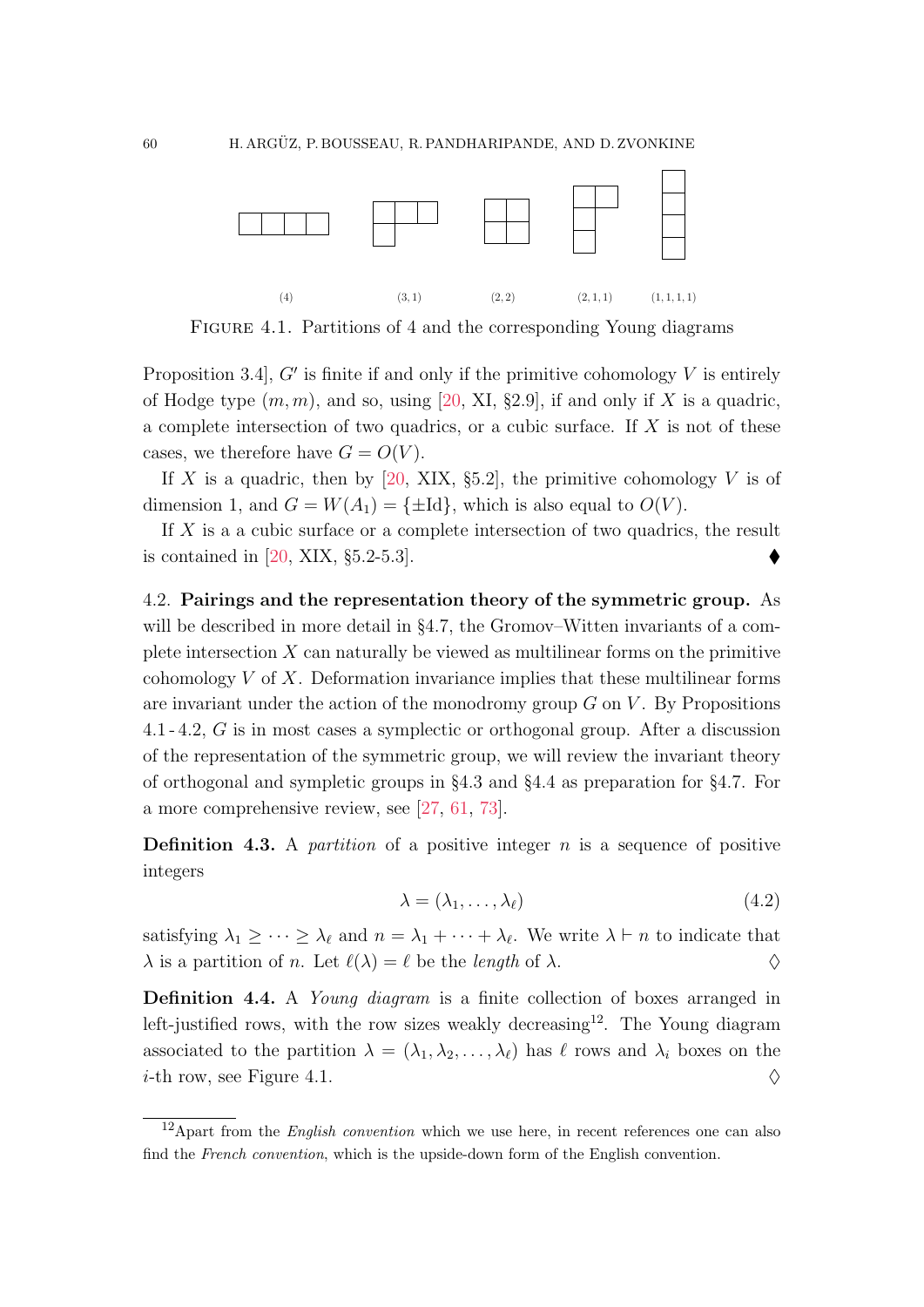

<span id="page-60-0"></span>FIGURE 4.2. The arc diagram of the pairing  $(14)(25)(37)(68)$ 

The conjugacy classes of irreducible representations of the symmetric group  $S_n$ are in a natural (up to a sign) one-to-one correspondence with partitions of  $n$ (or with the Young diagrams with n boxes). We denote by  $\rho_{\lambda}$  the irreducible representation of  $S_n$  corresponding to the partition λ. We use the convention that the trivial representation corresponds to the partition  $(n)$ , or to the Young diagram with a single row, whereas the 1-dimensional sign representation  $\epsilon$ , which sends every element of  $S_n$  to its sign, corresponds to the partition  $(1, \ldots, 1)$ , or to the Young diagram with a single column.

**Definition 4.5.** An *n-pairing* is a fixed-point free involution on the set  $\{1, ..., 2n\}$ . We specify an *n*-pairing by listing the transpositions formed by an element and its image under the involution, so

$$
(1,2)(3,4)\ldots(2n-1,2n)
$$

is an *n*-pairing. We can also represent an *n*-pairing by the associated arc diagram, see Figure [4.2.](#page-60-0) We will often call an *n*-pairing just a *pairing*.  $\diamond$ 

We denote by  $\mathcal{P}_n$  the set of *n*-pairings. Let  $\mathbb{C}\mathcal{P}_n$  be the vector space

$$
\mathbb{C}\mathcal{P}_n := \bigoplus_{P \in \mathcal{P}_n} \mathbb{C}P. \tag{4.3}
$$

The number of n-pairings is

$$
(2n-1)!! = (2n-1) \times (2n-3) \times \cdots \times 3 \times 1,
$$

so  $\mathbb{C}\mathcal{P}_n$  is a vector space of dimension  $(2n-1)!!$ . There is a natural permutation action of the symmetric group  $S_{2n}$  on  $\mathcal{P}_n$  inducing a representation of  $S_{2n}$  on  $\mathbb{C}\mathcal{P}_n$ , which we denote by  $\rho_n$ . By [\[65,](#page-89-1) Theorem (6.2.1)], see also [\[67,](#page-89-2) A.2.9] or [\[52,](#page-88-7) VII.2, (2.4)]), the decomposition of  $\rho_n$  into irreducible representations of  $S_{2n}$ is given by

<span id="page-60-1"></span>
$$
\rho_n = \bigoplus_{\substack{\lambda \vdash 2n \\ \lambda \text{ has even rows}}} \rho_\lambda.
$$
\n(4.4)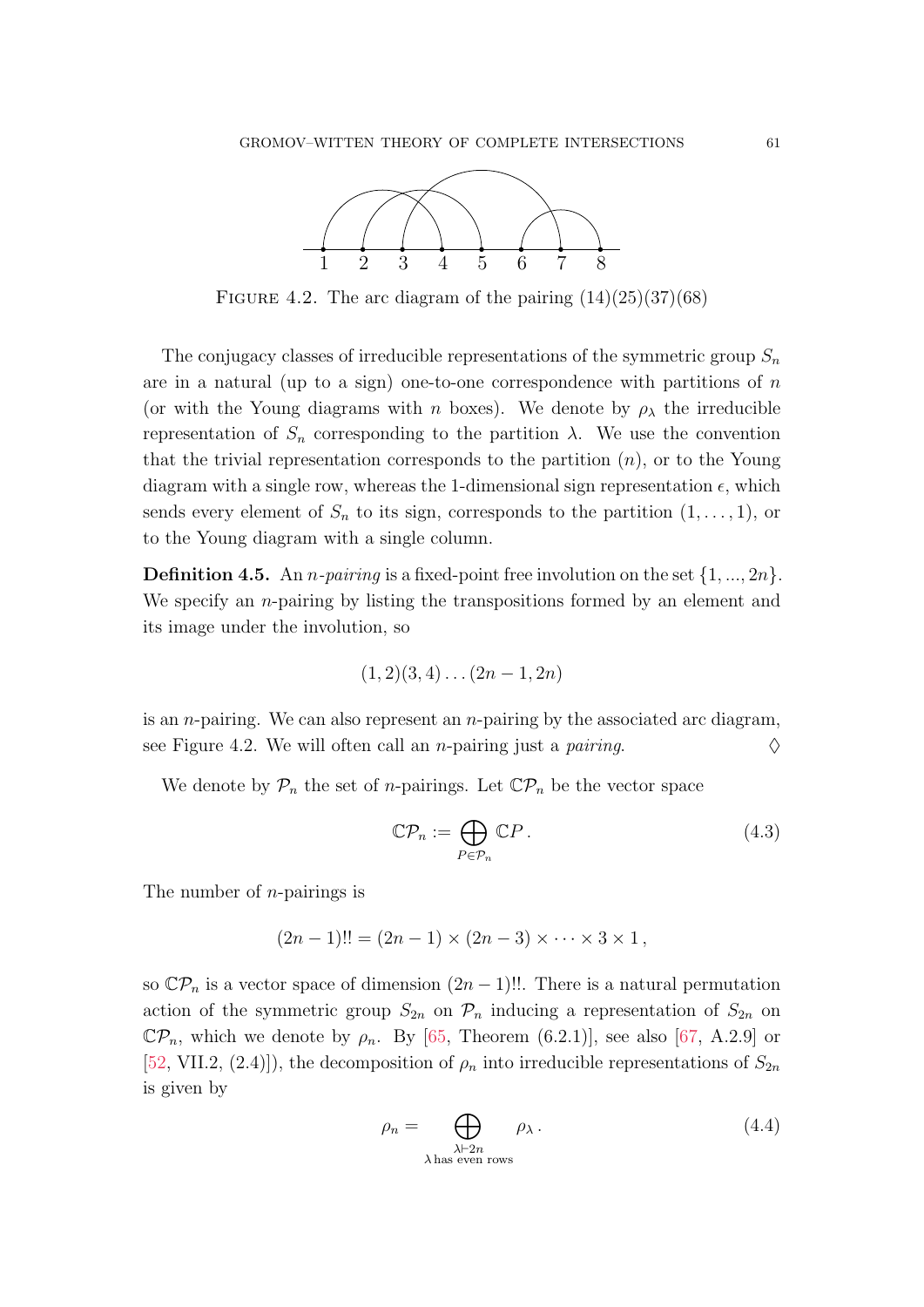

<span id="page-61-1"></span>FIGURE 4.3. The loop number of pairings  $(14)(25)(37)(68)$  and  $(12)(34)(57)(68)$  equals 2.

Each representation appears in the decomposition with multiplicity 1. We denote by

<span id="page-61-3"></span>
$$
\mathbb{C}\mathcal{P}_n = \bigoplus_{\substack{\lambda \vdash 2n \\ \lambda \text{ has even rows}}} M_\lambda \tag{4.5}
$$

the underlying canonical decomposition of vector spaces.

<span id="page-61-4"></span>**Example 4.6.** For  $n = 2$ , we have

$$
\mathbb{C}\mathcal{P}_2 = \left\{ x \cdot [(12)(34)] + y \cdot [(13)(24)] + z \cdot [(14)(23)] \right\}.
$$

which is the direct sum of the trivial representation  $\rho_{(4)}$  of  $S_4$  on the line  $x = y = z$ and the representation  $\rho_{(2,2)}$  on the plane  $x + y + z = 0$ . In general,  $\rho_n$  always contains a copy of the trivial representation  $\rho_{(2n)}$  of  $S_{2n}$ , generated by  $\sum_{P \in \mathcal{P}_n} P$ , and the corresponding Young diagram has a single row with 2n boxes.

<span id="page-61-2"></span>**Definition 4.7.** We associate the following numbers to *n*-pairings:

- Two pairs in an *n*-pairing form a *crossing* if they can be written as  $(i, k)$ and  $(j, \ell)$  with  $i < j < k < \ell$ . We denote by  $c(P)$  the total number of crossings in an  $n$ -pairing  $P$ .
- The loop number  $L(P_1, P_2)$  associated to two pairings  $P_1$  and  $P_2$  is the number of loops in the union of their arc diagrams. The product of permutations  $P_1P_2$  has 2L cycles.  $\diamondsuit$

**Example 4.8.** Consider the pairing  $P_1 = (14)(25)(37)(68)$  from the previous example and the pairing  $P_2 = (12)(34)(57)(68)$ . Then  $c(P_1) = 4$ ,  $c(P_2) = 1$ , and  $L(P_1, P_2) = 2$ , see Figure [4.3.](#page-61-1)

<span id="page-61-0"></span>4.3. Invariant theory for the orthogonal group. Let  $V$  be a k-dimensional complex vector space endowed with a non-degenerate symmetric bilinear form  $\alpha$ , and let

$$
O(V) \subset GL(V)
$$

be the corresponding orthogonal group.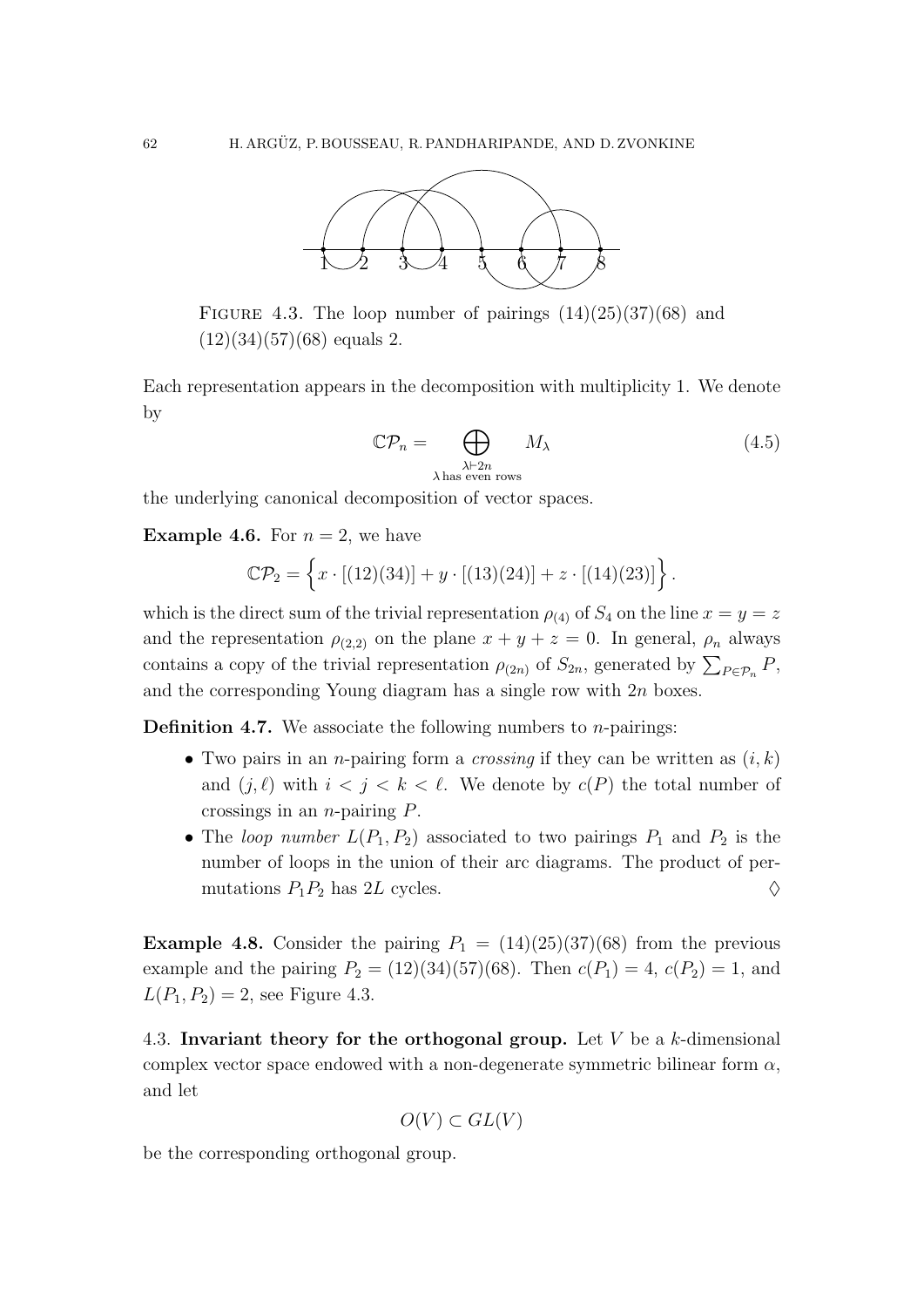For every  $1 \leq i, j \leq 2n$ , define

$$
\alpha_{ij}: V^{\oplus 2n} \longrightarrow \mathbb{C}
$$
  

$$
(v_1, \ldots, v_{2n}) \longmapsto \alpha(v_i, v_j).
$$

For a pair  $p = (i, j)$ , we write  $\alpha_p := \alpha_{ij}$ . For an *n*-pairing  $P \in \mathcal{P}_n$ , we define

<span id="page-62-4"></span>
$$
\alpha_P := \prod_{p \in P} \alpha_p \in (V^*)^{\otimes 2n} \tag{4.6}
$$

by multilinearity. As  $\alpha_P$  lies in the invariant subspace  $((V^*)^{\otimes 2n})^{O(V)} \subset (V^*)^{\otimes 2n}$ under the action of  $O(V)$ , we obtain a linear map

<span id="page-62-0"></span>
$$
\varphi \colon \mathbb{C}\mathcal{P}_n \longrightarrow ((V^*)^{\otimes 2n})^{O(V)} \tag{4.7}
$$

$$
P \longmapsto \alpha_P \,,
$$

which is a morphism of representations of the symmetric group  $S_{2n}$  since  $\alpha$  is symmetric. The action of  $S_{2n}$  on  $\mathbb{C} \mathcal{P}_n$  is defined by the representation  $\rho_n$  in [\(4.4\)](#page-60-1), and the  $S_{2n}$ -action on  $((V^*)^{\otimes 2n})^{O(V)}$  defined by the permutation of factors.

Basic results in the invariant theory of  $O(V)$  characterize the invariant subspace  $((V^*)^{\otimes 2n})^{\mathrm{O}(V)} \subset V^{\otimes 2n}.$ 

<span id="page-62-2"></span>**Theorem 4.9** ([\[65\]](#page-89-1)). For every  $n \in \mathbb{Z}_{\geq 0}$ , the map

$$
\varphi \colon \mathbb{C} \mathcal{P}_n \to ((V^*)^{\otimes 2n})^{\mathrm{O}(V)}
$$

of [\(4.7\)](#page-62-0) is surjective with kernel

<span id="page-62-1"></span>
$$
\operatorname{Ker} \varphi = \bigoplus_{\substack{\lambda \vdash 2n \\ \lambda \text{ has even rows} \\ \ell(\lambda) \ge k+1}} M_{\lambda} \quad \subset \quad \mathbb{C}\mathcal{P}_n = \bigoplus_{\substack{\lambda \vdash 2n \\ \lambda \text{ has even rows} }} M_{\lambda}. \tag{4.8}
$$

In other words, the map  $\varphi$  induces an isomorphism

<span id="page-62-3"></span>
$$
((V^*)^{\otimes 2n})^{O(V)} \simeq \bigoplus_{\substack{\lambda \vdash 2n \\ \lambda \text{ has even rows} \\ \ell(\lambda) \le k}} M_{\lambda} \subset \mathbb{C} \mathcal{P}_n. \tag{4.9}
$$

Moreover, for every  $n \in \mathbb{Z}_{\geq 0}$ , the space  $((V^*)^{\otimes 2n+1})^{O(V)}$  equals 0.

*Proof.* The surjectivity of  $\rho$  follows from the first fundamental theorem of invariant theory for the orthogonal group, see [\[65,](#page-89-1) §11.2.1, Thm, p390]. By the second fundamental theorem of invariant theory for the orthogonal group in the form of [\[65,](#page-89-1) §11.6.3.1, Theorem 1, p413], the kernel of  $\varphi$  is given by [\(4.8\)](#page-62-1).

The vanishing of the invariant subspace of  $(V^*)^{\otimes 2n+1}$  follows from the fact that

$$
-\mathrm{Id} \in \mathrm{O}(V)
$$

acts as  $-\text{Id}$  on  $(V^*)^{\otimes 2n+1}$ , so the only invariant vector is 0.  $\blacklozenge$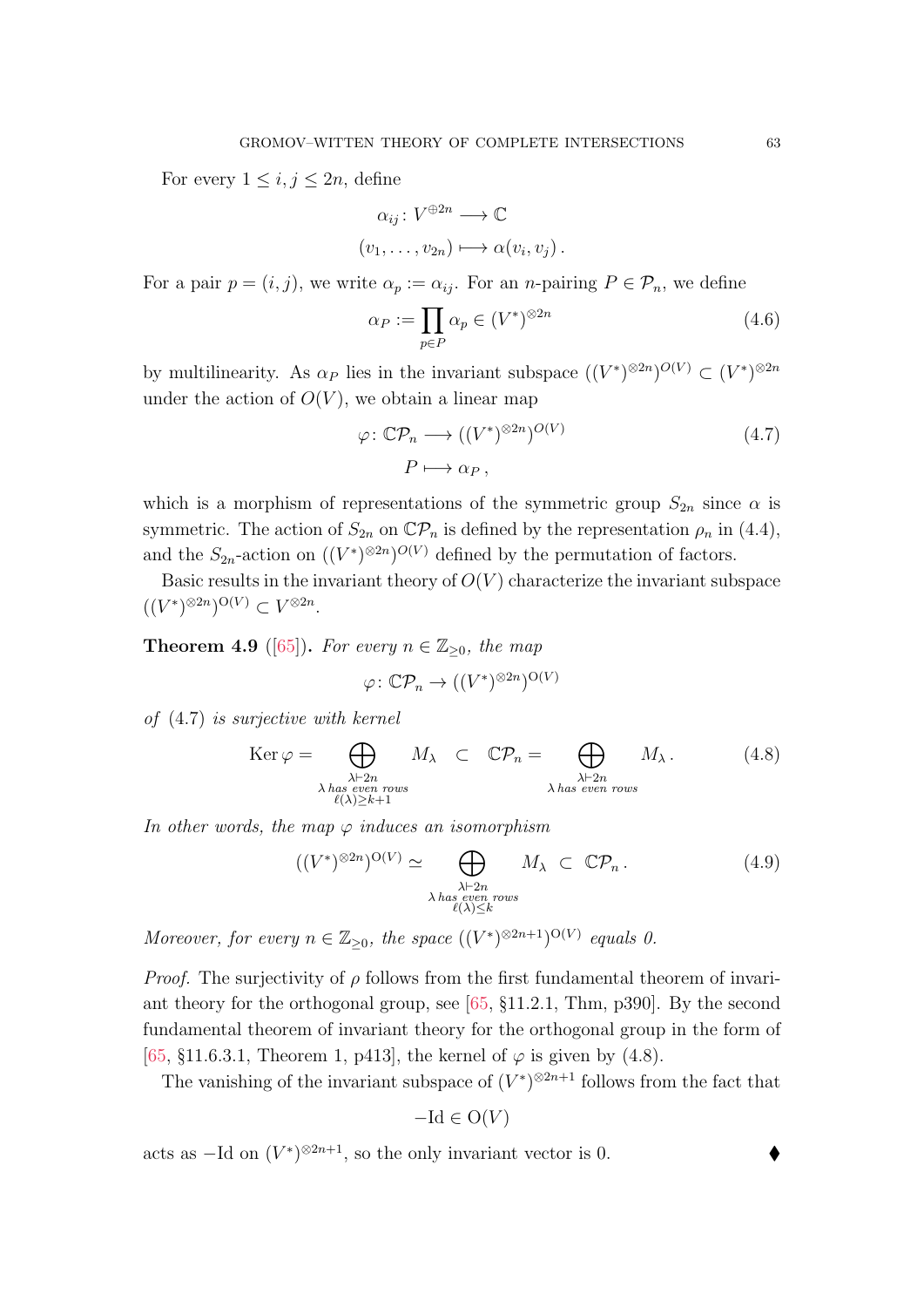Example 4.10. According to Theorem [4.9,](#page-62-2) every  $O(V)$ -invariant element of  $(V^*)^{\otimes 4}$  has the form

$$
x\cdot\alpha_{12}\alpha_{34}+y\cdot\alpha_{13}\alpha_{24}+z\cdot\alpha_{14}\alpha_{23}.
$$

If  $k \geq 2$ , then x, y, z are simply the coordinates on the invariant space. Indeed, the two partitions of 4 into even elements are  $(4)$  and  $(2, 2)$ , and none of them has  $\geq k+1$  elements.

The case  $k = 1$  is special, since then  $2 \geq k + 1$ . By Theorem [4.9,](#page-62-2) the space  $M_{(2,2)}$  must lie in the kernel of  $\varphi$ . To check this claim directly, we denote by  $u_i$ the coordinate in the *i*th copy of V. Then,  $\alpha_{ij} = u_i u_j$ . Thus

$$
\alpha_{12}\alpha_{34} = \alpha_{13}\alpha_{24} = \alpha_{14}\alpha_{23} = u_1u_2u_3u_4.
$$

The relations span the kernel  $x + y + z = 0$  of  $\varphi$ , which is precisely  $M_{(2,2)}$ .

<span id="page-63-0"></span>4.4. Invariant theory for the symplectic group. Let V be a  $2k$ -dimensional complex vector space endowed with a non-degenerate skew-symmetric bilinear form  $\omega$ . Let

$$
\mathrm{Sp}(V) \subset GL(V)
$$

be the corresponding symplectic group. The invariant theory for the symplectic group is very similar to the orthogonal case, but care must be taken with the signs.

For every  $1 \leq i, j \leq 2n$ , define

$$
\omega_{ij} : V^{\oplus 2n} \longrightarrow \mathbb{C}
$$
  

$$
(v_1, \dots, v_{2n}) \longmapsto \omega(v_i, v_j).
$$

For a pair  $p = (i, j)$  with  $i < j$ , we write  $\omega_p := \omega_{ij}$ . For an *n*-pairing  $P \in \mathcal{P}_n$ , we define

<span id="page-63-1"></span>
$$
\omega_P := (-1)^{c(P)} \prod_{p \in P} \omega_p \in (V^*)^{\otimes 2n},\tag{4.10}
$$

where  $c(P)$  is the number of crossings in P (see Definition [4.7\)](#page-61-2). Clearly,  $\omega_P$  lies in the invariant subspace  $((V^*)^{\otimes 2n})^{\text{Sp}(V)}$ , so we obtain a linear map

<span id="page-63-2"></span>
$$
\psi \colon \mathbb{C}\mathcal{P}_n \longrightarrow ((V^*)^{\otimes 2n})^{\text{Sp}(V)} \tag{4.11}
$$
\n
$$
P \longmapsto \omega_P.
$$

The sign convention involving the number of crossings in the definition of  $\omega_P$ in [\(4.10\)](#page-63-1) is necessary for the following result to hold.

<span id="page-63-3"></span>**Lemma 4.11.** The map  $\psi: \mathbb{C}\mathcal{P}_n \to ((V^*)^{\otimes 2n})^{\text{Sp}(V)}$  of [\(4.11\)](#page-63-2) is a morphism of representations of  $S_{2n}$ , where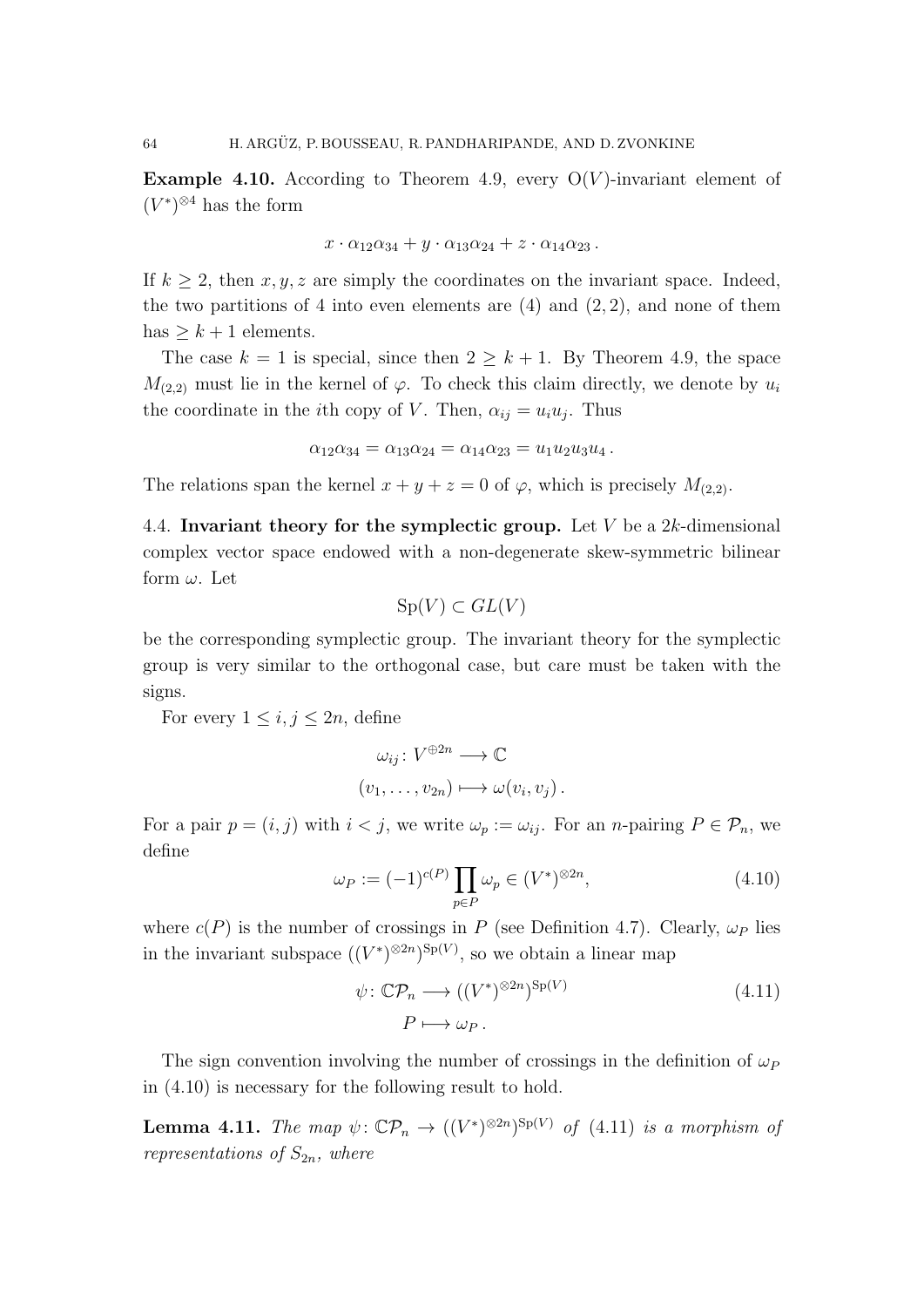- (i) the action of  $S_{2n}$  on  $\mathbb{C} \mathcal{P}_n$  is given by  $\rho_n \otimes \epsilon$ , where  $\rho_n$  is as in [\(4.4\)](#page-60-1) and  $\epsilon$  is the sign representation,
- (ii) the action of  $S_{2n}$  on  $((V^*)^{\otimes 2n})^{\text{Sp}(V)}$  is given by permutations of the  $2n$ factors.

*Proof.* It is enough to show, for every elementary transposition  $\tau = (i, i+1) \in S_{2n}$ , we have

<span id="page-64-0"></span>
$$
\omega_{\tau \cdot P} = -\tau \cdot \omega_P \,. \tag{4.12}
$$

• If  $(i, i + 1)$  is a pair of the pairing P, then  $\tau \cdot P = P$ , so  $\omega_{\tau} P = \omega_P$ . On the other hand,  $\tau \cdot \omega_P = -\omega_P$ , because  $\omega$  is skew-symmetric, and [\(4.12\)](#page-64-0) holds.

• If i and  $i + 1$  belong to two different pairs, then let  $\tau \cdot P = P'$ . We have  $\omega_{\tau \cdot P} = \omega_{P'}$ . The pairing P' has exactly one crossing more or less than P. If we sort the elements of each pair of  $P$  in increasing order and then permute  $i$  and  $i + 1$ , the elements of every pair of  $P'$  are still sorted in increasing order. Thus we have  $\tau \cdot \omega_P = -\omega_{P}$ , so [\(4.12\)](#page-64-0) holds again.

Basic results in the invariant theory of  $O(V)$  characterize the invariant subspace  $((V^*)^{\otimes 2n})^{\mathrm{Sp}(V)} \subset (V^*)^{\otimes 2n}.$ 

<span id="page-64-2"></span>**Theorem 4.12** ([\[65\]](#page-89-1)). For every  $n \in \mathbb{Z}_{\geq 0}$ , the map

$$
\psi \colon \mathbb{C}\mathcal{P}_n \to ((V^*)^{\otimes 2n})^{\mathrm{Sp}(V)}
$$

of [\(4.11\)](#page-63-2) is surjective with kernel

<span id="page-64-1"></span>
$$
\operatorname{Ker} \psi = \bigoplus_{\substack{\lambda \vdash 2n \\ \lambda \text{ has even rows} \\ \lambda_1 \ge 2k+2}} M_{\lambda} \subset \mathbb{C} \mathcal{P}_n. \tag{4.13}
$$

In other words, the map  $\psi$  induces an isomorphism

<span id="page-64-3"></span>
$$
((V^*)^{\otimes 2n})^{\text{Sp}(V)} \simeq \bigoplus_{\substack{\lambda \vdash 2n \\ \lambda \text{ has even rows} \\ \lambda_1 \leq 2k}} M_{\lambda} \subset \mathbb{C}\mathcal{P}_n. \tag{4.14}
$$

Moreover, for every  $n \in \mathbb{Z}_{\geq 0}$ , the space  $((V^*)^{\otimes 2n+1})^{\text{Sp}(V)}$  equals 0.

*Proof.* The surjectivity of  $\psi$  follows from the first fundamental theorem of invariant theory for the symplectic group, see [\[65,](#page-89-1) §11.2.1, Thm, p390]. By Lemma [4.11,](#page-63-3) we can apply the second fundamental theorem of invariant theory for the symplectic group in the form of [\[65,](#page-89-1) §11.6.3.2, Theorem 2, p414]. The kernel of  $\psi$  is then given as a subrepresentation of  $\rho_n \otimes \epsilon$  by

$$
\bigoplus_{\substack{\lambda \vdash 2n \\ \lambda \text{ has even columns} \\ \ell(\lambda) \ge 2k+2}} \rho_{\lambda}.
$$
\n(4.15)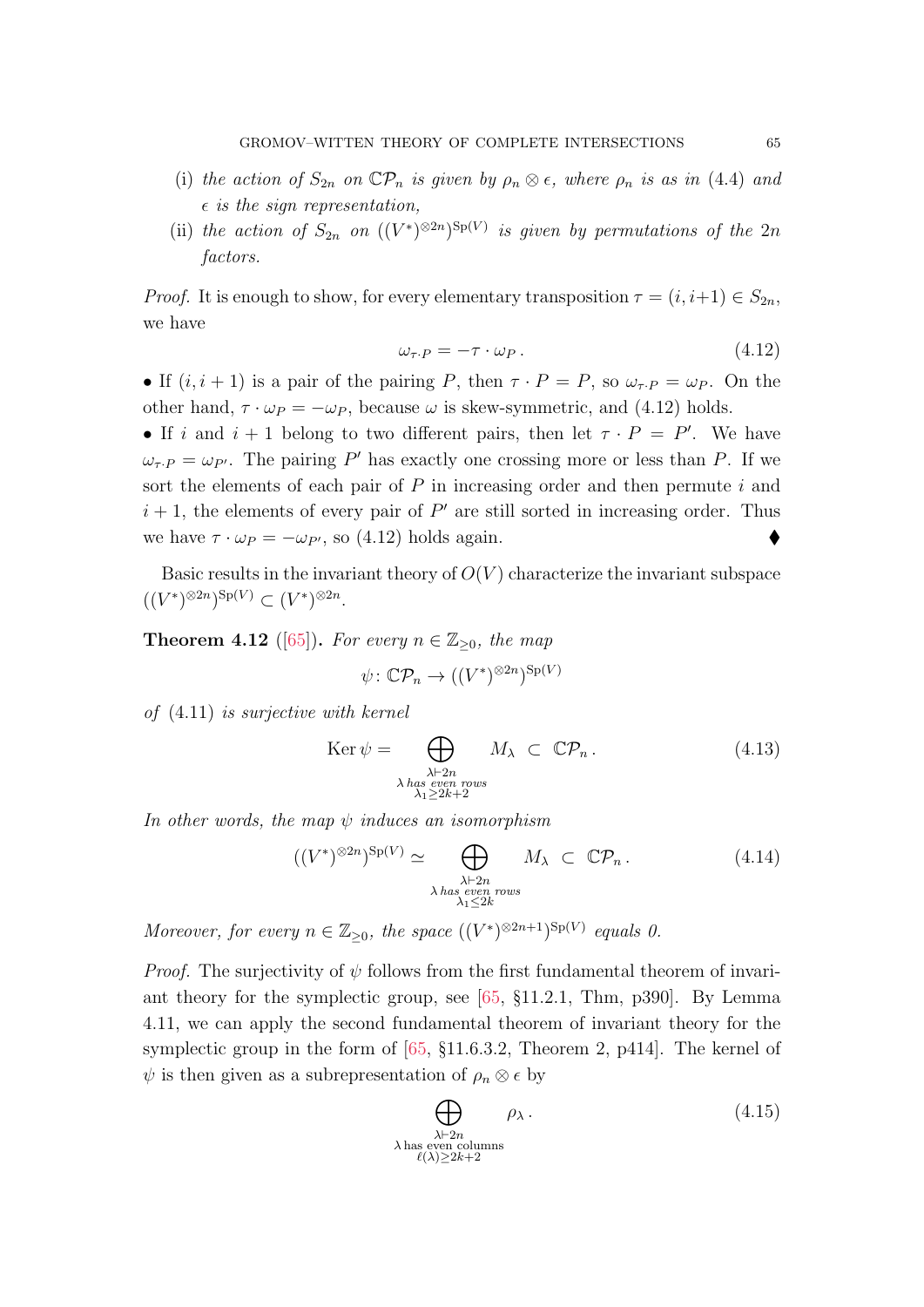As  $\rho_{\lambda} \otimes \epsilon = \rho_{\lambda^t}$ , where  $\lambda^t$  is the transposed Young diagram, the kernel of  $\psi$ , viewed simply as a linear subspace of  $\mathbb{C}\mathcal{P}_n$ , is given by [\(4.13\)](#page-64-1).

The vanishing of the invariant subspace of  $(V^*)^{\otimes 2n+1}$  follows from the fact that

$$
-\mathrm{Id} \in \mathrm{Sp}(V)
$$

acts as  $-\text{Id}$  on  $(V^*)^{\otimes 2n+1}$ , so the only invariant vector is 0.  $\blacklozenge$ 

Example 4.13. According to Theorem [4.12,](#page-64-2) every  $Sp(V)$ -invariant element of  $(V^*)^{\otimes 4}$  has the form

$$
x\cdot\omega_{12}\omega_{34}-y\cdot\omega_{13}\omega_{24}+z\cdot\omega_{14}\omega_{23}.
$$

If  $k \geq 2$ , then x, y, z are simply the coordinates on the invariant space. Indeed, the two partitions of 4 into even elements are  $(4)$  and  $(2, 2)$ , and none of them has elements  $> 2k + 2$ .

The case  $k = 1$  is special, since  $4 \geq 2k + 2$ . By Theorem [4.12,](#page-64-2) the space  $M_{(4)}$ must lie in the kernel of  $\psi$ . To check this claim directly, we denote by  $u_i, v_i$  the coordinates in the *i*th copy of V. Then,  $\omega_{ij} = u_i v_j - v_j u_i$ . These polynomials satisfy the well-known Plücker relation

$$
\omega_{12}\omega_{34} - \omega_{13}\omega_{24} + \omega_{14}\omega_{23} = 0.
$$

This relation spans the kernel  $x = y = z$  of  $\psi$ , which is precisely  $M_{(4)}$ .

4.5. The loop matrix. Building on the representation theory reviewed in §[4.2](#page-59-0) - §[4.4,](#page-63-0) we describe here a family of matrices which will be used in §[4.6](#page-68-0) -§[4.7](#page-72-0) to show that primitive insertions in Gromov–Witten theory of complete intersections can be traded against nodes. Such matrices have also appeared in various places in the literature, particularly in [\[34,](#page-87-5) §3], [\[52,](#page-88-7) §VII.2], [\[76,](#page-89-3) §3], and, in the study of the tautological ring, in [\[68\]](#page-89-4).

<span id="page-65-1"></span>**Definition 4.14.** For every  $n \in \mathbb{Z}_{\geq 0}$ , the loop matrix  $\mathsf{M}(n,x)$  is the  $(2n-1)!! \times$  $(2n-1)!!$  matrix with entries indexed by pairs of *n*-pairings P, P' and given by

$$
\mathsf{M}(n,x)_{P,P'} := x^{L(P,P')},
$$

where  $L(P, P')$  is the loop number of the pairings P and P' (see Definition [4.7\)](#page-61-2), and  $x$  is a formal variable (which will be eventually specialized to integer values).

The matrix  $M(n, x)$  canonically acts as an endomorphism of the vector space  $\mathbb{C} \mathcal{P}_n = \bigoplus_{P \in \mathbb{C} \mathcal{P}_n}$  $\mathbb{C}P$ .

<span id="page-65-0"></span>Proposition 4.15. The direct sum decomposition

$$
\mathbb{C}\mathcal{P}_n = \bigoplus_{\substack{\lambda \vdash 2n \\ \lambda \text{ has even rows}}} M_{\lambda}.
$$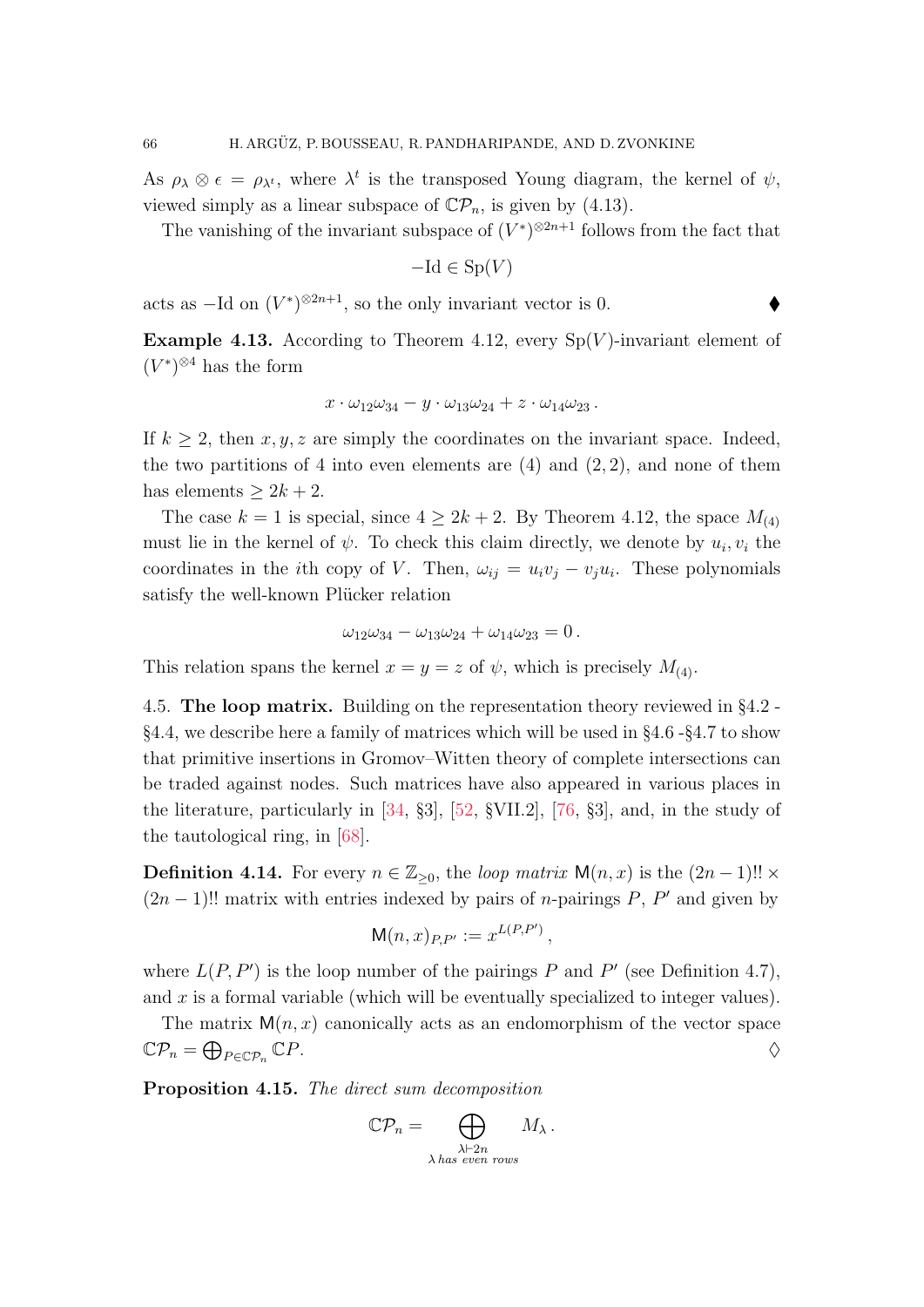given in [\(4.5\)](#page-61-3) is an eigenspace decomposition for the loop matrix  $M(n, x)$ . More precisely, for every partition  $\lambda \vdash 2n$  with even rows, the subspace  $M_{\lambda} \subset \mathbb{C} \mathcal{P}_n$  is an eigenspace of  $M(n, x)$  for the eigenvalue

<span id="page-66-0"></span>
$$
\prod_{(i,j)\in\frac{1}{2}\lambda} (x - i + 2j - 1),
$$
\n(4.16)

where  $\frac{1}{2}\lambda$  is the partition whose parts are half of those of  $\lambda$ . The product [\(4.16\)](#page-66-0) is over the boxes of the Young diagram of  $\frac{1}{2}\lambda$ , where i is the row index, starting at 1 and increasing when going downwards, and  $j$  is the column index, starting at 1 and increasing when going from left to right.

Proof. There are several existing proofs in the literature. Following Zinn-Justin [\[76,](#page-89-3) §3], there exists a lift of  $M(n, x)$  to an element of the group algebra of  $S_{2n}$ expressed in terms of Jucys-Murphy elements [\[76,](#page-89-3) Lemma 1]. The final result can be found in the paragraph above [\[76,](#page-89-3) Proposition 5]. An alternative proof by Hancon-Wales can be found in [\[34,](#page-87-5) Theorem 3.1]. A more expository presentation with the same approach is contained in §VII.2 of Macdonald's book [\[52\]](#page-88-7), where a more general result follows from the theory of zonal symmetric polynomials.

We summarize here the approach taken in Macdonald's book. Let  $P$  and  $P'$ be two *n*-pairings. Each loop in the graph obtained by gluing together the arc diagrams of  $P$  and  $P'$  has even length. The half-lengths of these loops define a partition  $\lambda(P, P')$  of n. In particular, the loop number  $L(P, P')$  is exactly the length of this partition:  $L(P, P') = \ell(\lambda(P, P')).$ 

Let  $\mathsf{M}(n, x_1, \ldots, x_N)$  be the  $(2n-1)!! \times (2n-1)!!$  matrix whose entries indexed by pairs  $P$  and  $P'$  of *n*-pairings are given by the power-sum symmetric polynomials  $p_{\lambda(P,P')}(x_1,\dots,x_N)$  in some number N of variables. According to [\[52,](#page-88-7) VII.2, Example 5], for every  $\lambda \vdash 2n$  with even rows, the subspace  $M_{\lambda} \subset \mathbb{C} \mathcal{P}_n$ is an eigenspace for  $M(n, x_1, \ldots, x_N)$ , and the corresponding eigenvalue is the zonal symmetric polynomial  $Z_{\frac{1}{2}\lambda}(x_1, \dots, x_N)$ . We now consider the specialization  $x_1 = \cdots = x_N = 1$ . As

$$
p_{\lambda(P,P')}(1,\ldots,1)=N^{\ell(\lambda(P,P'))}=N^{L(P,P')},
$$

we have  $M(n, 1, \ldots, 1) = M(n, N)$ . On the other hand, we have

$$
Z_{\frac{1}{2}\lambda}(1,\ldots,1) = \prod_{(i,j)\in\frac{1}{2}\lambda} (N-i+2j-1)
$$

by [\[52,](#page-88-7) VII.2, Eq  $(2.24)-(2.25)$ ], which proves Proposition [4.15](#page-65-0) for x specialized to a positive integer N. As the dependence of  $M(n, x)$  on x is polynomial, the argument actually proves Proposition [4.15](#page-65-0) in general for any x.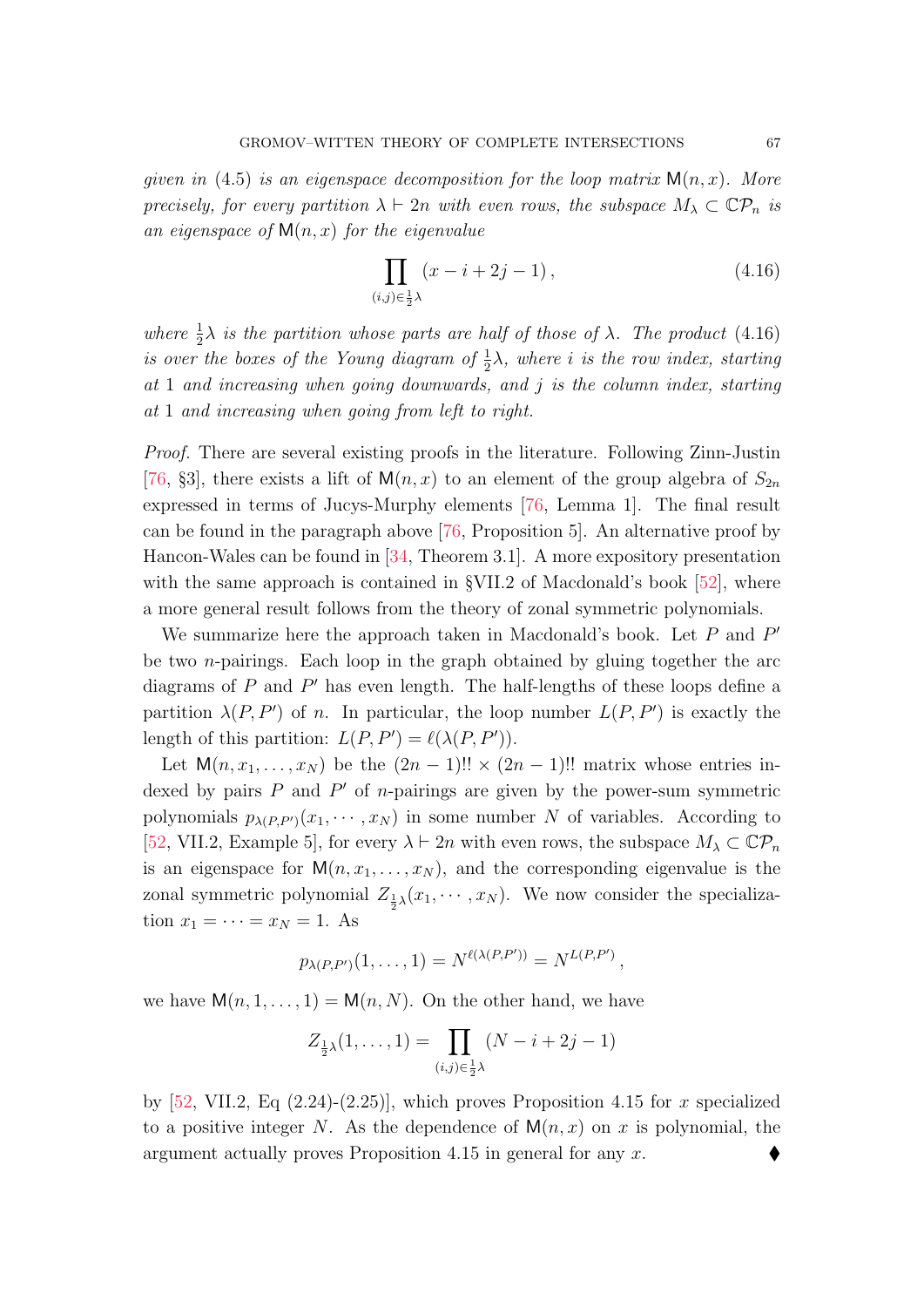**Corollary 4.16.** For every  $k \in \mathbb{Z}_{\geq 0}$ , the endomorphism  $\mathsf{M}(n,k)$  preserves the direct sum decomposition

$$
\mathbb{C}\mathcal{P}_n = \bigoplus_{\substack{\lambda \vdash 2n \\ \lambda \text{ has even rows}}} M_{\lambda}.
$$

Moreover,  $M(n, k)$  is zero when restricted to the subspace

$$
\bigoplus_{\substack{\lambda \vdash 2n \\ \lambda \text{ has even rows} \\ \ell(\lambda) \ge k+1}} M_{\lambda} \subset \mathbb{C} \mathcal{P}_n
$$

and invertible when restricted to the subspace

$$
\bigoplus_{\substack{\lambda \vdash 2n \\ \lambda \text{ has even rows} \\ \ell(\lambda)\leq k}} M_{\lambda} \subset \mathbb{C} \mathcal{P}_n .
$$

In particular, for every k-dimensional complex vector space V endowed with a non-degenerate symmetric bilinear form  $\alpha$ , the endomorphism  $\mathsf{M}(n,k)$  preserves the subspace of invariants  $((V^*)^{\otimes 2n})^{O(V)}$ , viewed as a subspace of  $\mathbb{C}\mathcal{P}_n$  via [\(4.9\)](#page-62-3), and the restriction of  $M(n, k)$  to the subspace of invariants is invertible.

*Proof.* By Proposition [4.15,](#page-65-0)  $M_{\lambda} \subset \mathbb{C} \mathcal{P}_n$  is an eigenspace of  $\mathsf{M}(n,k)$  for the eigenvalue

$$
c_{\lambda}(k) := \prod_{(i,j)\in \frac{1}{2}\lambda} (k-i+2j-1).
$$

We have  $\ell(\frac{1}{2})$  $(\frac{1}{2}\lambda) = \ell(\lambda)$ . If  $\ell(\lambda) \geq k + 1$ , there exists  $(i, j) \in \frac{1}{2}$  $\frac{1}{2}\lambda$  with  $i = k + 1$  and  $j = 1$ , and so  $c_{\lambda}(k) = 0$ . If  $\ell(\lambda) \leq k$ , then, for every  $(i, j) \in \frac{1}{2}$  $\frac{1}{2}\lambda$ , we have  $i \leq k$ . As  $j \ge 1$ , we obtain  $k - i + 2j - 1 \ge 1$ , and so  $c_{\lambda}(k) \ne 0$ .

Corollary 4.17. For every  $k \in \mathbb{Z}_{\geq 0}$ , the endomorphism  $\mathsf{M}(n, -2k)$  preserves the direct sum decomposition

$$
\mathbb{C}\mathcal{P}_n = \bigoplus_{\substack{\lambda \vdash 2n \\ \lambda \text{ has even rows}}} M_{\lambda}.
$$

Moreover,  $\mathsf{M}(n, -2k)$  is zero when restricted to the subspace

$$
\bigoplus_{\substack{\lambda \vdash 2n \\ \lambda \text{ has even rows} \\ \lambda_1 \ge 2k+2}} M_{\lambda} \subset \mathbb{C} \mathcal{P}_n
$$

and invertible when restricted to the subspace

$$
\bigoplus_{\substack{\lambda \vdash 2n \\ \lambda \text{ has even rows} \\ \lambda_1 \leq 2k}} M_{\lambda} \subset \mathbb{C} \mathcal{P}_n .
$$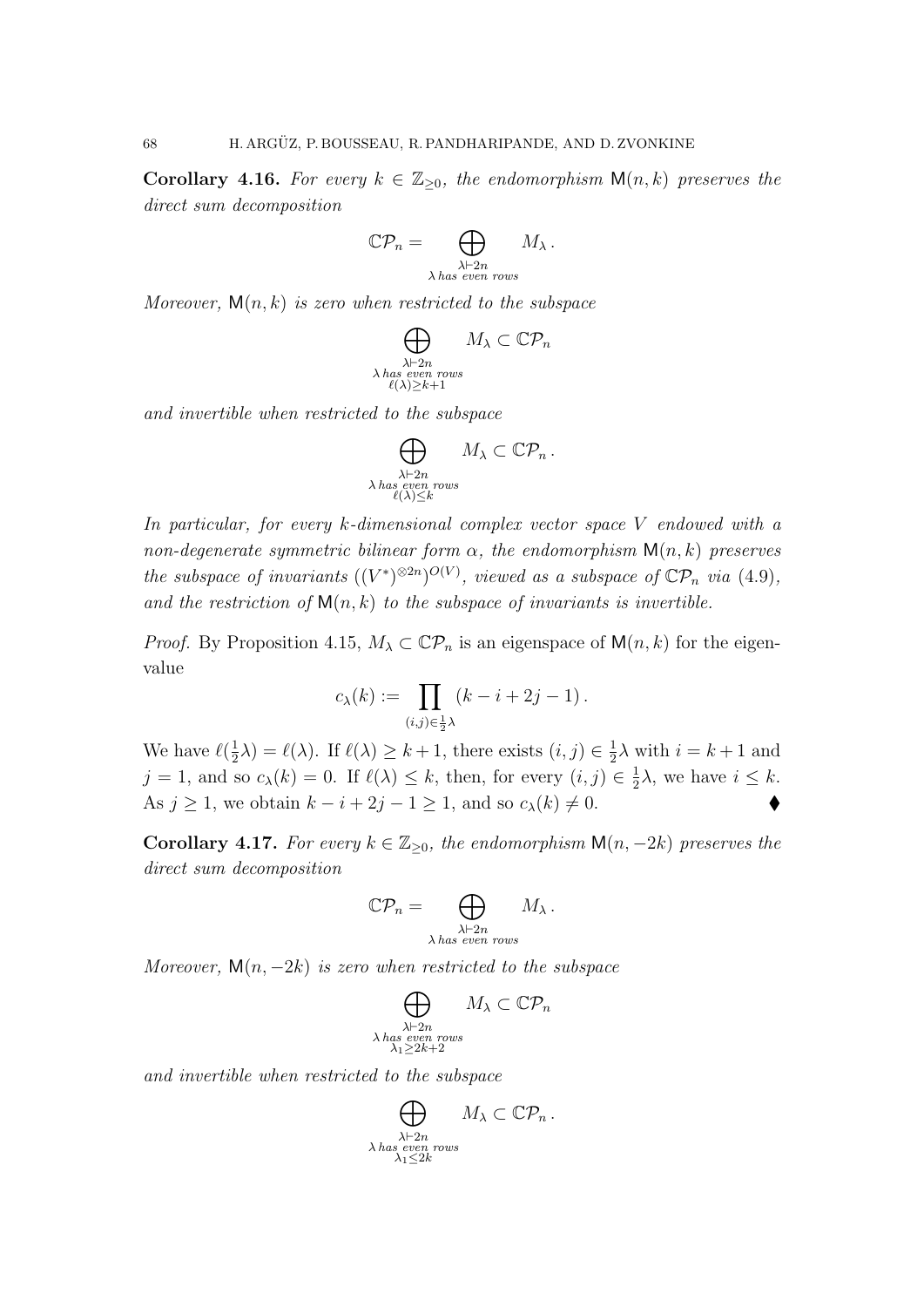In particular, for every 2k-dimensional complex vector space V endowed with a non-degenerate skew-symmetric bilinear form  $\omega$ , the endomorphism  $\mathsf{M}(n, -2k)$ preserves the subspace of invariants  $((V^*)^{\otimes 2n})^{\text{Sp}(V)}$ , viewed as a subspace of  $\mathbb{C} \mathcal{P}_n$ using [\(4.14\)](#page-64-3), and the restriction of  $\mathsf{M}(n, -2k)$  to the subspace of invariants is invertible.

*Proof.* By Proposition [4.15,](#page-65-0) the eigenvalue of  $M(n, -2k)$  restricted to  $M_{\lambda} \subset \mathbb{C} \mathcal{P}_n$ is

$$
d_{\lambda}(k) := \prod_{(i,j)\in \frac{1}{2}\lambda} (-2k - i + 2j - 1).
$$

If  $\lambda_1 \geq 2k+2$ , then  $\frac{\lambda_1}{2} \geq k+1$ . There exists  $(i, j) \in \frac{1}{2}$  $\frac{1}{2}\lambda$  with  $i = 1$  and  $j = k + 1$ , and so  $d_{\lambda}(k) = 0$ . If  $\lambda_1 \leq 2k$ , then  $\frac{\lambda_1}{2} \leq k$ , and for every  $(i, j) \in \frac{1}{2}$  $\frac{1}{2}\lambda$ , we have  $j \leq k$ , and as  $i \geq 1$ , we obtain  $-2k - i + 2j - 1 \leq -2$ , and so  $d_{\lambda}(k) \neq 0$ .

**Example 4.18.** For  $n = 2$ , we have 3 pairings:  $P_1 = (12)(34)$ ,  $P_2 = (13)(24)$ , and  $P_3 = (14)(23)$ , as in Example [4.6.](#page-61-4) Computing directly the loop numbers, we find

$$
M(2,x) = \begin{pmatrix} x^2 & x & x \\ x & x^2 & x \\ x & x & x^2 \end{pmatrix},
$$

which has a simple eigenvalue  $x(x + 2)$ , corresponding to  $\lambda = (4)$  in Proposition [4.15](#page-65-0) (the Young diagram of  $\frac{1}{2}\lambda$  is a row of two boxes, with  $(i, j) = (1, 1)$  and  $(1, 2)$ ), and a double eigenvalue  $x(x-1)$ , corresponding to  $\lambda = (2, 2)$  in Proposition [4.15](#page-65-0) (the Young diagram of  $\frac{1}{2}\lambda$  is a column of two boxes, with  $(i, j) = (1, 1)$  and  $(2, 1)$ ). The eigenspace for the eigenvalue  $x(x + 2)$  is the line  $x = y = z$ , and the eigenspace for the eigenvalue  $x(x - 1)$  is the plane  $x + y + z = 0$ , as predicted by Proposition [4.15](#page-65-0) and Example [4.6.](#page-61-4)

We leave as an exercise for the reader to write explicitly the  $15 \times 15$  matrix  $M(3, x)$  and to check directly that the eigenvalues are  $x(x+2)(x+4)$ ,  $x(x+2)(x-4)$ 1), and  $x(x-1)(x-2)$  with multiplicities 1, 9, and 5 respectively.

<span id="page-68-0"></span>4.6. The matrix of diagonal insertions. In §[4.7,](#page-72-0) we will invert a system of relations obtained by applying the splitting formula [\(3.5\)](#page-39-2) to nodal invariants. To write these relations explicitly, we must first effectively compute the effect of the insertions of the class of the diagonal in the splitting formula.

Let  $X$  be an *m*-dimensional complete intersection in projective space, and let  $V = H^m(X)_{\text{prim}} \otimes \mathbb{C}$  be the primitive cohomology. As in §[4.1,](#page-57-0) let  $\alpha$  be the non-degenerate symmetric intersection form on V if m is even, and let  $\omega$  be the non-degenerate skew-symmetric intersection form on  $V$  if  $m$  is odd.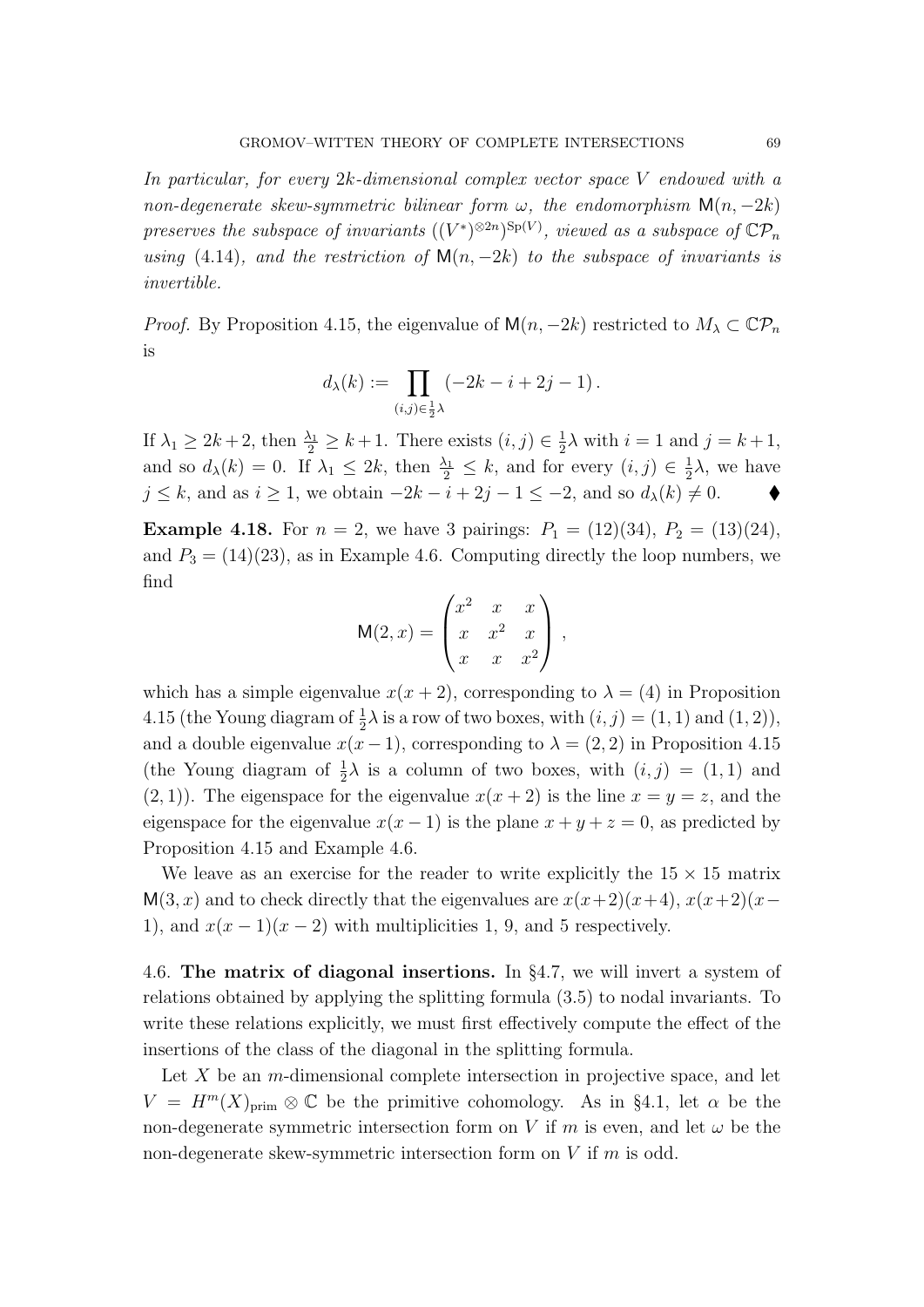For every  $n \in \mathbb{Z}_{\geq 0}$  and every n-pairing  $P \in \mathcal{P}_n$ , we define a test multivector

$$
\Delta_P \in V^{\otimes 2n}
$$

as follows.

• Test multivectors, symmetric case. If m is even, the intersection form  $\alpha$ on V is symmetric. Denote by  $\alpha^{-1}$  the inverse symmetric bi-vector in  $V \otimes V$ . For a pair  $p = \{i, j\}$ , denote by  $\alpha_p^{-1}$  the same bi-vector lying in the tensor product of the *i*th and *j*th copies of V. For an *n*-pairing  $P$ , we define

$$
\Delta_P := \bigotimes_{p \in P} \alpha_p^{-1} \,. \tag{4.17}
$$

• Test multivectors, skew-symmetric case. If  $m$  is odd, the intersection form  $\omega$  on V is skew-symmetric. Denote by  $\omega^{-1}$ , the inverse skew-symmetric bi-vector in  $V \otimes V$ . For a pair  $p = \{i, j\}$ ,  $i < j$  denote by  $\omega_p^{-1}$  the same bivector lying in the tensor product of the jth and ith copies of V in that order (in decreasing order of elements of the pair). For an *n*-pairing  $P$ , we define

$$
\Delta_P = (-1)^{c(P)} \bigotimes_{p \in P} \omega_p^{-1},\tag{4.18}
$$

where  $c(P)$  is the number of crossings (defined in Definition [4.7\)](#page-61-2).

**Definition 4.19.** The matrix of diagonal insertions  $\mathsf{M}^\Delta(n, V)$  is the  $(2n-1)!! \times$  $(2n-1)!!$  matrix with entries indexed by pairs of *n*-pairings P, P' and given by

$$
\mathsf{M}^\Delta(n,V)_{P,P'}=\alpha_P(\Delta_{P'})
$$

if m is even, where  $\alpha_P \in (V^*)^{\otimes 2n}$  is as in [\(4.6\)](#page-62-4), and

$$
\mathsf{M}^\Delta(n,V)_{P,P'}=\omega_P(\Delta_{P'})
$$

if m is odd, where  $\omega_P \in (V^*)^{\otimes 2n}$  is as in [\(4.10\)](#page-63-1).

The following result explicitly computes the matrix  $\mathsf{M}^\Delta(n, V)$  in terms of the loop matrix of Definition [4.14.](#page-65-1)

<span id="page-69-0"></span>Theorem 4.20. There are two cases:

- (i) If m is even, we have  $\mathsf{M}^{\Delta}(n, V) = \mathsf{M}(n, k)$ , where V is of dimension k.
- (ii) If m is odd, we have  $\mathsf{M}^{\Delta}(n, V) = \mathsf{M}(n, -2k)$ , where V is of dimension  $2k$ .

**Proof of Theorem [4.20](#page-69-0) for m even.** Let  $(e_{\mu})_{1\leq \mu \leq k}$  be an orthonormal basis of  $(V, \alpha)$ . We denote by  $x^{i\mu}$  the corresponding linear coordinates on the *i*-th copy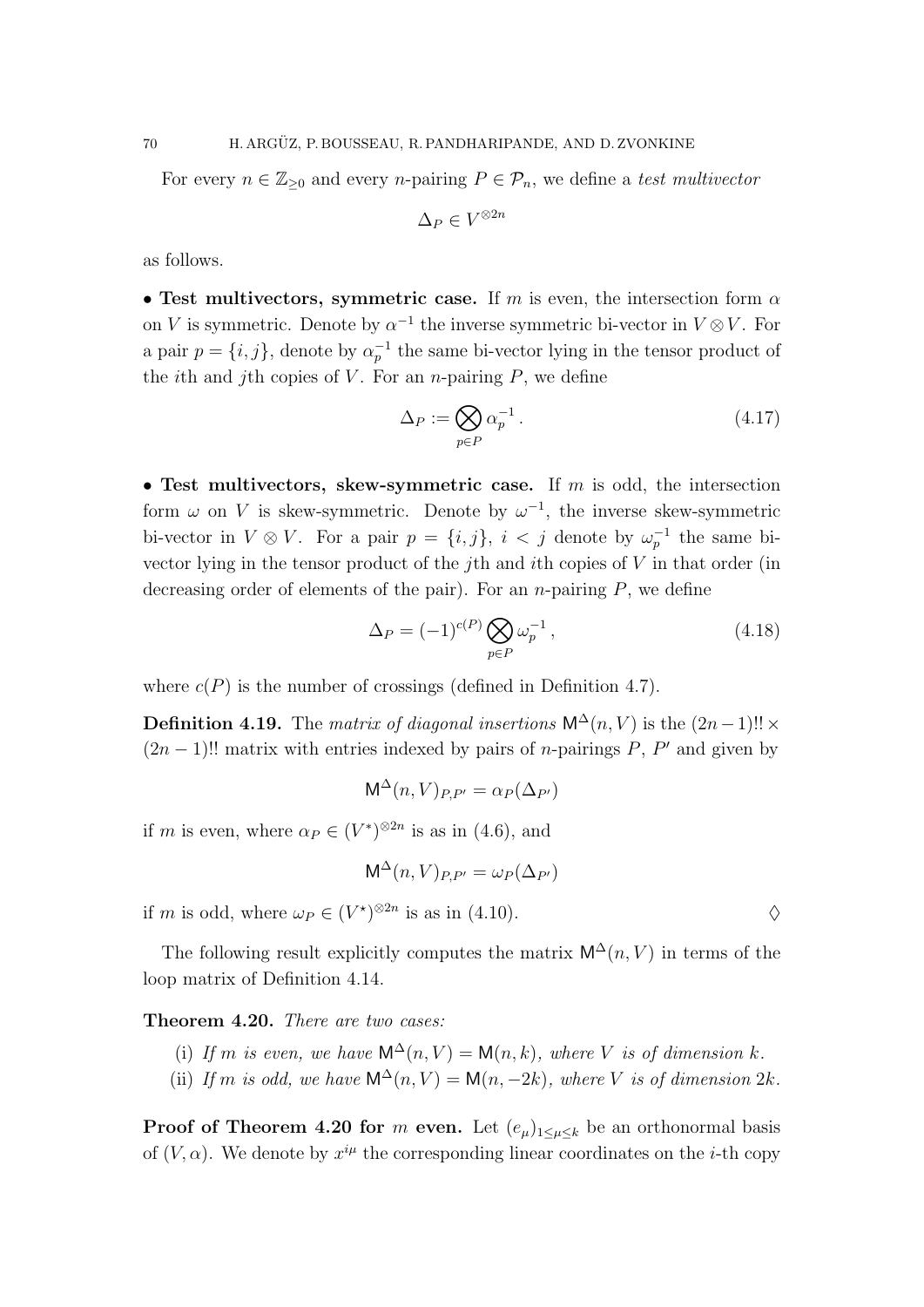of V in  $V^{\otimes 2n}$ . For every  $1 \leq i, j \leq 2n$ , we define

<span id="page-70-0"></span>
$$
\Delta_{ij} := \sum_{\mu=1}^{k} \frac{\partial}{\partial x^{i\mu}} \otimes \frac{\partial}{\partial x^{j\mu}},
$$
\n(4.19)

<span id="page-70-1"></span>
$$
\alpha_{ij} := \sum_{\mu=1}^{k} dx^{i\mu} \otimes dx^{j\mu}.
$$
\n(4.20)

In particular, for every pair  $p = (i, j)$ , we have  $\alpha_p^{-1} = \Delta_{ij}$ , and  $\alpha_p = \alpha_{ij}$ .

<span id="page-70-3"></span>Lemma 4.21. We have

- (i) for every  $1 \leq i, j \leq 2n$ ,  $\alpha_{ii}(\Delta_{ii}) = k$ ,
- (ii) for every  $1 \leq i, j, p, q \leq 2n$ ,  $(\alpha_{ip} \otimes \alpha_{qi})(\Delta_{pq}) = \alpha_{ij}$ .

Proof. The claim follows from [\(4.19\)](#page-70-0) and [\(4.20\)](#page-70-1) by a direct calculation.

To prove Theorem [4.20](#page-69-0) for m even, we must show

<span id="page-70-2"></span>
$$
\alpha_P(\Delta_{P'}) = k^{L(P,P')} \tag{4.21}
$$

for all *n*-pairings  $P$  and  $P'$ . Equation [\(4.21\)](#page-70-2) follows from Lemma [4.21](#page-70-3) and by viewing graphically the contractions of tensors in terms of the arc diagrams of P and  $P'$ . In the contract of the contract of the contract of the contract of the contract of the contract of the contract of

**Proof of Theorem [4.20](#page-69-0) for m odd.** The argument is parallel to the m even case, but some care with signs is required.

Let  $(e_{\mu}, f_{\mu})_{1 \leq \mu \leq k}$  a symplectic basis of  $(V, \omega)$ :

$$
\forall \mu, \nu, \qquad \omega(e_{\mu}, e_{\nu}) = \omega(f_{\mu}, f_{\nu}) = 0,
$$
  

$$
\forall \mu \neq \nu, \qquad \omega(e_{\mu}, f_{\nu}) = 0,
$$
  

$$
\forall \mu, \qquad \omega(e_{\mu}, f_{\mu}) = -\omega(f_{\mu}, e_{\mu}) = 1.
$$

We denote by  $x^{i\mu}$  and  $y^{i\mu}$  the corresponding linear coordinates on the *i*-th copy of V in  $V^{\otimes 2n}$ . For every  $1 \leq i, j \leq 2n$ , we define

<span id="page-70-4"></span>
$$
\Delta_{ij} = \sum_{\mu=1}^{k} \left( \frac{\partial}{\partial x^{i\mu}} \otimes \frac{\partial}{\partial y^{j\mu}} - \frac{\partial}{\partial x^{j\mu}} \otimes \frac{\partial}{\partial y^{i\mu}} \right), \qquad (4.22)
$$

<span id="page-70-5"></span>
$$
\omega_{ij} = \sum_{\mu=1}^{k} (dx^{i\mu} \otimes dy^{j\mu} - dx^{j\mu} \otimes dy^{i\mu}). \qquad (4.23)
$$

In particular, for every pair  $p = (i, j)$  with  $i < j$ , we have  $\omega_p^{-1} = \Delta_{ji}$  and  $\omega_p = \omega_{ij}$ .

## <span id="page-70-6"></span>Lemma 4.22. We have

- (i) For every  $1 \leq i, j \leq 2n$ ,  $\omega_{ii}(\Delta_{ii}) = -2k$ .
- (ii) For every  $1 \leq i, j, p, q \leq 2n$ ,  $(\omega_{ip} \otimes \omega_{qj})(\Delta_{pq}) = \omega_{ji}$ .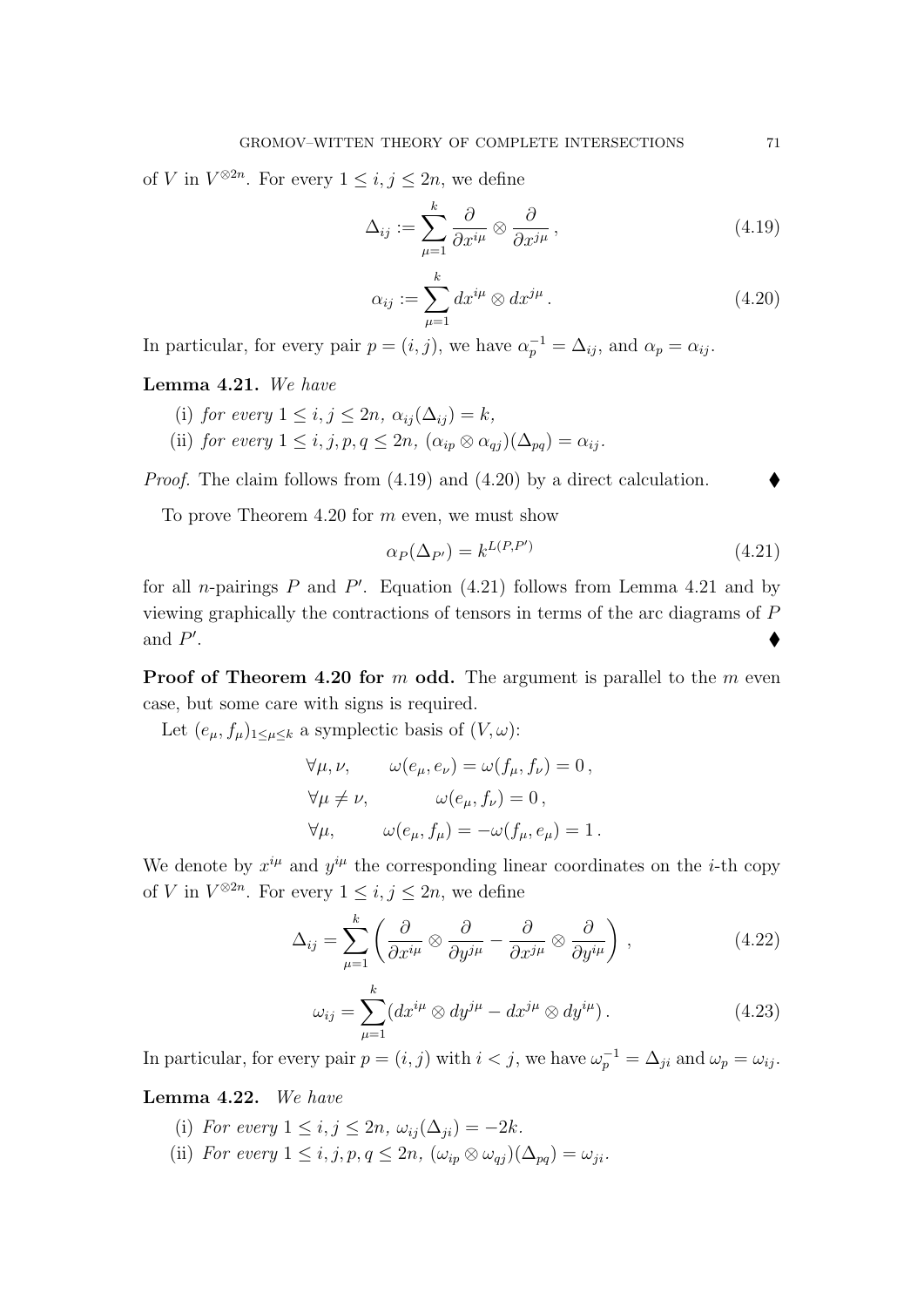

<span id="page-71-0"></span>Figure 4.4.

Proof. he claim follows from [\(4.22\)](#page-70-4) and [\(4.23\)](#page-70-5) by a direct calculation.

Remark 4.23. The sign rule in the last equality is to choose a cyclic order on the set  $\{i, p, q, j\}$  and follow it for the 2-forms  $\omega$  and the bi-vector  $\Delta: \omega_{ip}$ , then  $\Delta_{pq}$ , then  $\omega_{qj}$ , and we get  $\omega_{ji}$ .

**Lemma 4.24.** Let  $i_1, \ldots, i_{2h}$  be pairwise different indices among  $1, \ldots, 2n$ . Then,

$$
(\omega_{i_1i_2} \otimes \omega_{i_3i_4} \otimes \cdots \otimes \omega_{i_{2h-1}i_{2h}})(\Delta_{i_2i_3} \otimes \Delta_{i_4i_5} \otimes \ldots \Delta_{i_{2m}i_1}) = (-1)^h (2k).
$$

Proof. The result follows from Lemma [4.22](#page-70-6) by induction.

Lemma 4.25. Consider a simple closed oriented curve crossing a horizontal line at 2n points. Then, the number of arcs oriented from left to right and the number of arcs oriented from right to left are both odd.

Proof. Assume for simplicity that the curve is oriented clockwise. The line cuts the region surrounded by the curve into  $n + 1$  parts of which a lie above the line and b below the line. Consider the bipartite tree whose vertices correspond to these parts: two vertices are are joined by an edge if the corresponding parts are adjacent, see the example in Figure [4.4.](#page-71-0)

Each region above the line contains exactly one left-to-right arc. A region below the line contains  $d-1$  left-to-right arcs, where d is the degree of the corresponding vertex in the tree. After summing over all vertices, we obtain  $a+n-b$  left-to-right arcs. Modulo 2, we have

$$
a + n - b = a + n + b = n + (n + 1) = 2n + 1,
$$

which is always odd.

**Lemma 4.26.** Consider L closed oriented curves with  $\ell$  simple intersections or self-intersections crossing a horizontal line at 2n points. Let s be the number of arcs joining one of these 2n points to another and oriented from left to right. Then  $L + \ell + s$  is even.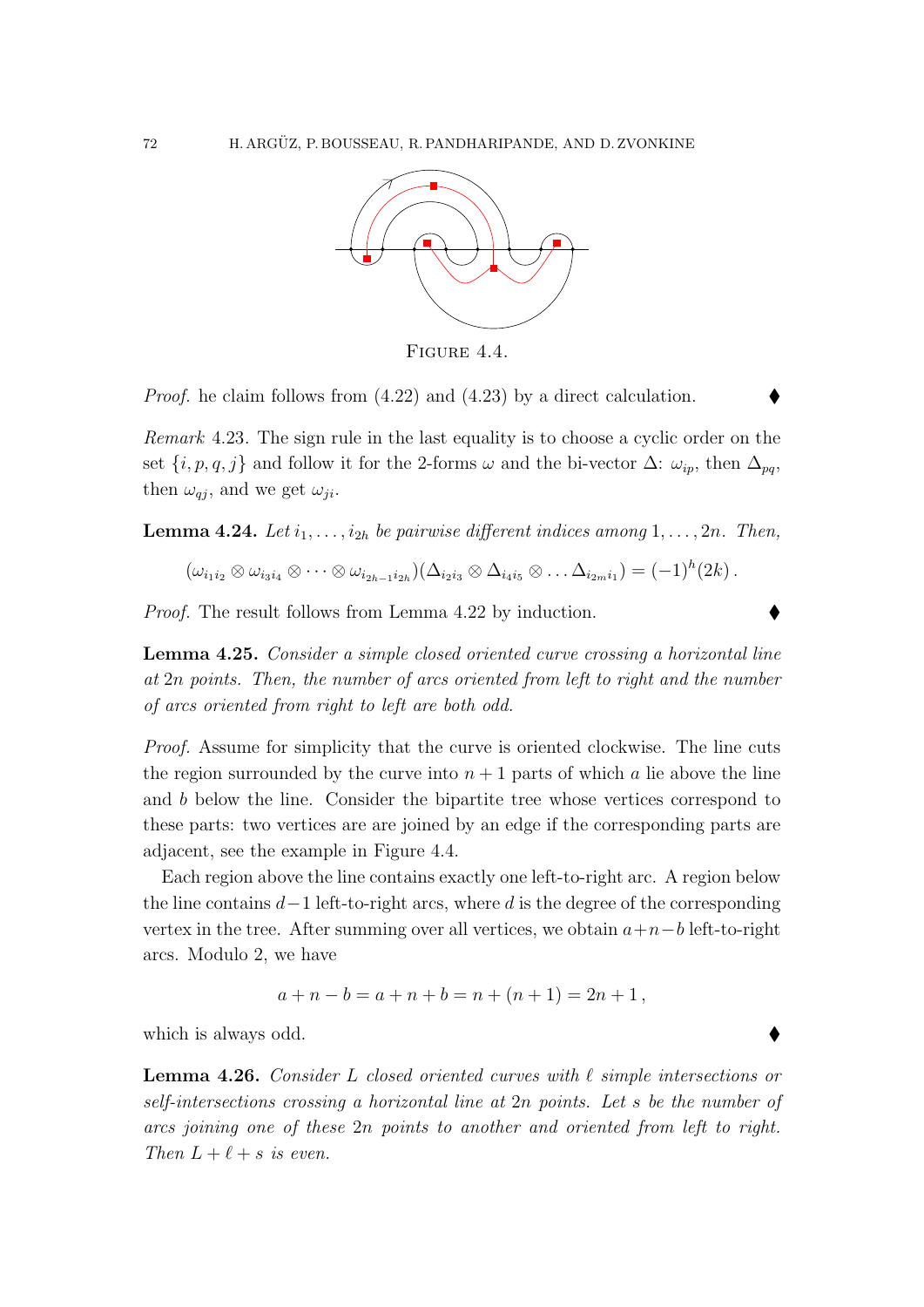Proof. Any intersection or self-intersection can be uniquely resolved so that the orientations of the arcs are preserved. The resolution decreases  $\ell$  by 1, changes L by 1, and leaves s invariant. The parity of  $L+\ell+s$  does not change. When there are no intersections left, we have L independent closed curves, so the assertion follows from Lemma [4.25.](#page-71-0)

To prove Theorem [4.20](#page-69-0) for m odd, we must show

$$
\omega_P(\Delta_{P'}) = (-2k)^{L(P,P')}
$$

for all *n*-pairings  $P$  and  $P'$ . We represent  $P$  and  $P'$  by arc diagrams with arcs respectively above and below a horizontal line with 2n dots. The arcs above the line are oriented from left to right as the pairs in  $\omega_P$ , while the arcs below the line are oriented from right to left as the pairs of  $\Delta_{P}$ . We obtain a collection of  $L(P, P')$  intersecting loops. The total number  $\ell$  of intersections equals the total number of crossings  $c(P) + c(P')$  in both pairings. By definition of  $\omega_P$  and  $\Delta_{P'}$  in [\(4.10\)](#page-63-0) and [\(4.18\)](#page-69-1), we have a factor  $(-1)^{c(P)}(-1)^{c(P')} = (-1)^{\ell}$  before the product of  $\omega_p$ 's and  $\omega_p^{-1}$ 's.

Now we change the orientation of some of the arcs so as to obtain a union of oriented loops. We change the signs of  $\omega_{ij}$ 's and  $\Delta_{ij}$ 's corresponding to these arcs accordingly. Let s be the number of arcs in the new collection of oriented curves oriented from left to right. Then the change of orientation changes the sign by  $(-1)^{n-s}$ , which by Lemma [4.26](#page-71-1) is equal to  $(-1)^{n+\ell+L(P,P')}$ . Now, by Lemma [4.24](#page-71-2) every closed loop of length 2h contributes a factor of  $(-1)^h(2k)$  to the contraction. The product of signs  $(-1)^h$  over all loops gives  $(-1)^n$ . Finally, we obtain

$$
\omega_P(\Delta_{P'}) = (-1)^{\ell} \cdot (-1)^{n+\ell+L(P,P')} (-1)^n (2k)^{L(P,P')} = (-2k)^{L(P,P')}.
$$

4.7. Trading primitive insertions against nodes. Using the algebraic results of §[4.1-](#page-57-0)[4.6,](#page-68-0) we are now able to trade primitive insertions in Gromov–Witten theory of complete intersections for nodes, as illustrated in the example of the elliptic curve given at the beginning of §[4.](#page-56-0)

<span id="page-72-0"></span>**Theorem 4.27 (Theorem [A](#page-6-0)).** Let  $X$  be a complete intersection in projective space which is not a cubic surface or an even dimensional complete intersection of two quadrics. Then, the Gromov–Witten invariants of  $X$  can be effectively reconstructed from the simple nodal Gromov–Witten invariants of X.

Proof. We prove Theorem [4.27](#page-72-0) by induction on the number of primitive insertions. Let  $V \subset H^*(X) \otimes \mathbb{C}$  the primitive cohomology. For  $a, b \in \mathbb{Z}_{\geq 0}$ , let  $\Gamma$  be an Xvalued stable graph with a single vertex, no edges, and  $a + b$  legs divided in two groups labeled from 1 to  $a$  and from 1 to  $b$ . We consider the Gromov–Witten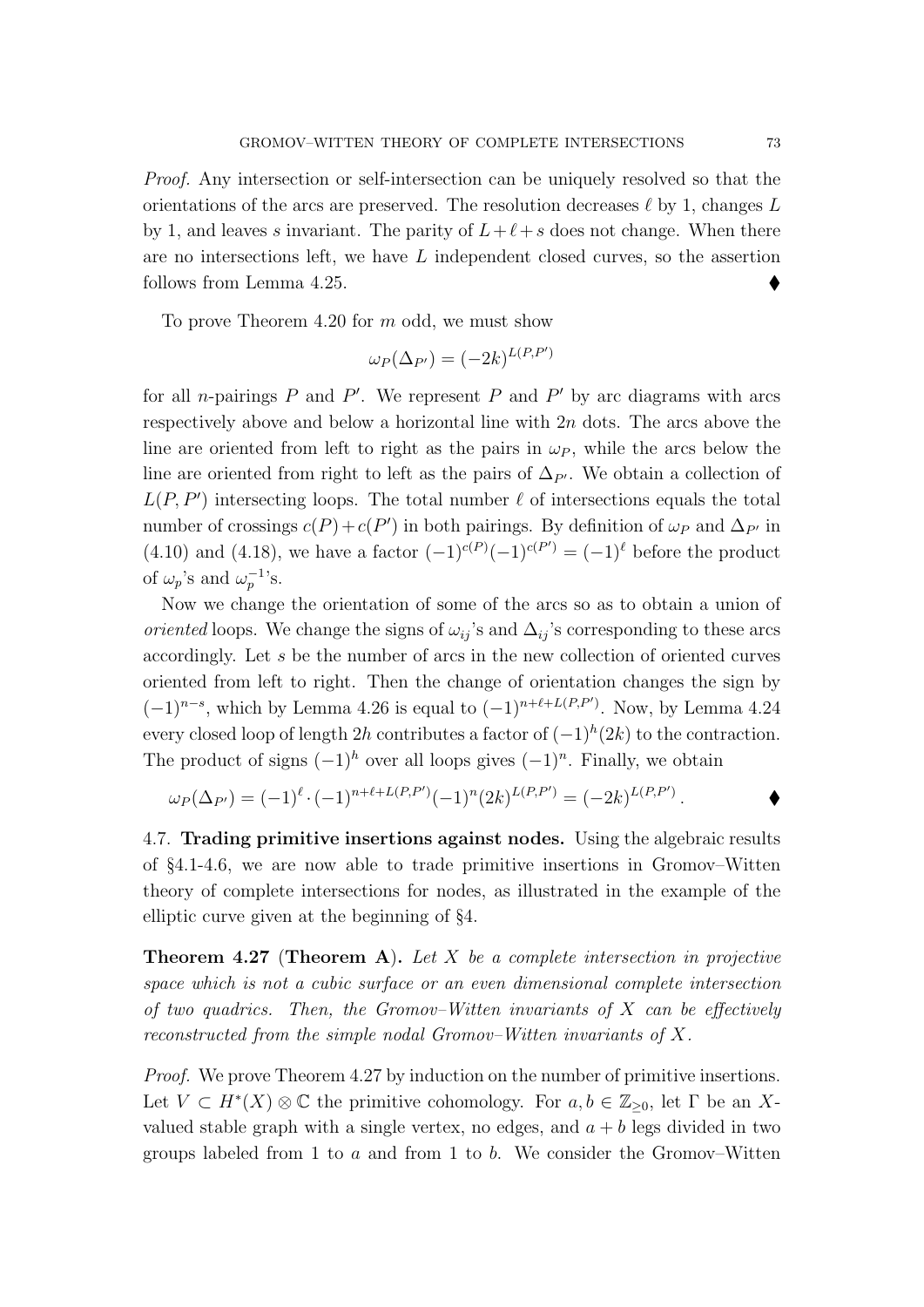

<span id="page-73-0"></span>FIGURE 4.5. Trading 2n primitive insertions for n nodes

theory of X of type  $\Gamma$  with a primitive and b simple insertions. More precisely, we fix integers  $k_1, \ldots, k_a \in \mathbb{Z}_{\geq 0}, \ell_1, \ldots, \ell_b \in \mathbb{Z}_{\geq 0}$ , and simple classes  $\beta_1, \ldots, \beta_b$ , and we define the map

$$
\Omega \colon V^{\otimes a} \longrightarrow H_{\star}(\overline{\mathcal{M}}_{\Gamma}(X)) \tag{4.24}
$$

$$
\alpha_1 \otimes \cdots \otimes \alpha_a \longmapsto \prod_{i=1}^a \psi_i^{k_i} \text{ev}_i^*(\alpha_i) \prod_{j=1}^b \psi_j^{\ell_j} \text{ev}_j^*(\beta_j) \cap [\overline{\mathcal{M}}_{\Gamma}(X)]^{\text{vir}},\tag{4.25}
$$

obtained by considering all possible primitive insertions  $\alpha_1, \ldots, \alpha_a$ . Our goal is to compute  $\Omega$ .

By deformation invariance of the virtual class in Gromov–Witten theory, the class  $\Omega$  is invariant under the action of the monodromy group G on V. By Propositions [4.1](#page-58-0)[-4.2,](#page-58-1) the monodromy group is  $G = O(V)$  if dim X is even and  $G = Sp(V)$  if dim X is odd (since X is not a cubic surface or an even dimensional complete intersection of two quadrics). In particular,  $\Omega = 0$  if a is odd by Theorems [4.9](#page-62-0) and [4.12.](#page-64-0) From now on, we assume that a is even and we write  $a = 2n$  with  $n \in \mathbb{Z}_{\geq 0}$ . Then,  $\Omega$  is an element of  $((V^*)^{\otimes 2n})^G \otimes H_*(\overline{\mathcal{M}}_{\Gamma}(X))$ , which can be viewed as a subspace of  $\mathbb{C}\mathcal{P}_n \otimes H_*(\overline{\mathcal{M}}_{\Gamma}(X))$  by [\(4.9\)](#page-62-1) - [\(4.14\)](#page-64-1).

For every *n*-pairing  $P \in \mathcal{P}_n$ , let  $\Gamma_P$  be the X-valued graph obtained from  $\Gamma$  by gluing together the legs i and j for every pair  $(i, j)$  of P. The graph  $\Gamma_P$  contains one vertex, n loops, and b legs, see Figure [4.5.](#page-73-0)

Using the moduli stack  $\mathcal{M}_{\Gamma_P}(X)$  of  $\Gamma_P$ -marked stable maps to X, we define the class

$$
\Omega_P := \prod_{i=1}^{2n} \psi_i^{k_i} \prod_{j=1}^b \psi_j^{\ell_j} \mathrm{ev}_j^*(\beta_j) \cap [\overline{\mathcal{M}}_{\Gamma_P}(X)]^{\mathrm{vir}} \in H_\star(\overline{\mathcal{M}}_{\Gamma_P}(X)).
$$

Splitting the n loops of  $\Gamma_P$  defines a morphism

 $s_P \colon \mathcal{M}_{\Gamma_P}(X) \to \mathcal{M}_{\Gamma}(X)$ .

By the splitting formula [\(3.5\)](#page-39-0), we have

<span id="page-73-1"></span>
$$
s_{P,*}\Omega_P = \pm \Omega(\Delta_P) + \Omega',\tag{4.26}
$$

where the insertion of the multivector  $\Delta_P$  defined in §[4.6](#page-68-0) results from the terms in the Künneth decompositions of the diagonals containing only primitive classes,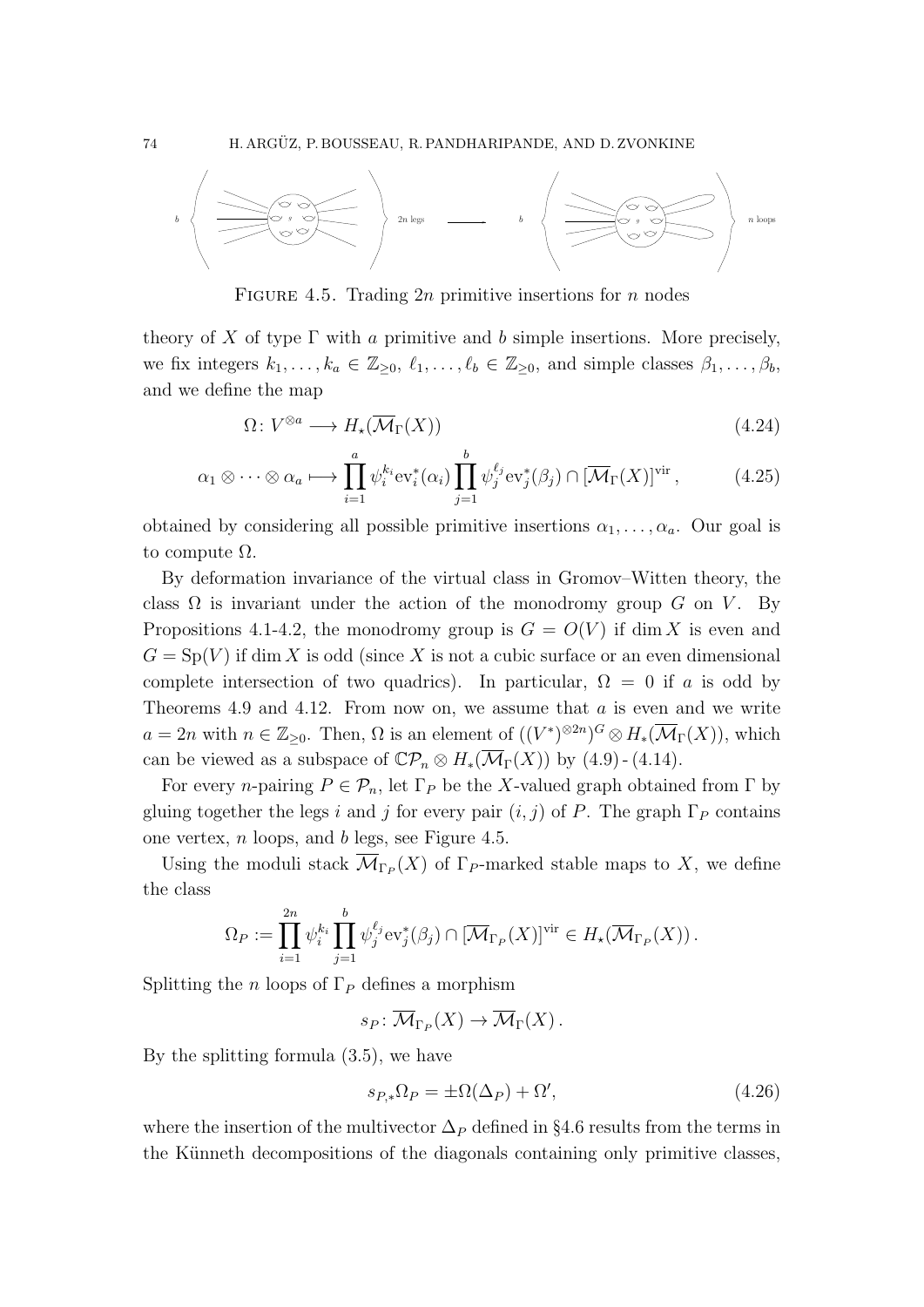and  $\Omega'$  results from the other terms in the Künneth decompositions of the diagonals and so contains at least one simple class insertion. The class  $s_*\Omega_P$  is defined by simple nodal Gromov–Witten theory of X, and the class  $\Omega'$  is defined by Gromov–Witten theory of X with fewer than  $2n$  primitive insertions. It is therefore sufficient to show that  $\Omega$  can be recovered from the data of the classes  $\Omega(\Delta_P)$  for  $P \in \mathcal{P}_n$ .

Let  $\mathsf{M}^{\Delta}(n, V)$  be the endomorphism of  $\mathbb{C}\mathcal{P}_n$  defined by the matrix of diagonal insertions of Definition [4.19.](#page-69-2) It follows from Definition [4.19](#page-69-2) that

<span id="page-74-0"></span>
$$
\mathsf{M}^{\Delta}(n,V)\,\Omega = (\Omega(\Delta_P))_{P \in \mathcal{P}_n} \in \mathbb{C} \mathcal{P}_n \otimes H_*(\overline{\mathcal{M}}_{\Gamma}(X)). \tag{4.27}
$$

By Theorem [4.20](#page-69-0) expressing  $\mathsf{M}^\Delta(n, V)$  in terms of the loop matrix, and Corollaries [4.16-](#page-67-0)[4.17](#page-67-1) on the spectral properties of the loop matrix,  $\mathsf{M}^\Delta(n, V)$  preserves the subspace of invariants  $((V^*)^{\otimes 2n})^G$  and is invertible in restriction after restriction to this subspace. It follows that  $\Omega$  can be recovered from  $(\Omega(\Delta_P))_{P \in \mathcal{P}_n}$ .

As the relations [\(4.26\)](#page-73-1) and [\(4.27\)](#page-74-0) are linear, the statement of Theorem [4.27](#page-72-0) for Gromov–Witten invariants follows by taking the degrees of the classes  $\Omega$  and  $\Omega(\Delta_P)$ .

<span id="page-74-2"></span>4.8. Gromov–Witten invariants of complete intersections. We are finally ready to state the main goal of the paper:

<span id="page-74-1"></span>**Theorem 4.28 (Theorem [D](#page-9-0)).** Let  $X$  be an m-dimensional smooth complete intersection in  $\mathbb{P}^{m+r}$  of degrees  $(d_1, \ldots, d_r)$ . Then, for every decomposition

$$
d_r = d_{r,1} + d_{r,2} \quad \text{with} \quad d_{r,1}, d_{r,2} \in \mathbb{Z}_{\geq 1} \,,
$$

the Gromov–Witten invariants of  $X$  can be effectively reconstructed from:

- (i) the Gromov–Witten invariants of an m-dimensional smooth complete intersection  $X_1 \subset \mathbb{P}^{m+r}$  of degrees  $(d_1, \ldots, d_{r-1}, d_{r,1}),$
- (ii) the Gromov–Witten invariants of an m-dimensional smooth complete intersection  $X_2 \subset \mathbb{P}^{m+r}$  of degrees  $(d_1, \ldots, d_{r-1}, d_{r,2}),$
- (iii) the Gromov–Witten invariants of an  $(m-1)$ -dimensional smooth complete intersection  $D \subset \mathbb{P}^{m+r}$  of degrees  $(d_1, \ldots, d_{r-1}, d_{r,1}, d_{r,2}),$
- (iv) the Gromov–Witten invariants of an  $(m-2)$ -dimensional smooth complete intersection  $Z \subset \mathbb{P}^{m+r}$  of degrees  $(d_1, \ldots, d_{r-1}, d_r, d_{r,1}, d_{r,2})$ .

Proof. To prove Theorem [D,](#page-9-0) we consider, following [\[54,](#page-88-0) §0.5.4], the degeneration  $X \rightsquigarrow X_1 \cup_D \widetilde{X}_2$  obtained by factoring the degree  $d_r$  defining equation of X into factors of degrees  $d_{r,1}$  and  $d_{r,2}$ . Here,  $\widetilde{X}_2$  is the blow-up of  $X_2$  along Z, and  $X_1 \cup_D \widetilde{X}_2$  denotes  $X_1$  and  $X_2$  transversally glued along a copy of D.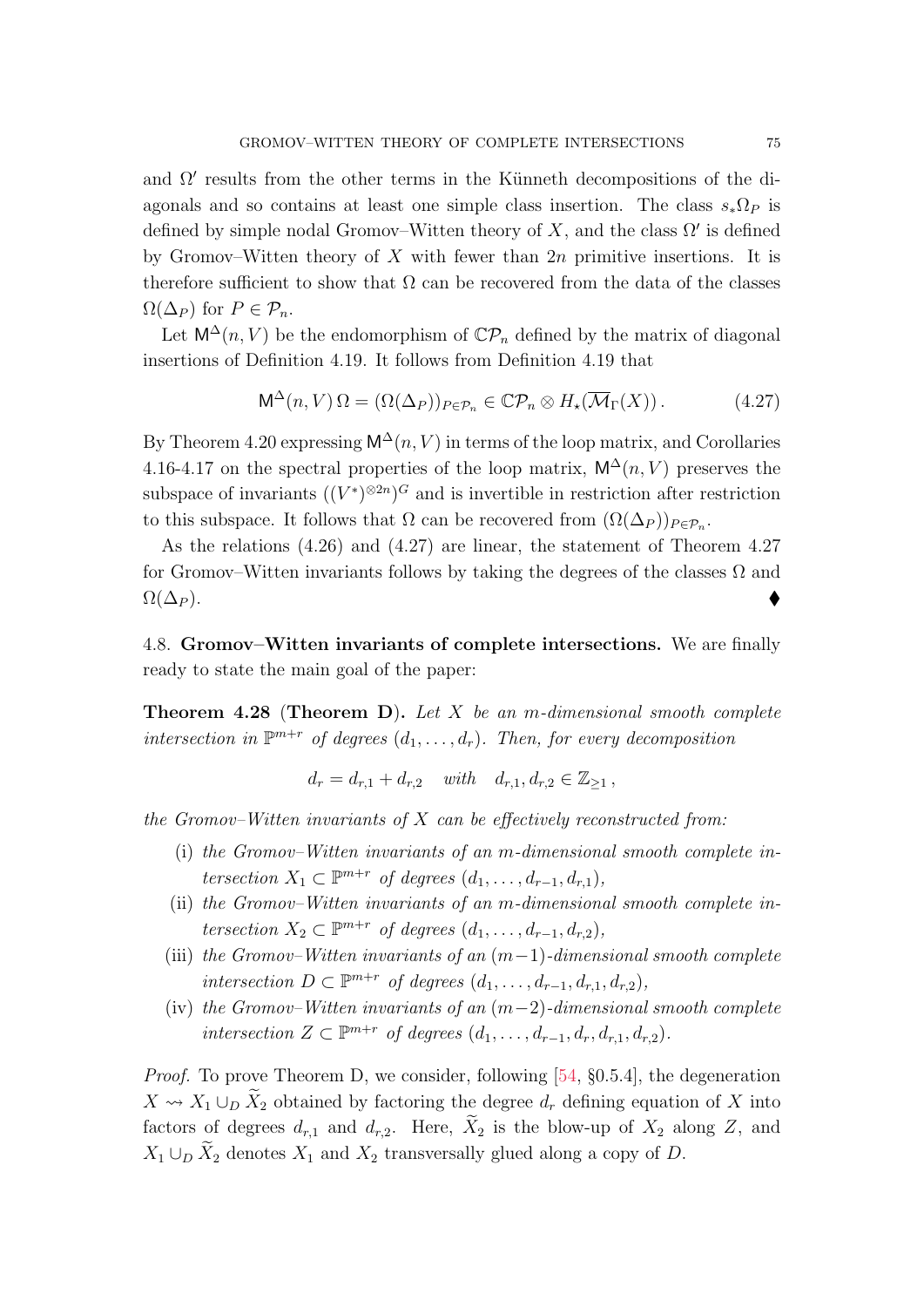To construct such a degeneration, we start with the equations

$$
f_1=\cdots=f_r=0
$$

of X, with  $f_i$  of degree  $d_i$ , and we write a product  $g_r = f_{r,1}f_{r,2}$  of generic polynomials  $f_{r,1}$  and  $f_{r,2}$  of degree  $d_{r,1}$  and  $d_{r,2}$  respectively. Then, the equations

$$
f_1 = \cdots = f_{r-1} = f_{r,1} = tf_r - g_r = 0
$$

define a 1-parameter flat family  $\mathcal{X} \to \mathbb{A}^1$ .

The fibers  $\mathcal{X}_t$  for general  $t \neq 0$  are smooth complete intersections of degrees  $(d_1, \ldots, d_r)$  and so deformation equivalent to X. The fiber  $0 \in \mathbb{A}^1$  is given by

$$
\mathcal{X}_0=X_1\cup_D X_2\,,
$$

where  $X_1$  is the m-dimensional smooth complete intersection with equations

$$
f_1 = \cdots = f_{r-1} = f_{r,1} = 0
$$

of degrees  $(d_1, \ldots, d_{r-1}, d_{r,1}), X_2$  is the m-dimensional smooth complete intersection of with equations,

$$
f_1 = \cdots = f_{r-1} = f_{r,2} = 0
$$

degrees  $(d_1, \ldots, d_{r_1}, d_{r,2})$ , and  $X_1 \cup_D X_2$  is the union of  $X_1$  and  $X_2$  glued along their common intersection D, which is the  $(m-1)$ -dimensional smooth complete intersection of degrees  $(d_1, \ldots, d_{r-1}, d_{r,1}, d_{r,2})$  with equations

$$
f_1 = \cdots = f_{r-1} = f_{r,1} = f_{r,2} = 0.
$$

The total space  $\mathcal X$  of the family over  $\mathbb A^1$  is singular with singular locus Z, the  $(m-2)$ -dimensional smooth complete intersection of degrees  $(d_1, \ldots, d_{r-1}, d_r, d_{r,1}, d_{r,2})$ with equations

$$
f_1 = \cdots = f_{r-1} = f_r = f_{r,1} = f_{r,2} = 0.
$$

Locally analytically and transversally to  $Z$ , the singularities of the total space are ordinary 3-fold double points. Blowing-up  $X_2$  in X resolves these singularities: we obtain a new degeneration over  $\mathbb{A}^1$  with smooth total space and special fiber over 0 given by  $X_1 \cup_D \widetilde{X}_2$ , where  $\widetilde{X}_2$  is the blow-up of  $X_2$  along Z.

• Large monodromy: We first prove Theorem [4.28](#page-74-1) when  $X$  is not a cubic surface or an even dimensional complete intersection of two quadrics. The Gromov– Witten invariants of  $X$  are then determined by the simple nodal Gromov–Witten invariants of X by Theorem [4.27.](#page-72-0) By the nodal degeneration formula of Theorem [2.3](#page-31-0) applied to the degeneration of  $X \rightsquigarrow X_1 \cup_D X_2$ , the simple nodal Gromov– Witten invariants of  $X$  can be computed in terms of the nodal relative Gromov– Witten invariants of  $(X_1, D)$  and  $(X_2, D)$ .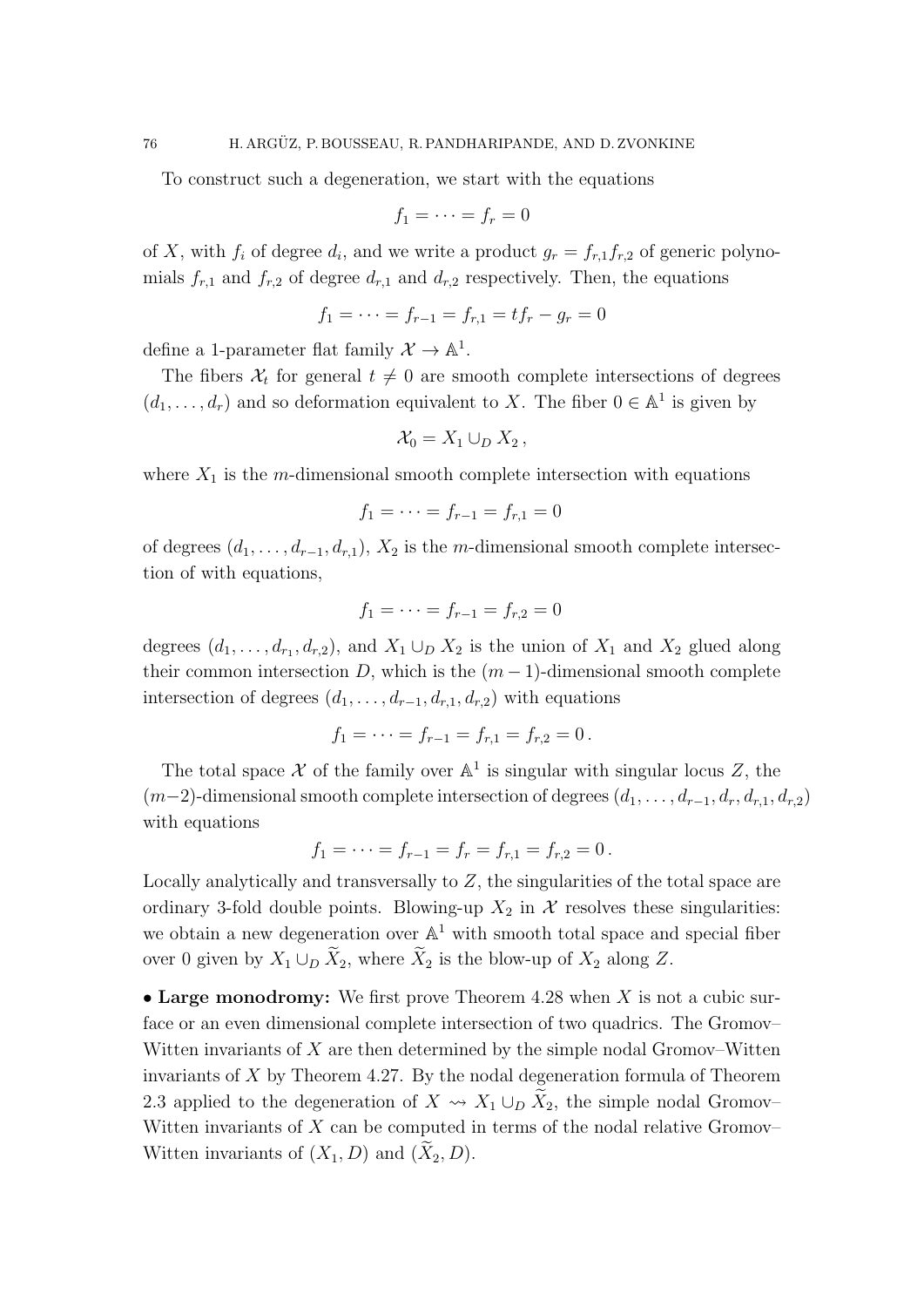More precisely, for the latter claim, we much show that the finite sum on the left side of the degeneration formula [\(2.13\)](#page-32-0) actually reduces to a single possibly non-zero term. In general, the finite sum arises when the monodromy around the special fiber acts non-trivially on the curve classes of the general fiber. Then, different curve classes of the general fiber can specialize to the same curve class in the special fiber. If dim  $X = m \neq 2$ , there is no such monodromy since every curve class  $\beta \in H_2^+(X)$  is pulled back from the ambient  $\mathbb{P}^{m+r}$  by the Lefschetz hyperplane theorem. If dim  $X = m = 2$ , and X is a quadric surface, one can check directly that the monodromy action on curve classes is trivial. If dim  $X = m = 2$ , and  $X$  is not a quadric surface, then, as we are also assuming that  $X$  is not a cubic surface, or a complete intersection of two quadrics, the Noether-Lefschetz theorem [\[45\]](#page-88-1)[\[20,](#page-86-0) XIX, Theorem 1.2] implies that the only effective curve classes on a very general deformation of X are pull-back from the ambient  $\mathbb{P}^{m+r}$ . By deformation invariance of Gromov–Witten invariants, we conclude that the only possibly non-zero Gromov–Witten invariants of  $X$  are for curve classes pull-back from  $\mathbb{P}^{m+r}$ .

By Theorem [3.14,](#page-55-0) the nodal relative Gromov–Witten invariants of  $(X_1, D)$  and  $(X_2, D)$  can be reconstructed from the Gromov–Witten invariants of  $X_1, D$ , and  $\widetilde{X}_2$ . Finally, Gromov–Witten invariants of  $\widetilde{X}_2$  are determined by the Gromov– Witten invariants of  $X_2$  and Z by the blow-up result of [\[24,](#page-87-0) Theorem B].

• Small monodromy: It remains to prove Theorem [4.28](#page-74-1) when  $X$  is a cubic surface or an even dimensional complete intersection of two quadrics. We claim that, in these cases, all cohomology classes of  $X$  extend across the special fiber  $X_1\cup_D X_2$  of the degeneration: the monodromy is trivial and there are no vanishing cycles. Assuming the extension claim, the result follows by the degeneration formula, the reconstruction of relative Gromov–Witten invariants of  $(X_1, D)$  and  $(\tilde{X}_2, D)$  in terms of Gromov–Witten invariants of  $X_1$ , D, and  $\tilde{X}_2$  [\[54,](#page-88-0) Theorem 2, and the reconstruction of the Gromov–Witten invariants of the blow-up  $\widetilde{X}_2$  in terms of the invariants of  $X_2$  and  $Z$  [\[24,](#page-87-0) Theorem B].

To prove the extension claim, we first note that, for  $X$  a cubic surface or an even dimensional complete intersection of two quadrics, the monodromy around the special fiber of the degeneration is finite by Proposition [4.2.](#page-58-1) On the other hand, the degeneration of X to  $X_1 \cup_D \widetilde{X}_2$  is semi-stable and so has unipotent monodromy by the local monodromy theorem [\[44,](#page-87-1) Theorem 1'][\[32,](#page-87-2) Corollary 3.4]. Hence, the monodromy, being both finite and unipotent, is trivial. Finally, triviality of the monodromy implies the absence of vanishing cycles by the local cycle invariant theorem [\[15,](#page-86-1) §3].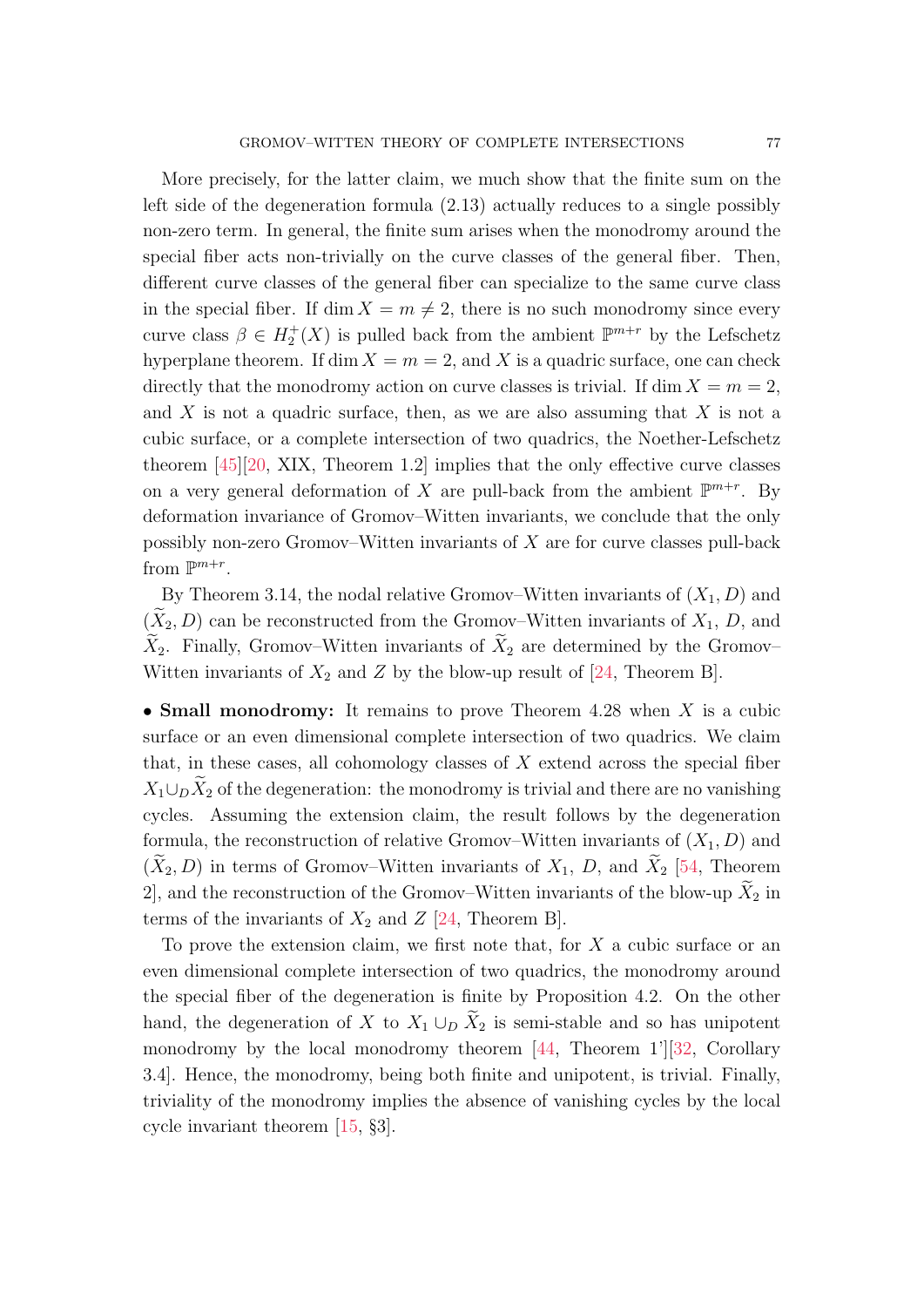We give below an alternative proof of the absence of vanishing cycles by an explicit study of the topology of the degeneration  $X \rightsquigarrow X_1 \cup_D X_2$ . The explicit study can be used to concretely extend cohomology classes across the special fiber for effective computations of Gromov–Witten invariants.

We denote by  $S_{X_1}D$  and  $S_{X_2}D$  the  $S^1$ -bundles in the normal line bundles  $N_{D|X_1}$  and  $N_{D|X_2}$  respectively. The space X is obtained topologically by gluing the complements of tubular neighborhoods of D in  $X_1$  and  $X_2$  by an orientationreversing diffeomorphism of their boundaries  $S_{X_1}D$  and  $S_{X_2}D$ . Hence, we have a natural commutative diagram of Mayer-Vietoris cohomology sequences (as in the proof of  $[69, \text{Lemma } 4.11]$ :

$$
H^{m-1}(D) \longrightarrow H^m(X_1 \cup_D \widetilde{X}_2) \longrightarrow H^m(X_1) \oplus H^m(\widetilde{X}_2) \longrightarrow H^m(D)
$$
  
\n
$$
\downarrow \qquad \qquad \downarrow \qquad \qquad \downarrow
$$
  
\n
$$
H^{m-1}(SD) \longrightarrow H^m(X) \longrightarrow H^m(X_1 \setminus D) \oplus H^m(\widetilde{X}_2 \setminus D) \longrightarrow H^m(SD),
$$

where we denote<sup>[13](#page-77-0)</sup> by SD the space  $S_{X_1}D \simeq S_{X_2}D$ . On the other hand, Mayer-Vietoris for the decompositions  $X_1 = (X_1 \setminus D) \cup D$  and  $\widetilde{X}_2 = (\widetilde{X}_2 \setminus D) \cup D$  gives exact sequences

$$
H^{m-1}(SD) \longrightarrow H^m(X_1) \longrightarrow H^m(X_1 \setminus D) \oplus H^m(D) \longrightarrow H^m(SD),
$$

$$
H^{m-1}(SD) \longrightarrow H^m(\widetilde{X}_2) \longrightarrow H^m(\widetilde{X}_2 \setminus D) \oplus H^m(D) \longrightarrow H^m(SD).
$$

Hence, to prove that  $H^m(X_1 \cup_D \tilde{X}_2) \to H^m(X)$  is surjective, it suffices to show that  $H^m(SD) = 0$ 

The Gysin exact sequence for  $S^1$ -bundles yields

$$
H^{m-2}(D) \longrightarrow H^m(D) \longrightarrow H^m(SD) \longrightarrow H^{m-1}(D),
$$

where  $H^{m-2}(D) \to H^m(D)$  is given by the cup-product with the Euler class of  $SD$ . The key point is that for X a cubic surface or a complete intersection of two quadrics, D is a  $(m-1)$ -dimensional quadric, so for m even,  $H^{m-1}(D) = 0$ and  $H^{m-2}(D) = H^m(D) = \mathbb{Q}$  [\[20,](#page-86-0) XI, 2.6]. On the other hand, as D is an ample divisor of  $X_1$ , we also have  $c_1(N_{D|X_1}) \neq 0$ , so the map  $H^{m-2}(SD) \to H^m(D)$  is an isomorphism. We conclude  $H^m(SD) = 0$ , so the natural map  $H^m(X_1 \cup_D X_2) \rightarrow$  $H^m(X)$  is surjective.

<span id="page-77-0"></span> $^{13}S_{X_1}D \simeq S_{X_2}D$  is an isomorphism of  $S^1$ -fiber bundles but not of oriented (or principal)  $S<sup>1</sup>$ -bundles as it reverses the orientation.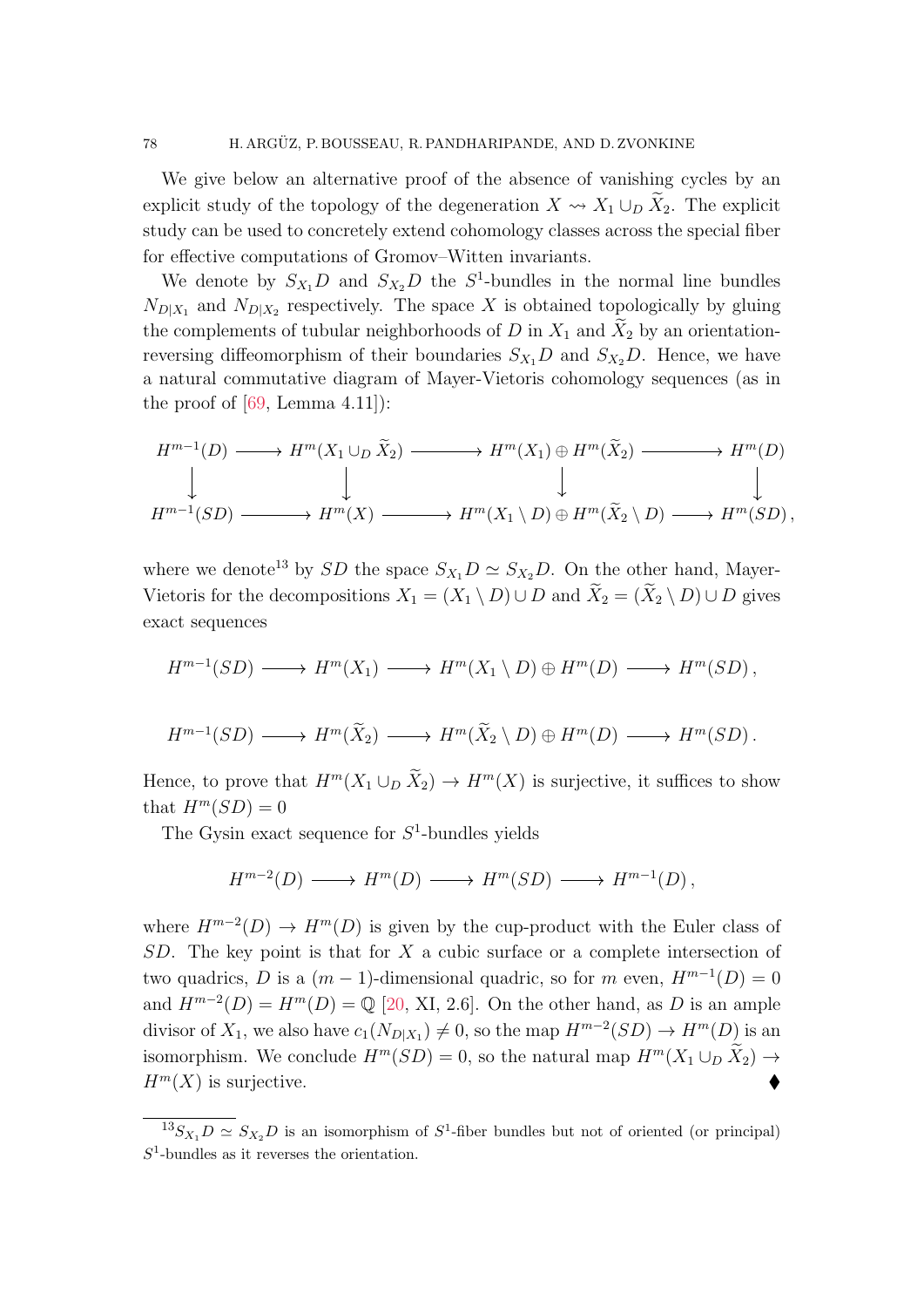<span id="page-78-0"></span>4.9. The algorithm. We now explain how to use Theorem [4.28](#page-74-1) to recursively compute all Gromov–Witten invariants of a smooth complete intersection X in projective space. The computation is done by induction on the dimension and the degrees. The initial cases of the induction are projective spaces,  $X \simeq \mathbb{P}^m$ , whose Gromov–Witten invariants can be determined by the localization formula [\[30\]](#page-87-3) and the calculation of Hodge integrals on the moduli spaces of curves [\[21\]](#page-86-2).

For the induction step, let  $X$  be an m-dimensional smooth complete intersection in projective space of degrees  $(d_1, \ldots, d_r)$  such that  $X \neq \mathbb{P}^m$ . One can assume without loss of generality that  $d_1 \geq d_2 \geq \cdots \geq d_r \geq 2$ . By Theo-rem [4.28](#page-74-1) applied to the decomposition  $d_r = (d_r - 1, 1)$ , the Gromov–Witten invariants of X can be reconstructed from the Gromov–Witten invariants of  $X_1$ ,  $X_2$ , D, and Z, which are complete intersections of dimension m, m, m – 1,  $m-2$ , and degrees  $(d_1, \ldots, d_{r-1}, d_r-1)$ ,  $(d_1, \ldots, d_{r-1}, 1)$ ,  $(d_1, \ldots, d_{r-1}, d_r-1, 1)$ ,  $(d_1, \ldots, d_{r-1}, d_r, d_r - 1, 1)$  respectively. The complete intersections  $X_1$  and  $X_2$ have degrees strictly smaller than  $X$ . The complete intersections  $D$  and  $Z$  are of dimension strictly smaller than  $X$ . Therefore we can apply the induction hypothesis to  $X_1$ ,  $X_2$ ,  $D$ , and  $Z$ .

4.10. Tautological classes. We gave in §[0.7](#page-10-0) a brief introduction to the general question of whether Gromov–Witten classes [\(0.2\)](#page-2-0) are tautological classes in  $H^{\star}(\overline{\mathcal{M}}_{g,n}).$ 

<span id="page-78-1"></span>**Theorem 4.29 (Theorem [E](#page-11-0)).** Let X be a smooth complete intersection in projective space. Then, the Gromov–Witten classes of X are tautological.

*Proof.* It is enough to show that the algorithm given in  $\S 4.8 - \S 4.9$  $\S 4.8 - \S 4.9$  $\S 4.8 - \S 4.9$  $\S 4.8 - \S 4.9$  for Gromov– Witten invariants can be lifted to the level of Gromov–Witten classes and implies the property of being tautological. Nodal and nodal relative Gromov–Witten classes are defined as in [\(0.2\)](#page-2-0) by push-forward to the moduli space of possibly disconnected stable curves.

We go briefly through the various ingredients used in the algorithm to discuss the lift:

- (i) The Gromov–Witten classes of projective spaces are tautological by the localization formula [\[30\]](#page-87-3) and the fact that  $\lambda$  classes are tautological [\[57\]](#page-88-2).
- (ii) The proof of Theorem [4.27](#page-72-0) is formulated at the level of virtual classes on the moduli spaces of stable maps and so implies a version of Theorem [4.27](#page-72-0) for Gromov–Witten classes: under the assumptions of Theorem [4.27,](#page-72-0) the Gromov–Witten classes of  $X$  can be effectively reconstructed from the simple nodal Gromov–Witten classes of  $X$ , and are tautological if the simple nodal Gromov–Witten classes of X are tautological.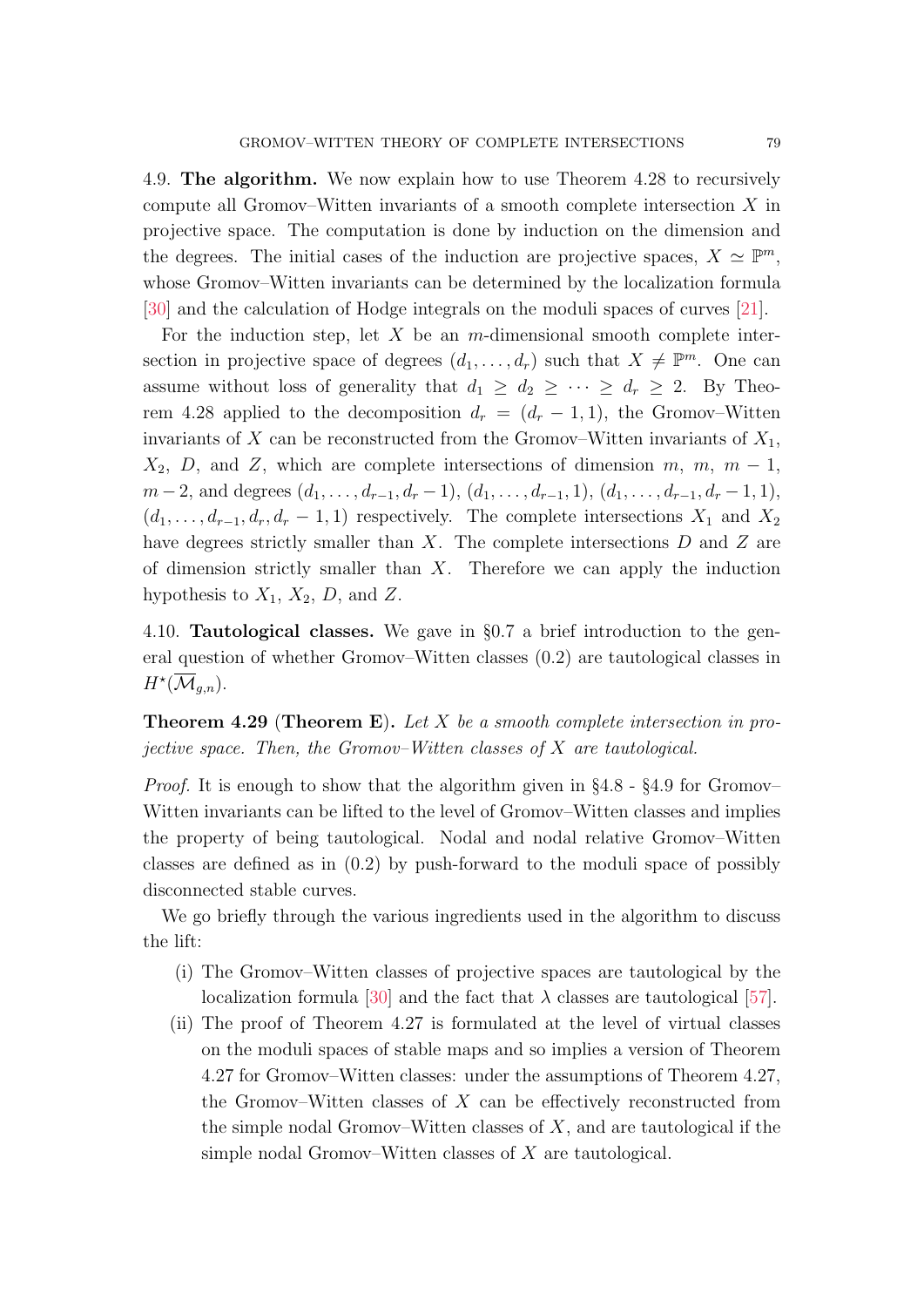## 80 H. ARGÜZ, P. BOUSSEAU, R. PANDHARIPANDE, AND D. ZVONKINE

- (iii) There is a version of Theorem [3.14](#page-55-0) for Gromov–Witten classes: under the assumptions of Theorem [3.14,](#page-55-0) the nodal relative Gromov–Witten classes of  $(X, D)$  can be effectively reconstructed from the Gromov–Witten classes of X and D, and are tautological if the Gromov–Witten classes of X and D are tautological. Indeed, the splitting formula of Theorem [3.9](#page-49-0) and the rigidification result of Lemma [3.13](#page-53-0) are stated at the level of virtual classes on moduli spaces of stable maps and so can be applied to study Gromov– Witten classes. In addition, we need to know that the reconstruction results of [\[54\]](#page-88-0) have a version for Gromov–Witten classes preserving the property of being tautological. This is the case because all the proofs in [\[54\]](#page-88-0) are principal terms arguments following from the degeneration and localization formulas and so work at the level of Gromov–Witten classes. An explicit example of such principal terms arguments done at the level of Gromov–Witten classes can be found in [\[22\]](#page-86-3), where it is shown that relative Gromov–Witten classes of  $\mathbb{P}^1$  are tautological.
- (iv) There is a version of Theorem [4.28](#page-74-1) for Gromov–Witten classes: under the assumptions of Theorem [4.28,](#page-74-1) the nodal Gromov–Witten classes of X can be effectively reconstructed from the Gromov–Witten classes of  $X_1, X_2, D$ , and  $Z$ , and are tautological if the Gromov–Witten classes of  $X_1, X_2, D$ , and Z are tautological. Indeed, the degeneration formula of Theorem [2.3](#page-31-0) is stated at the level of virtual classes on moduli space of stable maps and so can be applied to study Gromov–Witten classes. In addition, the blow-up result of [\[24\]](#page-87-0) also admits a version for Gromov– Witten classes preserving the property of being tautological because its proof consists of principal terms arguments based on degeneration and localization formulas, as the results of [\[54\]](#page-88-0) mentioned in (iii).

The proof using  $(i)-(iv)$ , in fact, provides an algorithm to calculate the Gromov-Witten classes of complete intersections.

Remark 4.30. Using Theorem [4.29,](#page-78-1) we can give a slightly different proof of the result proved in [\[38\]](#page-87-4) that the Gromov–Witten classes of curves are tautological. Indeed, by degeneration, it is enough to prove that the relative Gromov–Witten classes of a genus 1 curve are tautological. By the results of [\[54\]](#page-88-0) expressing relative Gromov–Witten theory in terms of absolute, and lifted to the level of Gromov– Witten classes as discussed in (iii) of the proof of Theorem [4.29,](#page-78-1) it is enough to show that the Gromov–Witten classes of a genus 1 curve are tautological. But this follows from Theorem [4.29](#page-78-1) because a genus 1 curve is a cubic in  $\mathbb{P}^2$ .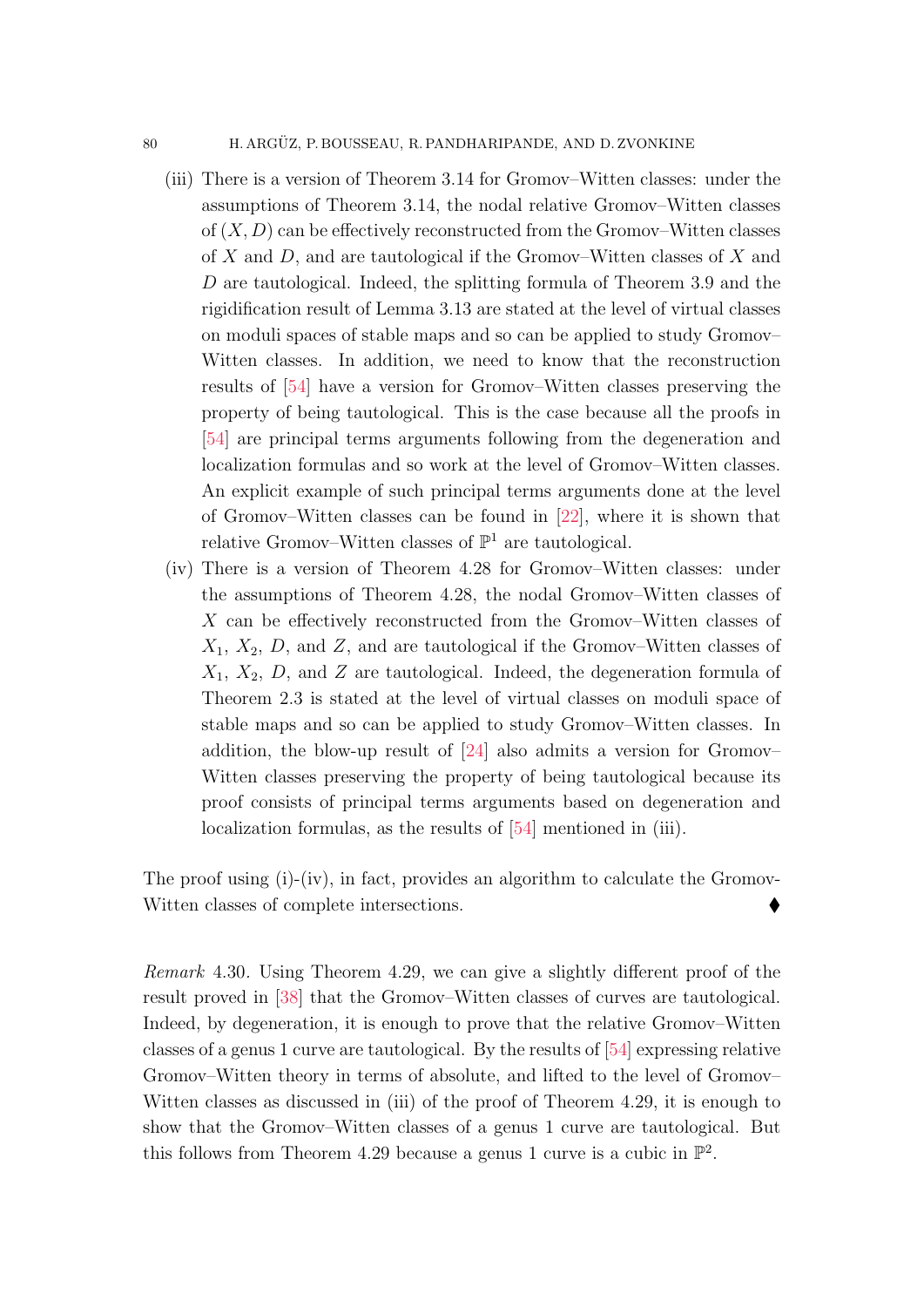

<span id="page-80-0"></span>FIGURE A.1. The graph  $\Gamma$  on the left and  $\Gamma \setminus e$  on the right.

Appendix A. Nodal cubics: degeneration and splitting

We provide here an explicit example of the nodal degeneration formula and the relative splitting formula to compute a nodal Gromov–Witten invariant.

Let  $X = \mathbb{P}^2$  be the complex projective plane, and let  $\Gamma$  be the X-valued graph consisting of a single vertex  $v$  with a loop  $e$  and 8 legs, as illustrated in Figure [A.1.](#page-80-0) Furthermore, let  $g(v) = 0$  and  $\beta(v) = 3 \in H_2^+(\mathbb{P}^2) = \mathbb{Z}_{\geq 0}$ . We first directly compute the nodal Gromov–Witten invariant

<span id="page-80-1"></span>
$$
\left\langle \prod_{i=1}^{8} \tau_0(p) \right\rangle_{\Gamma}^{\mathbb{P}^2},\tag{A.1}
$$

where  $p \in H^4(\mathbb{P}^2)$  is the class of a point. Afterwards, we apply the nodal degeneration and the relative splitting formula to find the same result.

The Künneth decomposition of the class of the diagonal  $\mathbb{P}^2 \times \mathbb{P}^2$  is

$$
[\Delta] = 1 \otimes p + H \otimes H + p \otimes 1,
$$

where  $H \in H^2(\mathbb{P}^2)$  is the class of a line. Hence, by the splitting formula [\(3.5\)](#page-39-0), we obtain

$$
\left\langle \prod_{i=1}^{8} \tau_0(p) \right\rangle_{\Gamma}^{\mathbb{P}^2} = \left\langle (\tau_0(1)\tau_0(p) + \tau_0(H)\tau_0(H) + \tau_0(p)\tau_0(1)) \prod_{i=1}^{8} \tau_0(p) \right\rangle_{\Gamma \backslash e}^{\mathbb{P}^2}.
$$

As the graph  $\Gamma \setminus e$  has no edges, the right side of the above splitting formula consists of 10-pointed, genus 0, degree 3 Gromov–Witten invariants of  $\mathbb{P}^2$ . As there are no rational cubic passing through 9 points in general position in  $\mathbb{P}^2$ , the contribution from the terms involving  $\tau_0(1)\tau_0(p)$  is zero. After applying the divisor equation to remove the two insertions of  $\tau_0(H)$  and using the general fact that there are 12 rational cubics passing through 8 points in general position in  $\mathbb{P}^2$ , we obtain

$$
\left\langle \prod_{i=1}^{8} \tau_0(p) \right\rangle_{\Gamma}^{\mathbb{P}^2} = 3 \times 3 \times 12 = 108.
$$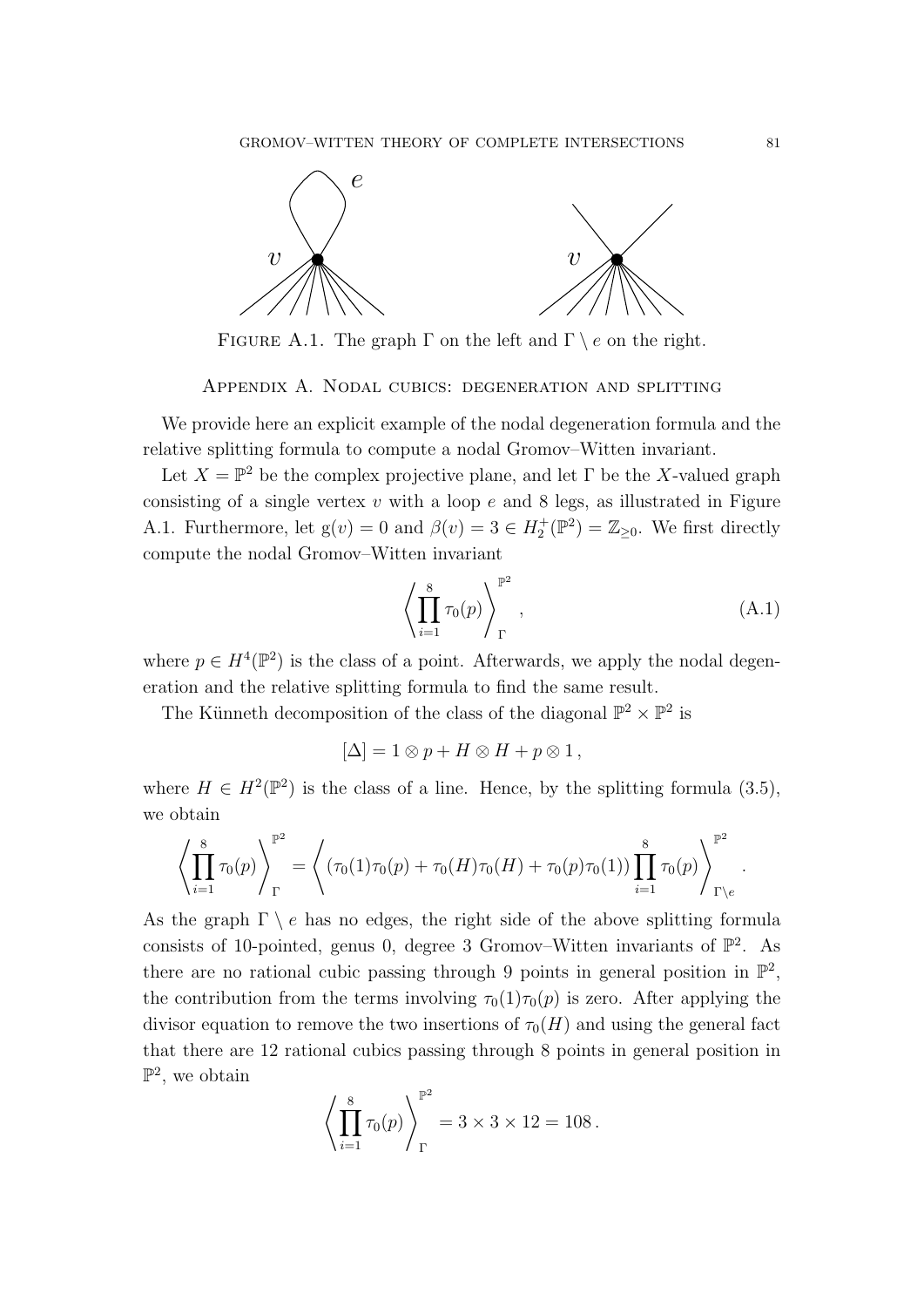

<span id="page-81-0"></span>FIGURE A.2. A cubic in  $\mathbb{P}^2$  degenerating to the union of a conic in  $\mathbb{P}^2$  and a curve of class  $D_0 + 3F$  in  $\mathbb{F}_1$ .

We consider next the degeneration of  $\mathbb{P}^2$  to the normal cone of a line L, so that the special fiber is given by the union of  $\mathbb{P}^2$  and the Hirzebruch surface

$$
\mathbb{F}_1:=\mathbb{P}(\mathcal{O}_{\mathbb{P}^1}\oplus \mathcal{O}_{\mathbb{P}^1}(1))
$$

formed by identifying  $L \subset \mathbb{P}^2$  with the section  $D_0$  of  $\mathbb{F}_1$  with self-intersection  $-1$ . We distribute 4 of the 8 point constraints on the general fiber to the  $\mathbb{P}^2$ component, while the other 4 point constraints are sent to the  $\mathbb{F}_1$ -component of the special fiber.

In the chosen degeneration, the curves in the special fiber which contribute to the nodal degeneration formula can only decompose as a (possibly singular) conic in the  $\mathbb{P}^2$ -component and a curve of class  $D_0 + 3F$  in  $\mathbb{F}_1$ , as illustrated in Figure [A.2.](#page-81-0) Indeed, on the  $\mathbb{P}^2$  component, we have 4 point constraints, and there is no line through 4 general points. Moreover, if we had a cubic in  $\mathbb{P}^2$ , then on the  $\mathbb{F}_1$  component, we would have a curve whose class is 3F. However, there is no curve of class  $3F$  passing through 4 general points in  $\mathbb{F}_1$ . Hence, the curves in the  $\mathbb{P}^2$ -component of the special fiber contributing to the nodal degeneration formula are necessarily conics. Then, the curves in the  $\mathbb{F}_1$ -component must be be of class  $D_0 + 3F$ , since  $(D_0 + 3F) \cdot D_0 = 2$  and  $(D_0 + 3F) \cdot F = 1$ .

We display in Figure [A.3](#page-82-0) all possible splittings  $\sigma = (\gamma_1, \gamma_2)$  of  $\Gamma$  contributing to the nodal degeneration formula. The contributions  $N_{\sigma}$  associated to each  $\sigma$  is computed below using [\(2.13\)](#page-32-0) of Theorem [2.3:](#page-31-0)

(i) Let  $\sigma = (\gamma_1, \gamma_2)$  be the splitting of  $\Gamma$  as illustrated in Figure [A.3\(](#page-82-0)i) with  $\beta(v_1) = D_0 + 3F$  and  $\beta(v_2) = \beta(v_2') = 1$ . We have

$$
N_{\sigma}=1\times 2\times 3\times 1=6\,,
$$

where the first factor is  $m(\sigma) = 1$ , the factor 2 comes from the ordering of the half-edges of e, the factor 3 is the number of (unordered) pairs of lines in the pencil of conics passing through 4 general points in  $\mathbb{P}^2$ , and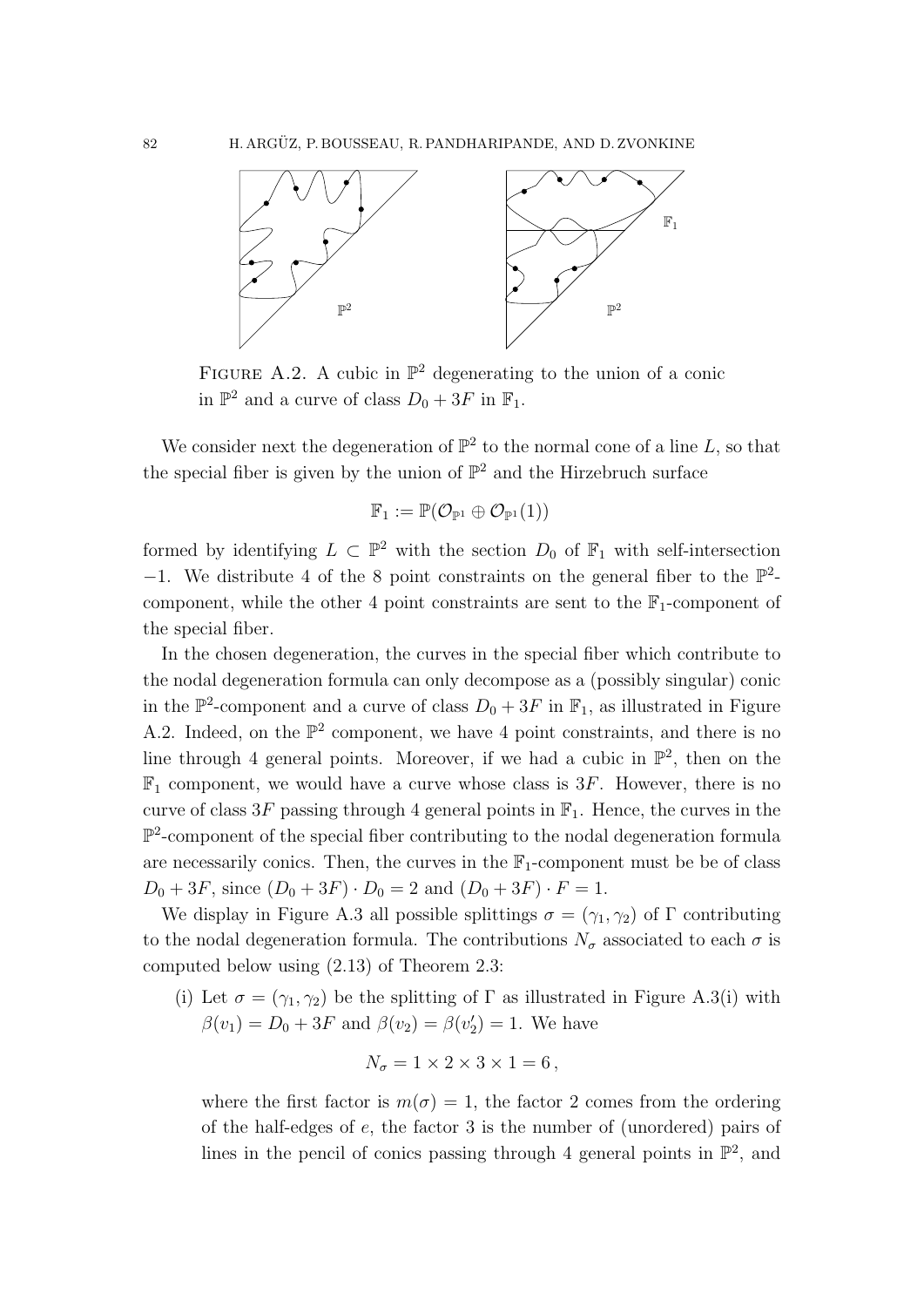

<span id="page-82-0"></span>FIGURE A.3. All splittings  $\sigma = (\gamma_1, \gamma_2)$  contributing to the nodal degeneration formula. The graphs above the dotted lines are the  $(\mathbb{F}_1, D_0)$ -valued stable graphs denoted by  $\gamma_1$ , and below are the  $(\mathbb{P}^2, L)$ -valued stable graphs denoted by  $\gamma_2$ .

the last factor is the number of curves of class  $D_0 + 3F$  passing through 6 general points (the 4 points in the interior of  $\mathbb{F}_1$  and the 2 boundary points on  $D_0$  which are fixed by choosing a pair of lines on the side of  $\mathbb{P}^2$ .

(ii) Let 
$$
\sigma = (\gamma_1, \gamma_2)
$$
 be the splitting of  $\Gamma$  as illustrated in Figure A.3(ii) with  $\beta(v_1) = D_0 + 2F$ ,  $\beta(v'_1) = F$ , and  $\beta(v_2) = 2$ . We have

$$
N_{\sigma}=1\times 2\times 5\times 1=10\,,
$$

where the first factor is  $m(\sigma) = 1$ , the factor 2 comes from the ordering of the half-edges of e, the factor 5 is the number of reducible curves with two components in the pencil of curves of class  $D_0 + 3F$  passing through 5 given points in  $\mathbb{F}_1$ , and the last factor 1 is the number of conics passing through 5 given points in  $\mathbb{P}^2$ . The factor 5 can be computed as follows: the total space of the pencil of curves of class  $D_0+3F$  and passing through 5 points in  $\mathbb{F}_1$  is the blow-up  $Bl_5(\mathbb{F}_1)$  of  $\mathbb{F}_1$  in 5 points, which has Euler characteristic 9. On the other hand, a  $\mathbb{P}^1$ -fibration over  $\mathbb{P}^1$  with k reducible fibers with two components has Euler characteristic

$$
(2-k)\times 2+k\times 3=k+4.
$$

The equation  $k + 4 = 9$  implies  $k = 5$ .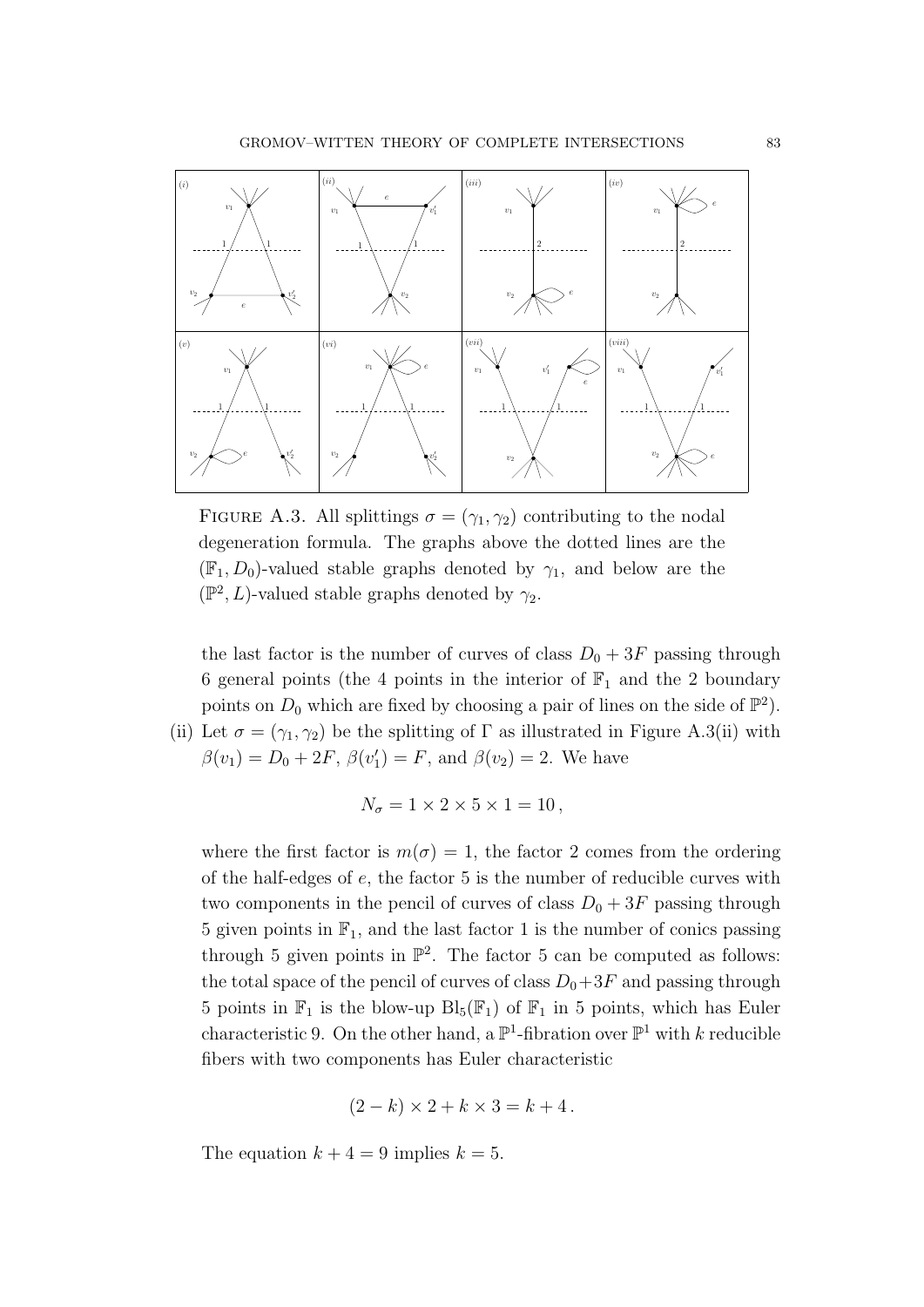(iii) Let  $\sigma = (\gamma_1, \gamma_2)$  be the splitting of  $\Gamma$  as illustrated in Figure [A.3\(](#page-82-0)iii) with  $\beta(v_1) = D_0 + 3F$  and  $\beta(v_2) = 2$ . We have

$$
N_{\sigma} = 2 \times 4 \times 2 \times 1 = 16,
$$

where the first factor is  $m(\sigma) = 2$ , the factor 4 comes from the relative splitting formula of Theorem [3.10](#page-51-0) to compute the nodal invariant of type  $\gamma_2$  in  $\mathbb{P}^2$  (the factor 4 comes from the divisor equation applied to remove the only contributing term  $H \otimes H$  of the diagonal of  $\mathbb{P}^2$  in the relative splitting formula<sup>[14](#page-83-0)</sup>), the factor 2 is the number of conics through 4 points in  $\mathbb{P}^2$  tangent to a given line, and the last factor 1 is the number of curves of class  $D_0 + 3F$  passing through 4 points in  $\mathbb{F}_1$  and tangent to  $D_0$  at a fixed point.

(iv) Let  $\sigma = (\gamma_1, \gamma_2)$  be the splitting of  $\Gamma$  as illustrated in Figure [A.3\(](#page-82-0)iv) with  $\beta(v_1) = D_0 + 3F$  and  $\beta(v_2) = 2$ . We have

$$
N_{\sigma}=2\times 2\times 5\times 1=20\,,
$$

where the first factor is  $m(\sigma) = 2$ , the second factor 2 is the number of conics through 4 points in  $\mathbb{P}^2$  tangent to a given line, the factor 5 comes from the relative splitting formula of Theorem [3.10](#page-51-0) to compute the nodal invariant of type  $\gamma_1$  in  $\mathbb{F}_1$  (the factor 5 comes from the divisor equation<sup>[15](#page-83-1)</sup> applied to remove the only contributing terms  $F \otimes (D_0 + F) + D_0 \otimes F$ of the diagonal of  $\mathbb{F}_1$ ). The last factor 1 is the number of curves of class  $D_0 + 3F$  passing through 4 general points and tangent to  $D_0$  at a fixed point.

(v) Let  $\sigma = (\gamma_1, \gamma_2)$  be the splitting of  $\Gamma$  as illustrated in Figure [A.3\(](#page-82-0)v) with  $\beta(v_1) = D_0 + 3F$  and  $\beta(v_2) = \beta(v_2') = 1$ , and let  $\sigma'$  be the same splitting except that the loop is on the vertex  $v_2'$ . We have

$$
N_{\sigma} + N_{\sigma'} = 1 \times 3 \times (1 + 1) \times 1 = 6,
$$

where the first factor is  $m(\sigma) = 1$ , the factor 3 is the number of (unordered) pairs of lines in the pencil of conics passing through 4 points in  $\mathbb{P}^2$ , the factor  $(1 + 1)$  comes from the relative splitting formula applied to the loop  $e$  adjacent to either  $v_2$  or  $v_2'$  (the factor 1 comes from the divisor equation applied to remove the only contributing term  $H \otimes H$  of

<span id="page-83-0"></span><sup>&</sup>lt;sup>14</sup>The correction term is zero as the contact point with  $D_0$  is already fixed, whereas the insertion of the diagonal  $\Delta_{D_0} = 1 \otimes p + p \otimes 1$  would also impose a constraint on the contact point.

<span id="page-83-1"></span><sup>&</sup>lt;sup>15</sup>We have  $(D_0 + 3F) \cdot F = 1$ ,  $(D_0 + 3F) \cdot (D_0 + F) = 3$ , and  $(D_0 + 3F) \cdot D_0 = 2$ .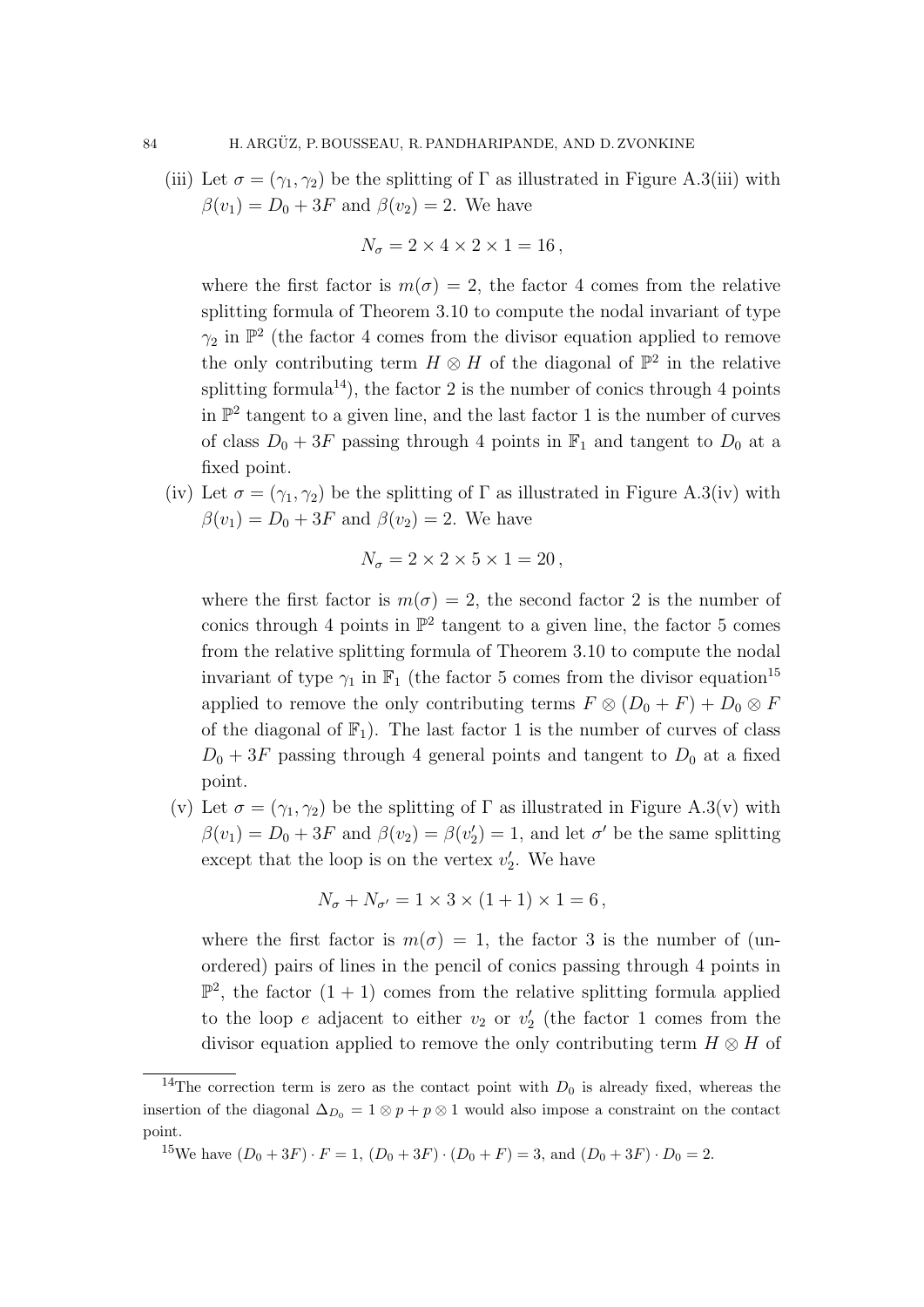the diagonal of  $\mathbb{P}^2$ , and the last factor 1 is the number of curves of class  $D_0 + 3F$  passing through 6 given points.

(vi) Let  $\sigma = (\gamma_1, \gamma_2)$  be the splitting of  $\Gamma$  as illustrated in Figure [A.3\(](#page-82-0)vi) with  $\beta(v_1) = D_0 + 3F$ , and  $\beta(v_2) = \beta(v_2') = 1$ . We have

$$
N_{\sigma}=1\times 3\times 5\times 1=15\,,
$$

obtained by proceeding analogously as in (v), except that now the loop is on  $v_2$ . So, the term  $F \otimes (D_0 + F) + D_0 \otimes F$  of the diagonal of  $\mathbb{F}_1$  contributes to the divisor equation (as in (iv)).

(vii) Let  $\sigma = (\gamma_1, \gamma_2)$  be the splitting of  $\Gamma$  as illustrated in Figure [A.3\(](#page-82-0)vii) with  $\beta(v_1) = D_0 + 2F$ ,  $\beta(v_1') = F$ , and  $\beta(v_2) = 2$  as in (ii), and let  $\sigma'$  be the same splitting except that the loop is on the vertex  $v_1$ . We have

$$
N_{\sigma} + N_{\sigma'} = 1 \times 5 \times (3 + 0) \times 1 = 15,
$$

where the first factor is  $m(\sigma) = 1$ , the factor 5 is the number of reducible curves with two components in the pencil of curves of class  $D_0+3F$  passing through 5 given points in  $\mathbb{F}_1$  (as in (ii)), the factor  $(3+0)$  comes from the diagonal of  $\mathbb{F}_1$  in the divisor equation, with either 3 or 0 depending on e adjacent to  $v_1$  or  $v'_1$ , and the last factor 1 is the number of conics through 5 points in  $\mathbb{P}^2$ .

(viii) Let  $\sigma = (\gamma_1, \gamma_2)$  be the splitting of  $\Gamma$  as illustrated in Figure [A.3\(](#page-82-0)vii) with  $\beta(v_1) = D_0 + 2F$ ,  $\beta(v'_1) = F$  and  $\beta(v_2) = 2$ . We have

$$
N_{\sigma}=1\times 5\times 4\times 1=20\,,
$$

computed as in (vii), except that the loop is on  $v_2$ , and so it is the diagonal of  $\mathbb{P}^2$  which contributes to the divisor equation.

After summing the above 8 contributions, we obtain

$$
6 + 10 + 16 + 20 + 6 + 15 + 15 + 20 = 108
$$

as expected.

The above example clearly illustrates why it is essential for the nodal degeneration formula and the relative splitting formula to work with nodal relative invariants defined using the moduli stack  $\mathcal{P}_{\gamma}(X, D)$ , where the imposed nodes are not permitted to lie in the singular locus of the expanded target, and not with the full moduli stack  $\overline{\mathcal{M}}_{\gamma}(X,D)$ .

For instance, in case (iii), we have on the  $\mathbb{P}^2$ -component the moduli stack of genus 1 degree 2 relative stable maps to  $(\mathbb{P}^2, L)$  tangent to L and passing through 4 given general points. A general element of this moduli space consists of one of the two conics C in  $\mathbb{P}^2$  tangent to L and passing through the 4 given points,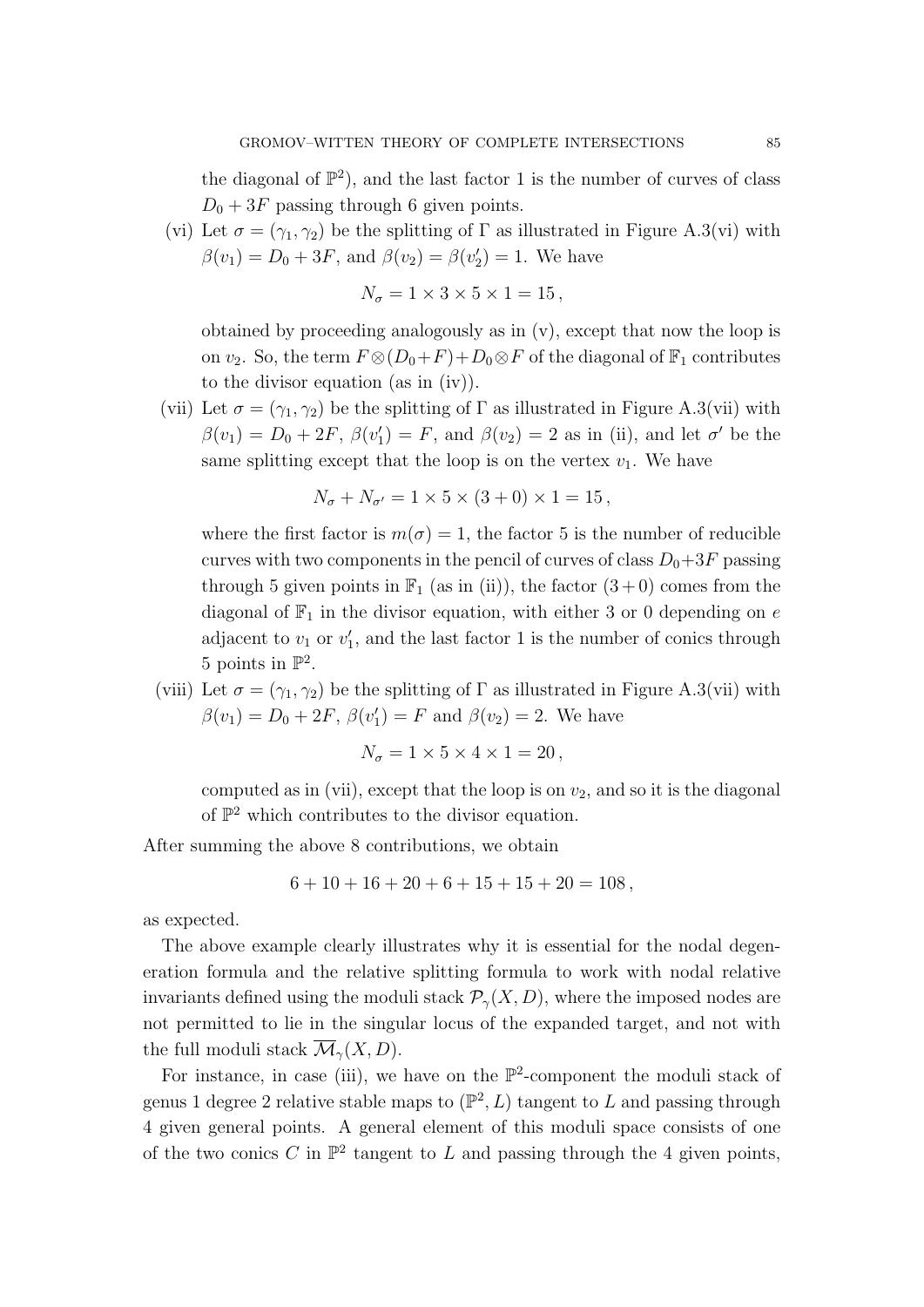

<span id="page-85-0"></span>FIGURE A.4. Degree 2 genus 1 relative stable maps to  $(\mathbb{P}^2, L)$ 

to which is attached a genus 1 component contracted to a point  $p \in C$ . This is a legitimate relative stable map as long as  $p$  is away from the tangent point of C with L, as illustrated on the left of Figure [A.4.](#page-85-0) When  $p$  goes to the tangent point, the target expands, and the genus 1 curve contracts to a degree 2 cover of the  $\mathbb{P}^1$ -fiber of the bubble over the tangent point, fully ramified along the two sections of the bubble. Another possibility is that the genus 1 curve itself maps as a degree 2 cover of the  $\mathbb{P}^1$ -fiber, as illustrated in the middle of Figure [A.4.](#page-85-0) There is a 1-parameter family of such degree 2 covers (parameterized by the relative position on  $\mathbb{P}^1$  of the two extra ramification points of the cover). When the ramification point goes to a section of the bubble, and a second bubble appears, creating the curve illustrated on the right of Figure [A.4.](#page-85-0) In particular, this curve has 2 non-separating nodes mapping to the singular locus of the expanded target.

Hence,  $\overline{\mathcal{M}}_{\gamma_2}(\mathbb{P}^2, L)$  is the disjoint union of  $\mathcal{P}_{\gamma_2}(\mathbb{P}^2, L)$  with a set of isolated maps corresponding to geometry of the rightmost configuration in Figure [A.4.](#page-85-0) A similar issue arises in case (iv). Including these prohibited maps would produce an error of 16 in the nodal degeneration formula.

It is interesting to note that if we interpret [\(A.1\)](#page-80-1) as a genus 1 Gromov–Witten invariant with insertion of the class  $2\delta_0 = 24\lambda_1$  and apply the ordinary degeneration formula with insertion of  $24\lambda_1$ , as done in [\[11\]](#page-86-4) more generally with insertion of  $(-1)^{g} \lambda_{g}$ , then these extra curves do contribute 16. However, with the insertion of  $\lambda_1$ , the cases (i) and (ii) contributing 16 in our discussion do not contribute because  $\lambda_1$  vanishes on families of curves containing a cycle, and so we obtain the same total answer, as expected.

## **REFERENCES**

- [1] Dan Abramovich, Charles Cadman, Barbara Fantechi, and Jonathan Wise. Expanded degenerations and pairs. Comm. Algebra, 41(6):2346–2386, 2013.
- [2] Dan Abramovich, Charles Cadman, and Jonathan Wise. Relative and orbifold Gromov-Witten invariants. Algebr. Geom., 4(4):472–500, 2017.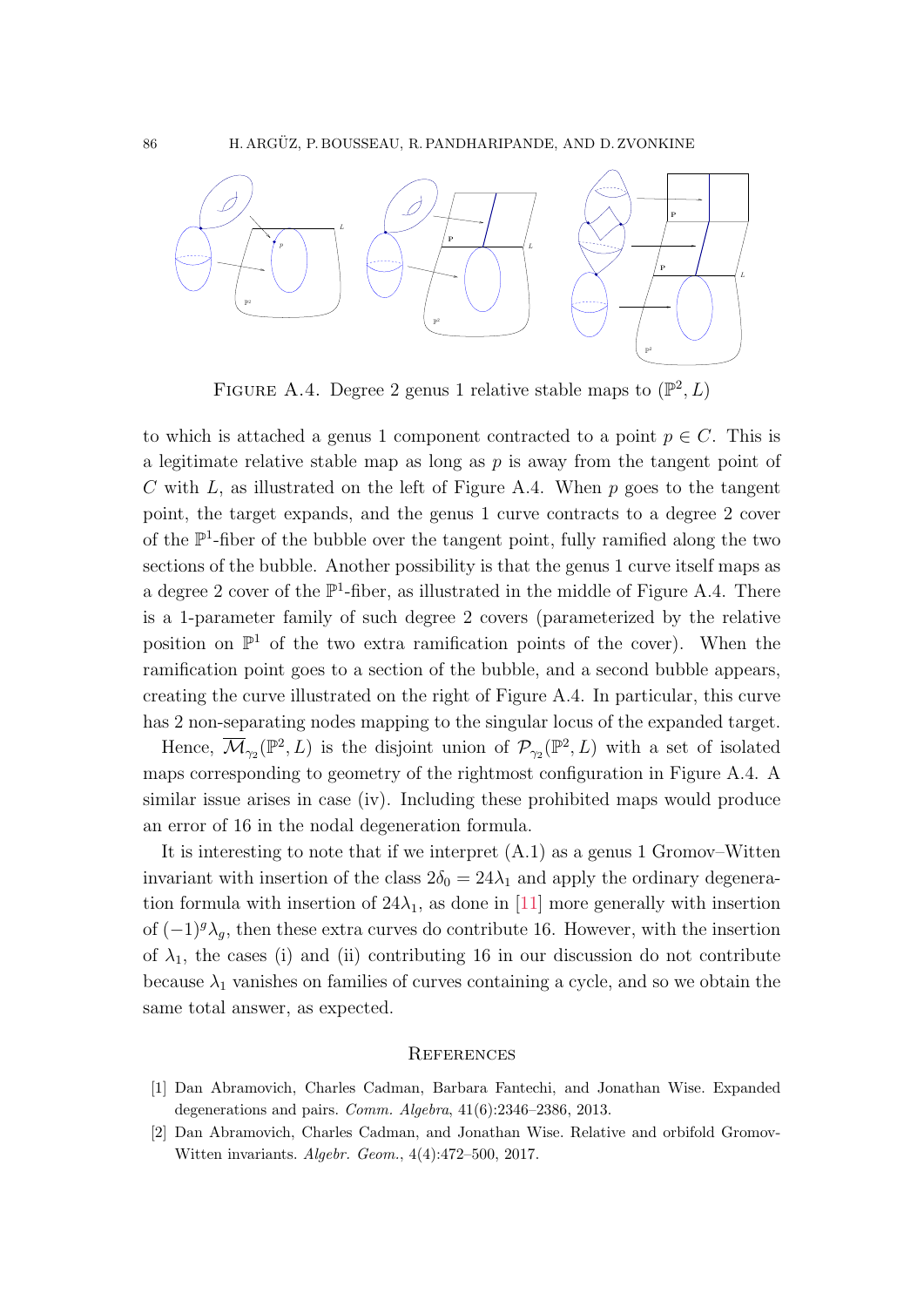- [3] Dan Abramovich, Steffen Marcus, and Jonathan Wise. Comparison theorems for Gromov-Witten invariants of smooth pairs and of degenerations. Ann. Inst. Fourier (Grenoble), 64(4):1611–1667, 2014.
- [4] Hülya Argüz, Pierrick Bousseau, Rahul Pandharipande, and Dimitri Zvonkine. In preparation.
- [5] Arnaud Beauville. Le groupe de monodromie des familles universelles d'hypersurfaces et d'intersections complètes. In Complex analysis and algebraic geometry (Göttingen, 1985), volume 1194 of Lecture Notes in Math., pages 8–18. Springer, Berlin, 1986.
- [6] Arnaud Beauville. Quantum cohomology of complete intersections. In R.C.P. 25, Vol.  $48$ , volume 1997/42 of Prépubl. Inst. Rech. Math. Av., pages 57–68. Univ. Louis Pasteur, Strasbourg, 1997.
- [7] Kai Behrend. Gromov-Witten invariants in algebraic geometry. Invent. Math., 127(3):601– 617, 1997.
- [8] Kai Behrend. The product formula for Gromov-Witten invariants. J. Algebraic Geom., 8(3):529–541, 1999.
- [9] Kai Behrend and Barbara Fantechi. The intrinsic normal cone. Invent. Math., 128(1):45–88, 1997.
- [10] Kai Behrend and Yuri Manin. Stacks of stable maps and Gromov-Witten invariants. Duke Math. J., 85(1):1–60, 1996.
- <span id="page-86-4"></span>[11] Pierrick Bousseau. Tropical refined curve counting from higher genera and lambda classes. Invent. Math., 215(1):1–79, 2019.
- [12] Anders Buch and Rahul Pandharipande. Tevelev degrees in Gromov-Witten theory. In preparation.
- [13] Huai-Liang Chang, Shuai Guo, and Jun Li. BCOV's Feynman rule of quintic 3-folds.  $arXiv$ preprint arXiv:1810.00394, 2018.
- [14] Huai-Liang Chang, Jun Li, Wei-Ping Li, and Chiu-Chu Melissa Liu. An effective theory of GW and FJRW invariants of quintics Calabi-Yau manifolds. arXiv preprint arXiv:1603.06184, 2016.
- <span id="page-86-1"></span>[15] Herbert Clemens. Degeneration of Kähler manifolds. *Duke Math. J.*, 44(2):215–290, 1977.
- [16] Alberto Collino and Masao Jinzenji. On the structure of the small quantum cohomology rings of projective hypersurfaces. Comm. Math. Phys., 206(1):157–183, 1999.
- [17] Kevin Costello. Higher genus Gromov-Witten invariants as genus zero invariants of symmetric products. Ann. of Math. (2), 164(2):561–601, 2006.
- [18] David Cox and Sheldon Katz. *Mirror symmetry and algebraic geometry*, volume 68 of Mathematical Surveys and Monographs. American Mathematical Society, Providence, RI, 1999.
- [19] Pierre Deligne. La conjecture de Weil. II. Inst. Hautes Études Sci. Publ. Math., (52):137– 252, 1980.
- <span id="page-86-0"></span>[20] Pierre Deligne and Nicholas Katz. Groupes de Monodromie en Géométrie Algébrique (SGA VII, 2) Lecture Notes in Math. 340, 1973.
- <span id="page-86-2"></span>[21] Carel Faber and Rahul Pandharipande. Hodge integrals and Gromov-Witten theory. Invent. Math., 139(1):173–199, 2000.
- <span id="page-86-3"></span>[22] Carel Faber and Rahul Pandharipande. Relative maps and tautological classes. J. Eur. Math. Soc. (JEMS), 7(1):13–49, 2005.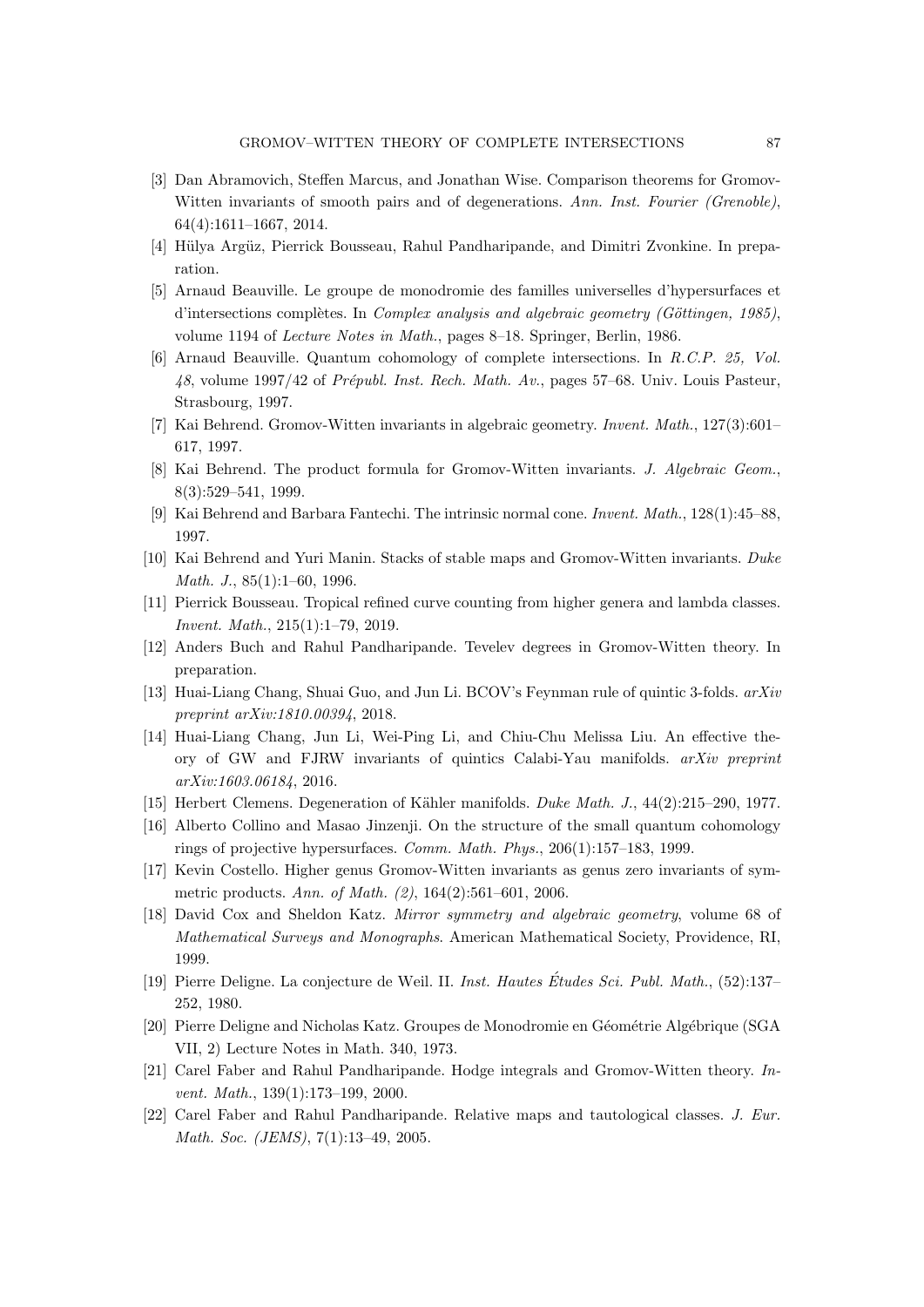- [23] Carel Faber and Rahul Pandharipande. Tautological and non-tautological cohomology of the moduli space of curves. In Handbook of moduli. Vol. I, volume 24 of Adv. Lect. Math. (ALM), pages 293–330. Int. Press, Somerville, MA, 2013.
- <span id="page-87-0"></span>[24] Honglu Fan. Chern classes and Gromov-Witten theory of projective bundles. Amer. J. Math., 143(3):811–832, 2021.
- [25] Honglu Fan and Yuan-Pin Lee. Towards a quantum Lefschetz hyperplane theorem in all genera. Geom. Topol., 23(1):493–512, 2019.
- [26] William Fulton. Intersection theory. Springer-Verlag, Berlin, second edition, 1998.
- [27] William Fulton and Joe Harris. Representation theory, volume 129 of Graduate Texts in Mathematics. Springer-Verlag, New York, 1991.
- [28] William Fulton and Rahul Pandharipande. Notes on stable maps and quantum cohomology. In Algebraic geometry—Santa Cruz 1995, volume 62 of Proc. Sympos. Pure Math., pages 45–96. Amer. Math. Soc., Providence, RI, 1997.
- [29] Alexander Givental. A mirror theorem for toric complete intersections. In Topological field theory, primitive forms and related topics (Kyoto, 1996), volume 160 of Progr. Math., pages 141–175. Birkh¨auser Boston, Boston, MA, 1998.
- <span id="page-87-3"></span>[30] Tom Graber and Rahul Pandharipande. Localization of virtual classes. Invent. Math., 135(2):487–518, 1999.
- [31] Tom Graber and Ravi Vakil. Relative virtual localization and vanishing of tautological classes on moduli spaces of curves. Duke Math. J., 130(1):1–37, 2005.
- <span id="page-87-2"></span>[32] Alexander Grothendieck. Groupes de Monodromie en Géométrie Algébrique (SGA VII, 1) Lecture Notes in Math. 288, 1973.
- [33] Shuai Guo, Felix Janda, and Yongbin Ruan. Structure of higher genus Gromov-Witten invariants of quintic 3-folds. arXiv preprint arXiv:1812.11908, 2018.
- [34] Phil Hanlon and David Wales. On the decomposition of Brauer's centralizer algebras. J. Algebra, 121(2):409–445, 1989.
- [35] Leo Herr, Sam Molcho, Rahul Pandharipande, and Jonathan Wise. In preparation.
- [36] Xiaowen Hu. On the big quantum cohomology of Fano complete intersections.  $arXiv$ preprint arXiv:1501.03683, 2015.
- [37] Xiaowen Hu. Big quantum cohomology of even dimensional intersections of two quadrics. arXiv preprint arXiv:2109.11469, 2021.
- <span id="page-87-4"></span>[38] Felix Janda. Gromov-Witten theory of target curves and the tautological ring. Michigan Math. J., 66(4):683–698, 2017.
- [39] Felix Janda, Rahul Pandharipande, Aaron Pixton, and Dimitri Zvonkine. Double ramification cycles with target varieties. J. Topol., 13(4):1725–1766, 2020.
- [40] Maxim Kontsevich. Intersection theory on the moduli space of curves and the matrix Airy function. Comm. Math. Phys., 147(1):1–23, 1992.
- [41] Maxim Kontsevich. Enumeration of rational curves via torus actions. In The moduli space of curves, pages 335–368. Springer, 1995.
- [42] Maxim Kontsevich and Yuri Manin. Gromov-Witten classes, quantum cohomology, and enumerative geometry. Comm. Math. Phys., 164(3):525-562, 1994.
- [43] Andrew Kresch. Cycle groups for Artin stacks. Invent. Math., 138(3):495–536, 1999.
- <span id="page-87-1"></span>[44] Alan Landman. On the Picard-Lefschetz transformation for algebraic manifolds acquiring general singularities. Trans. Amer. Math. Soc., 181:89–126, 1973.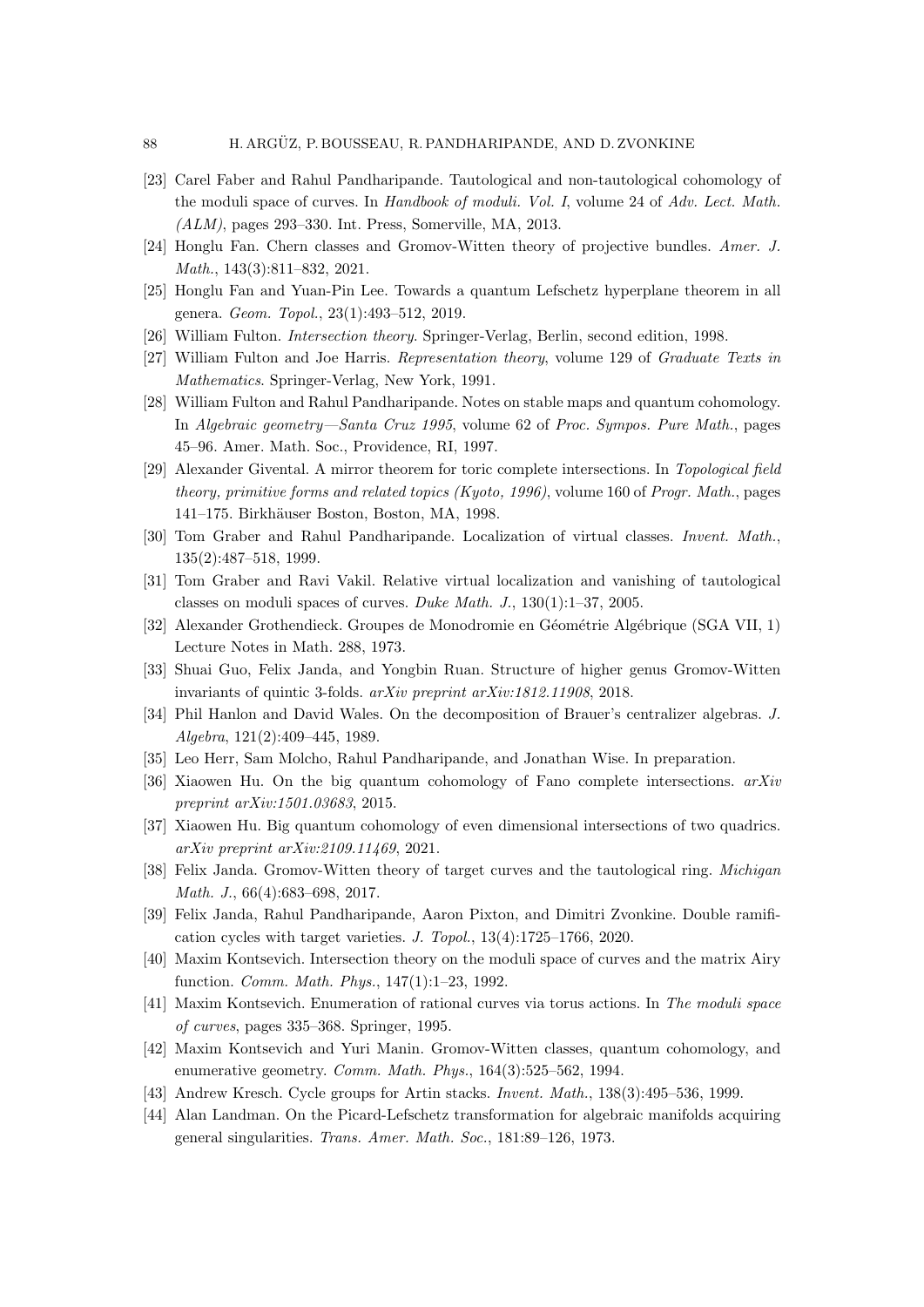- <span id="page-88-1"></span>[45] Solomon Lefschetz. On certain numerical invariants of algebraic varieties with application to abelian varieties. Trans. Amer. Math. Soc., 22(3):327–406, 1921.
- [46] An-Min Li and Yongbin Ruan. Symplectic surgery and Gromov-Witten invariants of Calabi-Yau 3-folds. Invent. Math., 145(1):151–218, 2001.
- [47] Jun Li. Stable morphisms to singular schemes and relative stable morphisms. J. Differential Geom., 57(3):509–578, 2001.
- [48] Jun Li. A degeneration formula of GW-invariants. J. Differential Geom., 60(2):199-293, 2002.
- [49] Bong Lian, Kefeng Liu, and Shing-Tung Yau. Mirror principle I. Asian J. Math., 1(4):729– 763, 1997.
- [50] Carl Lian and Rahul Pandharipande. Enumerativity of virtual tevelev degrees. arXiv preprint arXiv:2110.05520, 2021.
- [51] Chien-Hao Liu and Shing-Tung Yau. A degeneration formula of Gromov-Witten invariants with respect to a curve class for degenerations from blow-ups.  $arXiv$  preprint arXiv:0408147, 2004.
- [52] Ian Macdonald. Symmetric functions and Hall polynomials. 2nd edition, The Clarendon Press, Oxford University Press, New York, 1998. Oxford Mathematical Monographs.
- [53] Cristina Manolache. Virtual pull-backs. J. Algebraic Geom., 21:201–245, 2012.
- <span id="page-88-0"></span>[54] Davesh Maulik and Rahul Pandharipande. A topological view of Gromov-Witten theory. Topology, 45(5):887–918, 2006.
- [55] Davesh Maulik and Rahul Pandharipande. New calculations in Gromov-Witten theory. Pure Appl. Math. Q., 4(2, Special Issue: In honor of Fedor Bogomolov. Part 1):469–500, 2008.
- [56] Davesh Maulik, Rahul Pandharipande, and Richard Thomas. Curves on K3 surfaces and modular forms. J. Topol., 3(4):937–996, 2010. With an appendix by A. Pixton.
- <span id="page-88-2"></span>[57] David Mumford. Towards an enumerative geometry of the moduli space of curves. In Arithmetic and geometry, Vol. II, volume 36 of Progr. Math., pages  $271-328$ . Birkhäuser Boston, Boston, MA, 1983.
- [58] Andrei Okounkov and Rahul Pandharipande. The equivariant Gromov-Witten theory of  $\mathbb{P}^1$ . Ann. of Math. (2), 163(2):561-605, 2006.
- [59] Andrei Okounkov and Rahul Pandharipande. Gromov-Witten theory, Hurwitz theory, and completed cycles. Ann. of Math. (2), 163(2):517–560, 2006.
- [60] Andrei Okounkov and Rahul Pandharipande. Virasoro constraints for target curves. Invent. Math., 163(1):47–108, 2006.
- [61] Andrei Okounkov and Anatoly Vershik. A new approach to representation theory of symmetric groups. II. Zap. Nauchn. Sem. S.-Peterburg. Otdel. Mat. Inst. Steklov. (POMI), 307(Teor. Predst. Din. Sist. Komb. i Algoritm. Metody. 10):57–98, 281, 2004.
- [62] Rahul Pandharipande. A calculus for the moduli space of curves. In Algebraic geometry: Salt Lake City 2015, volume 97 of Proc. Sympos. Pure Math., pages 459–487. Amer. Math. Soc., Providence, RI, 2018.
- [63] Rahul Pandharipande and Aaron Pixton. Gromov-Witten/Pairs correspondence for the quintic 3-fold. J. Amer. Math. Soc., 30(2):389–449, 2017.
- [64] Alexandra Popa. The genus one Gromov-Witten invariants of Calabi-Yau complete intersections. Trans. Amer. Math. Soc., 365(3):1149–1181, 2013.